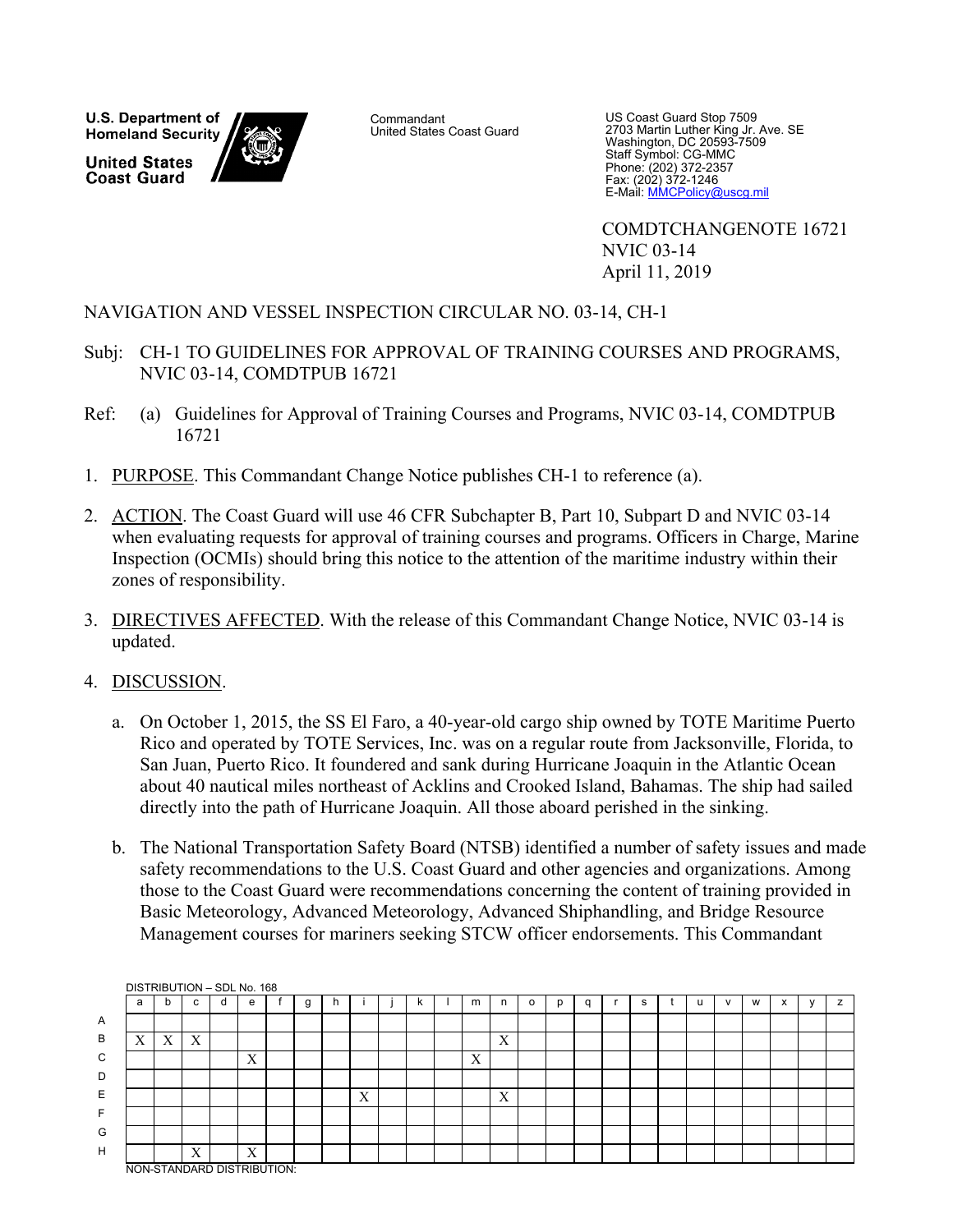Change Notice implements those recommendations concerning course content by providing additional guidance to Enclosure (3) of NVIC 03-14.

- c. Training providers holding approvals for these courses should review and if necessary, revise their courses as part of their continuous improvement process to ensure that the topics identified above are included and adequately covered in their courses. We remind providers that any substantial modification of an approved course curricula should be submitted to the National Maritime Center (NMC) for review and approval before they are implemented.
- d. The NMC will review courses submitted for original approval, modification, or renewal of approval to ensure inclusion of the topics contained in Enclosure (3) of NVIC 03-14.
- 5. DISCLAIMER. This guidance is not a substitute for applicable legal requirements, nor is it itself a regulation. It is not intended to, nor does it impose legally binding requirements on any party. It represents the Coast Guard's current thinking on this topic and is issued for guidance purposes to outline methods of best practice for compliance with applicable law. You can use an alternative approach if the approach satisfies the requirements of the applicable statutes and regulations.
- 6. MAJOR CHANGES. This Commandant Change Notice revises the guidance found in Enclosure (3) of NVIC 03-14 to implement the safety recommendations of the NTSB concerning the content of Coast Guard approved courses for Basic Meteorology, Advanced Meteorology, Advanced Shiphandling, and Bridge Resource Management.

### 7. ENVIRONMENTAL ASPECT AND IMPACT CONSIDERATIONS.

- a. The development of this Commandant Change Notice and the general policies contained within it have been thoroughly reviewed by the originating office, and are categorically excluded (CE) under current CE #A3 from further environmental analysis, in accordance with Section 2.B.2 and Appendix A, DHS Instruction Manual 023-01-001-01, Revision 01, Implementation of the National Environmental Policy Act (NEPA). Because this NVIC implements, without substantive change, the applicable Commandant Instruction or other federal agency regulations, procedures, manuals, and other guidance documents, Coast Guard categorical exclusion #A3 is appropriate.
- b. This Commandant Change Notice will not have any of the following: significant cumulative impacts on the human environment; substantial controversy or substantial change to existing environmental conditions; or inconsistencies with any Federal, State, or local laws or administrative determinations relating to the environment. All future specific actions resulting from the general policies in this NVIC must be individually evaluated for compliance with the National Environmental Policy Act (NEPA), DHS and Coast Guard NEPA policy, and compliance with all other environmental mandates.
- 8. DISTRIBUTION. No paper distribution will be made of this Commandant Change Notice. An electronic version will be located at http://www.uscg.mil/hq/cg5/nvic.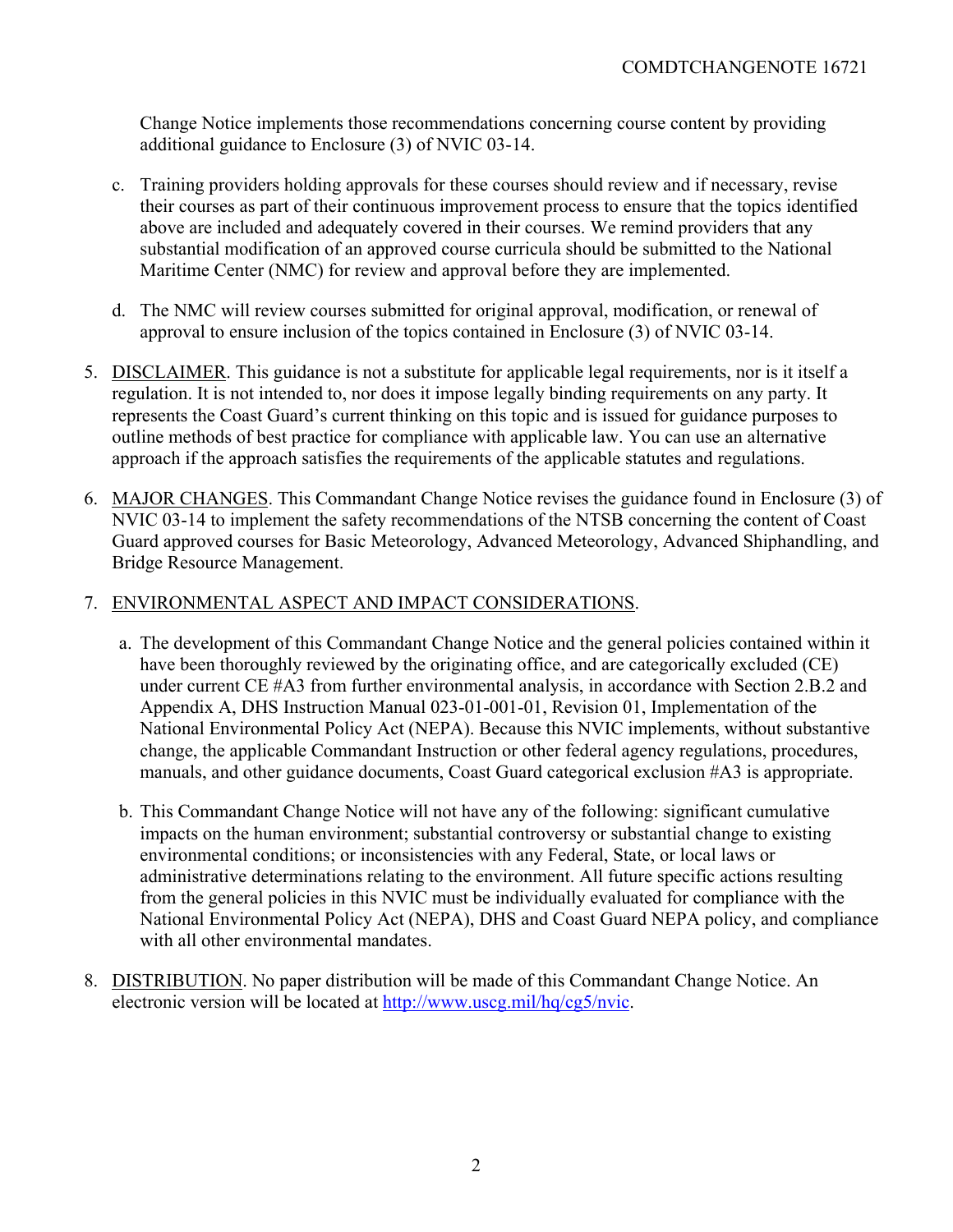9. PROCEDURE. Remove and insert the following pages of NVIC 03-14:

Remove

Insert

Enclosure (3)

Enclosure (3) CH-1

- 10. RECORDS MANAGEMENT CONSIDERATIONS. This Commandant Change Notice has been thoroughly reviewed during the directives clearance process, and it has been determined there are no further records scheduling requirements, in accordance with the Federal Records Act (44 U.S.C. 3101 et seq.), NARA requirements, and the Information and Life Cycle Management Manual, COMDTINST M5212.12 (series). This policy does not create significant or substantial change to existing records management requirements.
- 11. FORMS/REPORTS. None.
- 12. REQUEST FOR CHANGES. All requests for changes or questions regarding implementation of NVIC 03-14 and this Commandant Change Notice should be directed to the Mariner Credentialing Program Policy Division (CG-MMC-2), at (202) 372-2357 or MMCPolicy@uscg.mil.

J. P. NADEAU Rear Admiral, U. S. Coast Guard **Assistant Commandant for Prevention Policy** 

 $\mathcal{L}_{\mathrm{R}}$  .  $\mathcal{M}$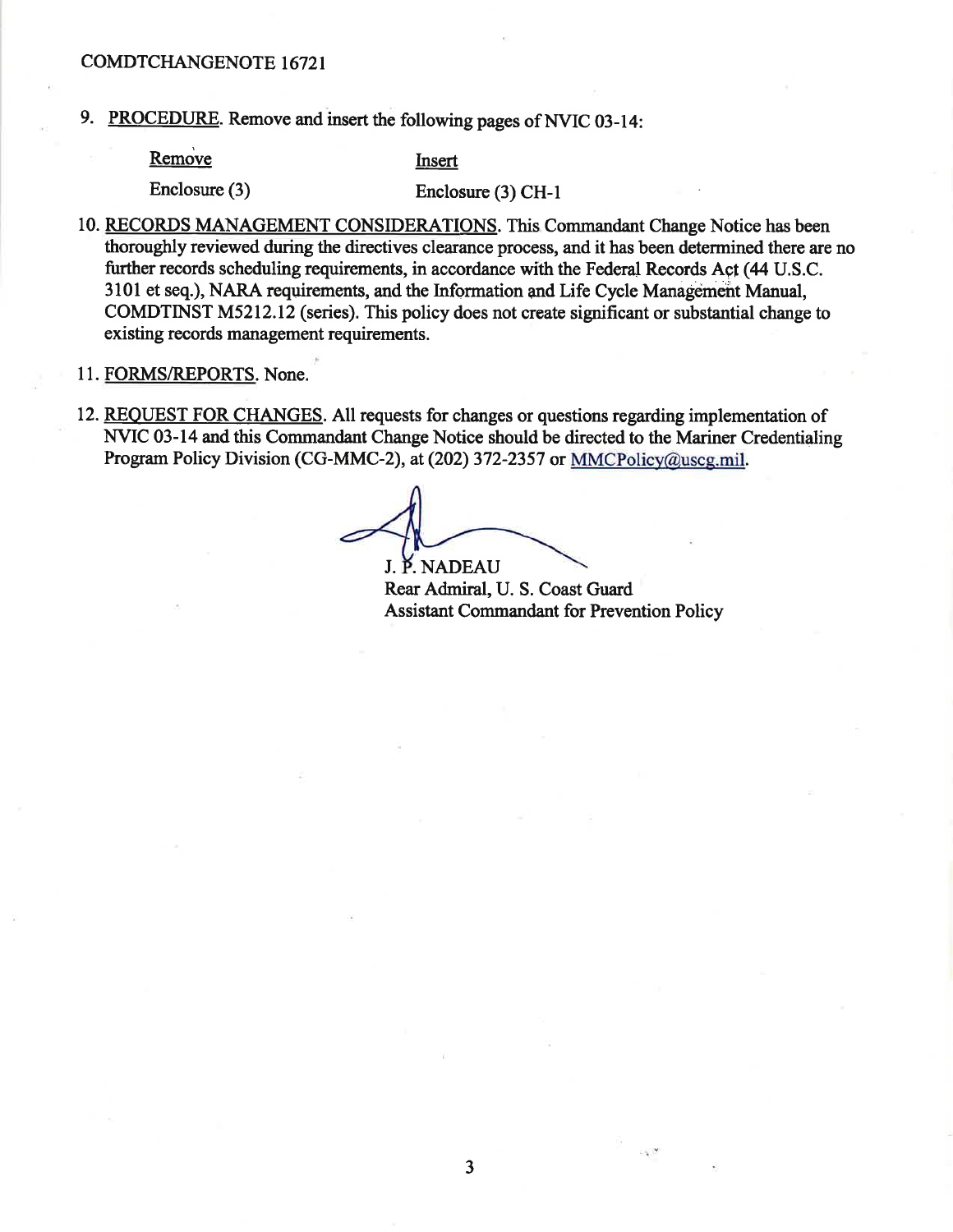U.S. Department of **Homeland Security United States Coast Guard** 



Commandant United States Coast Guard

2703 Martin Luther King Jr. Ave. SE Washington, DC 20593-7501 Staff Symbol: CG-CVC-4 Phone: (202) 372-2357<br>E-Mail: <u>MMCPolicy@uscg.mil</u>

COMDTPUB 16721 NVIC 03-14 22 JAN 2014

### NAVIGATION AND VESSEL INSPECTION CIRCULAR NO. 03-14

### Subj: GUIDELINES FOR APPROVAL OF TRAINING COURSES AND PROGRAMS

Ref: (a) 46 Code of Federal Regulations (CFR) Part 10, Subpart D

- 1. PURPOSE. This Navigation and Vessel Inspection Circular (NVIC) provides guidance concerning Coast Guard approval of courses and programs for the training of merchant mariners.
- 2. ACTION. The Coast Guard will use this NVIC when evaluating requests for approval of training courses and programs. Officers in Charge, Marine Inspection (OCMIs) should also bring this NVIC to the attention of the maritime industry within their zones of responsibility. This NVIC is available on the World Wide Web at http://www.uscg.mil/hq/cg5/nvic/. The Coast Guard will distribute it by electronic means only.
- 3. DIRECTIVES AFFECTED. This NVIC cancels NVIC 05-95, *Guidelines for Organizations Offering Coast Guard Approved Courses*; Enclosures (2) and (3) of CG-CVC Policy Letter 12-07; and the following National Maritime Center (NMC) Policy Letters and guidance documents: 1-98, 4-98, 7-98, 9-98, 14-98, 15-98, 20-98, 1-99, 9-99, 10-99, 10-01, 03-02, 08- 02, 11-02, 12-02, 02-05, and 01-06. The Marine Safety Manual (MSM) Volume III has not been updated since 1999 and it may contain some information that conflicts with the guidance in this NVIC. Until the MSM is updated, guidance in this NVIC supersedes the MSM in any areas where they may conflict.

### 4. BACKGROUND.

a. The Coast Guard published a final rule on December 24, 2013, (78 FR 77796) that includes changes to the requirements for approval of merchant mariner training courses and programs.

|    |   |   |    | DISTRIBUTION - SDL No. 162 |   |   |  |   |   |   |   |         |   |   |  |              |   |              |   |
|----|---|---|----|----------------------------|---|---|--|---|---|---|---|---------|---|---|--|--------------|---|--------------|---|
|    | a | b | C. | e                          | g | h |  | ĸ |   | m | n | $\circ$ | q | s |  | $\mathbf{v}$ | W | $\mathbf{v}$ | z |
| Α  |   |   |    |                            |   |   |  |   |   |   |   |         |   |   |  |              |   |              |   |
| B  | X | X | X  |                            |   |   |  |   |   |   | X |         |   |   |  |              |   |              | X |
| C  |   |   |    | X                          |   |   |  |   |   | X |   |         |   |   |  |              |   |              |   |
| D  |   |   |    |                            |   |   |  | X | X |   |   |         |   |   |  |              |   |              |   |
| Ε  |   |   |    |                            |   |   |  |   |   |   | X | X       |   |   |  |              |   |              |   |
| F. |   |   |    |                            |   |   |  |   |   |   |   |         |   |   |  |              |   |              |   |
| G  |   |   |    |                            |   |   |  |   |   |   |   |         |   |   |  |              |   |              |   |
| H  |   |   |    |                            |   |   |  |   |   |   |   |         |   |   |  |              |   |              |   |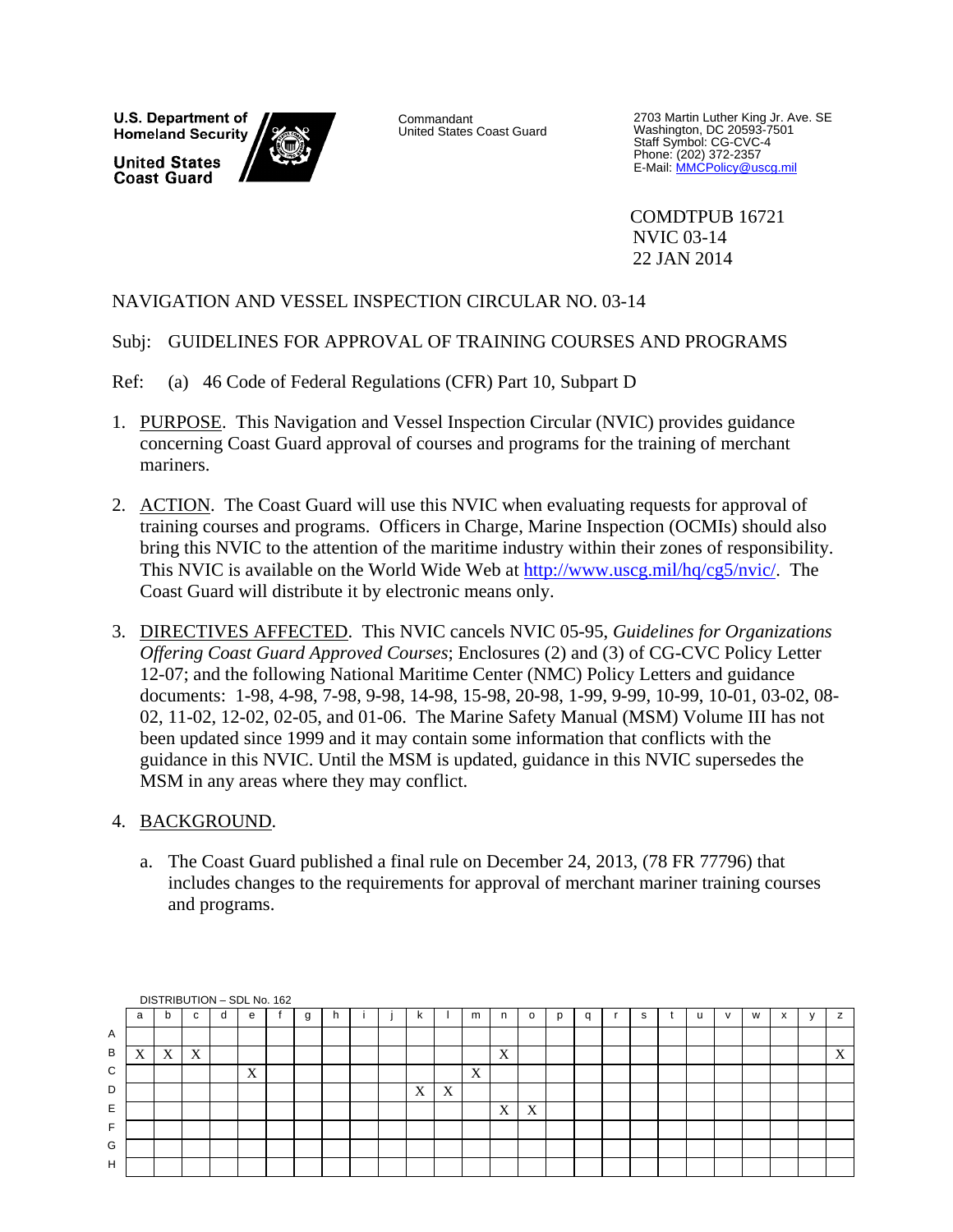- b. As specified in 46 CFR 10.402(a) (for courses) and 46 CFR 10.407(b) (for training programs), the Coast Guard may approve training for one or more of the following reasons:
	- 1) In lieu of a portion of a requirement for sea service;
	- 2) To substitute for the following examinations administered by the Coast Guard:
		- i) National deck officer endorsements for less than 200 GRT;
		- ii) To increase the scope of a national deck officer endorsement for less than 1,600 GRT from near coastal to oceans;
		- iii) National engineering officer endorsements for 4,000 HP or less; and
		- iv) National ratings endorsements;
	- 3) To meet professional competency requirements; and
	- 4) To meet regulatory training requirements.

### 5. DISCUSSION.

- a. General.
	- 1) Under 46 CFR 10.403 and 46 CFR 10.407, Coast Guard approved courses and programs must be taught utilizing an approved curriculum, by approved instructors, and at an approved site.
	- 2) The validity period during which an applicant may use a course completion to meet credentialing requirements is as follows:
		- i) Any time limit prescribed by regulation, e.g. five years for the "Tankship: Dangerous Liquids" course specified in 46 CFR 13.201(c)(4); and
		- ii) One year for courses that substitute for an examination given by the Coast Guard; and
		- iii) Five years for all other courses.
- b. Requests for initial approval.
	- 1) Training providers are encouraged to submit their courses and programs in an electronic format. Submission of courses on paper may require additional processing time. Requests for course/program approval should be submitted to the NMC at:
		- Your designated homeport account if you have previously approved credentials to access the Coast Guard's on-line submittal tools:
		- By email to NMCCourses @uscg.mil: or,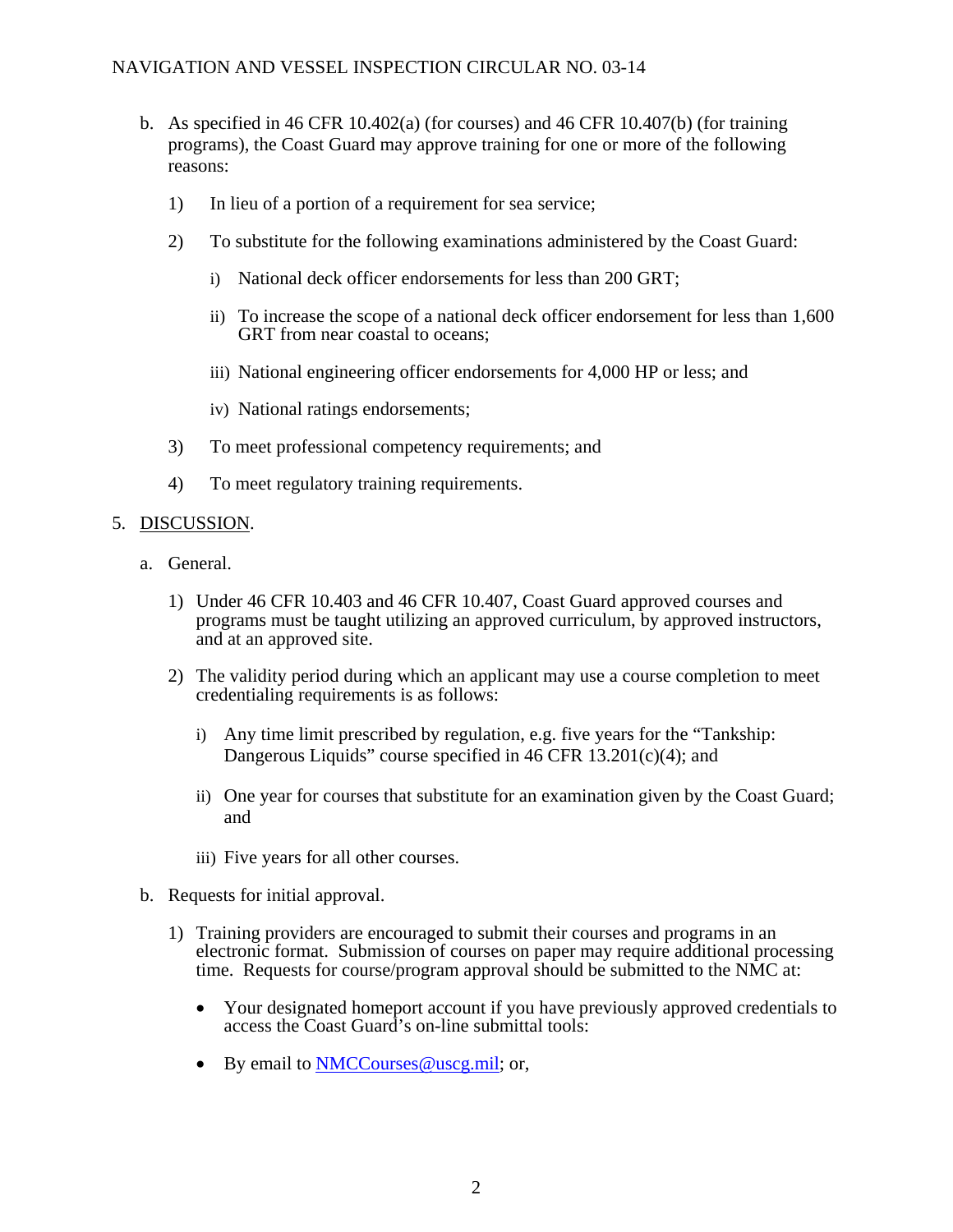• By mail on CD/DVD or on paper to:

Commanding Officer (NMC-2) U.S.C.G. National Maritime Center 100 Forbes Drive Martinsburg, WV 25404

- 2) Courses and programs should be documented as specified in 46 CFR 10.402(b) (for courses) and 46 CFR 10.407(c) (for programs) and should contain the following:
	- i) Cover Letter containing the information identified in 46 CFR  $10.402(b)(1)$  or  $10.407(c)(1);$
	- ii) Part A Course Framework;
	- iii) Part  $B -$ Course Outline;
	- iv) Part C Detailed Teaching Syllabus;
	- v) Part D Lesson Plans and Instructor Notes;
	- vi) Part  $E -$  Evaluations, including:
		- a) The methodology used to measure a student's knowledge, performance, or level of achievement;
		- b) Assessment instruments to determine whether the student has achieved the desired level of knowledge, understanding, or proficiency; and
		- c) The methodology used to measure the effectiveness of the training or instructor;
	- vii) Sample Course Completion Certificate; and
	- viii) In order to facilitate communication and reduce processing time, the training provider should provide their preferred point of contact to be be granted user privileges for the Coast Guard's electronic submittal program.
	- ix) A sample course approval package is provided in Enclosure (1). The Coast Guard encourages training providers to submit approval requests in electronic format, either by e-mail or contained on a CD in MS-Word or PDF format. The Coast Guard cannot accept portable media such as USB "thumb" drives. Courses submitted on paper will require additional processing time.
- 3) Training programs should be documented as specified in 46 CFR 10.407(c) and should contain the following:
	- i) Cover letter that includes all information specified in 46 CFR  $10.407(c)(1)$ ;
	- ii) Goal statement describing:
		- a) Specific performance behaviors to be measured;
		- b) Conditions under which the performance behavior(s) will be exhibited; and
		- c) Level of performance behavior(s) that is to be achieved;
	- iii) Performance objectives, these should include entry and exit criteria;
	- iv) Assessment instruments;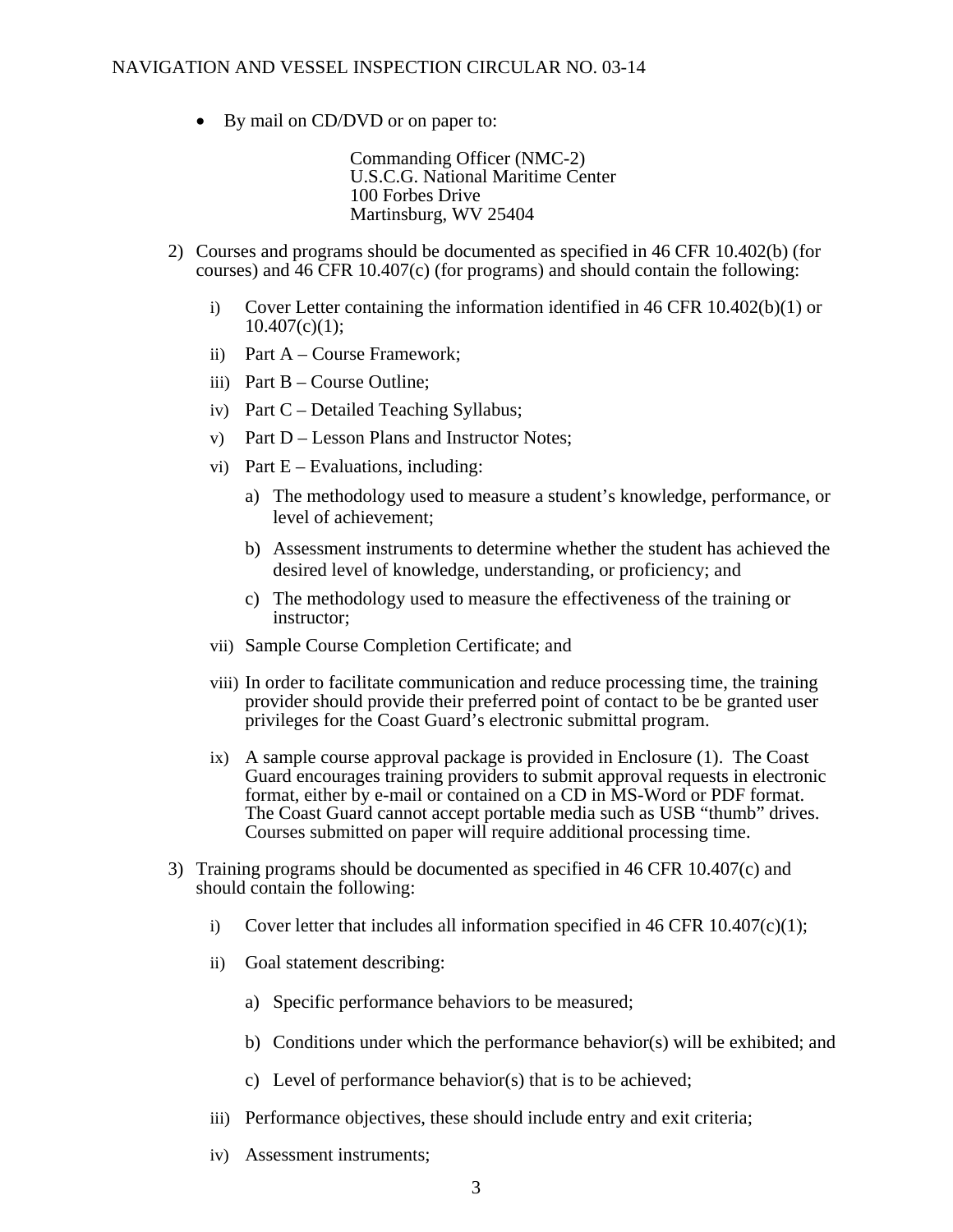- v) Instructor information as specified in 46 CFR  $10.402(b)(2)(iii)$  and 46 CFR  $10.407(c)(5)$  and subparagraph e below;
- vi) Site information;
- vii) Teaching syllabus describing:
	- a) Instructional strategy, including:
		- The order of presentation;
		- The level of interaction, including the student-to-teacher ratio;
		- Feedback:
		- Remediation;
		- Testing strategies; and
		- Media used to present information;
	- b) Instructional materials, including lesson plans containing:
		- Pre-instructional activities;
		- Content presentation;
		- Student participation;
		- Assessment processes; and
		- Other instructional activities, such as homework and reading assignments;
	- c) Course surveys on the relevance and effectiveness of the training completed by students; and
	- d) Course schedule, including the duration and order of lessons, and an indication as to whether each lesson is:
		- A classroom lecture:
		- A practical demonstration;
		- A simulator exercise;
		- An examination; or
		- Another method of instructional reinforcement; and

viii) A sample or program completion certificate.

- 4) The NMC will notify, in writing, each training provider when a course or program is either approved or denied. If denied, the NMC will state the reasons for denial and recommend corrective actions to be taken (46 CFR 10.402(c) and 46 CFR 10.407(d)).
- 5) Unless surrendered, suspended, or withdrawn, an approval is valid for up to a maximum of 5 years after issuance, unless the school ceases operation; the school gives notice that it will no longer offer the course or program; the owner or operator fails to submit any required information; or any change occurs in the ownership of the school (46 CFR 10.402(d) and 46 CFR 10.407(e)).
- 6) The terms of the approval shall be stated in the approval letter. Failure to adhere to these terms may be grounds for the Coast Guard to refuse acceptance of students' completion certificates (46 CFR 10.402(e)(2) and 46 CFR 10.407(f)(2)) or for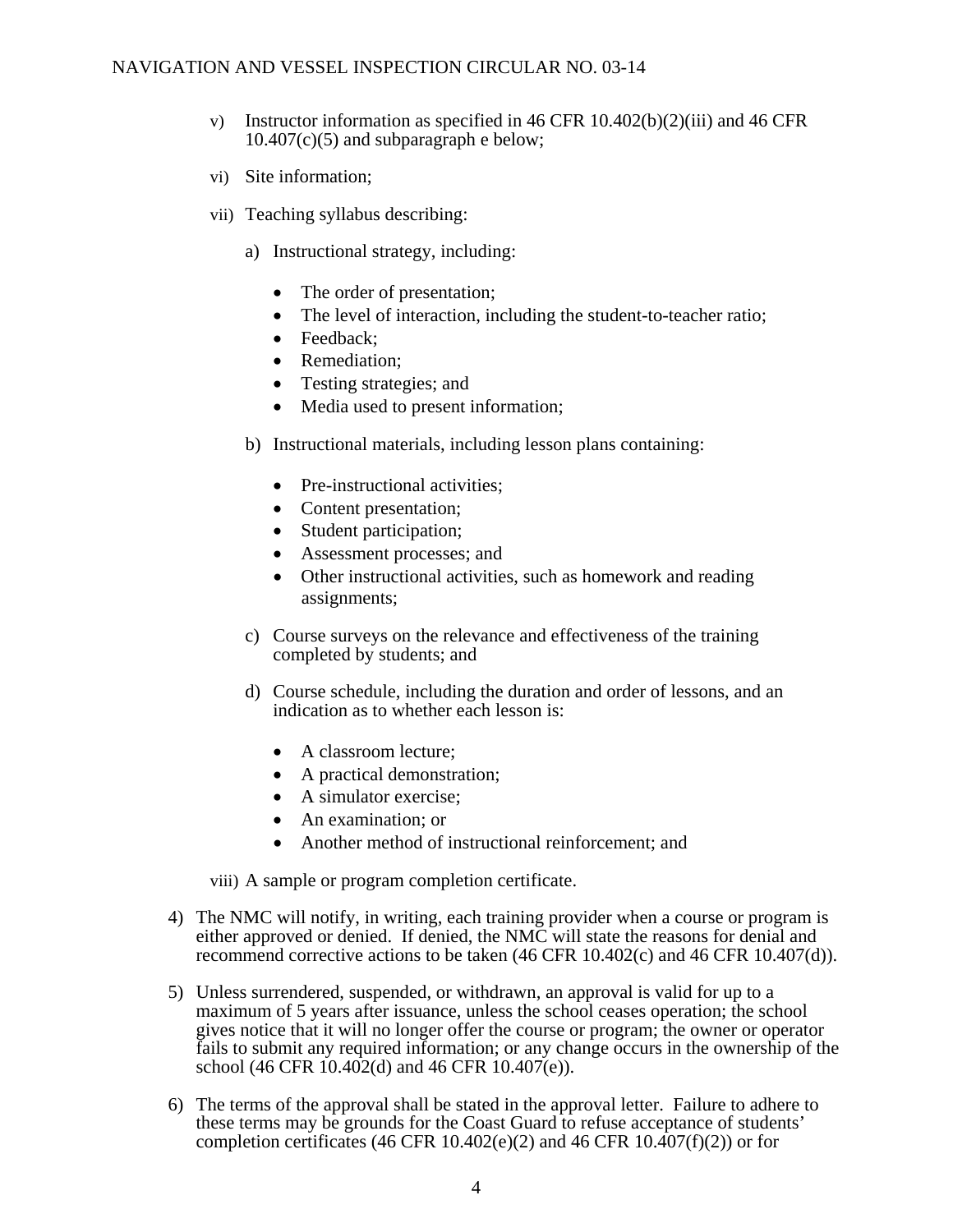suspension or withdrawal of the approval  $(46 \text{ CFR } 10.402(g)$  and (h) and 46 CFR  $10.\overline{407}$ (h) and (i)).

- c. Requests for renewal of an approval.
	- 1) If the owner or operator of a training school desires to have a course or program approval renewed, the owner or operator submits a request to the NMC accompanied by the cover letter, instructor information, site information, and teaching syllabus.
	- 2) A request for the renewal of an approved course or program should be submitted to the NMC at least 90 days prior to the expiration of the current approval.
	- 3) If the Coast Guard is satisfied that the content and quality of instruction remains satisfactory and meets all relevant regulatory requirements, the approval will be renewed.
- d. Requests for changes or modification to an approved course or program.
	- 1) Any changes to the course or program approval or the content of the training will be handled as a request for renewal of an approval, or as a request for an original approval, depending on the nature and scope of the change (46 CFR 10.402(e) and 46 CFR 10.407(f)).
- e. Requests for approval of new instructors.
	- 1) Requests to add new instructors to an existing approved course or program should be sent to the NMC as described above and, as specified in 46 CFR  $10.402(b)(2)(iii)$  and  $46$  CFR  $10.407(c)(5)$ , should include documentation that the proposed instructor:
		- i) Has either experience, training, or evidence of the ability to use effective instructional techniques;
		- ii) Is qualified in the task for which the training is being conducted and has relevant experience; and
		- iii) Has attained a level of experience and qualification equal or superior to the relevant level of knowledge, skills, and abilities described in the course's performance objective.
	- 2) Enclosure (2) provides additional guidance on instructors, including the general standards the Coast Guard will use to approve a proposed instructor. Due to the unique nature of the maritime industry and the varied experience obtained by mariners this table is neither all inclusive nor absolutely prescriptive.
- f. Requests for site approval. Training providers wishing approval to hold their course or program at a site other than that specified in the approved curriculum should submit a written request to the NMC at the address in paragraph 5.b.1 of this NVIC, or to NMCSiteApprovals@uscg.mil. [46 CFR 10.402(b)(2)(iv)(B) and 10.407(c)(6)]
	- 1) Requests for approval of new or alternate training sites should identify the course(s) to be given at the proposed location. Requests should include a description of the proposed facility along with photographs showing multiple views of the space,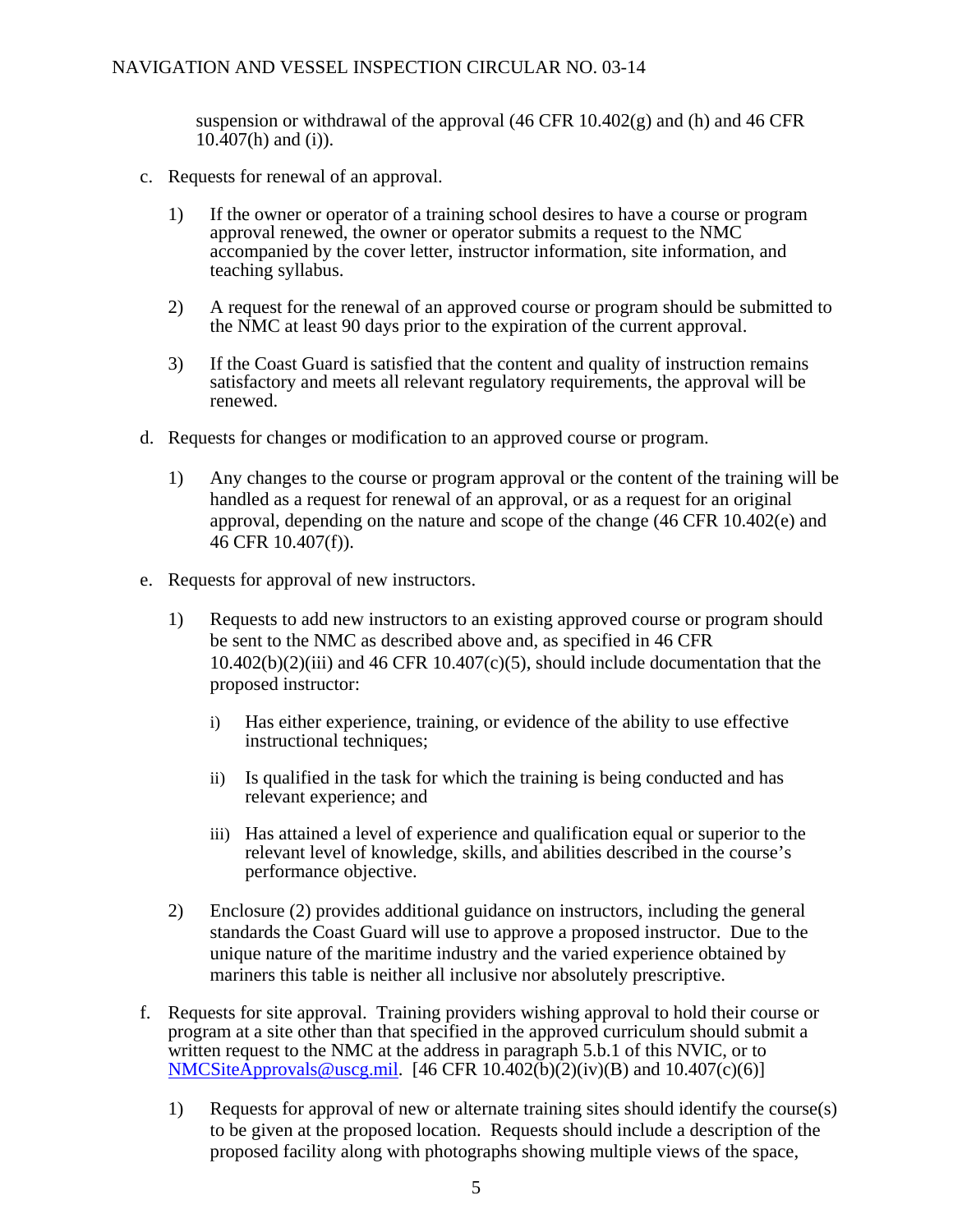including the exterior, and diagrams or detailed site plan(s) with room measurements of the alternate site location that indicate the necessary dimensions and the locations of tables, chairs, podiums, training aids, etc. Training providers are encouraged to provide this information electronically, submission of paper documents will require additional processing time. Proposed spaces for classroom lectures should allow a minimum of 24 square feet per student, not including space for the instructor's table or podium. If this information is provided, it will usually not be necessary for NMC staff to visit a site in person in order to approve its use.

- 2) The NMC will ensure the site is safe and suitable to the needs of the course and the students. If the facility is found acceptable, the school will be notified in writing. Any special conditions for convening the course at the alternate site should be noted in the letter approving the alternate site.
- 3) The NMC will respond to all requests in a timely manner, usually in 15 business days or less.
- 4) The course provider may only use the approved curriculum and instructors to present courses at alternate sites.
- g. Course content. Guidance on course content and duration is provided in Enclosure (3).
- h. Use of simulators. The Coast Guard encourages appropriate use of simulators to ensure the quality and consistency of training and assessment, and for training that cannot be reasonably and/or safely performed aboard ship. Additional guidance on the use of simulators is provided in Enclosure (4).
- i. Distance and e-learning. Training may be offered by distance or e-learning. Additional guidance for these courses is provided in Enclosure (5).
- j. Administration and recordkeeping.
	- 1) Records. 46 CFR 10.403(a)(6) requires every organization offering Coast Guard approved training to keep physical or electronic copies of the following records for at least 5 years after the end of each student's completion or disenrollment from a course or program:
		- i) A copy of each student's examination scores;
		- ii) A copy of each examination or, in the case of a practical test, a report of such test;
		- iii) A record of each student's classroom attendance;
		- iv) A copy of each student's course or program completion certificate, as appropriate;
		- v) A summary of changes or modification to the last course submittal (under 46 CFR  $10.403(a)(7)$ , significant changes must be approved by the NMC);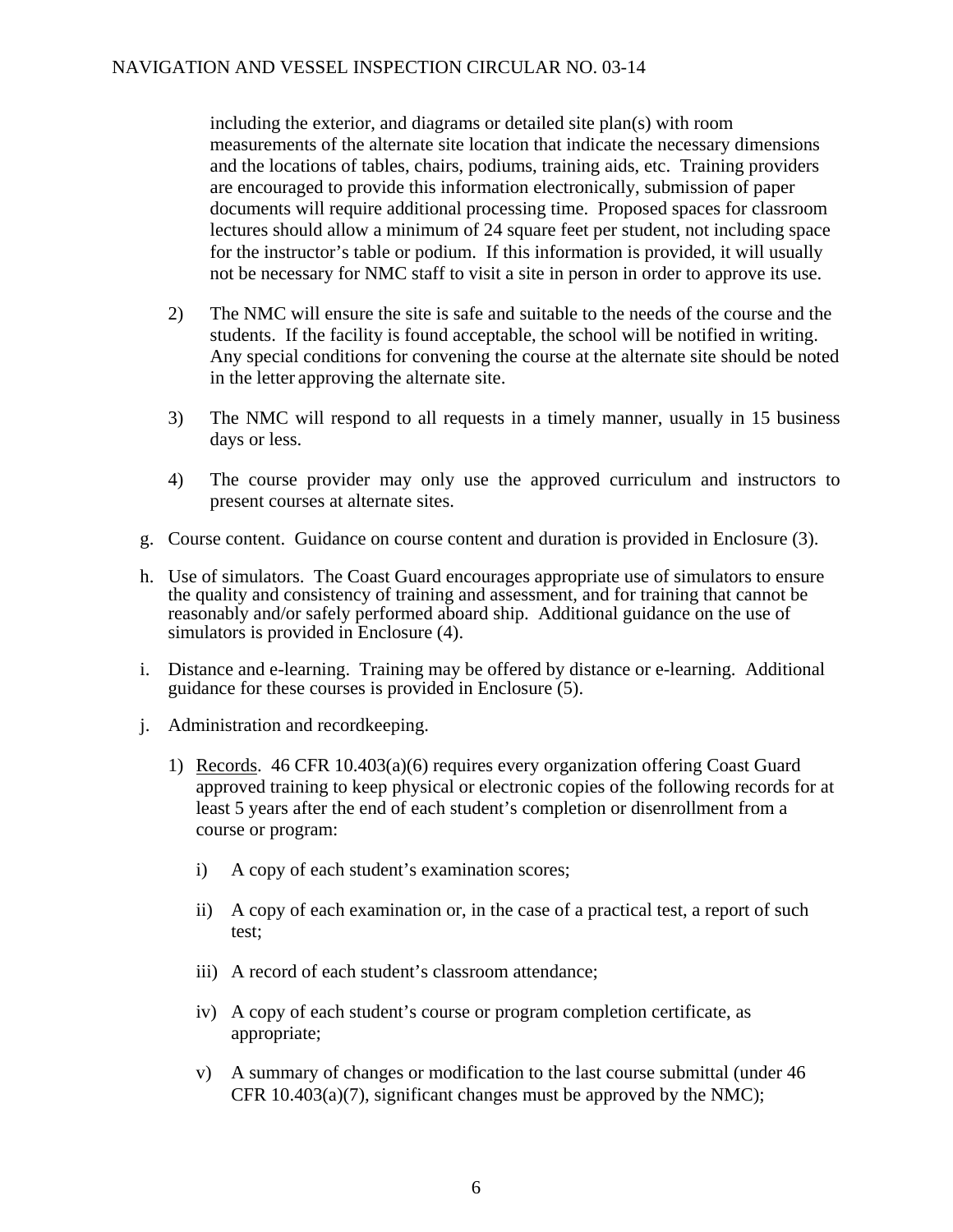- vi) A list of all locations at which the training course or program was presented and the number of times it was presented at each location;
- vii) The name(s) of the instructor(s) who taught the course, not including lab assistants or other non-teaching assistants;
- viii) The number of students who began the training;
- ix) The number of students who successfully completed the training;
- x) The number of students who were required to retest;
- xi) The number of students who were required to retake the entire course; and
- xii) The number of students who were required to retake a portion of the course.
- 2) Audits. 46 CFR 10.403(a)(8) requires each training provider with a Coast Guard approved course or program to conduct an internal audit midway through the term of the course or program's approval and maintain the results of the audit for a period of not less than 5 years. The audit will evaluate whether:
	- i) Records are being maintained according to these regulations;
	- ii) The course is being presented in accordance with the approval letter; and
	- iii) Surveys from students indicate that the course or program is meeting their needs.
	- 3) 46 CFR 10.403(a)(9) requires a school with approved courses or an approved program to, at any time, allow the Coast Guard to:
		- i) Inspect its facilities, equipment, and records, including scholastic records;
		- ii) Conduct interviews and surveys of students to aid in course evaluation and improvement;
		- iii) Assign personnel to observe or participate in the course of instruction; and
		- iv) Supervise or administer the required examinations or practical demonstrations. For courses or programs that are approved to substitute for an examination given by the Coast Guard, this may include the substitution of an applicable Coast Guard examination for the examination prepared by the school.
		- v) Course Completion Documentation. Course providers are encouraged to submit course completion data to the Coast Guard electronically using a system provided by the Coast Guard.
- k. Suspension and/or Withdrawal of Approval.
	- 1) Suspension. The Coast Guard may suspend a course or program approval if it determines that a specific course does not comply with the applicable provisions of 46 CFR parts 10, 11, 12, or 13; the requirements specified in the course approval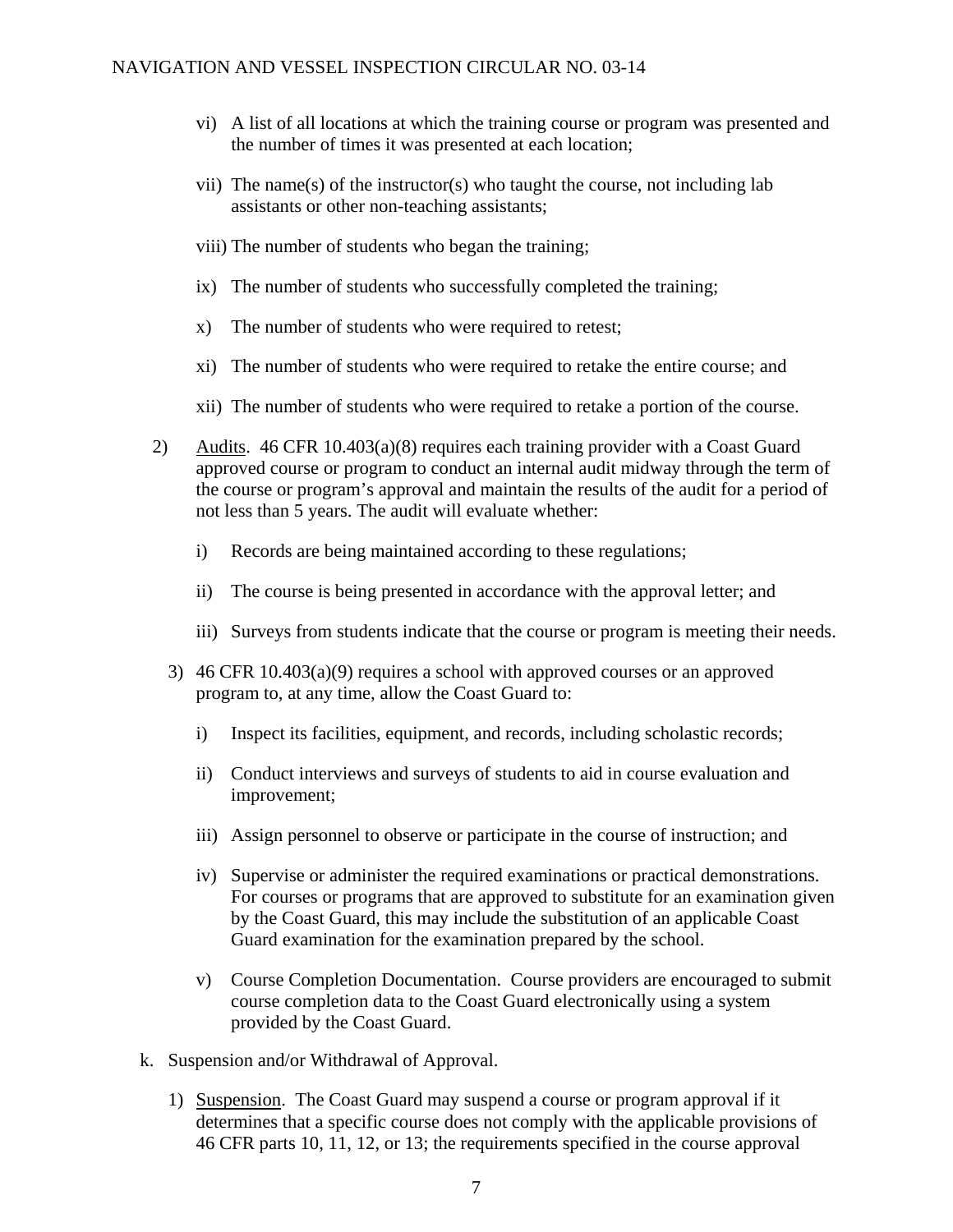### NAVIGATION AND VESSEL INSPECTION CIRCULAR NO. 03-14

letter; or the course's approved curriculum. (46 CFR 10.402(g) and 46 CFR 10.407(h))

- i) If the Coast Guard determines that a course or program is not complying with these requirements, the Coast Guard will notify the approval holder in writing of the intent to suspend course or program approval and the reasons for suspension.
- ii) The Coast Guard will notify the approval holder that the specific course or program fails to meet applicable requirements and explain how the deficiencies can be corrected;
- iii) The Coast Guard may grant the approval holder up to 90 days to correct the deficiency; and
- iv) If the approval holder fails to correct the identified conditions, the course or program's approval will be suspended.
- v) The Coast Guard will not accept students' course or program completion certificates for training that is given during a period of suspension.
- 2) Withdrawal of Approval. The Coast Guard may withdraw approval of any course or program when the approval holder fails to correct the deficiencies in a suspended course within 90 days or upon determining that the approval holder has demonstrated a pattern or history of:
	- i) Failing to comply with the applicable regulations or the course or program approval requirements;
	- ii) Deviating from approved program or course curricula;
	- iii) Presenting instructional material in a manner that does not achieve the learning objectives; or
	- iv) Falsifying any document required and integral to the conduct of the course or program, including, but not limited to; attendance records; written test grades; course completion grades; or assessment of practical demonstrations.
- 3) Appeals. Anyone directly affected by the denial, suspension or withdrawal of the approval of a course or program may request reconsideration and appeal of the decision as set forth in 46 CFR 1.03–40.
- 6. Excerpts of the associated portions of the International Convention on Standards of Training, Certification and Watchkeeping for Seafarers, 1978, as amended (STCW Convention) and the Seafarers' Training, Certification and Watchkeeping Code, as amended (STCW Code) are provided in Enclosure (6).
- 7. DISCLAIMER. This guidance is not a substitute for applicable legal requirements, nor is it itself a regulation. It is not intended to nor does it impose legally-binding requirements on any party. It represents the Coast Guard's current thinking on this topic and is issued for guidance purposes to outline methods of best practice for compliance with applicable law. You can use an alternative approach if the approach satisfies the requirements of the applicable statutes and regulations.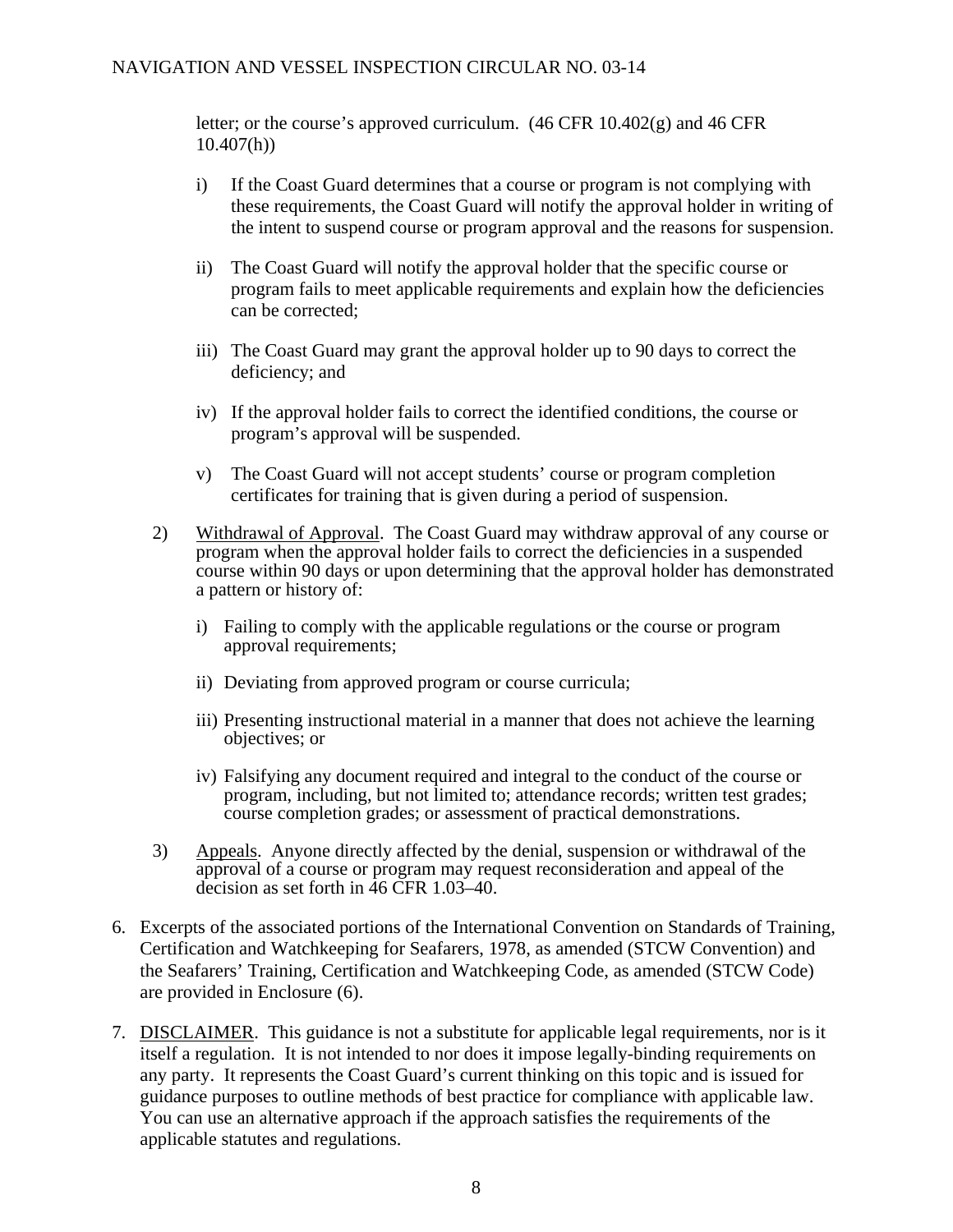### NAVIGATION AND VESSEL INSPECTION CIRCULAR NO. 03-14

### 8. ENVIRONMENTAL ASPECT AND IMPACT CONSIDERATIONS.

- The development of this NVIC and the general policies contained within it have been a. thoroughly reviewed by the originating office, and are categorically excluded (CE) under current USCG CE #33 from further environmental analysis, in accordance with Section 2.B.2. and Figure 2-1 of the National Environmental Policy Act Implementing Procedures and Policy for Considering Environmental Impacts, COMDTINST M16475.1 (series). Because this NVIC implements, without substantive change, the applicable Commandant Instruction or other federal agency regulations, procedures, manuals, and other guidance documents, Coast Guard categorical exclusion #33 is appropriate.
- b. This NVIC will not have any of the following: significant cumulative impacts on the human environment; substantial controversy or substantial change to existing environmental conditions; or inconsistencies with any Federal, State, or local laws or administrative determinations relating to the environment. All future specific actions resulting from the general policies in this NVIC must be individually evaluated for compliance with the National Environmental Policy Act (NEPA), DHS and Coast Guard NEPA policy, and compliance with all other environmental mandates.
- 9. RECORDS MANAGEMENT CONSIDERATIONS. This NVIC has been thoroughly reviewed during the directives clearance process, and it has been determined there are no further records scheduling requirements, in accordance with Federal Records Act, 44 U.S.C. 3101 et seq., NARA requirements, and Information and Life Cycle Management Manual, COMDTINST M5212.12 (series). This policy does not create significant or substantial change to existing records management requirements.
- 10. FORMS/REPORTS. None.
- 11. COMMENTS/QUESTIONS. Comments or questions regarding this NVIC should be directed to the Mariner Credentialing Program Policy Division (CG-CVC-4) at MMCPolicy@uscg.mil or (202) 372-2357.

SERVIDIO

Rear Admiral, U. S. Coast Guard **Assistant Commandant for Prevention Policy** 

- Encl: (1) Sample Course Approval Package
	- (2) Guidance on Instructor Qualifications
	- (3) Course Curricula Guidelines
	- (4) Guidance for Courses Using Simulators
	- (5) Guidance for Distance and e-Learning Courses
	- (6) Excerpts from STCW Convention and STCW Code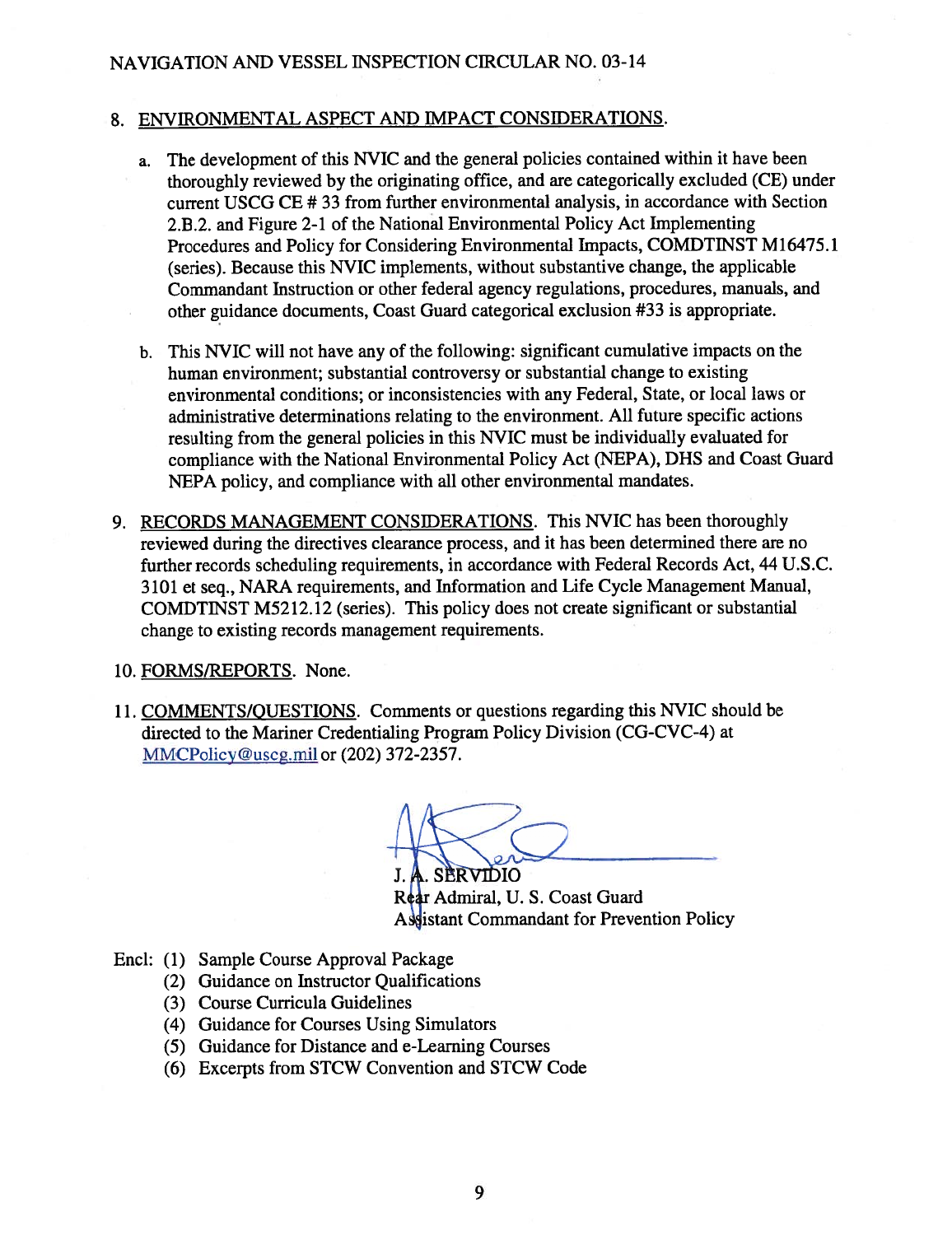# *Cover Letter*

[46 CFR 10.402(b)(1)]

[46 CFR 10.407(c)(1)]

# *School Letterhead*

 *Date* 

Commanding Officer (NMC-2) U.S.C.G. National Maritime Center 100 Forbes Drive Martinsburg, WV 25404

Re: Request for Approval of [*Identify course*]

Dear Sir/Madam:

Enclosed please find the following documentation for our [*Identify course*]:

- Part A Course Framework;
- Part B Course Outline, including course schedule;
- Part C Detailed Teaching Syllabus;
- Part  $D-1$  Lesson Plans
- Part D-2 Instructors Notes;
- Part  $E -$  Evaluations; and
- Sample Course Completion Certificate.

 This course will be given at our facility at [*location*]. This course is [*provide a general description and overview of the course*].

We request this course be approved to satisfy the training requirements of [*CFR citation*] and [*STCW citation*].

 The following personnel should be granted online access to submit future course approval requests and upload course completion data:

Name (last, First, MI) Email address Phone number

 Thank you for your assistance and cooperation. Please contact me if you have any questions or comments.

Sincerely,

 $\overline{\phantom{a}}$  /s/

 [*Name*] [*Title*]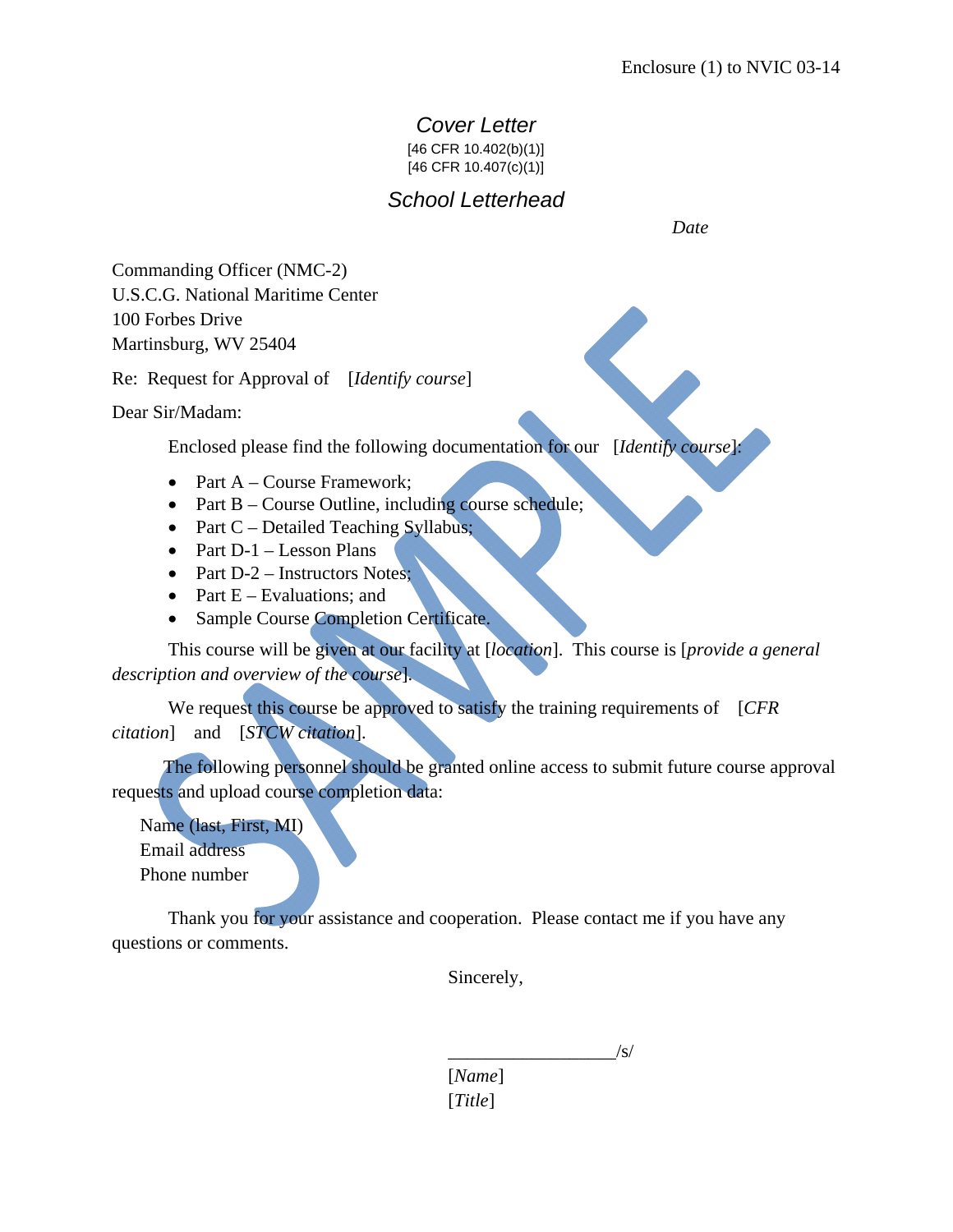# *Course Name*

# **Part A Course Framework**

[46 CFR 10.402(b)(2)]

### **Scope**

This course is intended to ………. [*Describe the purpose of the course, including all relevant CFR and STCW sections*].

### **Objective**

Each student who successfully completes this course will ………. [*Describe learning objectives and desired outcomes for the course*].

### **Entry Standards**

This course is open to ………. [*Describe intended audience for the course*]. Each student should have ………. [*Describe prerequisite qualifications to enroll in the course*].

### ■ Course Limitations (Student/Instructor Ratio)

The number of candidates per course shall not exceed *\_\_\_\_*. Lab exercises are conducted as a group for instruction and individually for participation and assessment. The student to instructor ratio will be \_\_\_/\_\_\_ for labs / assessments and \_\_\_/\_\_\_ for classroom instruction.

### **Course Completion Requirements**

In order to successfully complete this course, each candidate must obtain a grade percentage of not less than \_\_\_% on all examinations and successfully complete each lab exercises and practical demonstrations. All lab assignments, homework assignments, exercises, and tests must be completed and returned to the instructor for credit. A course completion certificate will not be issued if the course requirements are not completed in full.

### **Course Completion Certificate**

Each student who successfully completes this course will be issued a course completion certificate. The certificate includes the candidate's name, and the date when the course was completed. It will also include the name of the course as approved by the Coast Guard, the approval granted to the course by the Coast Guard, and the Coast Guard course code. This certificate should be presented to the Coast Guard when applying for endorsements to a Merchant Mariner Credential (MMC).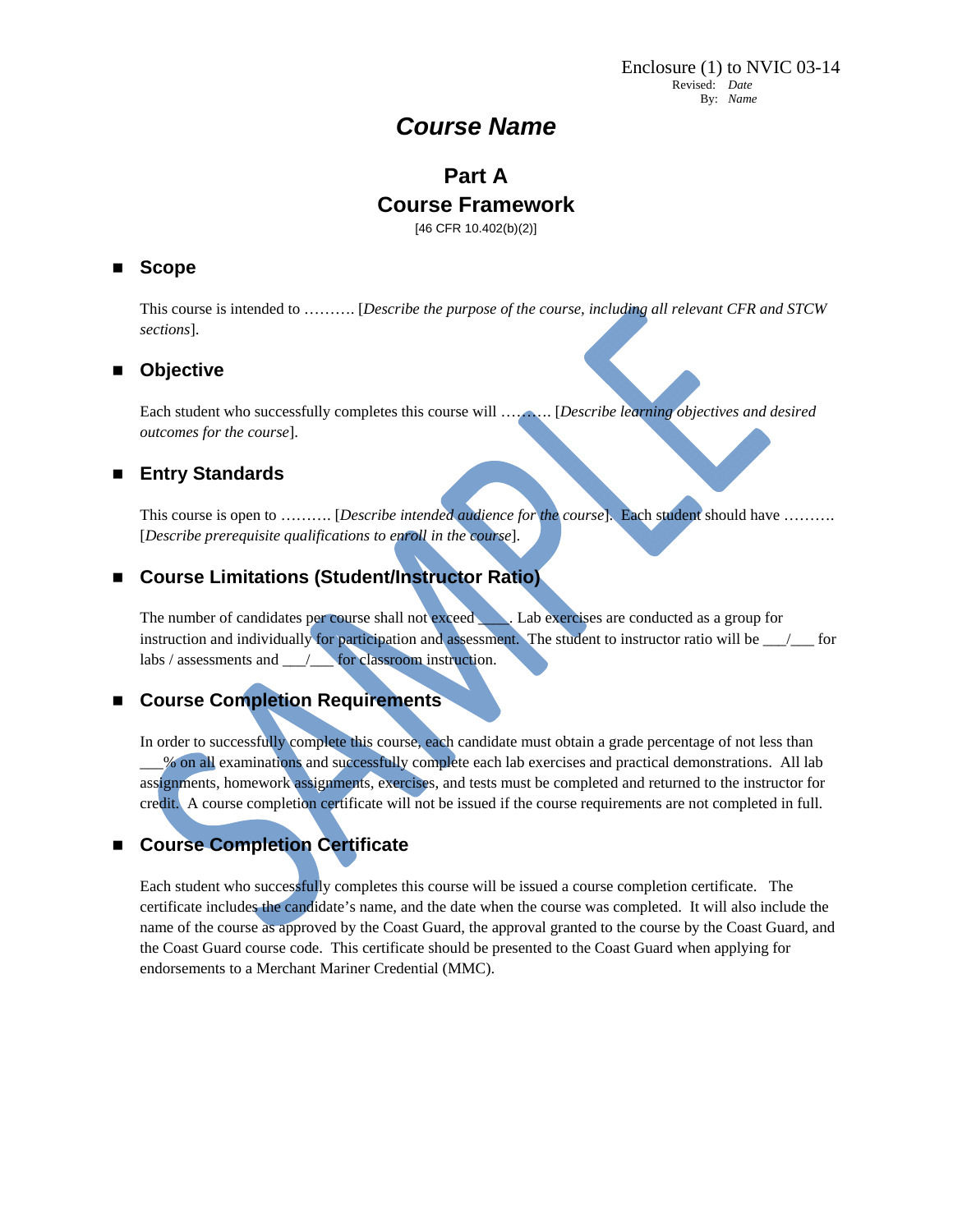### ■ Re-Test Policy

Students are permitted to re-take a failed examination or an unsuccessful lab exercise or practical demonstrations no more than twice. For written examinations, a new test will be given that does not contain any questions that appeared on previous examinations, quizzes, or homework given to the student. A student that fails an examination or cannot successfully complete an exercise or demonstrations after three attempts will be required to re-take the entire course.

### **Course Documentation**

In accordance with 46 CFR 10.403(a)(6), the following records will be retained for at least 5 years after the end of each student's completion or disenrollment from the course:

- (i) All students' examination scores and assessment results;
- (ii) Copies of each examination or, in the case of a practical test or competency assessment, a report of such test;
- (iii) A record of each student's classroom attendance;
- (iv) A copy of each student's course completion certificate or program completion certificate, as appropriate.
- (v) A summary of changes or modification to the last course submittal;
- (vi) A list of all locations at which the training course was presented and the number of times it was presented at each location;
- (vii) The name(s) of the instructor(s) who taught the course and proctors who administered examinations;
- (viii) The number of students who began the training;
- (ix) The number of students who successfully completed the training;
- $(x)$  The number of students who were required to retest;
- (xi) The number of students who were required to retake the entire course; and
- (xii) The number of students who were required to retake a portion of the course.

### **Staff Requirements**

Proposed instructors and their qualifications are enclosed. [*Attach instructor CVs or similar as an addendum to this course framework.]* 

All training and instruction is provided by qualified personnel as approved by the Coast Guard. The qualifications of full-time and adjunct instructors are in accordance with our Quality Standards System and are described in the QSS Management Manual. Each instructor has practical experience and/or professional training in the discipline described in the scope and objective of the course.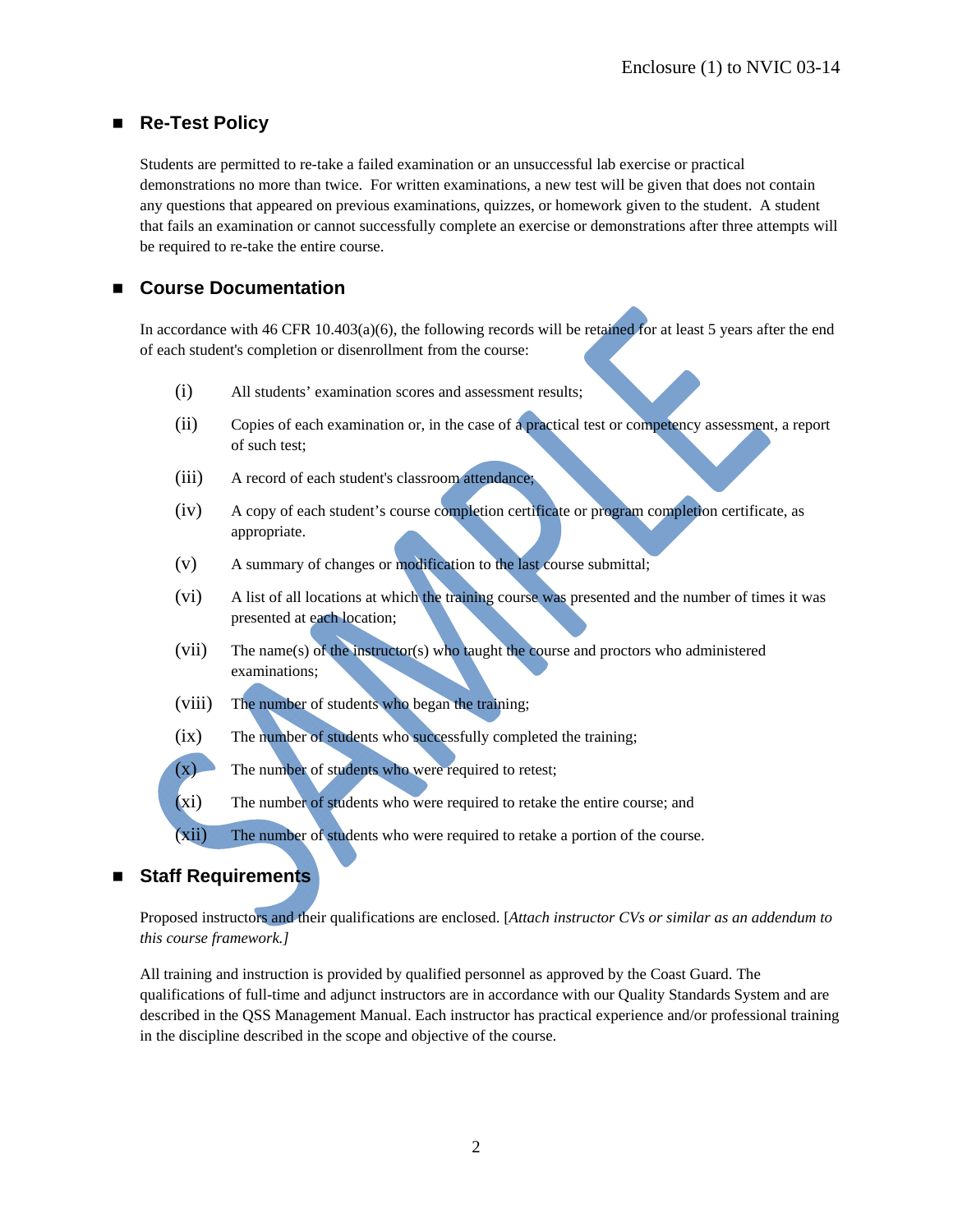### **Facilities and Equipment**

This course will be given at our facility in  $\blacksquare$ . Prior approval will be obtained from the Coast Guard before giving the course at any other location.

Lectures are presented in an appropriate classroom setting. Labs are conducted in the classroom or an appropriate laboratory / workshop area. Classrooms are equipped with the following equipment*:* 

*\_\_\_\_\_\_\_\_\_\_\_\_\_\_\_\_\_*. [*Attach relevant specifications for course equipment, floor plans, and other documentation as appropriate.*]

### ■ Teaching Aids (A)

- A1 Instructor Manual (Part D of the course).
- A2 Projector
- A3 VCR
- A4 Lecture / Lab Presentations
- A5 Text Books / Student Handout Booklets

### ■ References (R)

- R1 *Title of the Reference*, Publisher, Date
- R2 *Title of the Reference*, Publisher, Date

## ■ Textbooks (T)

- T1 Author's Name, *Title of the Textbook*, 1st ed., Publisher, Date, ISBN
- T2 Author's Name, *Title of the Textbook*, 1st ed., Publisher, Date, ISBN

### **Videos (V)**

- V1 Title of Video Tape, (Time length), Producer, Date
- V2 Title of Video Tape, (Time length), Producer, Date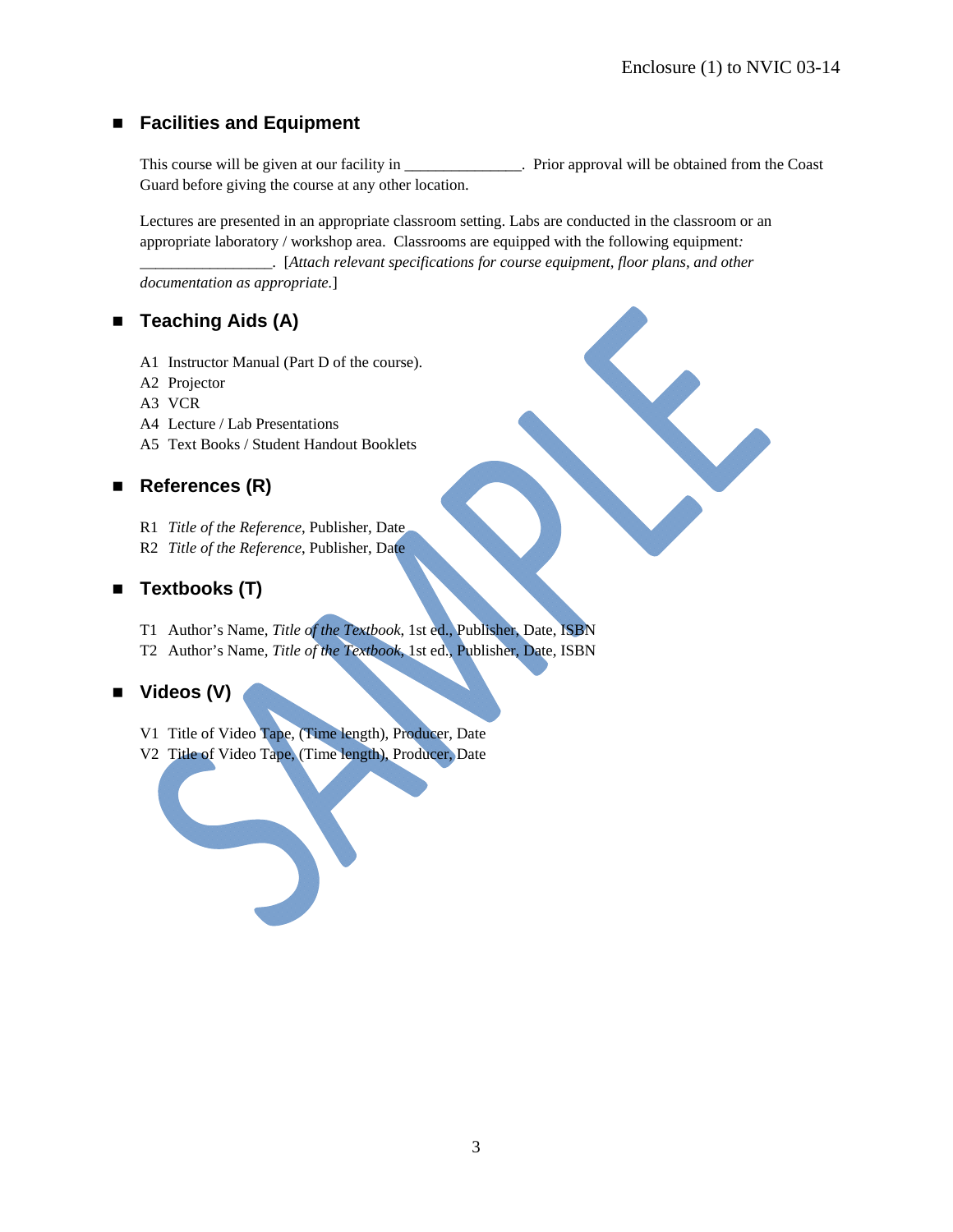# *Course Name* **Part B**

**Course Outline** 

[46 CFR 10.402(b)(3)]

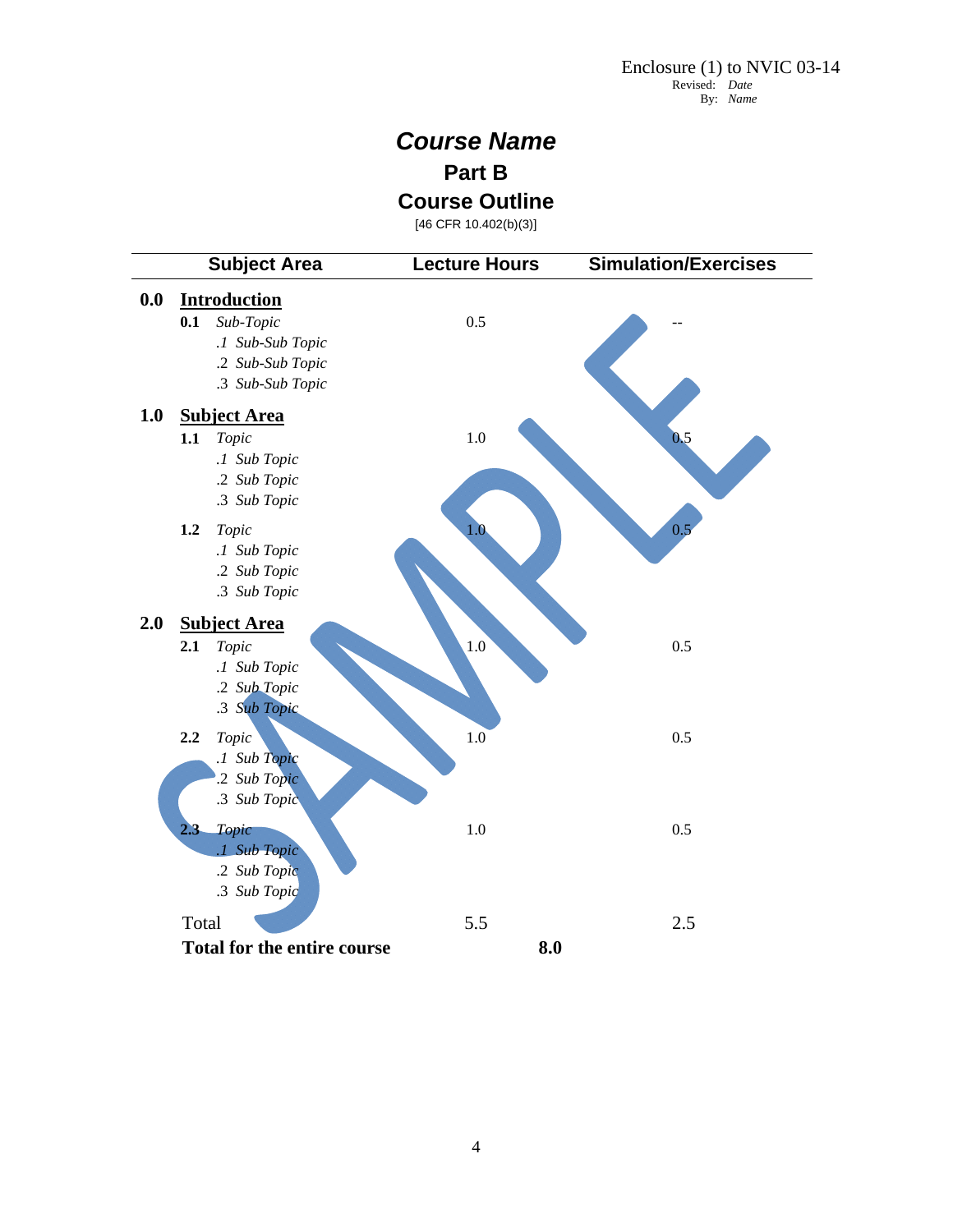### DAY 0800-0930 0940-1100 1100-1200 1200-1330 | 1340-1500 | 1510-1600 Mon Primary Topic Sub-Topic Sub Topic Primary Topic Sub-Topic Sub Topic Lunch Primary Topic Sub-Topic Sub Topic Primary Topic Sub-Topic Sub Topic Primary Topic Sub-Topic Sub Topic Tue Primary Topic Sub-Topic Sub Topic Primary Topic Sub-Topic Sub Topic Lunch Primary Topic Sub-Topic Sub Topic Primary Topic Sub-Topic Sub Topic Primary Topic Sub-Topic Sub Topic Wed Primary Topic Sub-Topic Sub Topic Primary Topic Sub-Topic Sub Topic Lunch Primary Topic Sub-Topic Sub Topic Primary Topic Sub-Topic Sub Topic Primary Topic Sub-Topic Sub Topic Thu Primary Topic Sub-Topic Sub Topic Primary Topic Sub-Topic Sub Topic Lunch Primary Topic Sub-Topic Sub Topic Primary Topic Sub-Topic Sub Topic Primary Topic Sub-Topic Sub Topic Fri Primary Topic Sub-Topic Sub Topic Primary Topic Sub-Topic Sub Topic Lunch Primary Topic Sub-Topic Sub Topic Primary Topic Sub-Topic Sub Topic Primary Topic Sub-Topic Sub Topic

# **Course Schedule**

[46 CFR 10.402(b)(3)(ii)]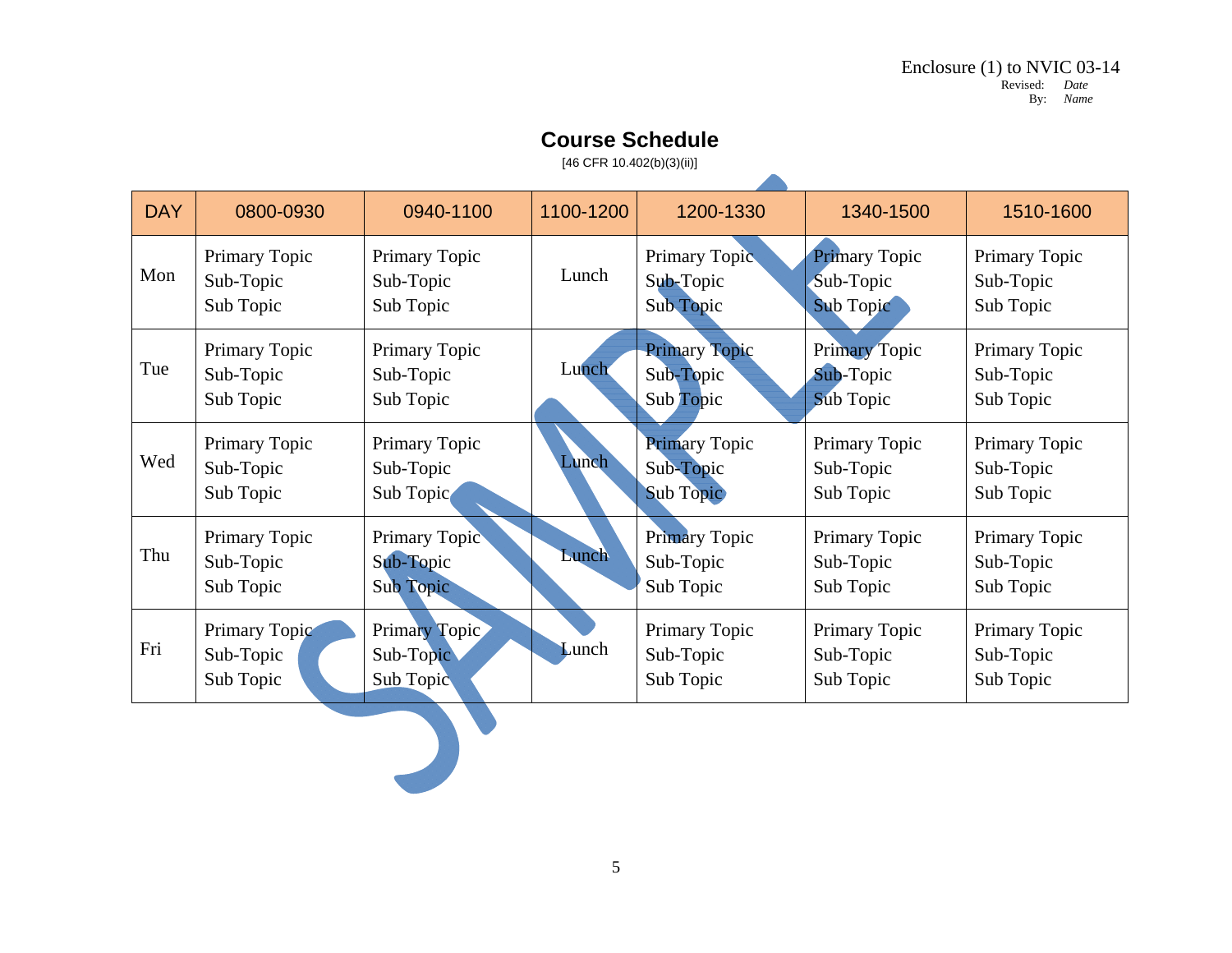# *Course Name*

# **Part C Detailed Teaching Syllabus**

[46 CFR 10.402(b)(4)]

The detailed teaching syllabus indicates the contents of the course and the appropriate references and teaching aids.

### **Learning Objectives**

This detailed teaching syllabus is written in a learning-objective format in which the objective describes what the trainee must do to demonstrate that knowledge has been transferred. This format is an appropriate teaching and assessment tool to express:

- The depth of understanding of a subject and the degree of familiarization with a subject on the part of the student; and
- What capabilities the student should have and be able to demonstrate.

All objectives are understood to be prefixed by the words: "The expected learning outcome is that the trainee

In order to assist the instructor, references are shown against the learning objectives to indicate references and publications, textbooks, additional technical material and teaching aids, which the instructor may wish to use when preparing to deliver course material. The material listed in the course framework has been used to structure the detailed teaching syllabus.

- $\Box$  References (indicated by R)
- $\Box$  Textbooks (indicated by T)
- $\Box$  Teaching aids (indicated by A)
- $\Box$  Videos (indicated by V)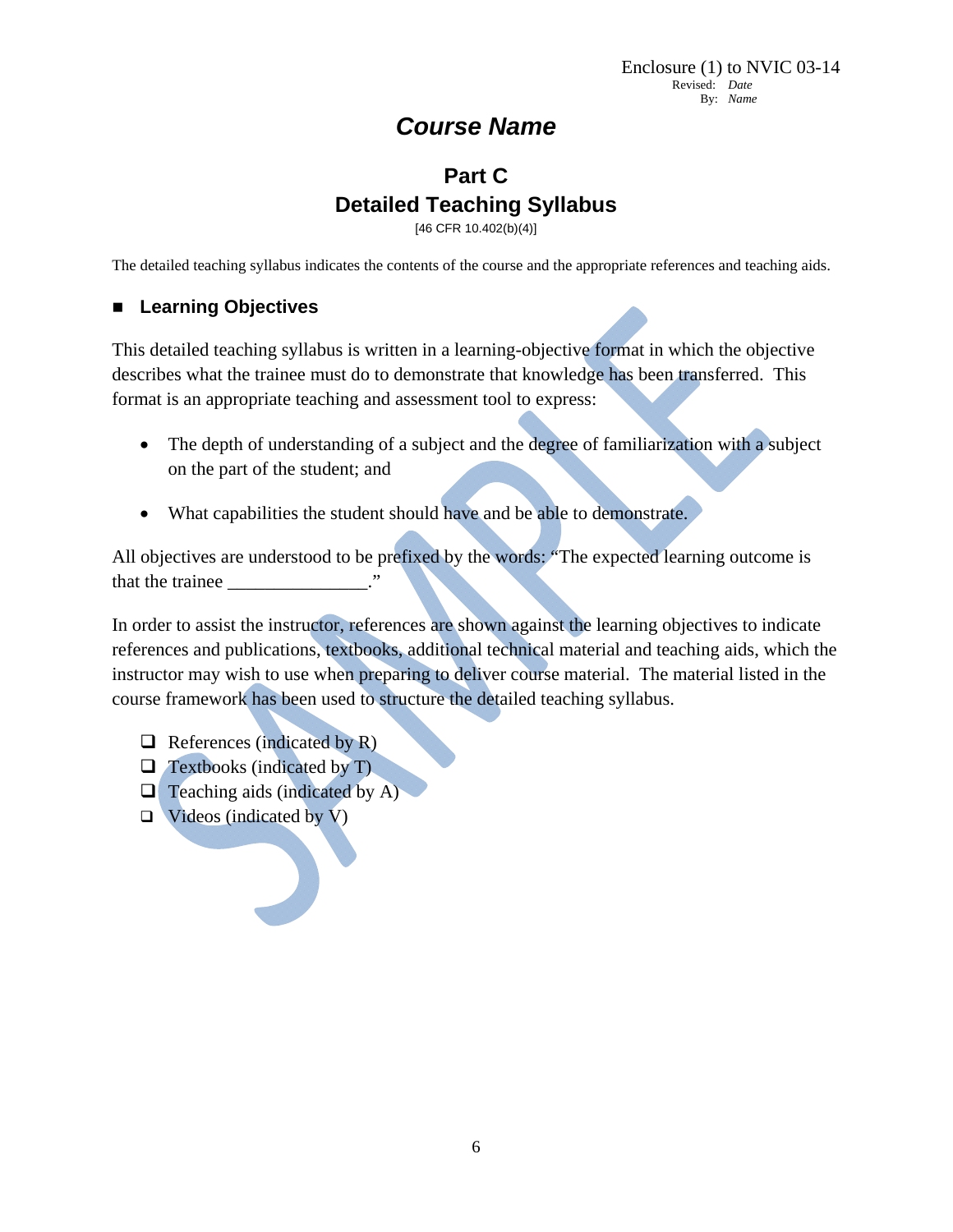# **Detailed Teaching Syllabus**

|                         | <b>Lesson 0.0: Introduction</b> | <b>Total Hours: 0.5</b> |                         |
|-------------------------|---------------------------------|-------------------------|-------------------------|
| 0.1                     | Topic                           | References, Textbooks   | Teaching Aids, Videos   |
|                         | .1 Training Outcome 0.1.1       |                         |                         |
|                         | .2 Training Outcome 0.1.2       |                         |                         |
|                         | .3 Training Outcome 0.1.3       |                         |                         |
|                         | Lesson 1.0: Subject Area        |                         | <b>Total Hours: 3.0</b> |
| 1.1                     | Topic                           | References, Textbooks   | Teaching Aids, Videos   |
|                         | .1 Training Outcome 1.1.1       |                         |                         |
|                         | .2 Training Outcome 1.1.2       |                         |                         |
|                         | .3 Training Outcome 1.1.3       |                         |                         |
|                         |                                 |                         |                         |
| 1.2                     | Topic                           | References, Textbooks   | Teaching Aids, Videos   |
|                         | .1 Training Outcome 1.2.1       |                         |                         |
|                         | .2 Training Outcome 1.2.2       |                         |                         |
|                         | .3 Training Outcome 1.2.3       |                         |                         |
|                         |                                 |                         |                         |
|                         |                                 |                         |                         |
|                         | Lesson 2.0: Subject Area        | <b>Total Hours: 4.5</b> |                         |
|                         | Topic                           | References, Textbooks   | Teaching Aids, Videos   |
|                         | .1 Training Outcome 2.1.1       |                         |                         |
|                         | .2 Training Outcome 2.1.2       |                         |                         |
|                         | .3 Training Outcome 2.1.3       |                         |                         |
|                         |                                 |                         |                         |
|                         | Topic                           | References, Textbooks   | Teaching Aids, Videos   |
|                         | .1 Training Outcome 2.2.1       |                         |                         |
| 2.1<br>$2.2\phantom{0}$ | .2 Training Outcome 2.2.2       |                         |                         |
|                         | .3 Training Outcome 2.2.3       |                         |                         |
|                         |                                 |                         |                         |
|                         | Topic                           | References, Textbooks   | Teaching Aids, Videos   |
|                         | .1 Training Outcome 2.3.1       |                         |                         |
|                         | .2 Training Outcome 2.3.2       |                         |                         |
| 2.3                     | .3 Training Outcome 2.3.3       |                         |                         |
|                         |                                 |                         |                         |
|                         |                                 |                         |                         |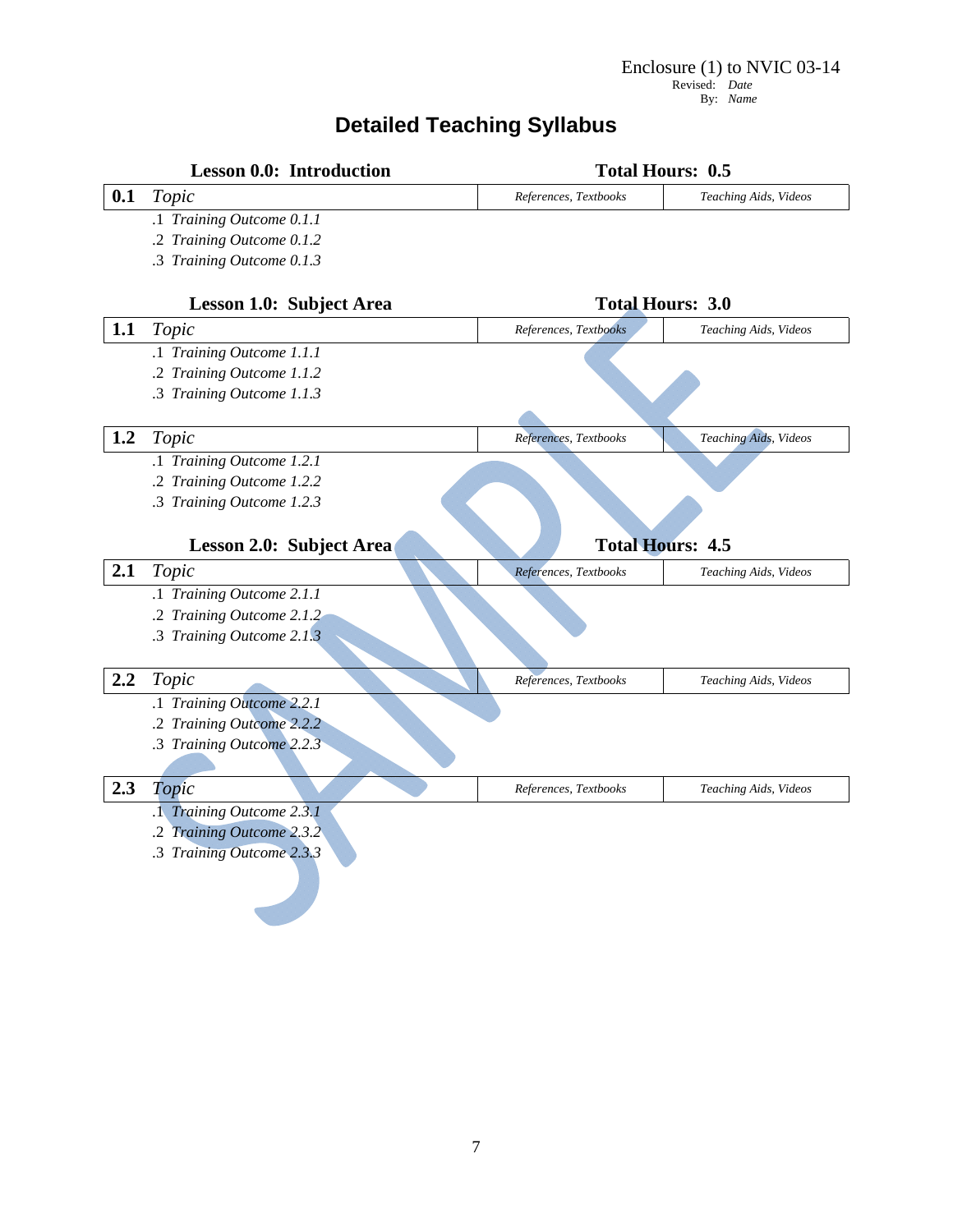# *Course Name*

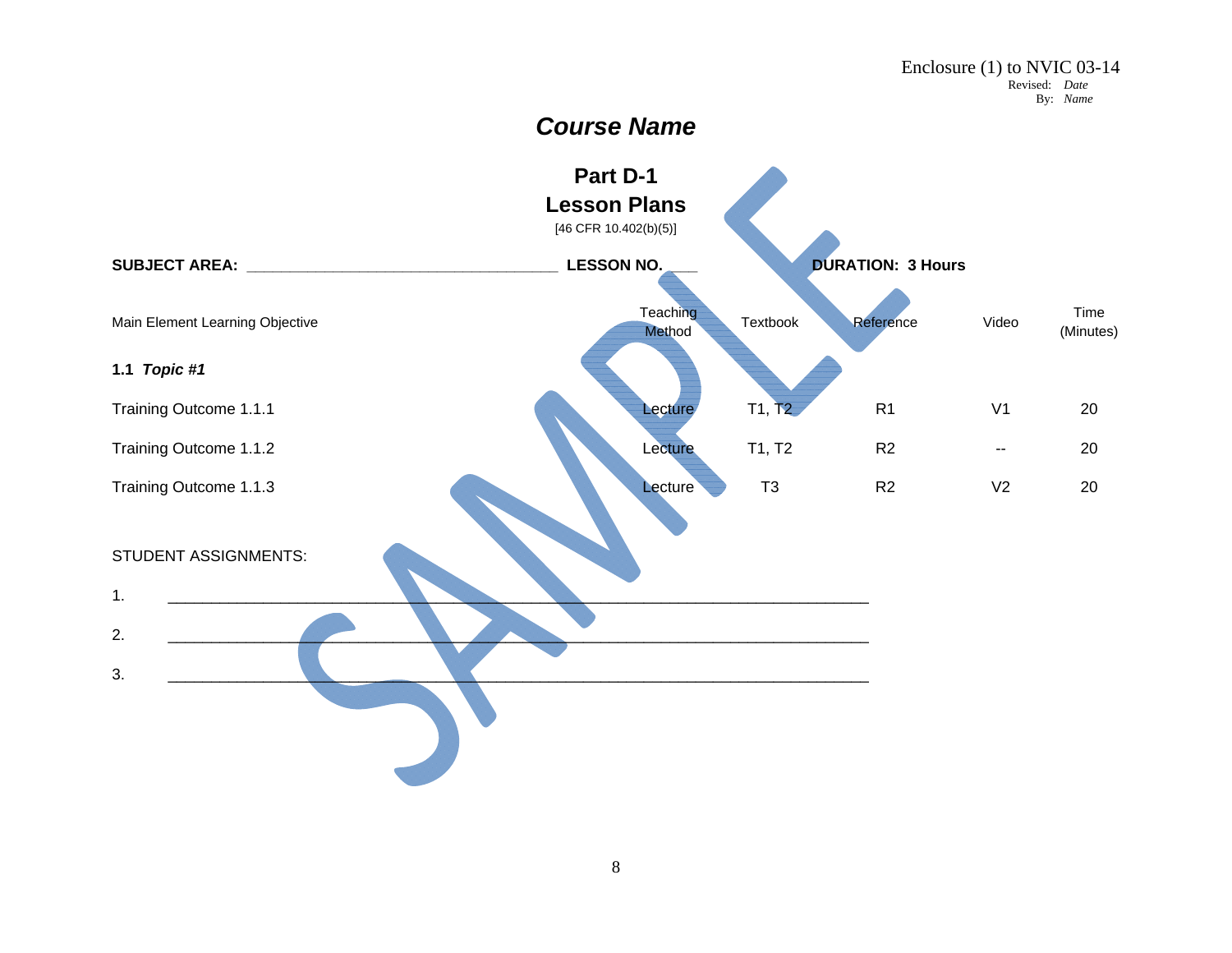# *Course Name*

# **Part D-2**

**Instructor Notes** 

[46 CFR 10.402(b)(6)]

| <b>INSTRUCTION ACTIVITY</b> | <b>NOTES</b>                                           | TRAINING AID |
|-----------------------------|--------------------------------------------------------|--------------|
| Introduction<br>$1_{-}$     |                                                        |              |
| 2. Objectives               | Describe the learning objectives for the lesson        |              |
| 3. Review                   | Describe prerequisite knowledge/skills for the lesson  |              |
| 4. Presentation             | Describe the information to be presented in the lesson |              |
| a. Sub-Topic                |                                                        |              |
| b. Sub-Topic                |                                                        |              |
| 5. Student Participation    | Describe the scope of the student participation        |              |
| 6. Practice/Exercises       | Describe practice activity and/or exercises            |              |
| 7. Summary                  | List/describe key points covered in the lesson         |              |
| Assessment<br>8.            | Describe how the learning objectives will be assessed  |              |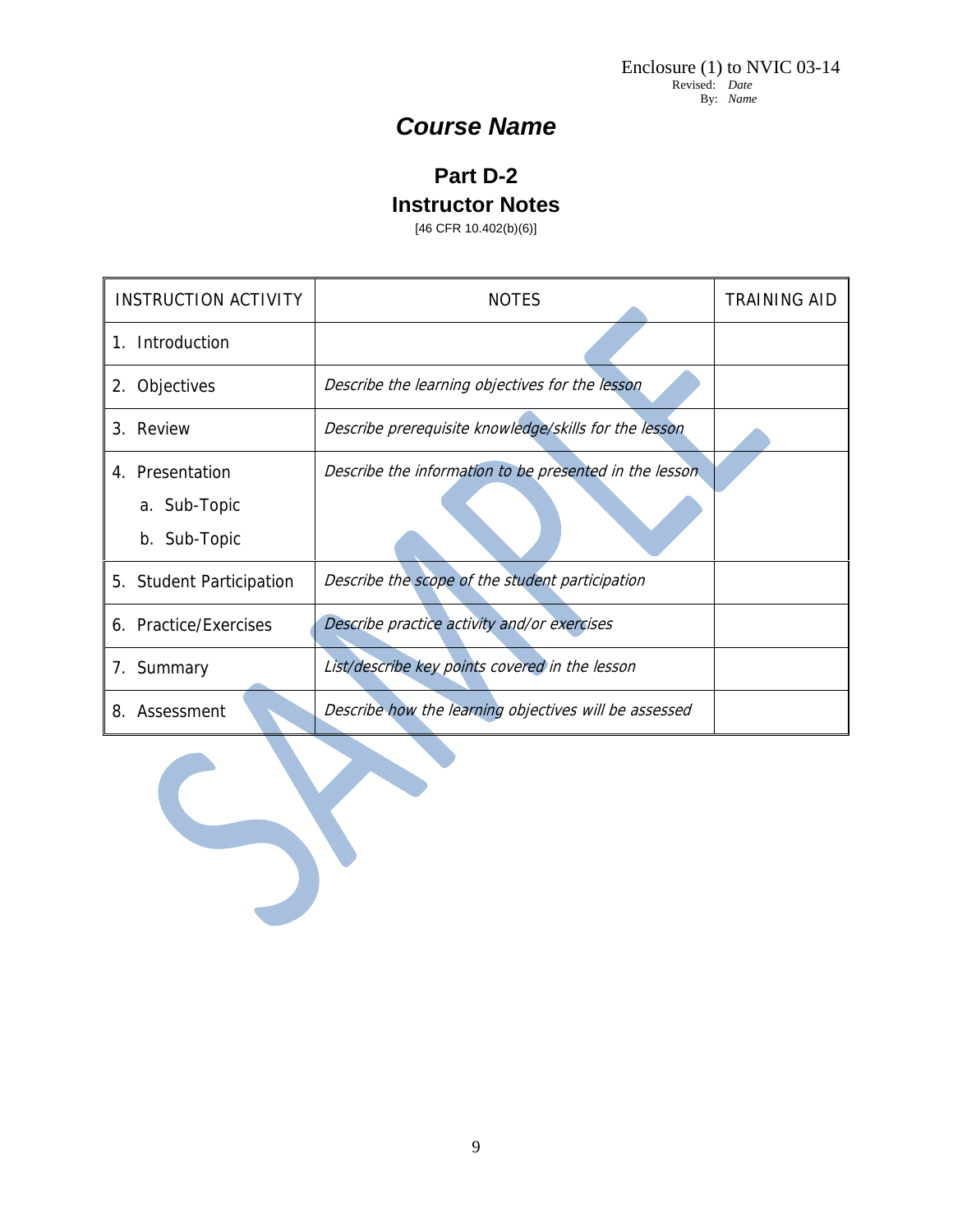# *Course Name*

# **Part E Evaluation**

[46 CFR 10.402(b)(7)]

*In this section, provide copies of the following:* 

- 1. Any methodology that is used to measure a student's knowledge, performance, or level of achievement, including:
	- a. Homework;
	- b. Quizzes;
	- c. Exams;
	- d. Laboratory projects;
	- e. Competency assessments;
	- f. Remediation; and
	- g. Testing strategies.
- 2. Assessment instruments, which are any tools used to determine whether the student has achieved the desired level of knowledge, understanding, or proficiency.
- 3. Any methodology that is used to measure the effectiveness of the training or instructor, including:
	- a. Instructor evaluations;
	- b. Course evaluations/surveys; and
	- c. Other feedback.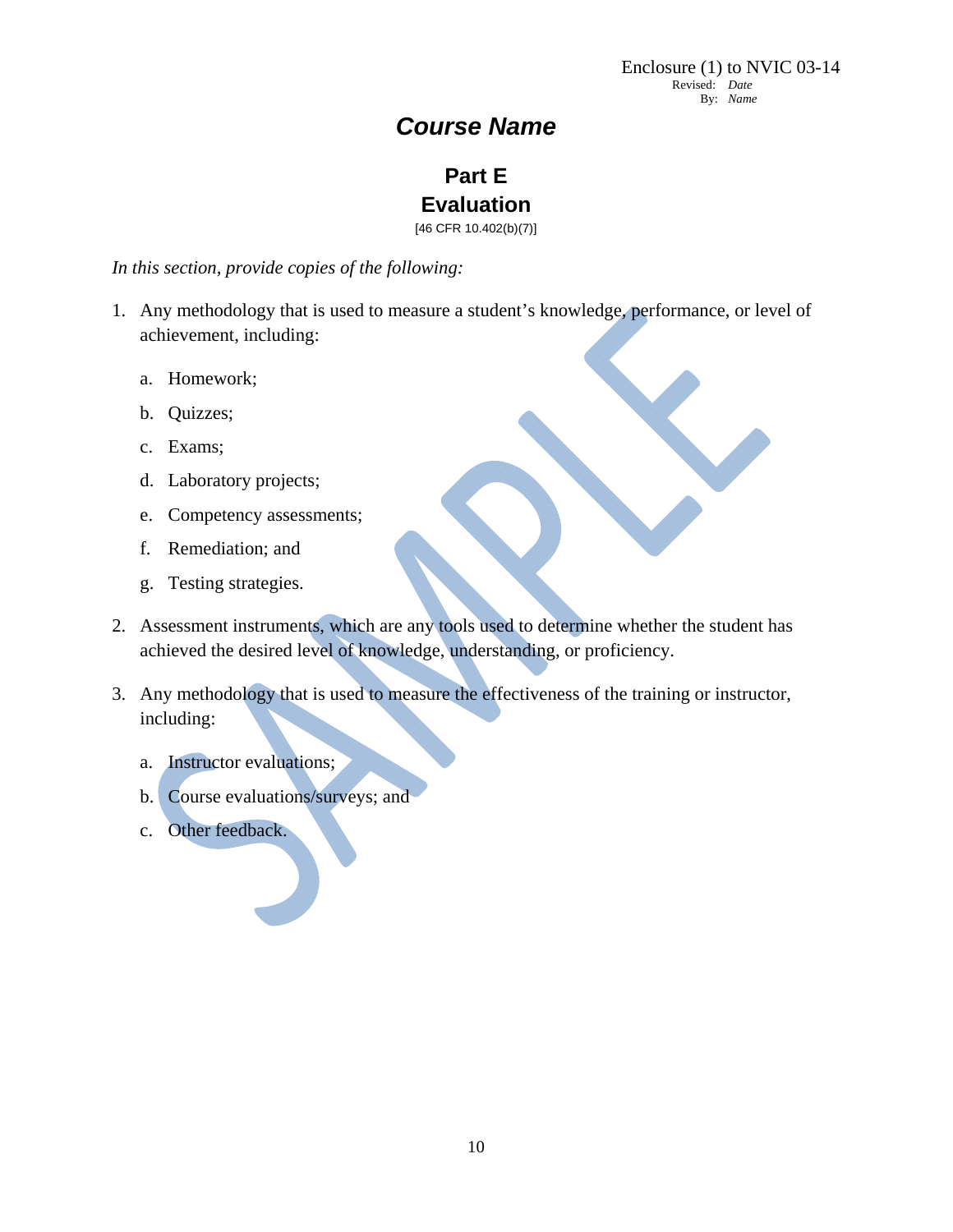|      | <b>MARIA MARIA MARIA MARIA MARIA MARIA MARIA MARIA MARIA</b>                   |                     |
|------|--------------------------------------------------------------------------------|---------------------|
|      | $[46$ CFR 10.402(b)(8)]                                                        | Certificate No.: 12 |
|      | SCHOOL NAME                                                                    |                     |
|      | Certificate of Training                                                        |                     |
|      | This will certify that                                                         |                     |
|      | Student Name (Mariner Reference No. 456789)                                    |                     |
|      | Has successfully completed                                                     |                     |
|      | <b>COURSE NAME</b> (NMC school and course code)                                |                     |
|      | approved by the United States Coast Guard to meet the training requirements of |                     |
|      | [ <i>CFR</i> citation] and [ <i>STCW</i> citation]                             |                     |
| Date | [Training Location]                                                            | [Name]<br>[Title]   |

Certificate No.: 123456

# SCHOOL NAME

3 DK DK DK DK DK DK DK DK DK DK DK D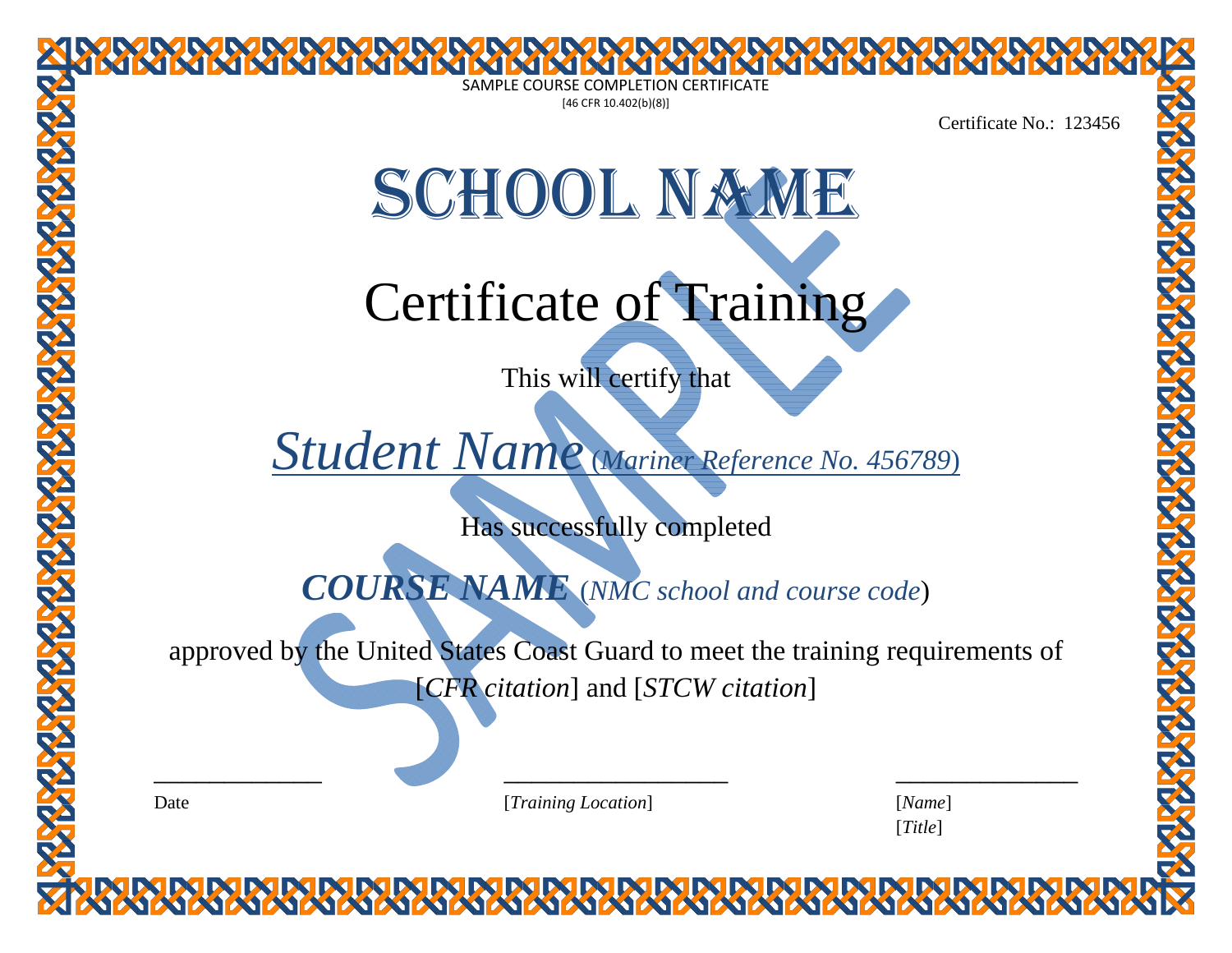### **GUIDANCE ON QUALIFIED INSTRUCTORS**

### 1. GENERAL

- a. As defined in 46 CFR 10.107, A Qualified Instructor (QI) is a person who has been trained in instructional techniques and is otherwise qualified to provide required training to candidates for an endorsement to a Merchant Mariner Credential (MMC).
- b. The Coast Guard will only approve QIs as part of its approval of training courses or programs. As part of the training approval, the Coast Guard will identify the QIs approved to teach the course or program. This approval is limited to the specific course or program at the specified school. The Coast Guard will not approve QIs other than as part of the approval of a course or training program.
- c. In addition to relevant professional experience, each QI should have either experience, training, or evidence of instruction in effective instructional and assessment techniques. Previously, this requirement applied only to courses and programs approved to meet STCW requirements. This requirement now applies to all approved courses and training programs. In order to transition to this expanded requirement, instructors who were approved to teach courses or programs prior to March 24, 2014, may continue to teach the specific courses they were approved for at the specified school(s). This transition provision does not apply to approvals to teach new courses or programs, or to teach similar courses or programs at another school.
- d. Evidence of training in "effective instructional techniques" may be in the form of performance evaluations that include an evaluation of effectiveness in on-the-job organization and delivery of training and/or a certificate of successful completion from a "train the trainer" course. A person holding a college degree in education or a related field, or a person holding a state certification as a primary or secondary school teacher will also meet this requirement.

A "train the trainer" course should be based on the International Maritime Organization's (IMO) model course 6.09, *Training Course for Instructors*, or another Coast Guard accepted syllabus covering the following areas:

- Identification of training needs;
- Learning processes;
- Course design;
- Teaching methods;
- Recognition of individual capacity;
- Identification of performance standards;
- Presentation techniques and use of media;
- Measurement of progress toward training objectives and of adequate performance;
- Favorable and unfavorable conditions for learning;
- Role of incentive and motivation in learning;
- Use of feedback for performance improvement; and
- Course evaluation.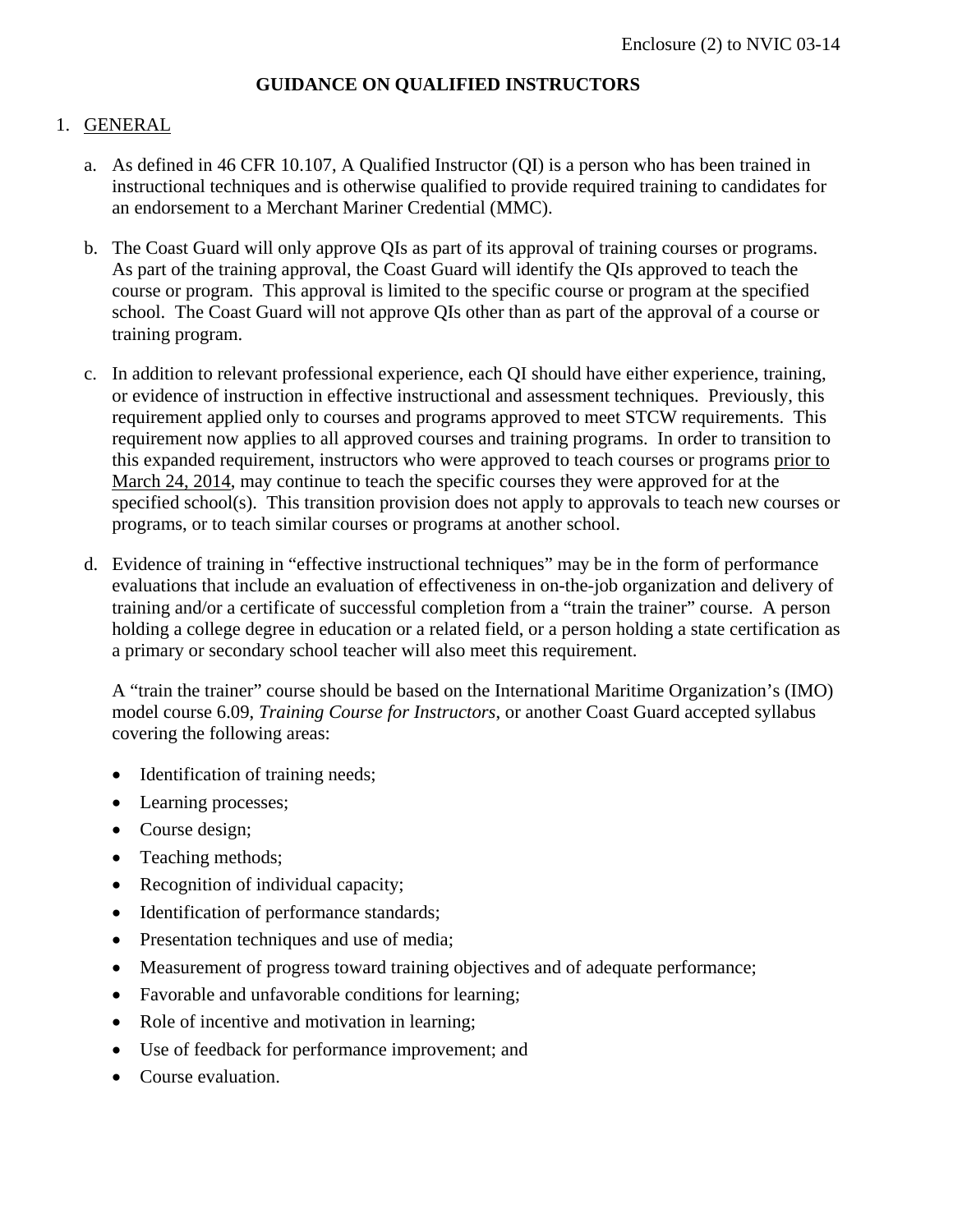e. To become a Qualified Instructor, the training organization should submit a request for instructor approval to the National Maritime Center (NMC). The Coast Guard will not accept requests from individual instructors. Requests for approval should be submitted to NMCCourses@uscg.mil or to:

> Commanding Officer (NMC-21) National Maritime Center 100 Forbes Drive Martinsburg, WV 25404

The Coast Guard encourages training providers to submit requests in electronic format. Paper submission will require additional processing time.

- f. In addition to the requirement for experience and training in effective instruction techniques discussed above, if a simulator is used in a course, the instructor should have practical operational experience on the particular type of simulator being used and receive guidance in instructional techniques involving the use of simulators. Such guidance or instruction should include development of and sequencing of simulated scenarios that have specific learning objectives as found in the International Maritime Organization's (IMO) Train the Simulator Trainer and Assessor Model Course (Model Course 6.09a).
- g. The table that follows provides guidance on the qualifications for approval to serve as an instructor for specific courses. This list is not intended to be all-inclusive. The Coast Guard will also consider other experience, including, but not limited to military experience, that is substantially equivalent to that noted below. When evaluating proposed instructors for courses other than those listed below, the Coast Guard will consider the guidance below when evaluating instructors for courses not listed. For example, a course not listed below that is similar in content and target audience to one listed should have similar instructor qualification standards.
- h. When applicable, consideration will be given to proposed instructors with military experience equivalent to that described in the table.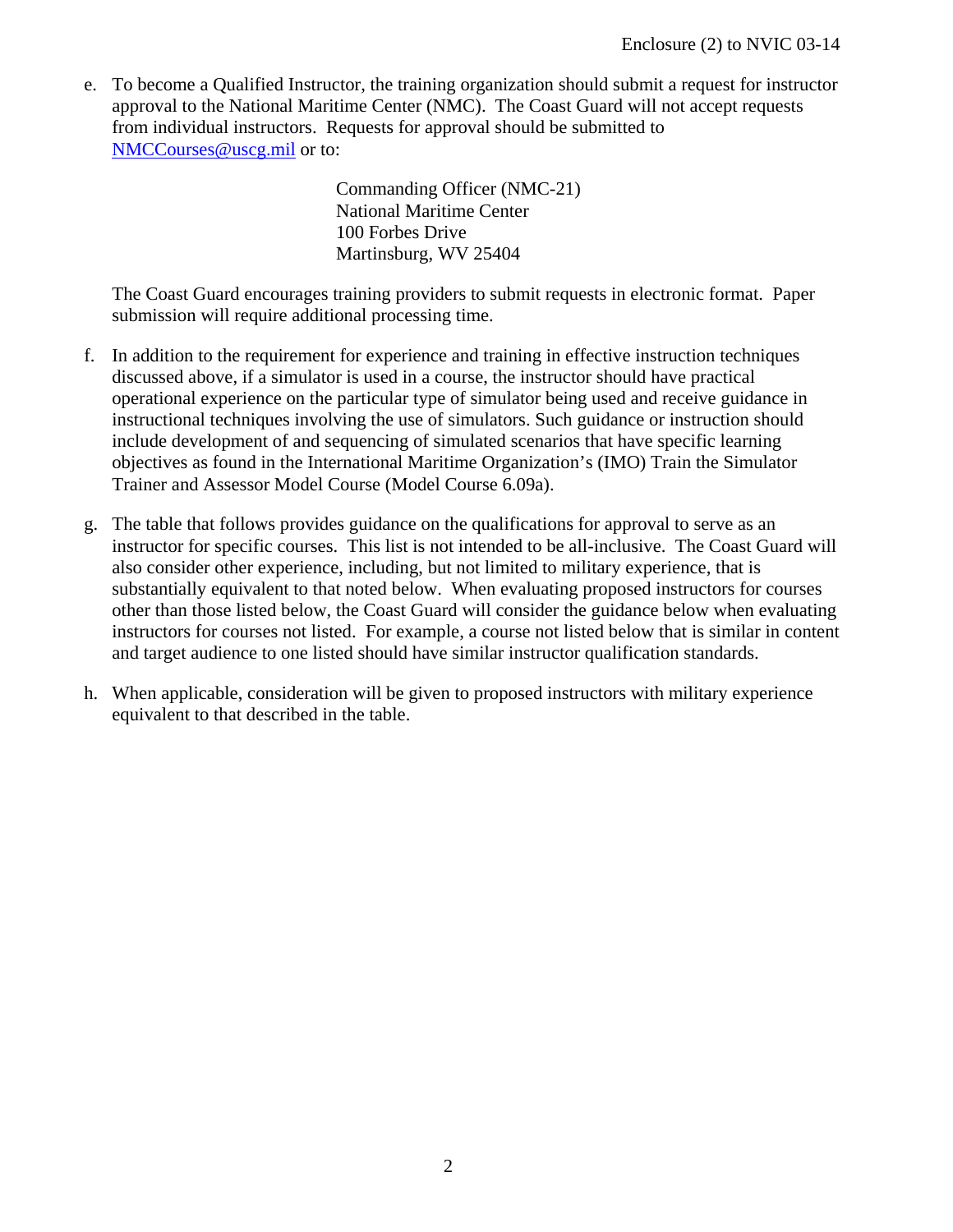# **GUIDANCE ON INSTRUCTOR QUALIFICATIONS**

| <b>COURSE</b>                                                               | <b>INSTRUCTOR QUALIFICATIONS</b>                                                                                                                                                                                                                                                                                                                                                                                                                                                                           |
|-----------------------------------------------------------------------------|------------------------------------------------------------------------------------------------------------------------------------------------------------------------------------------------------------------------------------------------------------------------------------------------------------------------------------------------------------------------------------------------------------------------------------------------------------------------------------------------------------|
| Basic Search & Rescue (STCW II/1)                                           | Experience Chief Mate, Master, or equivalent military experience on sea-going vessels of at least 200<br>GRT/500 GT or substantial experience in maritime search and rescue in any other capacity.                                                                                                                                                                                                                                                                                                         |
| Basic Shiphandling (STCW II/1)                                              | Shiphandling experience as Master, First Class Pilot, on vessels of at least 1,600 GRT / 3,000 GT; or<br>equivalent experience as Commanding Officer or Executive Officer on military vessels.                                                                                                                                                                                                                                                                                                             |
| Basic Cargo Handling & Stowage (STCW<br>II/1)                               | Experience as Master or Chief Mate on cargo-carrying vessels of at least 1,600 GRT / 3,000 GT.<br>Instructors may be limited to teach course lessons applicable to the types of ships they have sailed<br>on.                                                                                                                                                                                                                                                                                              |
| Basic Meteorology (STCW II/1)                                               | Experience as officer in charge of a navigational watch (OICNW), Chief Mate or Master and have<br>substantial experience in weather forecasting; or college degree or significant college level courses<br>or training in meteorology or atmospheric science and sea-going experience in any capacity.                                                                                                                                                                                                     |
| <b>Basic Stability &amp; Ship Construction</b><br>(STCW II/1)               | Experience as Chief Mate or Master on sea-going vessels of at least 200 GRT / 500 GT.                                                                                                                                                                                                                                                                                                                                                                                                                      |
| Basic Watchkeeping (STCW II/1)                                              | Experience as Chief Mate or Master on sea-going vessels of at least 200 GRT / 500 GT.                                                                                                                                                                                                                                                                                                                                                                                                                      |
| Celestial Navigation (STCW II/1)                                            | Celestial Navigation experience as OICNW on vessels of at least 200 GRT / 500 GT or equivalent<br>military experience in a navigation rating E-6 or higher.                                                                                                                                                                                                                                                                                                                                                |
| Electronic Navigation (STCW II/1)                                           | Experience as OICNW on vessels of at least 200 GRT / 500 GT or equivalent military experience in a<br>navigation rating E-6 or higher. using the equipment and systems taught in the course.                                                                                                                                                                                                                                                                                                               |
| <b>Terrestrial Navigation (STCW II/1)</b>                                   | Experience as OICNW on vessels of at least 200 GRT / 500 GT or equivalent military experience in a<br>navigation rating E-6 or higher.                                                                                                                                                                                                                                                                                                                                                                     |
| ARPA (STCW A-II/1; A-II/2; A-II/3)                                          | Experience using ARPA as OICNW on vessels of at least 200 GRT / 500 GT. OR, equivalent military<br>experience using ARPA.                                                                                                                                                                                                                                                                                                                                                                                  |
| <b>Bridge Resource Management</b><br>(STCW A-II/1; A-II/2; A-II/3)          | Experience as Master or substantial experience as Chief Mate managing an augmented bridge team<br>on vessels of at least 200 GRT / 500 GT employing a three watch system. Navy or Coast Guard<br>experience should be as Commanding Officer or Executive Officer.                                                                                                                                                                                                                                          |
| ECDIS (STCW A-II/1; A-II/2; A-II/3)                                         | Experience using ECDIS as OICNW on vessels of at least 200 GRT / 500 GT or equivalent military<br>experience.                                                                                                                                                                                                                                                                                                                                                                                              |
| Advanced Shiphandling (STCW A-II/2)                                         | Shiphandling experience as Master, First Class Pilot, on vessels of at least 1,600 GRT / 3,000 GT; or<br>equivalent experience as Commanding Officer or Executive Officer on military vessels.                                                                                                                                                                                                                                                                                                             |
| <b>Advanced Stability (STCW A-II/2)</b>                                     | Experience as Master or Chief Mate on cargo-carrying vessels of at least 1,600 GRT / 3,000 GT.                                                                                                                                                                                                                                                                                                                                                                                                             |
| Advanced Meteorology (STCW A-II/2)                                          | Experience as OICNW, Chief Mate or Master and have substantial experience in weather<br>forecasting; or college degree or significant college level courses or training in meteorology or<br>atmospheric science and sea-going experience in any capacity.                                                                                                                                                                                                                                                 |
| Leadership and Managerial Skills<br>(STCW A-II/2; A-II/3; A-III/2; A-III/3) | Instructors should have one of the following: (1) At least one year of experience as Master on<br>vessels of at least 200 GRT / 500 GT or experience as Commanding Officer on comparable military<br>vessels at a rank of O-4 or greater; or (2) At least one year as Chief Engineer on vessels of at least<br>3,000 kW / 4,000 HP with a manned engine room; or (3) Experience at the operational or and<br>management level on commercial vessels and a graduate degree in management or a related area. |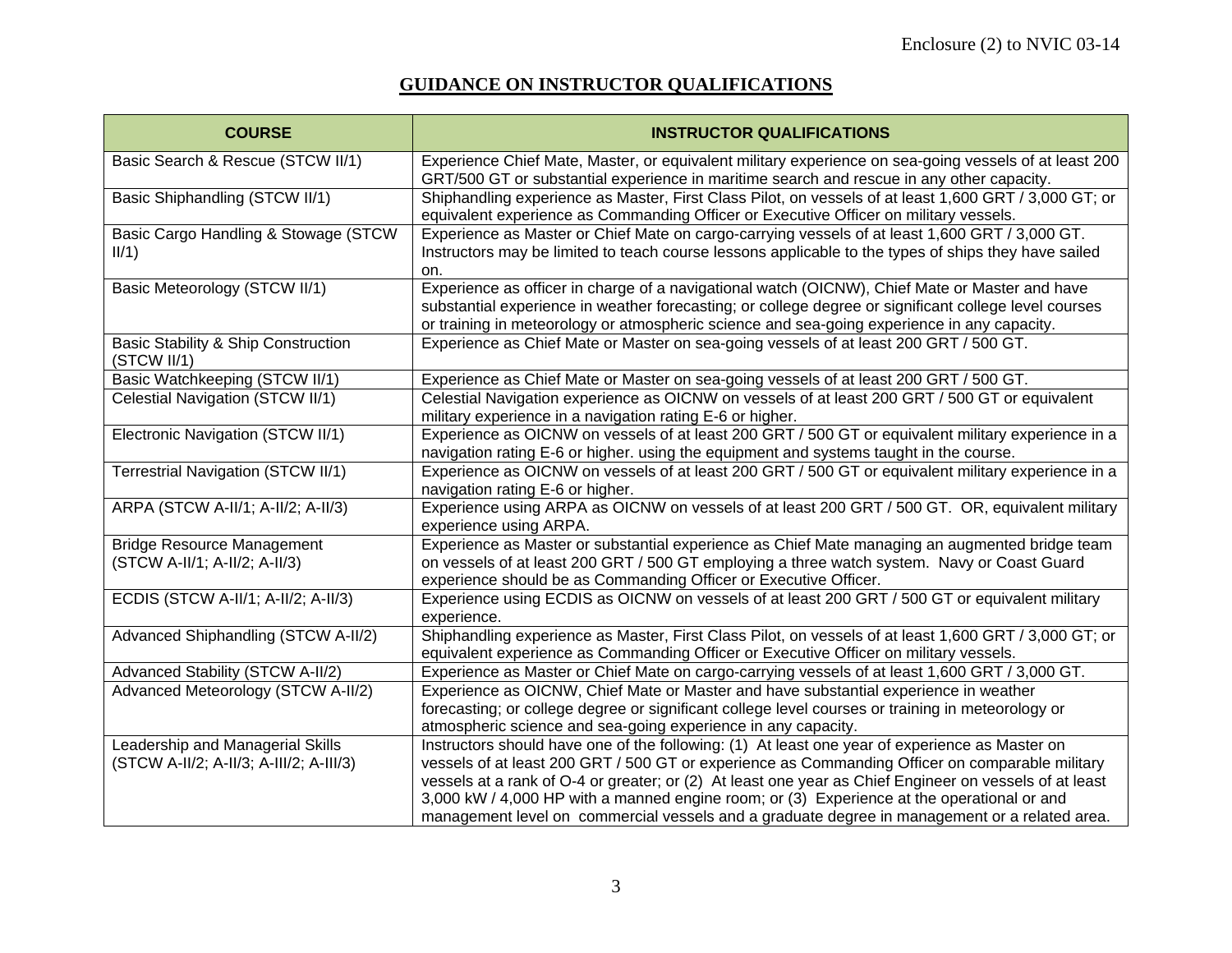| <b>COURSE</b>                                                               | <b>INSTRUCTOR QUALIFICATIONS</b>                                                                                                                                                                                                                                                                                          |
|-----------------------------------------------------------------------------|---------------------------------------------------------------------------------------------------------------------------------------------------------------------------------------------------------------------------------------------------------------------------------------------------------------------------|
| <b>Advanced Search &amp; Rescue</b><br>(STCW A-II/2)                        | Experience as or equivalent to Chief Mate, Master, or equivalent military on sea-going vessels of at<br>least 200 GRT/500 GT or experience in maritime search and rescue in any other capacity.                                                                                                                           |
| Rating Forming Part of a Navigational<br>Watch Program (A-STCW II/4)        | At least one year of experience as OICNW on vessels of 200 GRT/500 GT or more or equivalent<br>military experience.                                                                                                                                                                                                       |
| Able Seafarer Program (STCW A-II/5)                                         | At least one year of experience as OICNW on vessels of 200 GRT/500 GT or more or equivalent<br>military experience.                                                                                                                                                                                                       |
| <b>Auxiliary Machinery (STCW A-III/1)</b>                                   | At least one year experience as Chief Engineer or First Assistant Engineer on vessels of at least<br>3,000 kW / 4,000 HP with a manned engine room.                                                                                                                                                                       |
| Control Systems (STCW A-III/1)                                              | At least one year experience as Chief Engineer or First Assistant Engineer on vessels of at least<br>3,000 kW / 4,000 HP with a manned engine room.                                                                                                                                                                       |
| <b>Electrical Machinery and Basic Electronics</b><br>(STCW A-III/1)         | At least one year experience as Chief Engineer, First Assistant Engineer, or the officer in charge of<br>an engine watch on vessels of at least 3,000 kW / 4,000 HP with a manned engine room or<br>equivalent military experience.                                                                                       |
| Gas Turbine Plants (STCW A-III/1)                                           | At least one year experience as Chief Engineer, First Assistant Engineer, or the officer in charge of<br>an engine watch on gas turbine vessels of at least 3,000 kW / 4,000 HP with a manned engine room<br>or equivalent military experience.                                                                           |
| Motor Plants (STCW A-III/1)                                                 | At least one year experience as Chief Engineer, First Assistant Engineer, or the officer in charge of<br>an engine watch on motor vessels of at least 3,000 kW / 4,000 HP with a manned engine room or<br>equivalent military experience.                                                                                 |
| Steam Plants (STCW A-III/1)                                                 | At least one year experience as Chief Engineer, First Assistant Engineer, or the officer in charge of<br>an engine watch on steam vessels of at least 3,000 kW / 4,000 HP with a manned engine room or<br>equivalent military experience.                                                                                 |
| Engine Room Resource Management<br>(STCW A-III/1; A-III/2)                  | At least one year experience as Chief Engineer or First Assistant Engineer on vessels of at least<br>3,000 kW / 4,000 HP with a manned engine room or equivalent military experience.                                                                                                                                     |
| Engineering terminology and shipboard<br>operations (STCW A-III/1)          | At least one year experience as Chief Engineer or First Assistant Engineer on vessels of at least<br>3,000 kW / 4,000 HP with a manned engine room or equivalent military experience.                                                                                                                                     |
| Management of electrical and electronic<br>control equipment (STCW A-III/2) | At least one year experience as Chief Engineer or First Assistant Engineer on vessels of at least<br>3,000 kW / 4,000 HP with a manned engine room or equivalent military experience                                                                                                                                      |
| Rating Forming Part of an Engineering<br>Watch Program (STCW A-III/4)       | At least one year experience as officer in charge of an engineering watch (OICEW) on vessels of at<br>least 3,000 kW / 4,000 HP with a manned engine room or equivalent military experience. Instructors<br>should hold credentials for and have experience in all propulsion modes and/or systems they will<br>instruct. |
| Able Seafarer-Engine Program (STCW A-<br>III/5)                             | At least one year experience as OICEW on vessels of at least 3,000 kW / 4,000 HP with a manned<br>engine room or equivalent military experience. Instructors should hold credentials for and have<br>experience in all propulsion modes and/or systems they will instruct or equivalent military experience               |
| Radio Electronics (STCW A-III/6)                                            | Hold or have held an officer endorsement as Chief Engineer or First Assistant Engineer, or hold an<br>STCW endorsement as Electro-Technical Officer, or have other substantial experience and training in<br>the maintenance and repair of radio electronics.                                                             |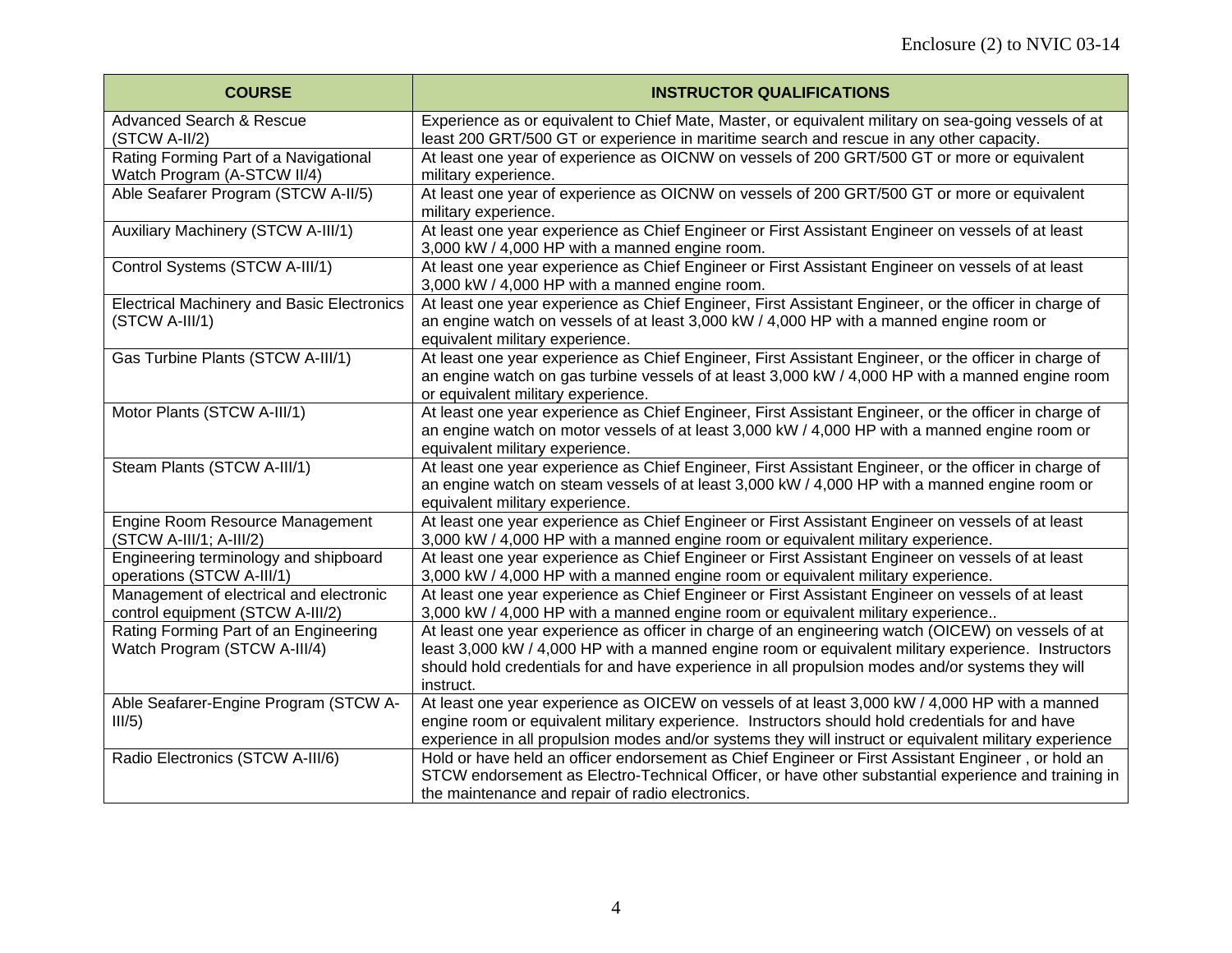| <b>COURSE</b>                                                                     | <b>INSTRUCTOR QUALIFICATIONS</b>                                                                                                                                                                                                                                                                                                             |
|-----------------------------------------------------------------------------------|----------------------------------------------------------------------------------------------------------------------------------------------------------------------------------------------------------------------------------------------------------------------------------------------------------------------------------------------|
| <b>Integrated Navigation Equipment (STCW</b><br>$A-III/6$ )                       | Hold or have held an officer endorsement as Chief Engineer or First Assistant Engineer, or hold an<br>STCW endorsement as Electro-Technical Officer and have experience on vessels equipped with<br>integrated navigation equipment, or have other substantial experience and training in the<br>maintenance and repair of radio electronics |
| Ship Propulsion & Auxiliary Machinery<br>(STCW A-III/6)                           | Hold or have held an officer endorsement as Chief Engineer or First Assistant Engineer, or hold an<br>STCW endorsement as Electro-Technical Officer and have experience with the maintenance and<br>repair of shipboard propulsion equipment and auxiliary machinery.                                                                        |
| <b>Instrumentation &amp; Control Systems</b><br>(STCW A-III/6)                    | Hold or have held an officer endorsement as Chief Engineer or First Assistant Engineer, or hold an<br>STCW endorsement as Electro-Technical Officer, or have other substantial experience and training in<br>the maintenance and repair of shipboard instrumentation and control systems.                                                    |
| High-Voltage Power Systems (STCW A-<br>III/6)                                     | Hold or have held an officer endorsement as Chief Engineer or First Assistant Engineer, or hold an<br>STCW endorsement as Electro-Technical Officer, or have other substantial experience and training in<br>the maintenance and repair of high voltage power systems.                                                                       |
| GMDSS (STCW A-IV/2)                                                               | Hold STCW endorsement authorizing service on vessels using the GMDSS and have shipboard<br>experience using GMDSS as a Chief Mate, Master, OICNW, or Radio Operator.                                                                                                                                                                         |
| <b>Tank Ship Dangerous Liquids</b><br>(STCW A-V/1-1-2 and A-V/1-1-3)              | Experience as person in charge of transfers of dangerous liquid cargo aboard tank ships.                                                                                                                                                                                                                                                     |
| Advanced Oil & Chemical Tanker<br>Operations (STCW A-V/1-1-2 and A-V/1-<br>$1-3)$ | Experience as person in charge of transfers of dangerous liquid cargo aboard tank ships.                                                                                                                                                                                                                                                     |
| <b>Tank Ship Liquefied Gases</b><br>(STCW A-V/1-2-2)                              | Experience as person in charge of transfers of liquefied gas cargo aboard tank ships.                                                                                                                                                                                                                                                        |
| Advanced Liquefied Gas Tanker<br>Operations (STCW A-V/1-2-2)                      | Experience as person in charge of transfers of liquefied gas cargo aboard tank ships.                                                                                                                                                                                                                                                        |
| <b>Tank Ship Familiarization Dangerous</b><br>Liquids (STCW A-V/1-1-1)            | Experience as person in charge of transfers of dangerous liquid cargo aboard tank ships.                                                                                                                                                                                                                                                     |
| Tank Ship Familiarization Liquefied Gases<br>(STCW A-V/1-2-1)                     | Experience as person in charge of transfers of liquefied gas cargo aboard tank ships.                                                                                                                                                                                                                                                        |
| Tank Barge Dangerous Liquids                                                      | Experience as person in charge of transfers of dangerous liquid cargo aboard tank vessels (ships or<br>barges).                                                                                                                                                                                                                              |
| <b>Tank Barge Liquefied Gases</b>                                                 | Experience as person in charge of transfers of liquefied gas cargo aboard tank vessels (ships or<br>barges).                                                                                                                                                                                                                                 |
| Crisis Management & Human Behavior<br>(STCW A-V/2)                                | Experience at the operational or management level on vessels carrying passengers, or substantial<br>numbers of non-maritime personnel under similar operating conditions.                                                                                                                                                                    |
| Crowd Management (STCW A-V/2)                                                     | Experience at the operational or management level on vessels carrying passengers, or substantial<br>numbers of non-maritime personnel under similar operating conditions.                                                                                                                                                                    |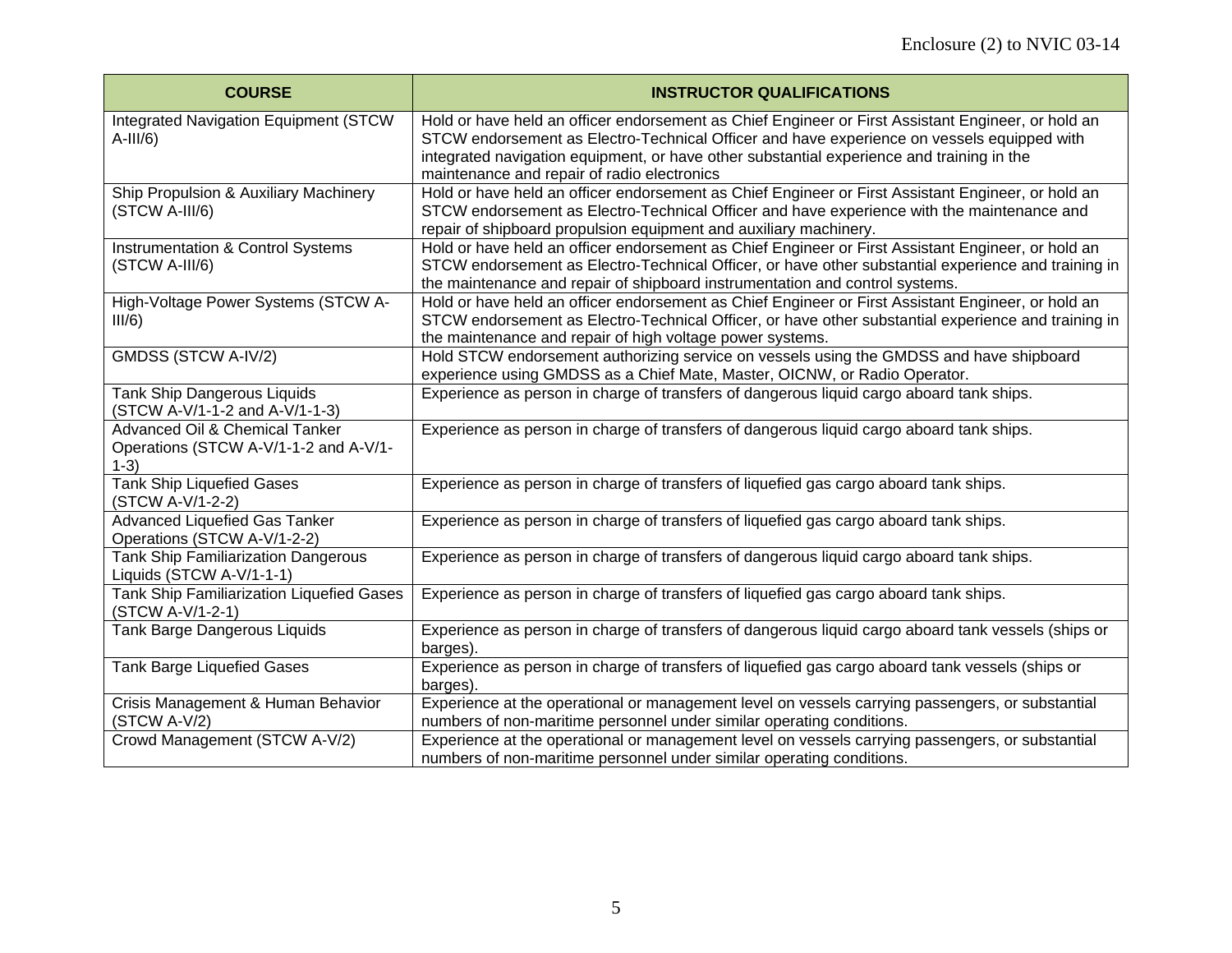| <b>COURSE</b>                                                                  | <b>INSTRUCTOR QUALIFICATIONS</b>                                                                                                                                                                                                                                                                                                                                                                                                                                                           |
|--------------------------------------------------------------------------------|--------------------------------------------------------------------------------------------------------------------------------------------------------------------------------------------------------------------------------------------------------------------------------------------------------------------------------------------------------------------------------------------------------------------------------------------------------------------------------------------|
| Basic Training (STCW A-VI/1)                                                   | Instructors should meet the requirements below for each component of BT they will teach.                                                                                                                                                                                                                                                                                                                                                                                                   |
| <b>Personal Survival Techniques</b><br>(STCW A-VI/1-1)                         | At least one year of shipboard experience as a deck officer on vessels of at least 200 GRT / 500 GT<br>or other shipboard experience in a capacity with responsibility for operation, testing, and maintenance<br>of survival equipment, conducting of abandon ship drills; and the training of passengers and/or crew<br>in lifesaving equipment and procedures. Equivalent military experience in a deck rating of Boatswain<br>Mate or a Survival or Rescue Swimmer is also acceptable. |
| Basic Fire Fighting (STCW A-VI/1-2)                                            | At least one year experience as deck or engineering officer on vessels of at least 200 GRT/500 GT;<br>or equivalent military damage control experience, or experience as a professional fire fighter.                                                                                                                                                                                                                                                                                      |
| First Aid & CPR (STCW A-VI/1-3)                                                | Hold a current certification as a First Aid and/or CPR instructor from nationally recognized medical<br>training organization; or be an EMT, Nurse or Medical Doctor; or have experience as a military<br>Hospital Corpsman.                                                                                                                                                                                                                                                               |
| Personal Safety & Social Responsibilities<br>(STCW A-VI/1-4)                   | At least two years shipboard experience on vessels of at least 200 GRT / 500 GT.                                                                                                                                                                                                                                                                                                                                                                                                           |
| Proficiency in Survival Craft / Lifeboatman<br>(STCW A-VI/2-1)                 | Hold endorsements as Lifeboatman and Proficiency in Survival Craft and have experience as deck or<br>engine officer on vessels equipped with lifeboats with designated duties as the person in charge of a<br>lifeboat or equivalent military experience.                                                                                                                                                                                                                                  |
| Proficiency in Survival Craft-Limited /<br>Lifeboatman-Limited (STCW A-VI/2-1) | Hold endorsements as Lifeboatman or Lifeboatman-Limited and Proficiency in Survival Craft or PSC-<br>Limited and have experience as officer on vessels equipped with lifeboats with designated duties as<br>the person in charge of a survival craft or equivalent military experience.                                                                                                                                                                                                    |
| Fast Rescue Boats (STCW A-VI/2-2)                                              | Experience on vessels of at least 200 GRT / 500 GT with designated duties as the person in charge<br>of fast rescue boat operations; or equivalent military or other fast rescue boat experience.                                                                                                                                                                                                                                                                                          |
| Advanced Fire Fighting (STCW A-VI/3)                                           | At least one year experience as deck or engineering officer on vessels of at least 200 GRT/500 GT;<br>or equivalent military damage control experience; or experience as a professional fire fighter.                                                                                                                                                                                                                                                                                      |
| Medical Care Person in Charge<br>(STCW A-VI/4-2)                               | Experience as a Registered Nurse, Physician Assistant, Nurse Practitioner or Medical Doctor. EMTs<br>may teach lessons within their training and experience.                                                                                                                                                                                                                                                                                                                               |
| Medical Care Provider and/or<br>Medical First Aid (STCW A-VI/4-1)              | Experience as a Hospital Corpsman, EMT, Registered Nurse, Physician Assistant, Nurse Practitioner<br>or Medical Doctor.                                                                                                                                                                                                                                                                                                                                                                    |
| <b>Security Awareness</b><br>(STCW A-VI/6-1)                                   | Experience as a Vessel Security Officer or as a maritime security professional or equivalent military<br>experience.                                                                                                                                                                                                                                                                                                                                                                       |
| Vessel Personnel with Specific Security<br>Duties (STCW A-VI/6-2)              | Experience as a Vessel Security Officer or as a maritime security professional or equivalent military<br>experience.                                                                                                                                                                                                                                                                                                                                                                       |
| Simulator Instructor (STCW A-I/6)                                              | Experience in designing and presenting instruction using simulators.                                                                                                                                                                                                                                                                                                                                                                                                                       |
| Able Seaman Program                                                            | At least one year of experience as the officer in charge of the navigational watch on vessels of 200<br>GRT/500 GT or more or equivalent military experience.                                                                                                                                                                                                                                                                                                                              |
| Apprentice Pilot Program                                                       | Experience as a 1st Class Pilot on appropriate waters and route.                                                                                                                                                                                                                                                                                                                                                                                                                           |
| <b>Fishing Vessel Drill Instructor</b>                                         | Hold an endorsement as Mate or Master on vessels of at least 200 GRT / 500 GT or substantial<br>marine safety and/or fishing vessel experience.                                                                                                                                                                                                                                                                                                                                            |
| Stability & Ballast Control (MODU)                                             | Experience as Master, Offshore Installation Manager (OIM), Barge Supervisor (BS), or Ballast control<br>Operator (BCO) aboard MODUs.                                                                                                                                                                                                                                                                                                                                                       |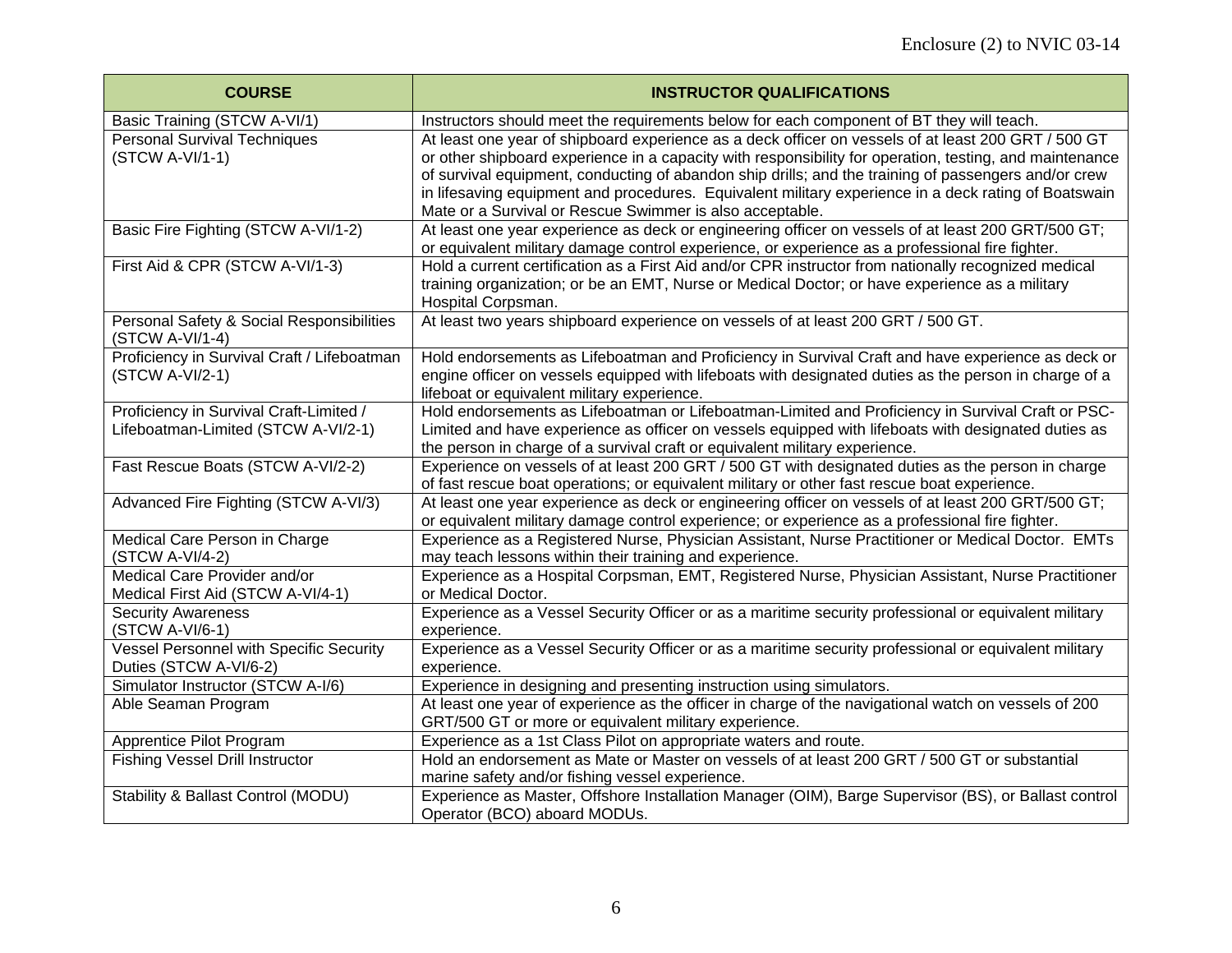| <b>COURSE</b>                         | <b>INSTRUCTOR QUALIFICATIONS</b>                                                                                                                                                                                                                                                                                                                                             |
|---------------------------------------|------------------------------------------------------------------------------------------------------------------------------------------------------------------------------------------------------------------------------------------------------------------------------------------------------------------------------------------------------------------------------|
| <b>High Speed Craft Type Rating</b>   | Experience as Master or Chief Engineer (for engineering lessons) on high speed craft.                                                                                                                                                                                                                                                                                        |
| Designated Duty Engineer 4,000 HP     | At least two years experience as a chief engineer on motor vessels of at least 1000 HP or equivalent<br>military experience. Consideration should also be given to military ratings of Engineman, Machinery<br>Technician, or Watercraft Engineer with at least two years of shipboard experience as a qualified<br>engineering watch supervisor or engineering officer.     |
| Designated Duty Engineer Unlimited HP | At least three years experience as a chief engineer on motor vessels of at least 4000 HP or<br>equivalent military experience. Consideration should also be given to military ratings of Engineman,<br>Machinery Technician, or Watercraft Engineer with at least three years of shipboard experience as a<br>qualified engineering watch supervisor or engineering officer. |
| Diesel Endorsement/Cross-Over         | Hold an officer endorsement as First Assistant Engineer or Chief Engineer valid for motor vessels<br>and have at least three years experience as OICEW, First Assistant, and/or Chief Engineer on motor<br>vessels or equivalent military experience.                                                                                                                        |
| <b>Diesel Engineering</b>             | At least three years experience as First Assistant, and/or Chief Engineer on motor vessels or<br>equivalent military experience.                                                                                                                                                                                                                                             |
| Gas Turbine Endorsement/Cross-Over    | At least three years experience as OICEW, First Assistant, and/or Chief Engineer on gas turbine<br>vessels or equivalent military experience.                                                                                                                                                                                                                                |
| <b>Gas Turbine Engineering</b>        | At least three years experience as First Assistant, and/or Chief Engineer on gas turbine vessels or<br>equivalent military experience.                                                                                                                                                                                                                                       |
| Radar Observer (Unlimited)            | Hold or have held an officer endorsement for near coastal or oceans and have at least one year<br>experience using radar as the OICNW on vessels of at least 200 GRT / 500 GT or equivalent military<br>experience.                                                                                                                                                          |
| Radar Observer (Inland)               | Hold or have held an officer endorsement for inland, near coastal or oceans and have at least one<br>year experience using radar as the OICNW on vessels of at least 200 GRT / 500 GT or equivalent<br>military experience.                                                                                                                                                  |
| Radar Observer (Rivers)               | Have at least one year experience using radar as the OICNW on vessels of at least 200 GRT / 500<br>GT or equivalent military experience.                                                                                                                                                                                                                                     |
| Radar Observer Renewal/Refresher      | Instructor should meet the same requirements for the applicable original radar observer course.                                                                                                                                                                                                                                                                              |
| Rules of the Road (exam)              | Hold or have held an officer endorsement as mate or master endorsed for the appropriate route and<br>have experience as OICNW. Equivalent military experience is also acceptable.                                                                                                                                                                                            |
| <b>Stability and Ballast Control</b>  | At least one year experience as Ballast Control Operator, Barge Supervisor, or Offshore Installation<br>Manager.                                                                                                                                                                                                                                                             |
| Steam Endorsement/Cross-Over          | At least three years experience as OICEW, First Assistant, and/or Chief Engineer on steam vessels<br>or equivalent military experience.                                                                                                                                                                                                                                      |
| Steam Engineering                     | At least three years experience as First Assistant, and/or Chief Engineer on steam vessels or<br>equivalent military experience.                                                                                                                                                                                                                                             |
| Tank Barge Fire Fighting              | At least one year experience as deck or engineering officer on vessels of at least 200 GRT/500 GT;<br>or equivalent military damage control experience, or experience as a professional fire fighter.                                                                                                                                                                        |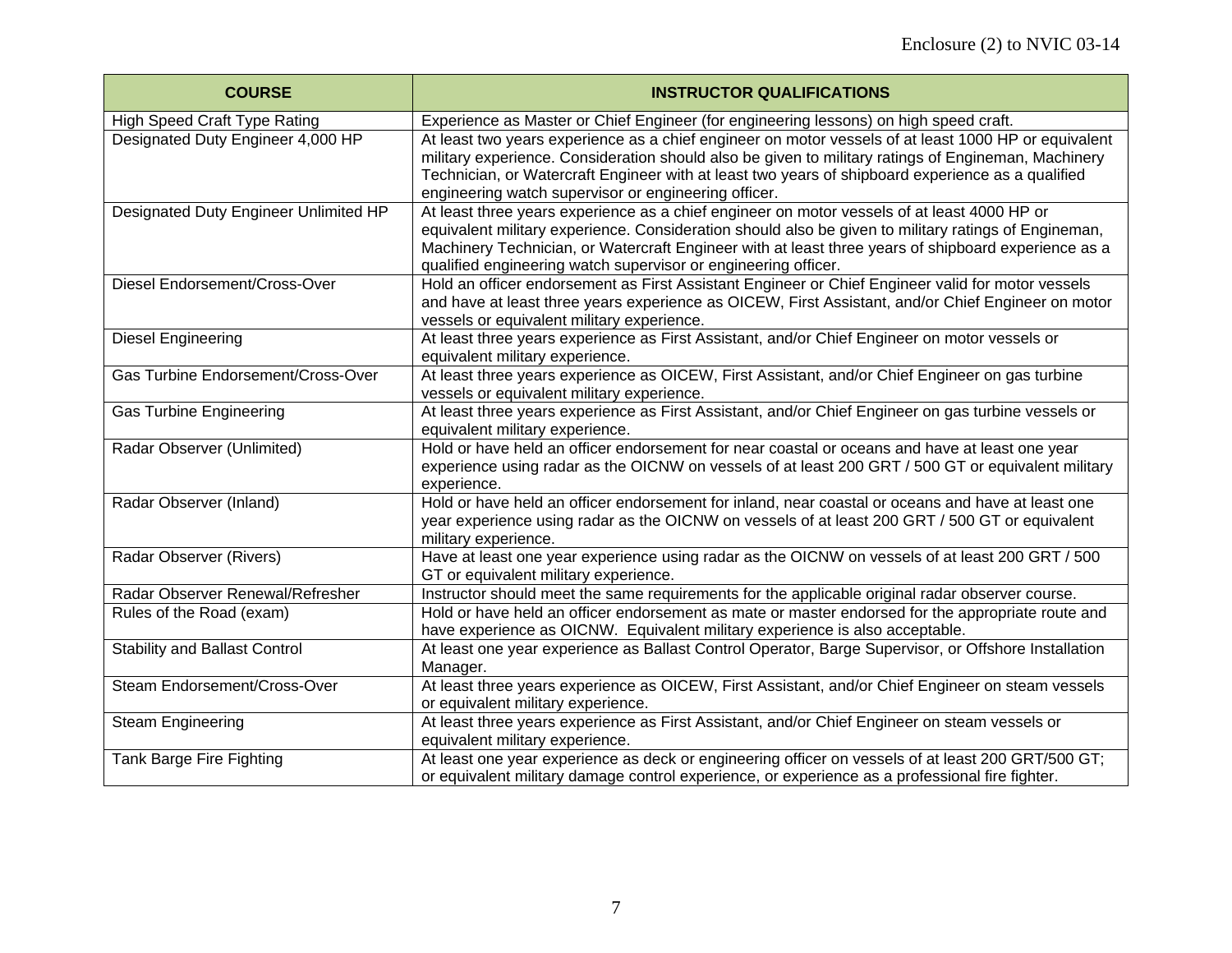| <b>COURSE</b>                          | <b>INSTRUCTOR QUALIFICATIONS</b>                                                                                                         |
|----------------------------------------|------------------------------------------------------------------------------------------------------------------------------------------|
| Visual Communications (Flashing Light) | Hold or have held a deck officer endorsement for any gross tons or an STCW endorsement as                                                |
|                                        | OICNW, Chief Mate, or Master for 500 GT or more or have substantial experience sending and                                               |
|                                        | receiving information by Morse code.                                                                                                     |
| Able Seaman (Exam)                     | At least one year of experience as the officer in charge of the navigational watch on vessels of 200                                     |
|                                        | GRT/500 GT or more or two years experience as an Able Seaman on vessels of 200 GRT/500 GT or                                             |
|                                        | more; or have equivalent military service in the deck rating of Boatswain Mate.                                                          |
| Apprentice Mate (Steersman) (Exam)     | At least three years experience as Master on towing vessels on the routes for which the course is                                        |
|                                        | approved.                                                                                                                                |
| Assistance Towing (Exam)               | Hold a commercial assistance towing endorsement or an officer endorsement authorizing assistance                                         |
| Auxiliary Sail (Exam)                  | towing service, or have equivalent towing experience.<br>Experience as Mate or Master on sail vessels or substantial sailing experience. |
| Celestial Navigation 500/1600 GRT      | Celestial Navigation experience as officer in charge of a navigational watch on sea-going vessels of                                     |
| (Exam)                                 | at least 200 GRT / 500 GT.                                                                                                               |
| Celestial Navigation 200 GRT (Exam)    | Celestial Navigation experience as OICNW on vessels of at least 100 GRT.                                                                 |
| Deck & Navigation General (Exam)       | Experience as or equivalent to Master on sea-going vessels of at least 200 GRT/500 GT or as Chief                                        |
|                                        | Mate or Master on vessels over 1,600 GRT/3,000 GT.                                                                                       |
| Fireman, Oiler, Watertender, QMED      | At least three years experience in the engine room of steam ships AND motor vessels of at least                                          |
| (Exam)                                 | 1600 GRT/3000 ITC as a QMED-Fireman/Watertender AND QMED-Oiler OR as QMED-Junior                                                         |
|                                        | Engineer, or year experience as an officer in charge of the engineering watch for each propulsion                                        |
|                                        | mode, steam and motor. Consideration should be given to military ratings of Machinist's Mate, Boiler                                     |
|                                        | Tender, Engineman or Machinery Technician with at least three years shipboard experience on                                              |
|                                        | steamships and motor vessels. Consideration should also be given for equivalent shore side                                               |
|                                        | knowledge, experience, and credentials such as stationary steam power plant applications                                                 |
|                                        | operational experience. Instructors only qualified in one propulsion mode may be approved for                                            |
|                                        | modules for that mode only.                                                                                                              |
| Officer Endorsement Renewal (Exam)     | Experience as mate or master appropriate to the tonnage(s) the course is approved for or equivalent                                      |
|                                        | military experience.                                                                                                                     |
| Limited Master (Exam)                  | Experience as Master on vessels of at least 25 GRT or equivalent military experience.                                                    |
| Limited or Restricted OUPV (Exam)      | Experience as a licensed Master or operator of uninspected passenger vessels or equivalent military                                      |
|                                        | experience.                                                                                                                              |
| Master 100 Less Than Tons (Exam)       | Experience as Master on vessels of at least 25 GRT or equivalent military experience.                                                    |
| Master 200 Less Than Tons (Exam)       | Experience as Master on vessels of at least 100 GRT or equivalent military experience.                                                   |
| Mobile Offshore Drilling Units (Exam)  | Experience as Offshore Installation Manager                                                                                              |
| OUPV (Exam)                            | Officer endorsement as or experience equivalent to OUPV Near Coastal or greater.                                                         |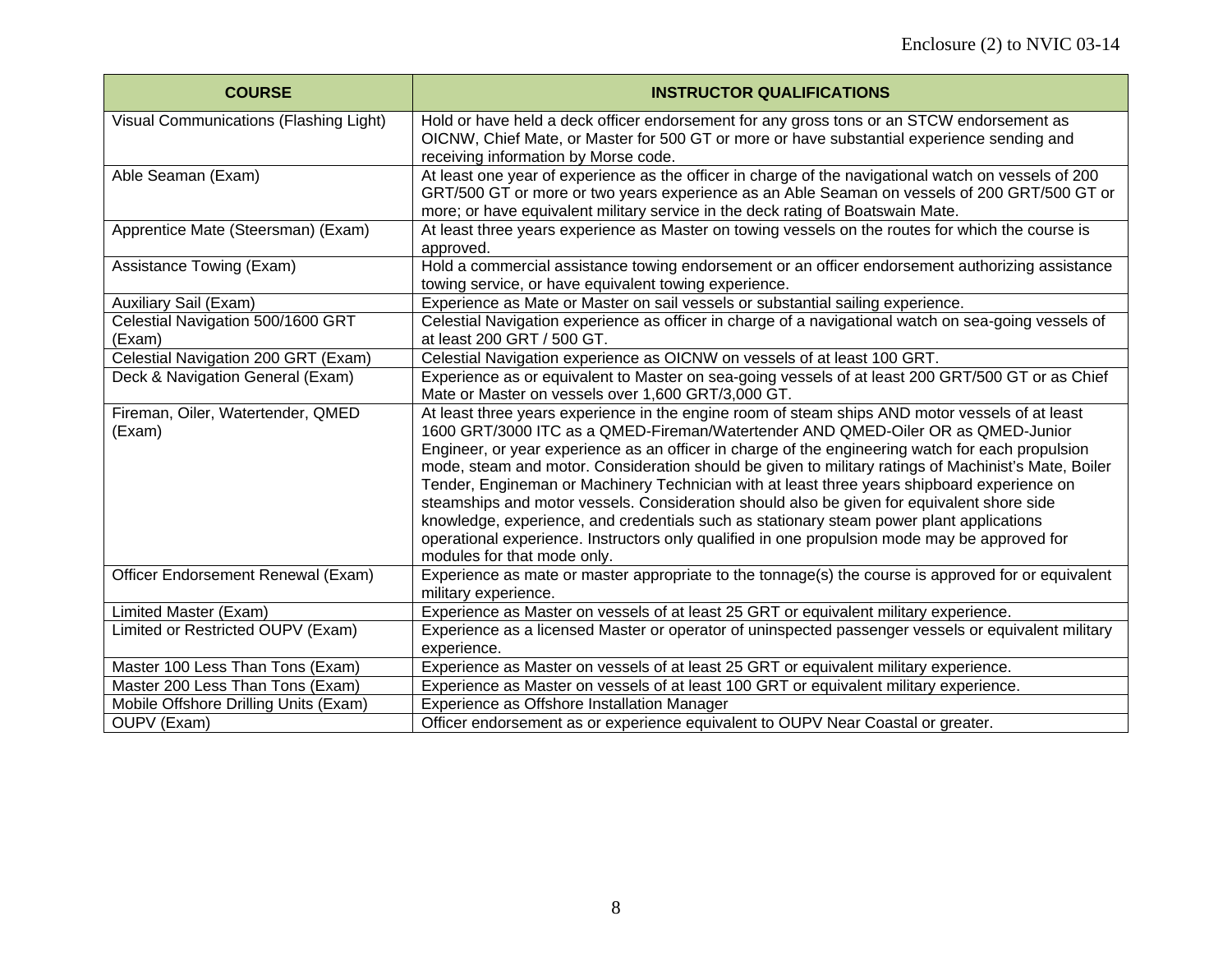### **COURSE CURRICULA GUIDELINES**

The following table lists general criteria for the content and duration of courses submitted for Coast Guard approval. This is not an inclusive list of all courses that may be approved. Also included are relevant portions of the language and STCW and regulatory citations that will be included in the approval granted to the course.

Courses must include written examinations appropriate to the course material and the knowledge requirements of the position or endorsement for which the student is being trained. For a course approved to substitute for a Coast Guard-administered examination, the courses must be of such a degree of difficulty that a student who successfully completes them would most likely pass, on the first attempt, an examination prepared by the Coast Guard (46 CFR 10.403(a)(4)).

In addition, as specified in 46 CFR 10.403(a)(5), students must successfully demonstrate practical skills appropriate for the course material and equal to the level of endorsement for which the course is approved.

Courses may be approved to meet more than one requirement. For example, a single course may be designed and approved to meet the examination requirements for a national endorsement as Lifeboatman and to meet the competency standards for an STCW endorsement for Proficiency in Survival Craft. In such cases, the course should incorporate the guidance below applicable for each component of the course.

To avoid confusion, the Coast Guard encourages schools to use the standard course names from the table below for their courses and may need to modify the course name.

| <b>COURSE</b>                   | <b>CURRICULUM GUIDANCE</b>                                                                                                                                                                                                                                                                                                                                                                                                                                            | <b>SAMPLE APPROVAL</b>                                                                                                                                                                                                                                                                                                                                          |
|---------------------------------|-----------------------------------------------------------------------------------------------------------------------------------------------------------------------------------------------------------------------------------------------------------------------------------------------------------------------------------------------------------------------------------------------------------------------------------------------------------------------|-----------------------------------------------------------------------------------------------------------------------------------------------------------------------------------------------------------------------------------------------------------------------------------------------------------------------------------------------------------------|
| Able Seafarer-Deck<br>Program   | The program should include not less than 12 months of seagoing<br>service in the deck department and practical assessments to<br>ensure that the student has successfully achieved the level of<br>competency and knowledge, understanding and proficiency<br>specified in Table A-II/5 of the STCW Code. Mariners must have<br>qualified for an RFPNW endorsement without restriction to lookout<br>duties only prior to start of the program [46 CFR 12.603(a)(3)]. | Program will satisfy the following requirements for an<br>endorsement as Able Seafarer-Deck:<br>1. the requirements of STCW Code Section A-II/5;<br>2. the training and service requirements of 46 CFR<br>$12.603(a)(3)(ii)$ ; and<br>3. the competency requirements of 46 CFR 12.603(a)(4).<br>Mariners must provide evidence of their qualifying sea service. |
| Able Seafarer-Engine<br>Program | The program should include not less than 6 months of seagoing<br>service in the engine department and practical assessments to<br>ensure that the student has successfully achieved the level of<br>competency and knowledge, understanding and proficiency<br>specified in Table A-III/5 of the STCW Code. Mariners must have<br>qualified for an RFPEW endorsement prior to start of the program.                                                                   | Program will satisfy the following requirements for an<br>endorsement as Able Seafarer-Engine:<br>1. the requirements of STCW Code Section A-III/5;<br>2. the training and service requirements of 46 CFR<br>12.607(a)(3)(ii); and<br>3. the competency requirements of 46 CFR 12.607(a)(4).<br>Mariners must provide evidence of their qualifying sea service. |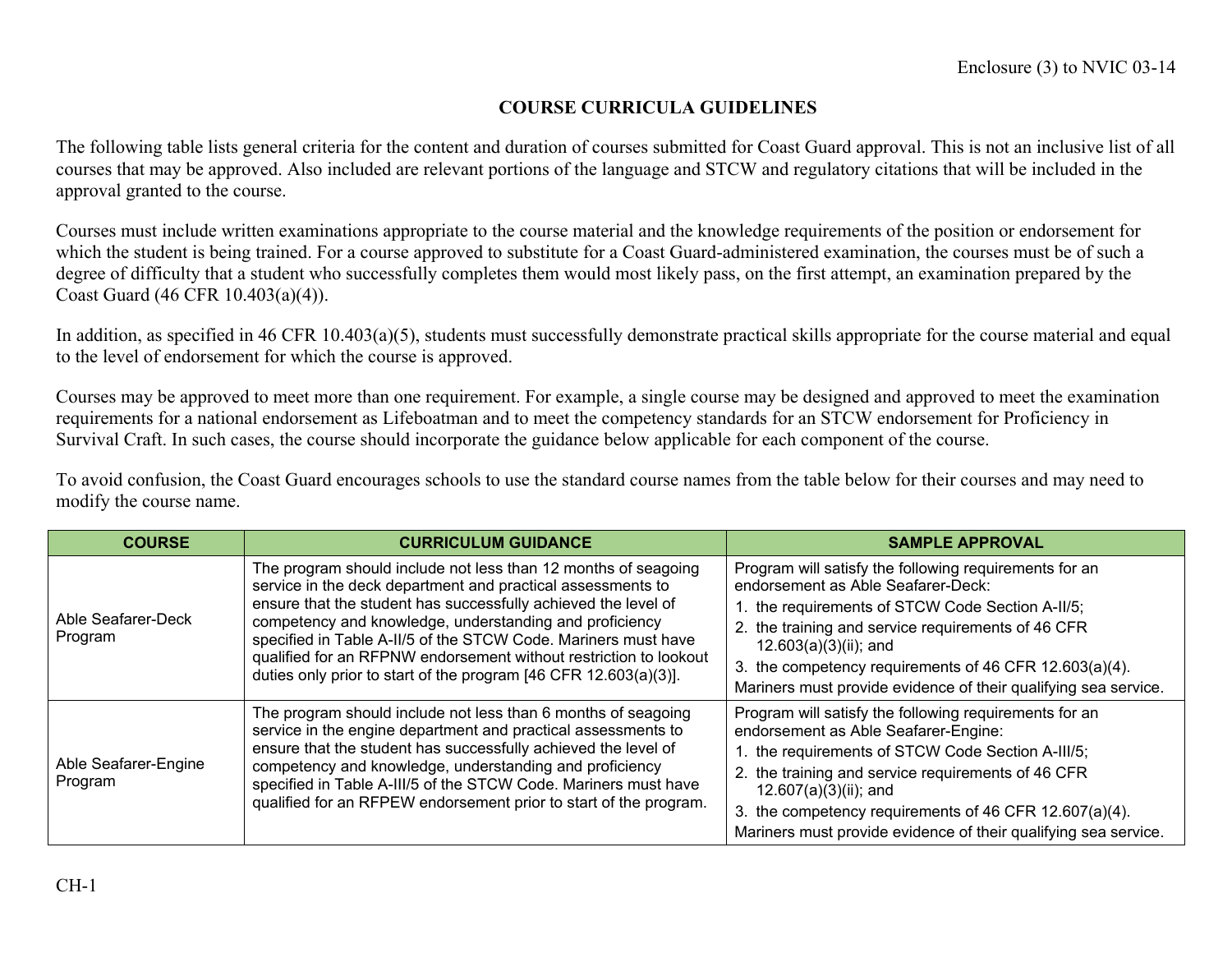| <b>COURSE</b>                                       | <b>CURRICULUM GUIDANCE</b>                                                                                                                                                                                                                                                                                                                                                                                                                                                                                                                                                                                                                         | <b>SAMPLE APPROVAL</b>                                                                                                                                                                                                                                                                                                                                                                                                               |
|-----------------------------------------------------|----------------------------------------------------------------------------------------------------------------------------------------------------------------------------------------------------------------------------------------------------------------------------------------------------------------------------------------------------------------------------------------------------------------------------------------------------------------------------------------------------------------------------------------------------------------------------------------------------------------------------------------------------|--------------------------------------------------------------------------------------------------------------------------------------------------------------------------------------------------------------------------------------------------------------------------------------------------------------------------------------------------------------------------------------------------------------------------------------|
| Able Seaman (in lieu of<br>Coast Guard examination) | Courses should be at least 40 hours and cover all of the topics on<br>Coast Guard professional examination for Able Seaman<br>endorsements.                                                                                                                                                                                                                                                                                                                                                                                                                                                                                                        | A mariner who successfully completes the course within 1 year<br>of application will satisfy the professional examination<br>requirements of 46 CFR 12.401(c)(5) for any national rating<br>endorsement as Able Seaman.                                                                                                                                                                                                              |
| <b>Advanced Fire Fighting</b>                       | The course should be at least 32 hours in duration and be<br>substantially similar to IMO Model Course 2.03, Advanced Training<br>in Fire Fighting. Course should include assessments of competency<br>from national assessment guidelines, or an equivalent alternative.                                                                                                                                                                                                                                                                                                                                                                          | A mariner who successfully completes the course will satisfy the<br>Advanced Fire Fighting training requirements of STCW Code<br>Section A-VI/3 and 46 CFR 11.201(h), and 11.303(a).                                                                                                                                                                                                                                                 |
| <b>Advanced Fire Fighting</b><br>Revalidation       | The course should be at least 8 hours and include assessments of<br>competencies identified in 46 CFR 11.303(c).                                                                                                                                                                                                                                                                                                                                                                                                                                                                                                                                   | A mariner who successfully completes the course will satisfy the<br>Advanced Fire Fighting training revalidation requirements of<br>STCW Code Section A-VI/3 and 46 CFR 11.201(h)(1), and<br>11.303(d), provided that the mariner has at least 1 year of sea<br>service within the last 5 years.                                                                                                                                     |
| <b>Advanced Fire Fighting</b><br>Refresher          | The course should be at least 12 hours and include assessments of<br>all competencies in STCW Code Table A-VI/3.                                                                                                                                                                                                                                                                                                                                                                                                                                                                                                                                   | A mariner who successfully completes the course will satisfy the<br>Advanced Fire Fighting training revalidation requirements of<br>STCW Code Section A-VI/3 and 46 CFR 11.201(h)(1), and<br>$11.303(e)$ .                                                                                                                                                                                                                           |
| <b>Advanced Meteorology</b>                         | The course should be at least 35 hours and cover all topics in<br>applicable module of IMO Model Course 7.01, Master and Chief<br>Mate with particular emphasis on the following topics:<br>1. Characteristics of weather systems including tropical revolving<br>storms;<br>2. Advanced meteorological concepts, including synoptic charts<br>and weather forecasting, and voyage planning with respect to<br>weather conditions and wave height;<br>3. Use of technology to transmit and receive weather forecasts<br>(such as navigational telex or weather-routing providers); and<br>4. Ship-routing services (capabilities and limitations). | A mariner who successfully completes the course will satisfy the<br>Advanced Meteorology training requirements of 46 CFR<br>$11.305(a)(3)$ (iii) and $11.307(a)(3)$ (iii) for STCW endorsements as<br>Master or Chief Mate on vessels of 3,000 GT or more and 46<br>CFR 11.311(a)(3)(iii) and 11.313(a)(3)(iii) for STCW<br>endorsements as Master or Chief Mate or Master on vessels of<br>more than 500 GT and less than 3,000 GT. |
| <b>Advanced Shiphandling</b><br>(3,000 GT or More)  | The course should be at least 70 hours and cover all topics in<br>applicable module of IMO Model Course 7.01, Master and Chief<br>Mate. Lessons and exercises should be appropriate to vessels of<br>1,600 GRT/3,000 GT or more. The training should also include<br>simulation of ship maneuvering in heavy weather, and launching of<br>lifeboats and liferafts in heavy weather.                                                                                                                                                                                                                                                                | A mariner who successfully completes the course will satisfy the<br>Advanced Shiphandling training requirements of 46 CFR<br>$11.305(a)(3)(i)$ and $11.307(a)(3)(i)$ for STCW endorsements as<br>Chief Mate or Master on vessels of 3,000 GT or more and<br>46 CFR 11.311(a)(3)(i) and 11.313(a)(3)(i) for STCW<br>endorsements as Master or Chief Mate on vessels of more than<br>500 GT and less than 3,000 GT.                    |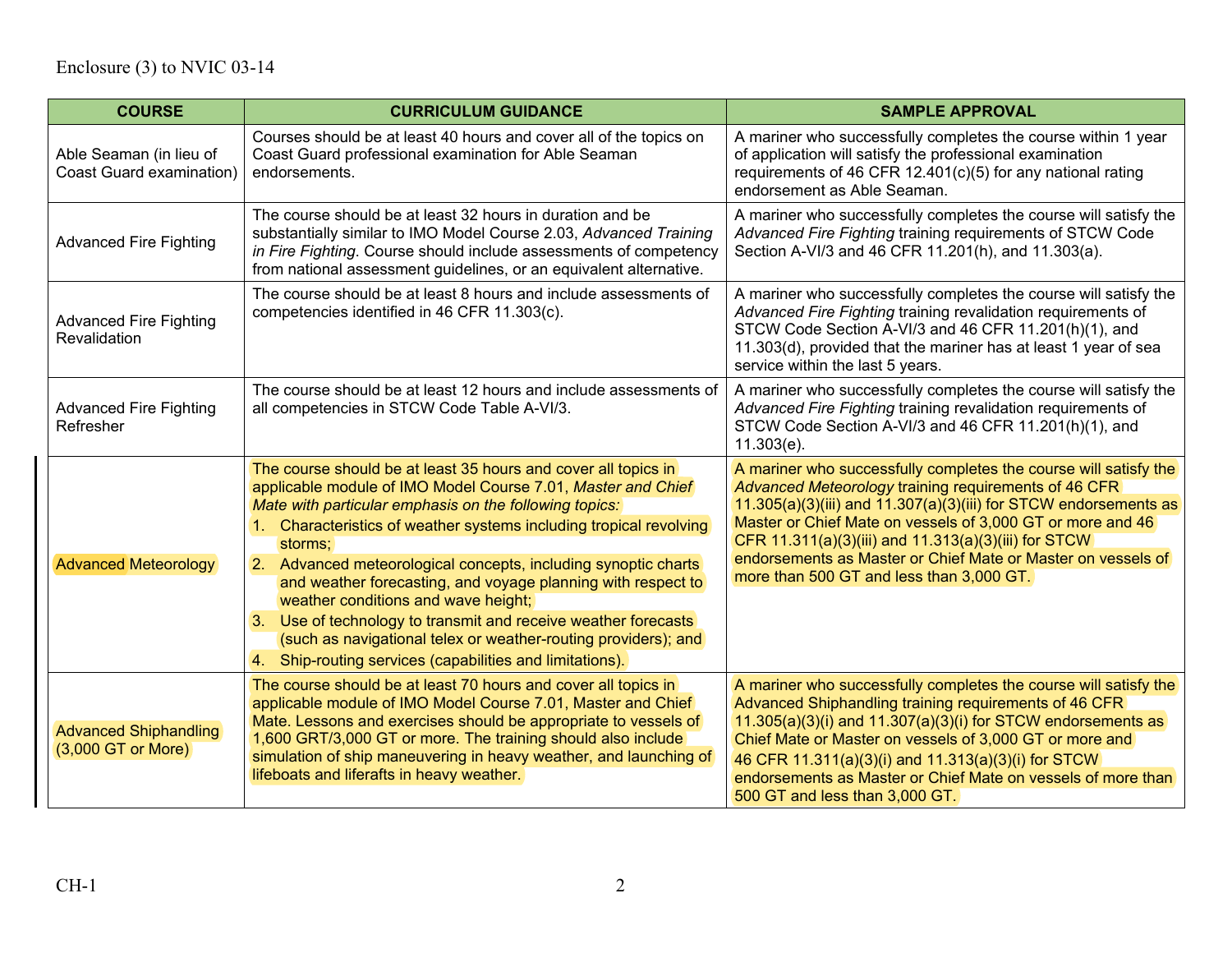| <b>COURSE</b>                                                          | <b>CURRICULUM GUIDANCE</b>                                                                                                                                                                                                                                                                                                                                                                          | <b>SAMPLE APPROVAL</b>                                                                                                                                                                                                                                                                                                                                                                                                                                                      |
|------------------------------------------------------------------------|-----------------------------------------------------------------------------------------------------------------------------------------------------------------------------------------------------------------------------------------------------------------------------------------------------------------------------------------------------------------------------------------------------|-----------------------------------------------------------------------------------------------------------------------------------------------------------------------------------------------------------------------------------------------------------------------------------------------------------------------------------------------------------------------------------------------------------------------------------------------------------------------------|
| <b>Advanced Shiphandling</b><br>(500 GT to 3,000 GT)                   | The course should be at least 70 hours and cover all topics in<br>applicable module of IMO Model Course 7.01, Master and Chief<br>Mate. Lessons and exercises should be appropriate to vessels<br>between 200 GRT/500 GT and 1,600 GRT/3,000 GT. The training<br>should also include simulation of ship maneuvering in heavy<br>weather, and launching of lifeboats and liferafts in heavy weather. | A mariner who successfully completes the course will satisfy the<br>Advanced Shiphandling training requirements of 46 CFR<br>$11.311(a)(3)(i)$ and $11.313(a)(3)(i)$ for STCW endorsements as<br>Master or Chief Mate on vessels of more than 500 GT and less<br>than 3,000 GT.                                                                                                                                                                                             |
| Advanced Stability (3,000<br>GT or More)                               | The course should be at least 35 hours and cover all topics in<br>applicable module of IMO Model Course 7.01, Master and Chief<br>Mate. Lessons and exercises should be appropriate to vessels of<br>1,600 GRT/3,000 GT or more.                                                                                                                                                                    | A mariner who successfully completes the course will satisfy the<br>Advanced Stability training requirements of 46 CFR<br>$11.305(a)(3)(ii)$ and $11.307(a)(3)(ii)$ for STCW endorsements as<br>Chief Mate or Master on vessels of 3,000 GT or more and 46<br>CFR 11.311(a)(3)(ii) and 11.313(a)(3)(ii) for STCW<br>endorsements as Master or Chief Mate on vessels of more than<br>500 GT and less than 3,000 GT.                                                          |
| Advanced Stability (500<br>GT to 3,000 GT)                             | The course should be at least 35 hours and cover all topics in<br>applicable module of IMO Model Course 7.01, Master and Chief<br>Mate. Lessons and exercises should be appropriate to vessels<br>between 200 GRT/500 GT and 1,600 GRT/3,000 GT.                                                                                                                                                    | A mariner who successfully completes the course will satisfy the<br>Advanced Stability training requirements of 46 CFR<br>$11.311(a)(3)(ii)$ and $11.313(a)(3)(ii)$ for STCW endorsements as<br>Chief Mate or Master on vessels of more than 500 GT and less<br>than 3,000 GT.                                                                                                                                                                                              |
| Apprentice Mate<br>(Steersman) (in lieu of<br>Coast Guard examination) | The course should be at least 90 hours and cover all topics on<br>Coast Guard professional examination for Apprentice Mate<br>(Steersman) for the applicable route.                                                                                                                                                                                                                                 | A mariner who successfully completes the course within 1 year<br>of application will satisfy the professional examination<br>requirements for any national officer endorsement as Apprentice<br>Mate (Steersman) for the applicable route.                                                                                                                                                                                                                                  |
| <b>ARPA</b>                                                            | The course should be at least 35 hours and cover all topics in the<br>ARPA modules of IMO Model Courses 1.07 and 1.08. Course<br>should include applicable assessments of competence for STCW<br>endorsements as Officer in Charge of a Navigational Watch<br>(OICNW), Chief Mate, and Master.                                                                                                      | A mariner who successfully completes the course will satisfy the<br>ARPA training requirements of 46 CFR 11.305(a)(3)(vi);<br>46 CFR 11.307(a)(3)(vi); 46 CFR 11.309(a)(4)(xiv);<br>46 CFR 11.311(a)(3)(viii); 46 CFR 11.313(a)(3)(viii);<br>46 CFR 11.315(a)(3)(v); 46 CFR 11.317(a)(3)(vii);<br>46 CFR 11.319(a)(4)(viii); and 46 CFR 11.321(a)(3)(vii).<br>Approval should also reference specific tasks from national<br>assessment guidelines performed in the course. |
| Assistance Towing (in lieu<br>of Coast Guard<br>examination)           | The course should be at least 4 hours and cover all topics on a<br>Coast Guard exam module for an Assistance Towing endorsement.                                                                                                                                                                                                                                                                    | A mariner who successfully completes the course within 1 year<br>of application will satisfy the requirements of 46 CFR 11.482(b)<br>to add an Assistance Towing endorsement to any national officer<br>endorsement as Operator of Uninspected Passenger Vessels<br>(OUPV) or Mate or Master on vessels of less than 200 GRT.                                                                                                                                               |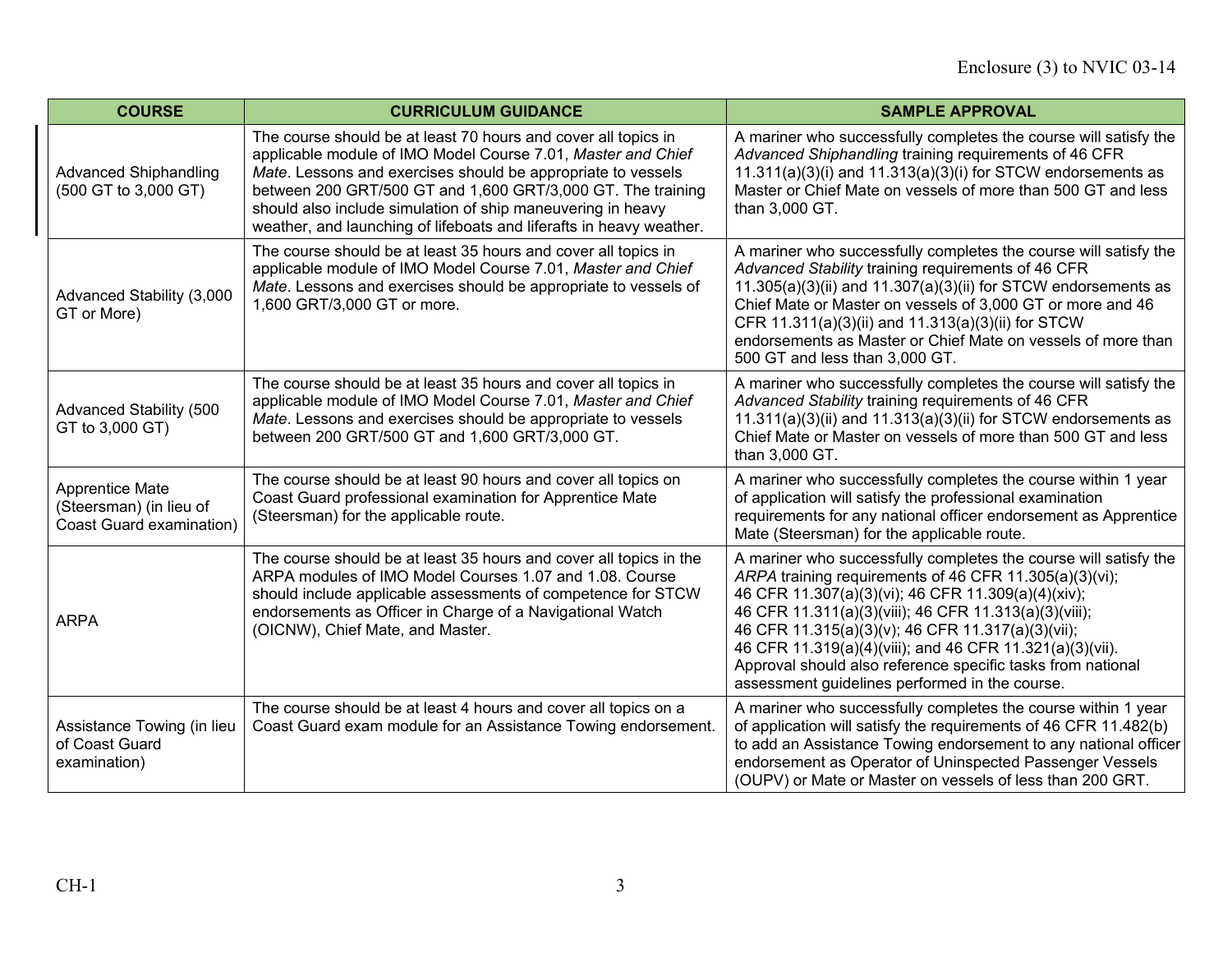| <b>COURSE</b>                                                    | <b>CURRICULUM GUIDANCE</b>                                                                                                                                                                                                                                                                                                               | <b>SAMPLE APPROVAL</b>                                                                                                                                                                                                                                                                                                                                                                                                                                                                                                 |
|------------------------------------------------------------------|------------------------------------------------------------------------------------------------------------------------------------------------------------------------------------------------------------------------------------------------------------------------------------------------------------------------------------------|------------------------------------------------------------------------------------------------------------------------------------------------------------------------------------------------------------------------------------------------------------------------------------------------------------------------------------------------------------------------------------------------------------------------------------------------------------------------------------------------------------------------|
| <b>Auxiliary Machinery</b>                                       | The course should be at least 120 hours and cover all topics in<br>applicable module of IMO Model Course 7.04, Officer in Charge of<br>an Engineering Watch                                                                                                                                                                              | A mariner who successfully completes the course will satisfy the<br>Auxiliary Machinery training requirements of 46 CFR<br>11.329(a)(4)(vi) for STCW endorsements as OICEW on vessels<br>on vessels powered by main propulsion machinery of 750 kW /<br>1,000 HP propulsion power or more.                                                                                                                                                                                                                             |
| <b>Auxiliary Sail</b><br>(in lieu of Coast Guard<br>Examination) | The course should be at least 4 hours and cover all topics on Coast<br>Guard exam module for an Auxiliary Sail endorsement.                                                                                                                                                                                                              | A mariner who successfully completes the course within 1 year<br>of application will satisfy the professional examination<br>requirements to add an Auxiliary Sail endorsement to any<br>national officer endorsement as Operator of Uninspected<br>Passenger Vessels (OUPV) or Mate or Master GRT.                                                                                                                                                                                                                    |
| <b>Basic Fire Fighting</b>                                       | The course should be at least 16 hours and be substantially similar<br>to IMO Model Course 1.20, Fire Prevention and Fire Fighting. The<br>course should include assessments of competence for STCW Code<br>Table A-VI/1-2.                                                                                                              | A mariner who successfully completes the course will satisfy the<br>following requirements:<br>1. Fire Prevention and Fire Fighting per STCW Code Section<br>$A-VI/1;$<br>2. Fire Prevention and Fire Fighting per 46 CFR 11.302(a)(2)<br>and 46 CFR 12.602(a)(2);<br>3. Basic Fire Fighting per 46 CFR 11.201(h)(2) [Basic only] and<br>46 CFR 11.201(h)(3); and<br>4. the firefighting requirements for a national tankerman<br>endorsement in 46 CFR 13.201(c)(3), 13.301(c)(3);<br>13.401(d); and $13.501(c)(3)$ . |
| <b>Basic Fire Fighting</b><br>Revalidation                       | The course should be at least 4 hours and include practical<br>exercises and assessments of competence for those areas<br>identified in 46 CFR 11.302(d)(2) and 46 CFR 12.602(d)(2).                                                                                                                                                     | A mariner who successfully completes the course will satisfy the<br>continued competency requirements for Fire Prevention and Fire<br>Fighting in STCW Section A-VI/1, 46 CFR 11.302(d)(2), and 46<br>CFR 12.602(d)(2), provided that they have at least 1 year of sea<br>service in the last 5 years.                                                                                                                                                                                                                 |
| <b>Basic Fire Fighting</b><br>Refresher                          | The course should be at least 8 hours and provide refresher training<br>and assessments relative to all competencies and KUPs in STCW<br>Code Table A-VI/1-2. NOTE: When Basic Training Refresher is<br>given as a separate course for each BT element, mariners must<br>complete courses for all elements to show continued competency. | A mariner who successfully completes the course will satisfy the<br>continued competency requirements for STCW Basic Training<br>limited to Fire Prevention and Fire Fighting in STCW Section<br>A-VI/1, 46 CFR 11.302(e), and 46 CFR 12.602(e). Mariners must<br>also provide evidence of continued competency in the other<br>areas of Basic Training.                                                                                                                                                               |
| Basic Cargo Handling &<br>Stowage                                | The course should be at least 35 hours and cover all topics in<br>applicable module of IMO Model Course 7.03, Officer in Charge of<br>a Navigational Watch. The course should also include lesson on<br>bulk ships and substantial lessons on container and Ro-Ro ships.                                                                 | A mariner who successfully completes the course will satisfy the<br>Cargo Handling and Stowage training requirements of 46 CFR<br>11.309(a)(4)(x) for STCW endorsements as OICNW on vessels<br>of 500 GT or more.                                                                                                                                                                                                                                                                                                      |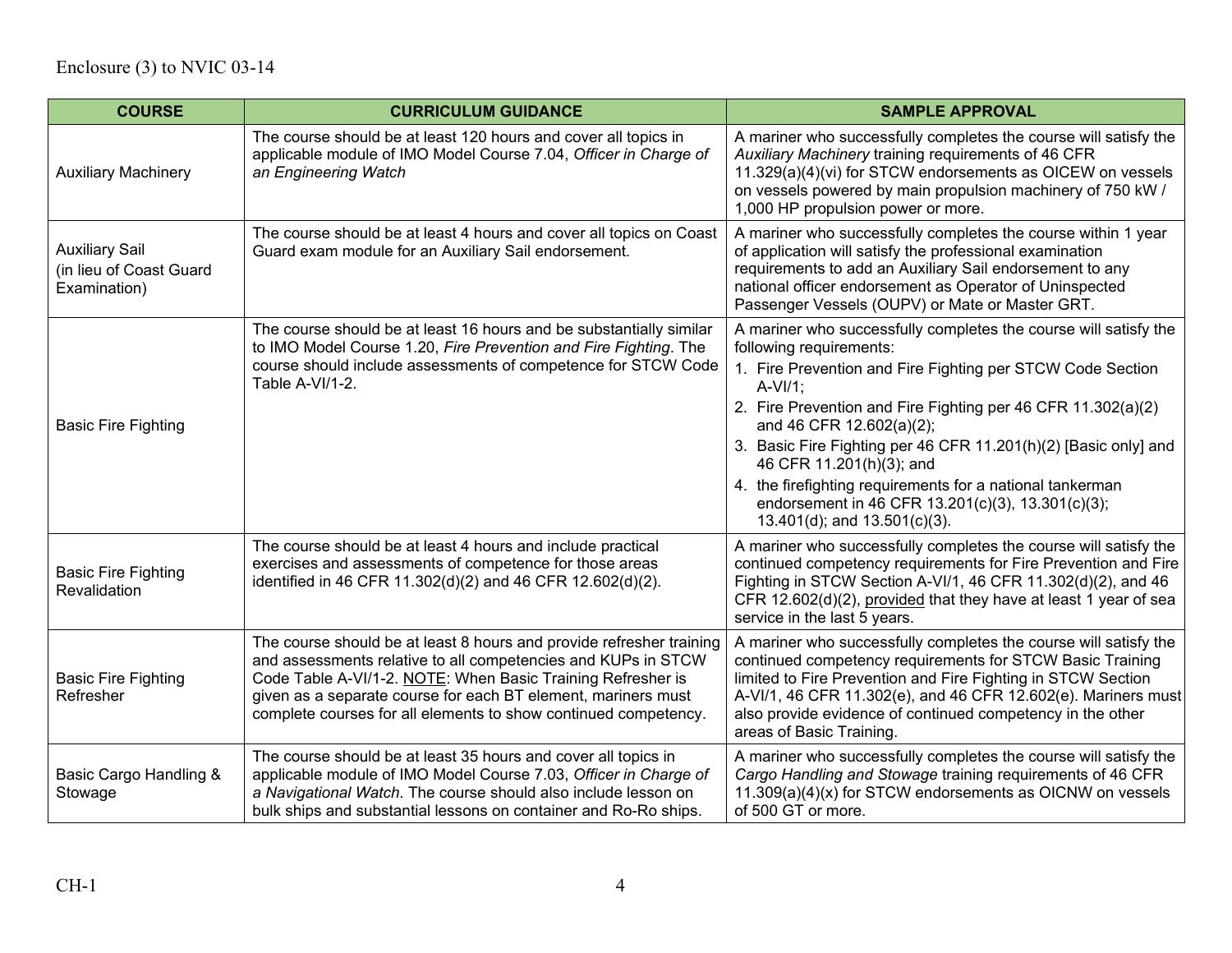| <b>COURSE</b>                         | <b>CURRICULUM GUIDANCE</b>                                                                                                                                                                                                                                                                                                                                                                                                                                                                                                                                                                  | <b>SAMPLE APPROVAL</b>                                                                                                                                                                                                                                                                                                                                                                                                                                                                                                                      |
|---------------------------------------|---------------------------------------------------------------------------------------------------------------------------------------------------------------------------------------------------------------------------------------------------------------------------------------------------------------------------------------------------------------------------------------------------------------------------------------------------------------------------------------------------------------------------------------------------------------------------------------------|---------------------------------------------------------------------------------------------------------------------------------------------------------------------------------------------------------------------------------------------------------------------------------------------------------------------------------------------------------------------------------------------------------------------------------------------------------------------------------------------------------------------------------------------|
| <b>Basic Meteorology</b>              | The course should be at least 35 hours and cover all topics in<br>applicable module of IMO Model Course 7.03, Officer in Charge of<br>a Navigational Watch. with particular emphasis on the following<br>topics:<br>1. Characteristics of weather systems;<br>Weather charting and reporting;<br>2.<br>Importance of sending weather observations;<br>3.<br>Sources of weather information; and<br>4 <sup>1</sup><br>Interpreting weather forecast products.<br>5.                                                                                                                          | A mariner who successfully completes the course will satisfy the<br>Meteorology training requirements of 46 CFR 11.309(a)(4)(xiii)<br>for STCW endorsements as OICNW on vessels of 500 GT or<br>more.                                                                                                                                                                                                                                                                                                                                       |
| <b>Basic Shiphandling</b>             | The course should be at least 35 hours and cover all topics in<br>applicable module of IMO Model Course 7.03, Officer in Charge of<br>a Navigational Watch.                                                                                                                                                                                                                                                                                                                                                                                                                                 | A mariner who successfully completes the course will satisfy the<br>Ship Handling training requirements of 46 CFR 11.309(a)(4)(xi)<br>for STCW endorsements as OICNW on vessels of 500 GT or<br>more.                                                                                                                                                                                                                                                                                                                                       |
| <b>Basic Training</b>                 | The course should be at least 40 hours and be substantially similar<br>to IMO Model Courses 1.13, 1.19, 1.20, and 1.21. Course should<br>include assessments of competence for STCW Code Tables<br>A-VI/1-1 through A-VI/1-4. NOTE: Course may be either a single<br>course in all four elements of BT, or all individual courses for each<br>element of BT. If the latter, schools must follow their approved<br>curricula and cannot waive portions of course if a mariner has taken<br>courses for one or more parts of BT, but not all. [46 CFR<br>$10.402(g)(1)(iii)$ and $(h)(2)(ii)$ | A mariner who successfully completes the course will satisfy the<br>following requirements:<br>Basic Training per STCW Code Section A-VI/1;<br>2. Basic Training per 46 CFR 11.302(a) and 46 CFR 12.602(a);<br>3. Basic Fire Fighting per 46 CFR 11.201(h)(2)[Basic only] and<br>46 CFR 11.201(h)(3);<br>4. the firefighting requirements for a national tankerman<br>endorsement in 46 CFR 13.201(c)(3), 13.301(c)(3);<br>13.401(d); and 13.501(c)(3); and<br>5. the first aid and CPR training requirements of 46 CFR<br>$11.201(i)(1)$ . |
| <b>Basic Training</b><br>Revalidation | The course should be at least 8 hours and include practical<br>exercises and assessments of competence for all areas identified in<br>46 CFR 11.302(d) (1) and (2) and 46 CFR 12.602(d). NOTE: The<br>course duration refers to training and assessment time and does<br>not include time to travel to/from firefighting and in-water training<br>facilities and for issuance of student gear.                                                                                                                                                                                              | A mariner who successfully completes the course will satisfy the<br>continued competency requirements for Personal Survival<br>Techniques and Fire Prevention and Fire Fighting in STCW<br>Section A-VI/1, 46 CFR 11.302(d) and 46 CFR 12.602(d),<br>provided that they have at least 1 year of sea service in the last<br>5 years.                                                                                                                                                                                                         |
| <b>Basic Training Refresher</b>       | The course should be at least 16 hours and provide refresher<br>training and assessments relative to all competencies and KUPs in<br>STCW Code Tables A-VI/1-1 and A-VI/1-2.                                                                                                                                                                                                                                                                                                                                                                                                                | A mariner who successfully completes the course will satisfy the<br>continued competency requirements for STCW Basic Training in<br>STCW Section A-VI/1, 46 CFR 11.302(e) and 46 CFR 12.602(e).                                                                                                                                                                                                                                                                                                                                             |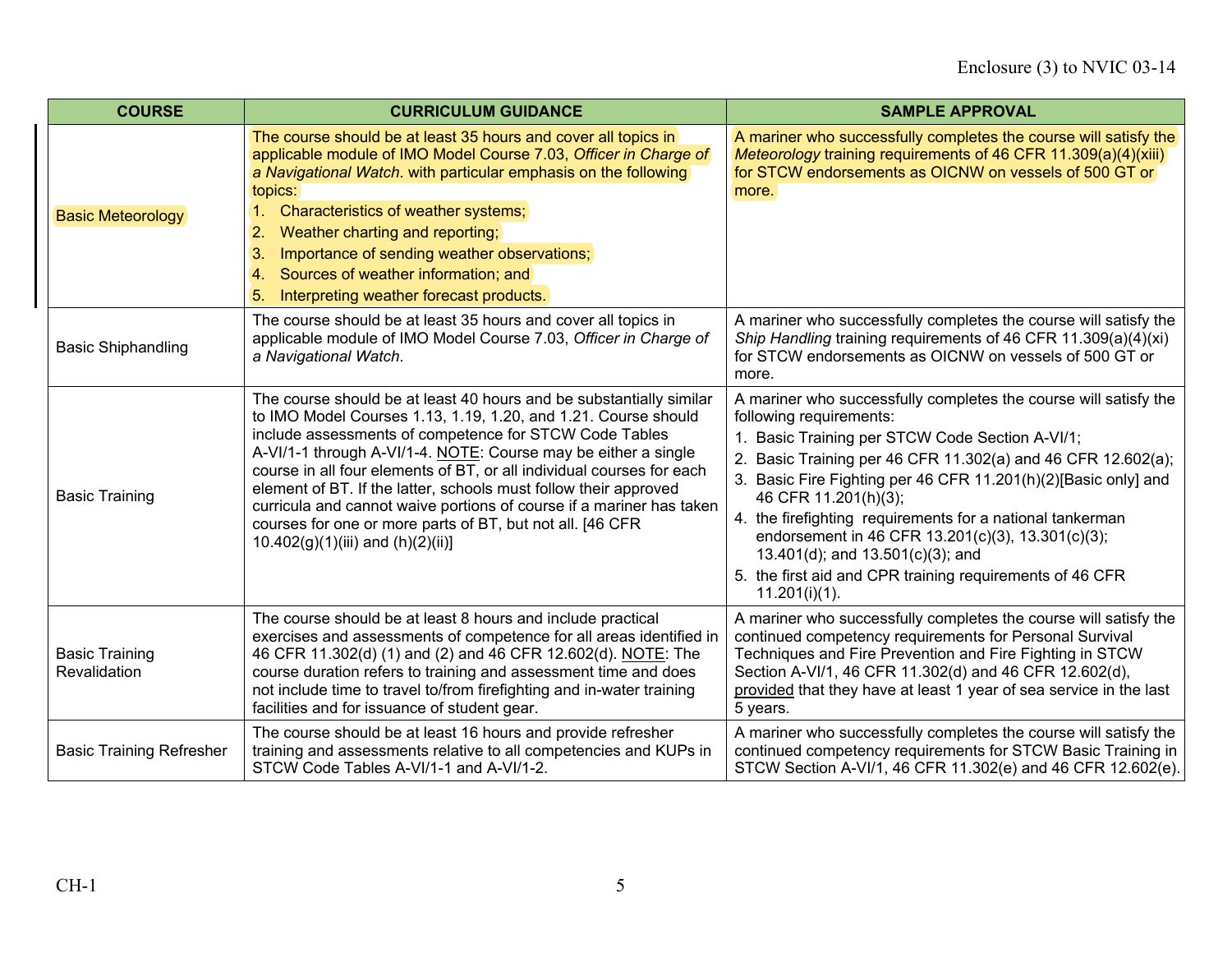| <b>COURSE</b>                                                                                                     | <b>CURRICULUM GUIDANCE</b>                                                                                                                                                                                                                                                                                                                                                                                                                                                                                                                                                 | <b>SAMPLE APPROVAL</b>                                                                                                                                                                                                                                                                                                                                                                                                                                                                                    |
|-------------------------------------------------------------------------------------------------------------------|----------------------------------------------------------------------------------------------------------------------------------------------------------------------------------------------------------------------------------------------------------------------------------------------------------------------------------------------------------------------------------------------------------------------------------------------------------------------------------------------------------------------------------------------------------------------------|-----------------------------------------------------------------------------------------------------------------------------------------------------------------------------------------------------------------------------------------------------------------------------------------------------------------------------------------------------------------------------------------------------------------------------------------------------------------------------------------------------------|
| <b>Bridge Resource</b><br>Management                                                                              | The course should be at least 21 hours and provide training on<br>relevant competencies and KUPs for BRM in STCW Code Table<br>A-II/1. The course should include promoting a cohesive team<br>environment; developing and improving the decision-making<br>process and navigational and storm-avoidance scenarios.                                                                                                                                                                                                                                                         | A mariner who successfully completes the course will satisfy the<br><b>Bridge Resource Management Requirements in 46 CFR</b><br>$11.309(a)(4)(vii); 11.319(a)(4)(vii);$ and $11.321(a)(3)(iv).$                                                                                                                                                                                                                                                                                                           |
| Oceans Navigation /<br><b>Celestial Navigation</b><br>500/1600 GRT (in lieu of<br><b>Coast Guard examination)</b> | The course should be at least 80 hours and provide training in all<br>subjects on the Coast Guard examination for increasing the scope<br>of an endorsement for Mate or Master 500/1600 GRT from near<br>coastal to oceans. NOTE: This course may be combined with one<br>that covers the navigation general subjects for Mate 500/1600, or<br>the deck general and navigation general subjects for Master<br>500/1600 GRT. This course is for increasing the scope of a near<br>coastal endorsement, it may not be for the original issuance of an<br>oceans endorsement. | A mariner who successfully completes the course within 1 year<br>of application will satisfy the oceans navigation professional<br>examination requirements for increasing the scope of<br>endorsements as Mate or Master of self-propelled vessels of<br>less than 500 or 1600 GRT from near coastal to oceans. NOTE:<br>The following optional provisions will be included as appropriate:<br>Deck General for Mate 500/1600 GRT and/or Navigation<br>General and Deck General for Master 500/1600 GRT. |
| Oceans Navigation /<br><b>Celestial Navigation</b><br>500/1600 GRT (in lieu of<br><b>Coast Guard examination)</b> | The course should be at least 80 hours and provide training in all<br>subjects on the Coast Guard examination for increasing the scope<br>of an endorsement for Mate or Master 500/1600 GRT from near<br>coastal to oceans. NOTE: This course may be combined with one<br>that covers the navigation general subjects for Mate 500/1600, or<br>the deck general and navigation general subjects for Master<br>500/1600 GRT. This course is for increasing the scope of a near<br>coastal endorsement, it may not be for the original issuance of an<br>oceans endorsement. | A mariner who successfully completes the course within 1 year<br>of application will satisfy the oceans navigation professional<br>examination requirements for increasing the scope of<br>endorsements as Mate or Master of self-propelled vessels of<br>less than 500 or 1600 GRT from near coastal to oceans. NOTE:<br>The following optional provisions will be included as appropriate:<br>Deck General for Mate 500/1600 GRT and/or Navigation<br>General and Deck General for Master 500/1600 GRT. |
| Oceans Navigation /<br><b>Celestial Navigation 200</b><br>GRT (in lieu of Coast<br>Guard examination)             | The course should be at least 40 hours and provide training in all<br>subjects on Coast Guard exam modules for increasing the scope of<br>an endorsement as Mate or Master 200 GRT from near coastal to<br>oceans This course is for increasing the scope of a near coastal<br>endorsement, it may not be for the original issuance of an oceans<br>endorsement.                                                                                                                                                                                                           | A mariner who successfully completes the course within 1 year<br>of application will satisfy the Oceans Navigation professional<br>examination requirements for increasing the scope of<br>endorsements as Mate or Master of self-propelled vessels of<br>less than 200 GRT from near coastal to oceans.                                                                                                                                                                                                  |
| <b>Celestial Navigation</b><br>(Operational Level)                                                                | The course should be at least 80 hours and cover all topics in<br>applicable module of IMO Model Course 7.03, Officer in Charge of<br>a Navigational Watch. NOTE: Courses to meet this requirement<br>may be either a single comprehensive course for terrestrial<br>navigation, celestial navigation, and electronic navigation systems,<br>or separate courses for each component.                                                                                                                                                                                       | A mariner who successfully completes the course will satisfy the<br>Celestial Navigation training requirements of 46 CFR<br>11.309(a)(4)(viii) for STCW endorsements as OICNW on<br>vessels of 500 GT or more.                                                                                                                                                                                                                                                                                            |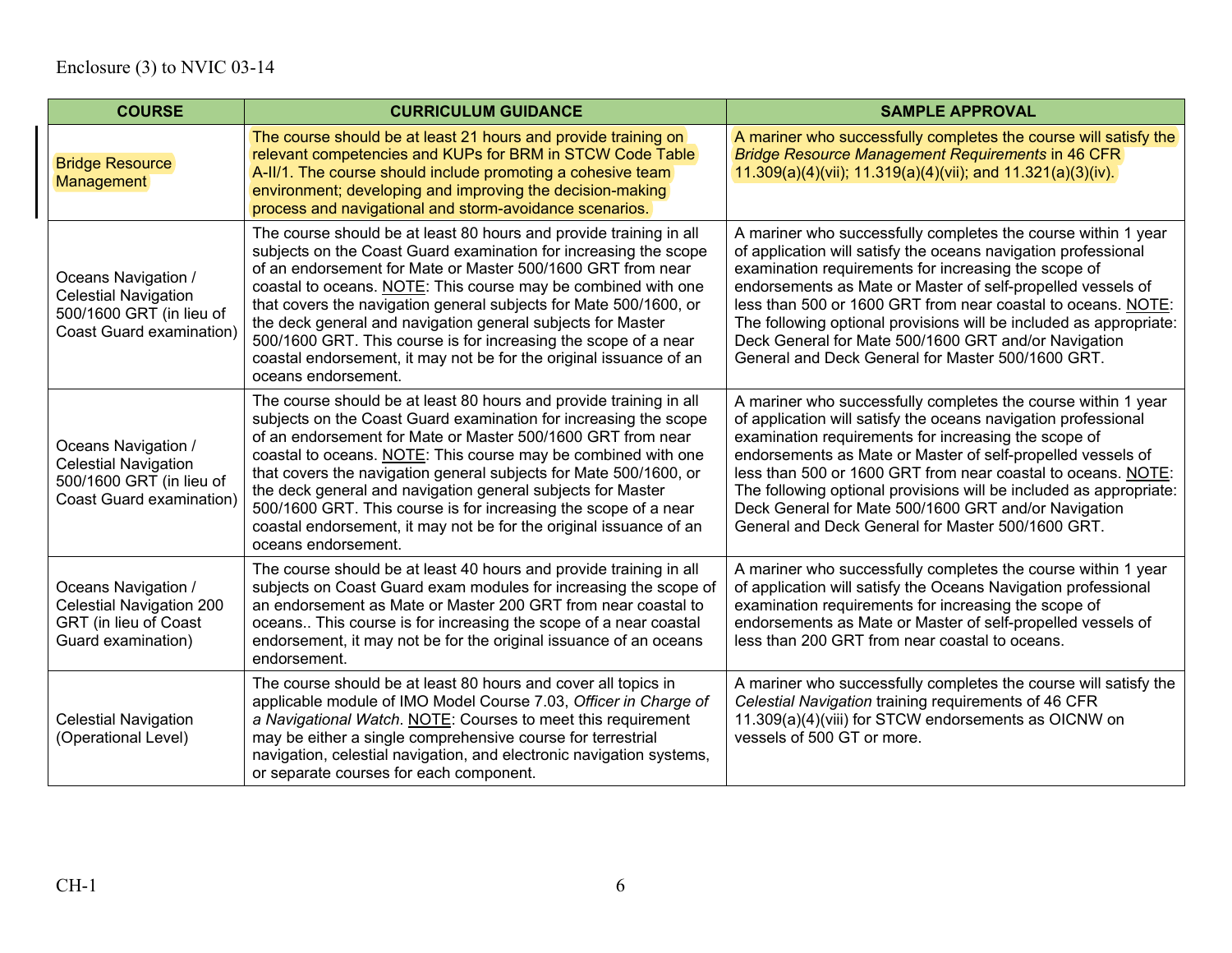| <b>COURSE</b>                                              | <b>CURRICULUM GUIDANCE</b>                                                                                                                                                                                                                                                                                                                                                       | <b>SAMPLE APPROVAL</b>                                                                                                                                                                                                                                                                                                                                                                                                                                                                                                                                                                                                               |
|------------------------------------------------------------|----------------------------------------------------------------------------------------------------------------------------------------------------------------------------------------------------------------------------------------------------------------------------------------------------------------------------------------------------------------------------------|--------------------------------------------------------------------------------------------------------------------------------------------------------------------------------------------------------------------------------------------------------------------------------------------------------------------------------------------------------------------------------------------------------------------------------------------------------------------------------------------------------------------------------------------------------------------------------------------------------------------------------------|
| <b>Combined Basic and</b><br><b>Advanced Fire Fighting</b> | The course should be at least 40 hours and cover all subjects and<br>assessments noted for individual courses for basic and advanced<br>fire fighting. Courses may be shorter than the sum of the<br>recommended hours for the separate courses based on material<br>common to both.                                                                                             | A mariner who successfully completes the course will satisfy the<br>following requirements:<br>1. Fire Prevention and Fire Fighting per STCW Code Section<br>$A-VI/1$ :<br>2. Advanced Fire Fighting per STCW Code Section A-VI/3;<br>Fire Prevention and Fire Fighting per 46 CFR 11.302(a)(2)<br>and 46 CFR 12.602(a)(2);<br>4. Basic and Advanced Fire Fighting per 46 CFR 11.201(h)(2)<br>and 46 CFR 11.201(h)(3);<br>Advanced Fire Fighting per 46 CFR 11.303(a); and<br>5.<br>Firefighting requirements for a national tankerman<br>6.<br>endorsement in 46 CFR 13.201(c)(3), 13.301(c)(3);<br>13.401(d); and $13.501(c)(3)$ . |
| <b>Computer Systems and</b><br>Maintenance                 | The course should be at least 120 hours and cover all applicable<br>competencies and KUPs in STCW Code Table A-III/7.                                                                                                                                                                                                                                                            | A mariner who successfully completes the course will satisfy the<br>Computer Systems and Maintenance training requirements in<br>46 CFR 12.611(a)(4)(i) for an STCW endorsement as Electro-<br>Technical Rating on vessels powered by main propulsion<br>machinery of 750 kW/1,000 HP or more.                                                                                                                                                                                                                                                                                                                                       |
| <b>Control Systems</b>                                     | The course should be at least 160 hours and cover all topics in<br>applicable module of IMO Model Course 7.04, Officer in Charge of<br>an Engineering Watch.                                                                                                                                                                                                                     | A mariner who successfully completes the course will satisfy the<br>Control Systems training requirements of 46 CFR<br>11.329(a)(4)(xi) for STCW endorsements as OICEW on vessels<br>powered by main propulsion machinery of 750 kW / 1,000 HP<br>propulsion power or more.                                                                                                                                                                                                                                                                                                                                                          |
| CPR (w/o First Aid)                                        | The course should be at least 4 hours and include live practical<br>exercises and assessments involving the performance of CPR.                                                                                                                                                                                                                                                  | A mariner who successfully completes the course will satisfy the<br>CPR training requirements of 46 CFR 11.201(i)(2)(iii).                                                                                                                                                                                                                                                                                                                                                                                                                                                                                                           |
| Crisis Management and<br>Human Behavior                    | The course should be at least 8 to 14 hours and cover all topics in<br>IMO Model Course 1.29, Proficiency in Crisis Management and<br>Human Behaviour Training Including Passenger Safety, Cargo<br>Safety and Hull Integrity Training. NOTE: Courses may be<br>applicable to all personnel, or tailored to a specific level (i.e.,<br>Support, Operational, and/or Management). | A mariner who successfully completes the course will satisfy the<br>Crowd Management and Passenger Safety, Cargo Safety and<br>Hull Integrity training requirements of STCW Code Section A-V/2<br>and Table A-V/2 <include a="" any="" level="" limitations="" specific="" to="">.</include>                                                                                                                                                                                                                                                                                                                                         |
| <b>Crowd Management</b>                                    | The course should be at least 4 to 7 hours and cover all topics in<br>IMO Model Course 1.28, Crowd Management, Passenger Safety<br>and Safety Training for Personnel Providing Direct Services to<br>Passengers in Passenger Spaces. NOTE: Courses may be<br>applicable to all personnel, or tailored to a specific level (i.e.,<br>Support, Operational, and/or Management).    | A mariner who successfully completes the course will satisfy the<br>Crowd Management training requirements of STCW Code<br>Section A-V/2 <include a="" any="" level="" limitations="" specific="" to="">.</include>                                                                                                                                                                                                                                                                                                                                                                                                                  |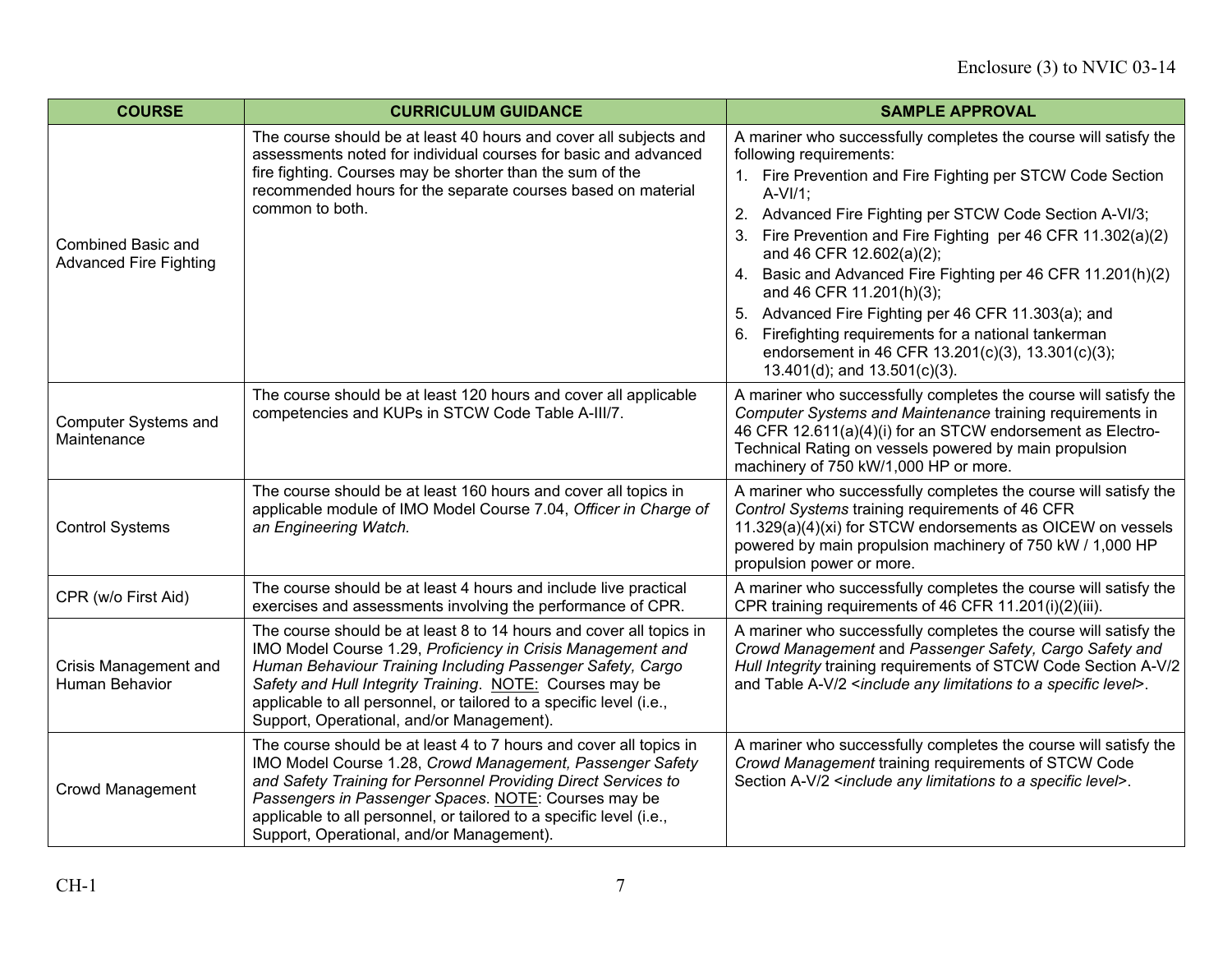| <b>COURSE</b>                                                                           | <b>CURRICULUM GUIDANCE</b>                                                                                                                                                                                                                                                                                                                                                                                                                                                                      | <b>SAMPLE APPROVAL</b>                                                                                                                                                                                                                                                                                                                                                                                                                                                                                                                                                       |
|-----------------------------------------------------------------------------------------|-------------------------------------------------------------------------------------------------------------------------------------------------------------------------------------------------------------------------------------------------------------------------------------------------------------------------------------------------------------------------------------------------------------------------------------------------------------------------------------------------|------------------------------------------------------------------------------------------------------------------------------------------------------------------------------------------------------------------------------------------------------------------------------------------------------------------------------------------------------------------------------------------------------------------------------------------------------------------------------------------------------------------------------------------------------------------------------|
| <b>Designated Duty Engineer</b><br>4,000 HP (in lieu of Coast<br>Guard examination)     | The course should be at least 140 hours and cover all topics on<br>Coast Guard exam modules for an endorsement as Designated<br>Duty Engineer of Motor-Propelled Vessels of Less Than<br>4,000 HP/3,000 kW (DDE 4,000 HP Motor).                                                                                                                                                                                                                                                                | A mariner who successfully completes the course within 1 year<br>of application will satisfy the professional examination<br>requirements for a national officer endorsement as Designated<br>Duty Engineer Less Than 4,000 HP Motor.                                                                                                                                                                                                                                                                                                                                        |
| <b>Designated Duty Engineer</b><br>Unlimited HP (in lieu of<br>Coast Guard examination) | The course should be at least 160 hours and cover all topics on<br>Coast Guard exam modules for an endorsement as Designated<br>Duty Engineer of Motor-Propelled Vessels of Unlimited<br>Propulsion Power (DDE Unlimited Motor).                                                                                                                                                                                                                                                                | A mariner who successfully completes the course within 1 year<br>of application will satisfy the professional examination<br>requirements for national officer endorsements as Designated<br>Duty Engineer Unlimited HP Motor.                                                                                                                                                                                                                                                                                                                                               |
| <b>Diesel Endorsement</b>                                                               | The course should be at least 140 hours and include theory, types,<br>construction, ancillary systems, maintenance, and repair of main<br>propulsion diesel engines.                                                                                                                                                                                                                                                                                                                            | A mariner who successfully completes the course will satisfy the<br>training requirements of 46 CFR 11.502(b)(4) to add an<br>endorsement for motor propulsion to a national engineer officer<br>endorsement valid for steam and/or gas turbine propulsion.                                                                                                                                                                                                                                                                                                                  |
| <b>Electrical Machinery and</b><br><b>Basic Electronics</b>                             | The course should be at least 140 hours and cover all topics in<br>applicable module of IMO Model Course 7.04, Officer in Charge of<br>an Engineering Watch                                                                                                                                                                                                                                                                                                                                     | A mariner who successfully completes the course will satisfy the<br>Electrical Machinery and Basic Electronics training requirements<br>of 46 CFR 11.329(a)(4)(x) for STCW endorsements as OICEW<br>on vessels on vessels powered by main propulsion machinery of<br>750 kW / 1,000 HP propulsion power or more.                                                                                                                                                                                                                                                             |
| <b>Electronic Chart Display</b><br>and Information Systems<br>(ECDIS)                   | The course should be at least 35 hours and be substantially similar<br>IMO Model Course 1.27, Operational Use of Electronic Chart<br>Display and Information Systems (ECDIS) (2012 Edition). Course<br>should include applicable assessments of competence for STCW<br>endorsements as Officer in Charge of a Navigational Watch<br>(OICNW), Chief Mate, and Master.                                                                                                                            | A mariner who successfully completes the course will satisfy the<br>ECDIS training requirements of 46 CFR 11.305(a)(3)(vii) and<br>(b)(2); 46 CFR 11.307(a)(3)(vii) and (b)(2); 46 CFR<br>11.309(a)(4)(xvi) and (c)(2); 46 CFR 11.311(a)(3)(vii) and (b)(2);<br>46 CFR 11.313(a)(3)(vii) and (b)(2); 46 CFR 11.315(a)(3)(iv) and<br>(b)(2); 46 CFR 11.317(a)(3)(v) and (b)(2); 46 CFR<br>11.319(a)(4)(x) and (b)(2); and 46 CFR 11.321(a)(3)(v) and<br>(b)(2). Approval should also reference specific tasks from<br>national assessment guidelines performed in the course. |
| <b>Electronic Navigation</b><br>(Operational Level)                                     | The course should be at least 35 hours and cover all topics in<br>applicable module of IMO Model Course 7.03, Officer in Charge of<br>a Navigational Watch. NOTE: Courses to meet this requirement<br>may be either a single comprehensive course for terrestrial<br>navigation, celestial navigation, and electronic navigation systems,<br>or separate courses for each component. Students in this course<br>should have completed a Radar Observer course prior to starting<br>this course. | A mariner who successfully completes the course will satisfy the<br>Electronic Navigation Systems training requirements of 46 CFR<br>11.309(a)(4)(viii) for STCW endorsements as OICNW on vessels<br>of 500 GT or more.                                                                                                                                                                                                                                                                                                                                                      |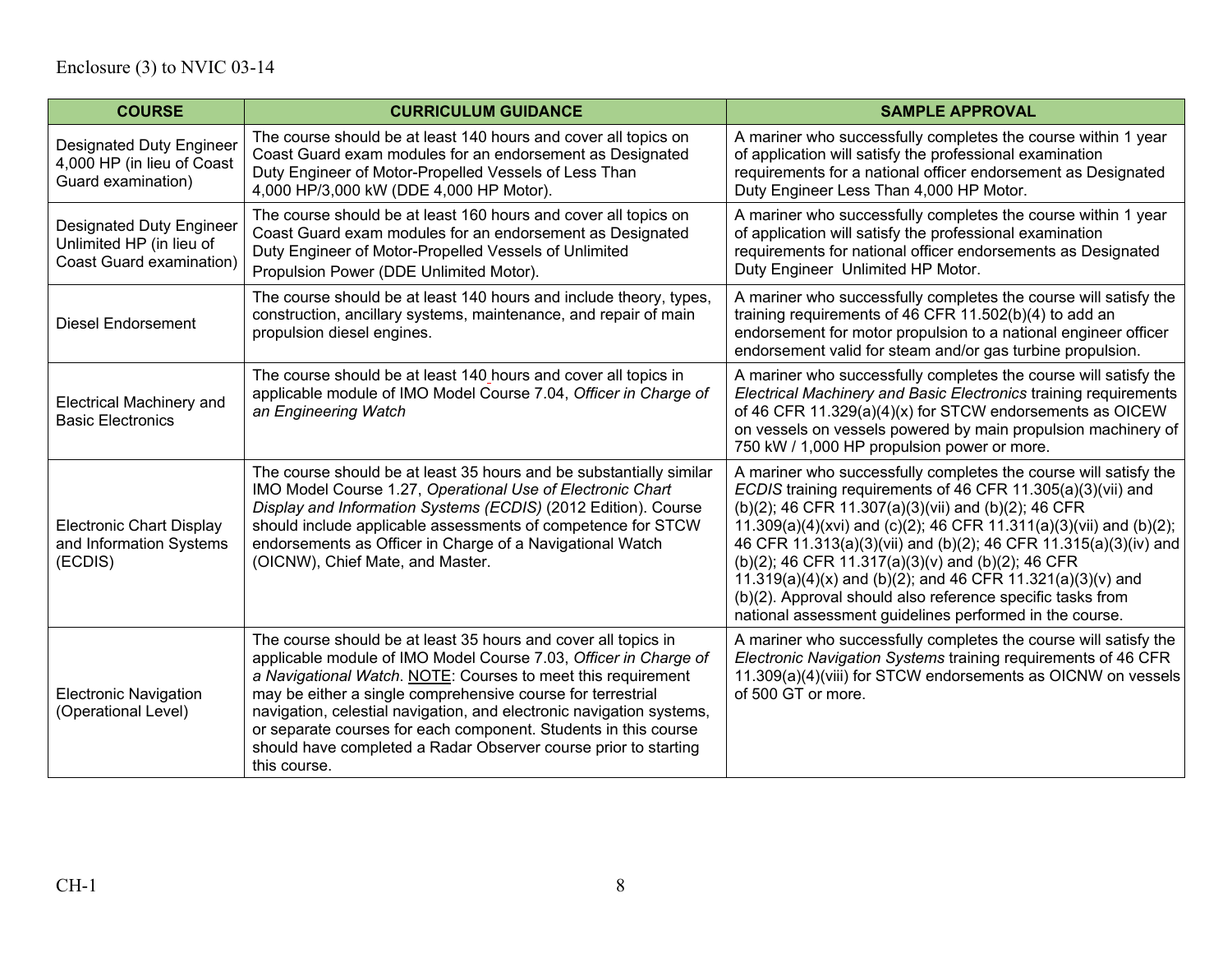| <b>COURSE</b>                                                 | <b>CURRICULUM GUIDANCE</b>                                                                                                                                                                                                                                                                        | <b>SAMPLE APPROVAL</b>                                                                                                                                                                                                                                                                                                       |
|---------------------------------------------------------------|---------------------------------------------------------------------------------------------------------------------------------------------------------------------------------------------------------------------------------------------------------------------------------------------------|------------------------------------------------------------------------------------------------------------------------------------------------------------------------------------------------------------------------------------------------------------------------------------------------------------------------------|
| <b>Engine Room Resource</b><br>Management                     | The course should be at least 35 hours and include sufficient<br>training and written and practical assessments to ensure that the<br>student has successfully achieved the level of competency and<br>knowledge, understanding, and proficiency specified in Table A-<br>III/1 of the STCW Code. | A mariner who successfully completes the course will satisfy the<br>Engine Room Resource Management training requirements in<br>46 CFR 11.325(a)(3)(i) and (b)(1); 46 CFR 11.327(a)(3)(i) and<br>(b)(1); 46 CFR 11.329(a)(4)(iv); 46 CFR 11.331(a)(3)(i) and<br>(b)(1); and 46 CFR 11.333(a)(3)(i) and (b)(1).               |
| <b>Engineering Terminology</b><br>and Shipboard<br>Operations | The course should be at least 35 hours and cover all topics in<br>applicable module of IMO Model Course 7.04, Officer in Charge of<br>an Engineering Watch.                                                                                                                                       | A mariner who successfully completes the course will satisfy the<br>Engineering Terminology and Shipboard Operations training<br>requirements of 46 CFR 11.329(a)(4)(v) for STCW<br>endorsements as OICEW on vessels on vessels powered by<br>main propulsion machinery of 750 kW/1,000 HP propulsion<br>power or more.      |
| <b>Fast Rescue Boat</b>                                       | The course should be at least 24 hours and be substantially similar<br>to IMO Model Course 1.24, Proficiency in Fast Rescue Boats.<br>Course should include appropriate assessments of competence for<br>STCW Code Table A-VI/2-2.                                                                | A mariner who successfully completes will satisfy the training<br>requirements of 46 CFR 12.617(a)(3) and STCW Code Section<br>A-VI/2 and the competency demonstration requirements of<br>46 CFR 12.617(a)(4) and STCW Code Table A-VI/2-2 for an<br>STCW endorsement for Proficiency in Fast Rescue Boats.                  |
| First Aid (w/o CPR)                                           | The course should be at least 4 hours and be substantially similar<br>to the American National Red Cross Standard First Aid course or<br>American National Red Cross Community First Aid & Safety course.                                                                                         | A mariner who successfully completes the course will satisfy the<br>first aid training requirements of 46 CFR 11.201(i)(1)(ii).                                                                                                                                                                                              |
| First Aid & CPR                                               | The course should be at least 8 hours and be substantially similar<br>to IMO Model Course 1.13. The course should include appropriate<br>assessments of competence for STCW Code Table A-VI/1-3.                                                                                                  | A mariner who successfully completes the course will satisfy the<br>following requirements:<br>Elementary First Aid per STCW Code Table A-VI/1-3;<br>$1_{-}$<br>Elementary First Aid per 46 CFR 11.302(a)(3) and 46 CFR<br>$12.602(a)(3)$ ; and<br>the first aid and CPR training requirements of 46 CFR<br>$11.201(i)(1)$ . |
| <b>Gas Turbine</b><br>Endorsement                             | The course should be at least 80 hours and include theory, types,<br>construction, ancillary systems, inspection, maintenance,<br>troubleshooting and repair of main propulsion gas turbine engines.                                                                                              | A mariner who successfully completes the course will satisfy the<br>training requirements of 46 CFR 11.502(b)(4) to add an<br>endorsement for gas turbine propulsion to a national engineer<br>officer endorsement valid for steam and/or motor propulsion.                                                                  |
| <b>Gas Turbine Plants</b>                                     | The course should be at least 120 hours and cover all topics in<br>applicable module of IMO Model Course 7.04, Officer in Charge of<br>an Engineering Watch.                                                                                                                                      | A mariner who successfully completes the course will satisfy the<br>Gas Turbine Plants training requirements of 46 CFR<br>11.329(a)(4)(vii) for STCW endorsements as OICEW on vessels<br>on vessels powered by main propulsion machinery of 750 kW /<br>1,000 HP propulsion power or more.                                   |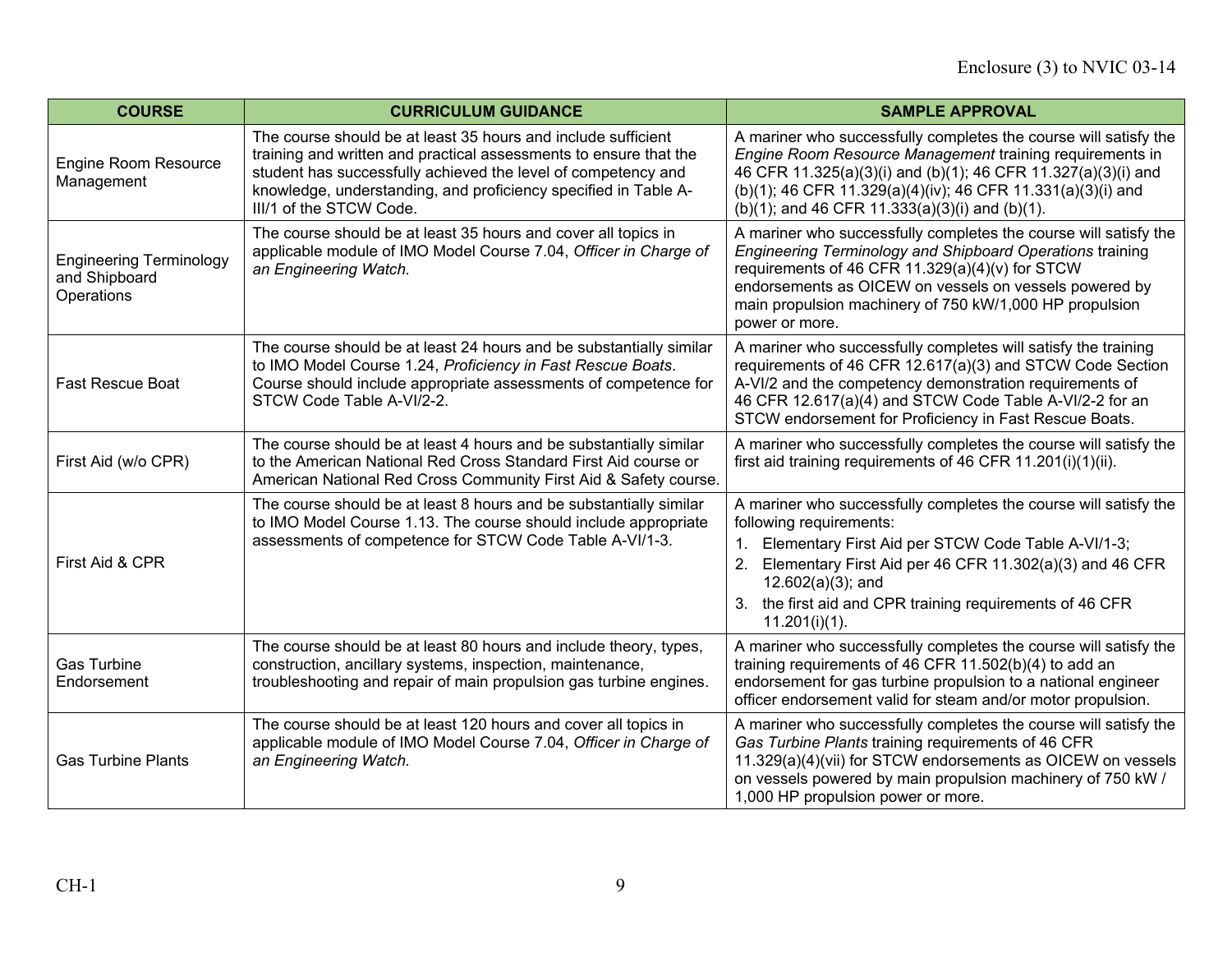| <b>COURSE</b>                                                      | <b>CURRICULUM GUIDANCE</b>                                                                                                 | <b>SAMPLE APPROVAL</b>                                                                                                                                                                                                                                                                                                                                                                                                 |
|--------------------------------------------------------------------|----------------------------------------------------------------------------------------------------------------------------|------------------------------------------------------------------------------------------------------------------------------------------------------------------------------------------------------------------------------------------------------------------------------------------------------------------------------------------------------------------------------------------------------------------------|
| <b>GMDSS</b>                                                       | The course should be at least 70 hours and be substantially similar<br>to the U.S. Model GMDSS course.                     | A mariner who successfully completes the course will satisfy the<br>GMDSS training requirements of 46 CFR 11.305(a)(3)(viii); 46<br>CFR 11.307(a)(3)(viii); 46 CFR 11.309(a)(4)(xv); 46 CFR<br>11.311(a)(3)(ix); 46 CFR 11.313(a)(3)(ix); 46 CFR<br>11.315(a)(3)(vi); and 46 CFR 11.319(a)(4)(ix).                                                                                                                     |
| <b>GMDSS (Restricted</b><br>Operator)                              | The course should be at least 21 hours and be substantially similar<br>to the U.S. Model GMDSS Restricted Operator course. | A mariner who successfully completes the course will satisfy the<br>GMDSS training requirements of 46 CFR 11.305(a)(3)(viii); 46<br>CFR 11.307(a)(3)(viii); 46 CFR 11.309(a)(4)(xv); 46 CFR<br>11.311(a)(3)(ix); 46 CFR 11.313(a)(3)(ix); 46 CFR<br>11.315(a)(3)(vi); and 46 CFR 11.319(a)(4)(ix). NOTE: The<br>mariner's GMDSS endorsement will be limited to vessels<br>operating exclusively in GMDSS A1 sea areas. |
| <b>High-Voltage Power</b><br><b>Systems (Operational</b><br>Level) | The course should be at least 35 hours and cover all applicable<br>competencies and KUPs in STCW Code Table A-III/6.       | A mariner who successfully completes the course will satisfy the<br>High-Voltage Power Systems training requirements of 46 CFR<br>11.335(a)(4)(vi) for STCW endorsements as electro-technical<br>officer on vessels powered by main propulsion machinery of<br>750 kW/1,000 HP or more.                                                                                                                                |
| <b>High-Voltage Power</b><br>Systems (Support Level)               | The course should be at least 35 hours and cover all applicable<br>competencies and KUPs in STCW Code Table A-III/7.       | A mariner who successfully completes the course will satisfy the<br>High-Voltage Power Systems training requirements in 46 CFR<br>12.611(a)(4)(ii) for an STCW endorsement as Electro-Technical<br>Rating on vessels powered by main propulsion machinery of<br>750 kW/1,000 HP or more.                                                                                                                               |
| Instrumentation & Control<br>Systems                               | The course should be at least 160 hours and cover all applicable<br>competencies and KUPs in STCW Code Table A-III/6.      | A mariner who successfully completes the course will satisfy the<br>Instrumentation & Control Systems training requirements of<br>46 CFR 11.335(a)(4)(v) for STCW endorsements as electro-<br>technical officer on vessels powered by main propulsion<br>machinery of 750 kW/1,000 HP or more.                                                                                                                         |
| <b>Integrated Navigation</b><br>Equipment                          | The course should be at least 35 hours and cover all applicable<br>competencies and KUPs in STCW Code Table A-III/6.       | A mariner who successfully completes the course will satisfy the<br>Integrated Navigation Equipment training requirements of 46<br>CFR 11.335(a)(4)(iii) for STCW endorsements as electro-<br>technical officer on vessels powered by main propulsion<br>machinery of 750 kW/1,000 HP or more.                                                                                                                         |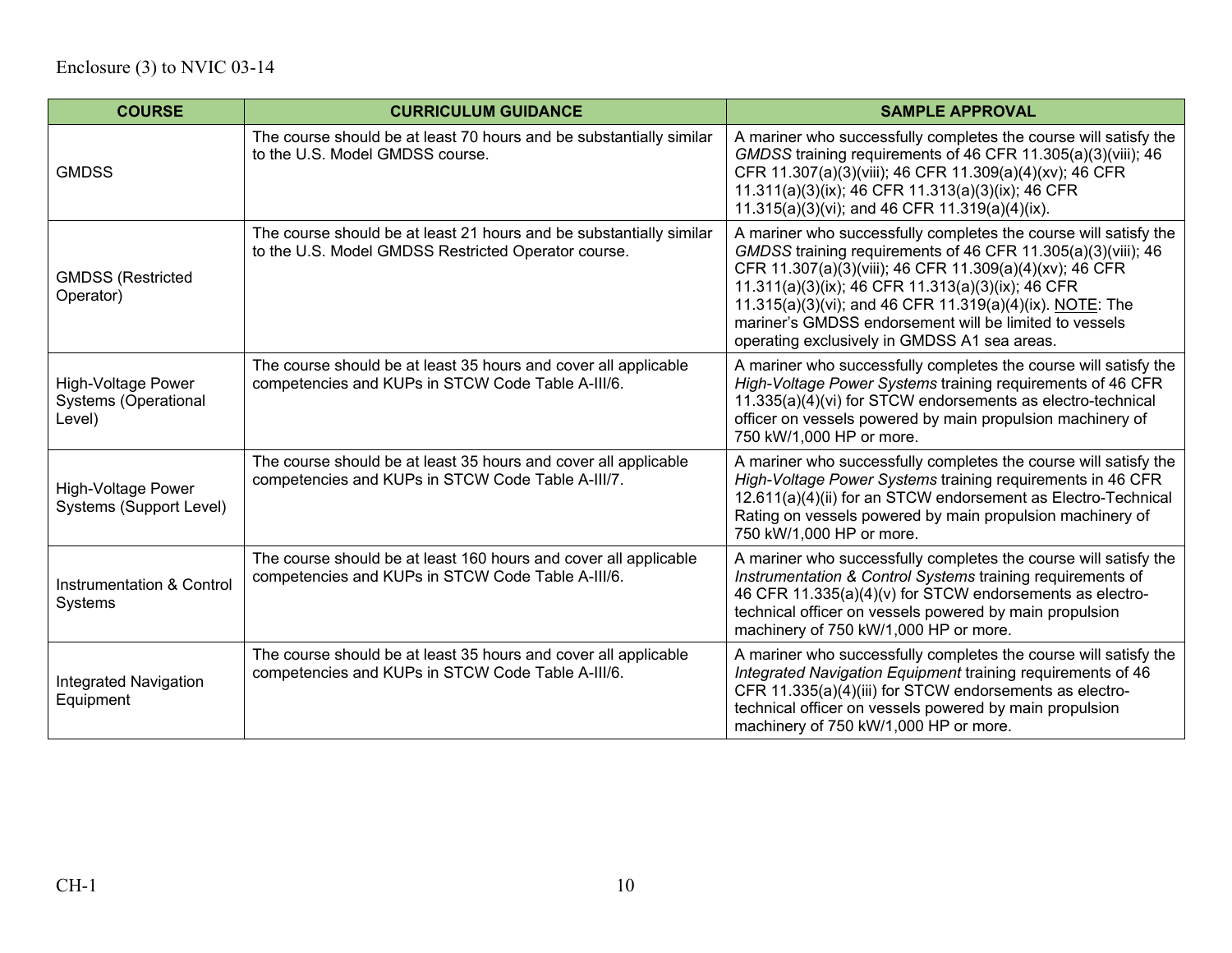| <b>COURSE</b>                                                                       | <b>CURRICULUM GUIDANCE</b>                                                                                                                                                                                                                                                                                                                                                                                                                                                                                                               | <b>SAMPLE APPROVAL</b>                                                                                                                                                                                                                                                                                                                                                                                                                                                                                                                                                                   |
|-------------------------------------------------------------------------------------|------------------------------------------------------------------------------------------------------------------------------------------------------------------------------------------------------------------------------------------------------------------------------------------------------------------------------------------------------------------------------------------------------------------------------------------------------------------------------------------------------------------------------------------|------------------------------------------------------------------------------------------------------------------------------------------------------------------------------------------------------------------------------------------------------------------------------------------------------------------------------------------------------------------------------------------------------------------------------------------------------------------------------------------------------------------------------------------------------------------------------------------|
| Leadership and<br><b>Teamworking Skills</b>                                         | The course should be at least 8 hours and include sufficient training<br>and written and practical assessments to ensure that the student<br>has successfully achieved the level of competency and knowledge,<br>understanding, and proficiency specified in Tables A-II/1 and A-III/1<br>of the STCW Code. A prerequisite for this course should be<br>completion of a Bridge Resource Management or Engine Room<br>Resource Management course. NOTE: This course is "generic" and<br>can be used for both deck and engine departments. | A mariner who successfully completes the course will satisfy the<br>Leadership and Teamworking Skills requirements of 46 CFR<br>11.309(c)(1); 46 CFR 11.319(b)(1); 46 CFR 11.321(b)(1); and 46<br>CFR $11.329(a)(4)(iv)$ and (c). Approval should also include the<br>applicable task numbers from the national assessment<br>guidelines for OICEW and OICNW endorsements. Courses that<br>do not also include training for Engine Room Resource<br>Management (ERM) will note that 46 CFR 11.329(a)(4)(iv) is<br>only satisfied if the mariner also completes approved ERM<br>training. |
| Leadership and<br><b>Managerial Skills</b>                                          | The course should be at least 35 hours and include sufficient<br>training and written and practical assessments to ensure that the<br>student has successfully achieved the level of competency and<br>knowledge, understanding, and proficiency specified in Tables<br>A-II/2 and A-III/2 of the STCW Code. NOTE: This course is<br>"generic" and can be used for both deck and engine departments.                                                                                                                                     | A mariner who successfully completes will satisfy the Leadership<br>and Managerial Skills training requirements of 46 CFR<br>11.305(a)(3)(iv) and (b)(1); 46 CFR 11.307(a)(3)(iv) and (b)(1);<br>46 CFR 11.311(a)(3)(iv) and (b)(1); 46 CFR 11.313(a)(3)(iv) and<br>(b)(1); 46 CFR 11.315(a)(3)(iii) and (b)(1); 46 CFR<br>11.317(a)(3)(iv) and (b)(1); 46 CFR 11.325(a)(3)(ii) and (b)(2); 46<br>CFR 11.327(a)(3)(ii) and (b)(2); 46 CFR 11.331(a)(3)(ii) and<br>(b)(2); and 46 CFR 11.333(a)(3)(ii) and (b)(2).                                                                        |
| Limited Master (in lieu of<br><b>Coast Guard</b><br>examination)                    | The course should cover all topics on applicable Coast Guard<br>examination modules for the endorsement. Course length should be<br>comparable to the time spent on similar subjects in Master 100<br>Tons courses. NOTE: Courses should be for an endorsement with<br>specific geographic and/or other limitations authorized by the<br>cognizant OCMI.                                                                                                                                                                                 | A mariner who successfully completes the course within 1 year<br>of application will satisfy the professional examination<br>requirements for a national officer endorsement as Limited<br>Master of <describe and="" endorsement="" limitation="">.</describe>                                                                                                                                                                                                                                                                                                                          |
| Limited OUPV (a.k.a.<br>Launch Operator) (in lieu<br>of Coast Guard<br>examination) | The course should cover all topics on applicable Coast Guard<br>examination for the endorsement. Course length should be<br>comparable to the time spent on similar subjects in OUPV courses.<br>NOTE: Courses should be for an OUPV endorsement with specific<br>geographic and/or other limitations authorized by the cognizant<br>OCMI per CG-543 Policy Letter 10-04, Restricted Endorsements for<br>Merchant Mariner Credentials (MMC) as Operator Of Uninspected<br>Passenger Vessels (OUPV).                                      | A mariner who successfully completes the course within 1 year<br>of application will satisfy the professional examination<br>requirements for a national officer endorsement as Limited<br>OUPV <describe limitation="">.</describe>                                                                                                                                                                                                                                                                                                                                                     |
| Management of Electrical<br>and Electronic Control<br>Equipment                     | The course should be at least 35 hours and cover all topics in<br>applicable module of IMO Model Course 7.02, Chief Engineer<br>Officer and Second Engineer Officer.                                                                                                                                                                                                                                                                                                                                                                     | A mariner who successfully completes the course will satisfy the<br>Management of Electrical and Electronic Control Equipment<br>training requirements of 46 CFR $11.325(a)(3)(iii)$ and $(b)(3);$<br>46 CFR 11.327(a)(3)(iii) and (b)(3); 46 CFR 11.331(a)(3)(iii) and<br>(b)(3); and 46 CFR 11.333(a)(3)(iii) and (b)(3).                                                                                                                                                                                                                                                              |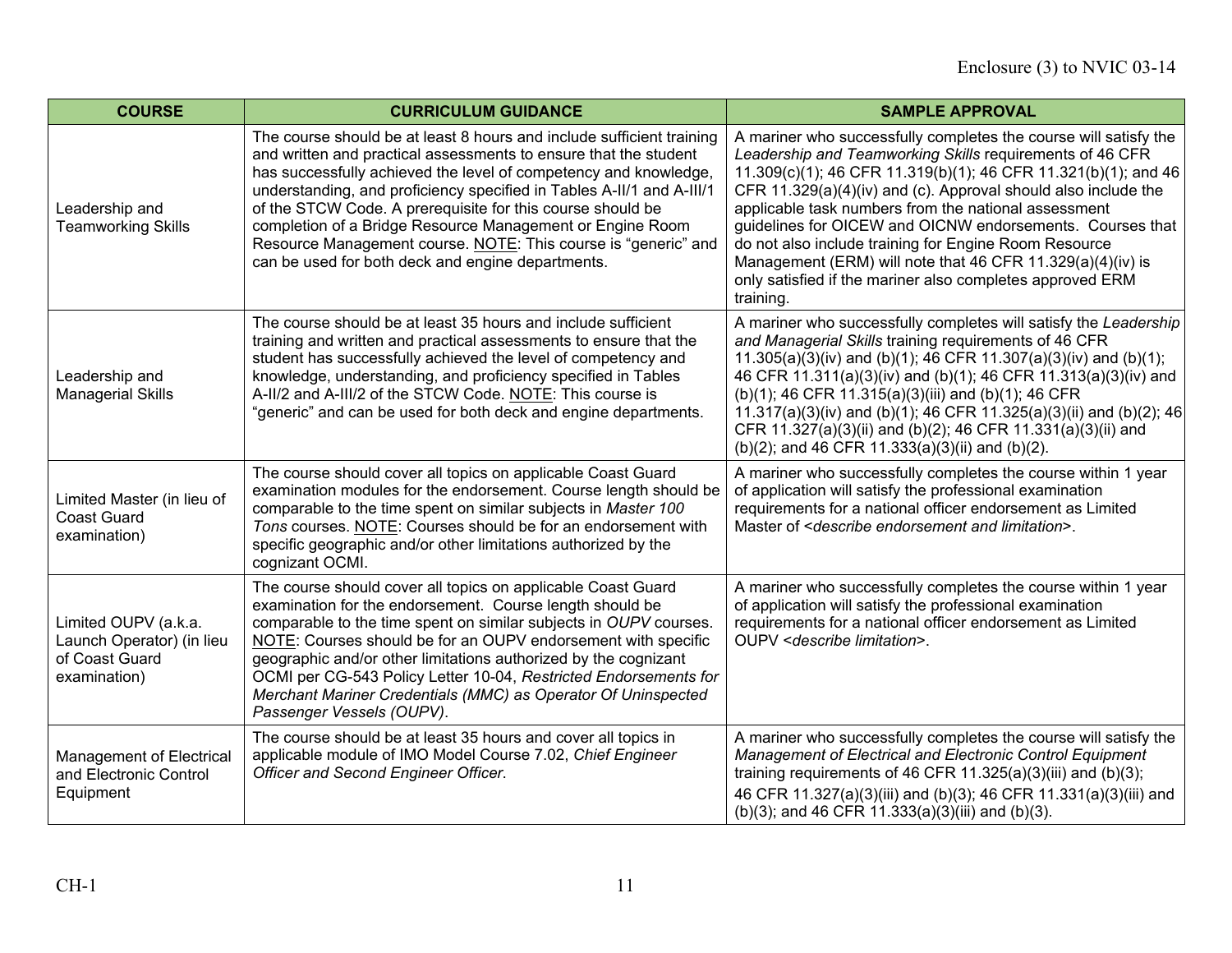| <b>COURSE</b>                                                       | <b>CURRICULUM GUIDANCE</b>                                                                                                                                                                                                                                                                                                  | <b>SAMPLE APPROVAL</b>                                                                                                                                                                                                                                                                                                                                                                                                                                                                             |
|---------------------------------------------------------------------|-----------------------------------------------------------------------------------------------------------------------------------------------------------------------------------------------------------------------------------------------------------------------------------------------------------------------------|----------------------------------------------------------------------------------------------------------------------------------------------------------------------------------------------------------------------------------------------------------------------------------------------------------------------------------------------------------------------------------------------------------------------------------------------------------------------------------------------------|
| <b>Management of Medical</b><br>Care                                | The course should be at least 4 hours and cover all topics in the<br>applicable module of IMO Model Course 7.01, Master and Chief<br>Mate.                                                                                                                                                                                  | A mariner who successfully completes the course will satisfy the<br>Management of Medical Care training requirements of 46 CFR<br>$11.305(a)(3)(ix); 11.307(a)(3)(ix); 11.311(a)(3)(vi);$<br>$11.313(a)(3)(vi)$ ; and $11.315(a)(3)(ii)$ .                                                                                                                                                                                                                                                         |
| Marlinspike Seamanship<br>(in lieu of Coast Guard<br>examination)   | The course should include all knots and splices required on the<br>Coast Guard practical exam for Able Seaman endorsements. This<br>course does not have a minimum length, but all students must pass<br>all exercises, assessments, and tests before they can be<br>considered to have completed the course and dismissed. | A mariner who successfully completes the course within 1 year<br>of application will satisfy the knot-tying demonstration<br>requirements of 46 CFR 12.405(c) for any national rating<br>endorsement as Able Seaman.                                                                                                                                                                                                                                                                               |
| Master Less Than 100<br>GRT (in lieu of Coast<br>Guard examination) | The course should be at least 80 hours and cover all topics on<br>Coast Guard exam modules for an endorsement as Master of near<br>coastal self-propelled vessels of less than 100 GRT.                                                                                                                                     | A mariner who successfully completes the course within 1 year<br>of application will satisfy the professional examination<br>requirements for national officer endorsements as Master of near<br>coastal self-propelled vessels of less than 100 GRT. NOTE:<br>Course will also satisfy exam requirements for Master Less Than<br>100 GRT Great Lakes and/or inland, and also OUPV or Mate<br>Less Than 100 GRT near coastal, and Great Lakes and/or<br>inland.                                    |
| Master Less Than 200<br>GRT (in lieu of Coast<br>Guard examination) | The course should be at least 108 hours and cover all topics on<br>Coast Guard exam modules for an endorsement as Master of near<br>coastal self-propelled vessels of less than 200 GRT.                                                                                                                                    | A mariner who successfully completes the course within 1 year<br>of application will satisfy the professional examination<br>requirements for national officer endorsements as Master of near<br>coastal self-propelled vessels of less than 200 GRT. NOTE:<br>Course will also satisfy exam requirements for Master Less Than<br>200 GRT Great Lakes and/or inland, and also OUPV, Master or<br>Mate Less Than 100 GRT and Mate Less Than 200 GRT near<br>coastal, and Great Lakes and/or inland. |
| Medical Care Person In<br>Charge                                    | The course should be at least 61 hours and be substantially similar<br>to IMO Model Course 1.15, Medical Care. May be given as a 40-<br>hour course the entry standards require completion of an approved<br>Medical Care Provider course within 6 months of starting the PIC<br>course.                                    | A mariner who successfully completes the course will satisfy the<br>following:<br>1. STCW Code Table A-VI/4-2; and<br>the requirements of 46 CFR 12.621(a)(1) and (2) for an<br>STCW endorsement as Person in Charge of Medical Care;<br>and<br>the Management of Medical Care training requirements of<br>46 CFR 11.305(a)(3)(ix); 11.307(a)(3)(ix); 11.311(a)(3)(vi);<br>$11.313(a)(3)(vi)$ ; and $11.315(a)(3)(ii)$ .                                                                           |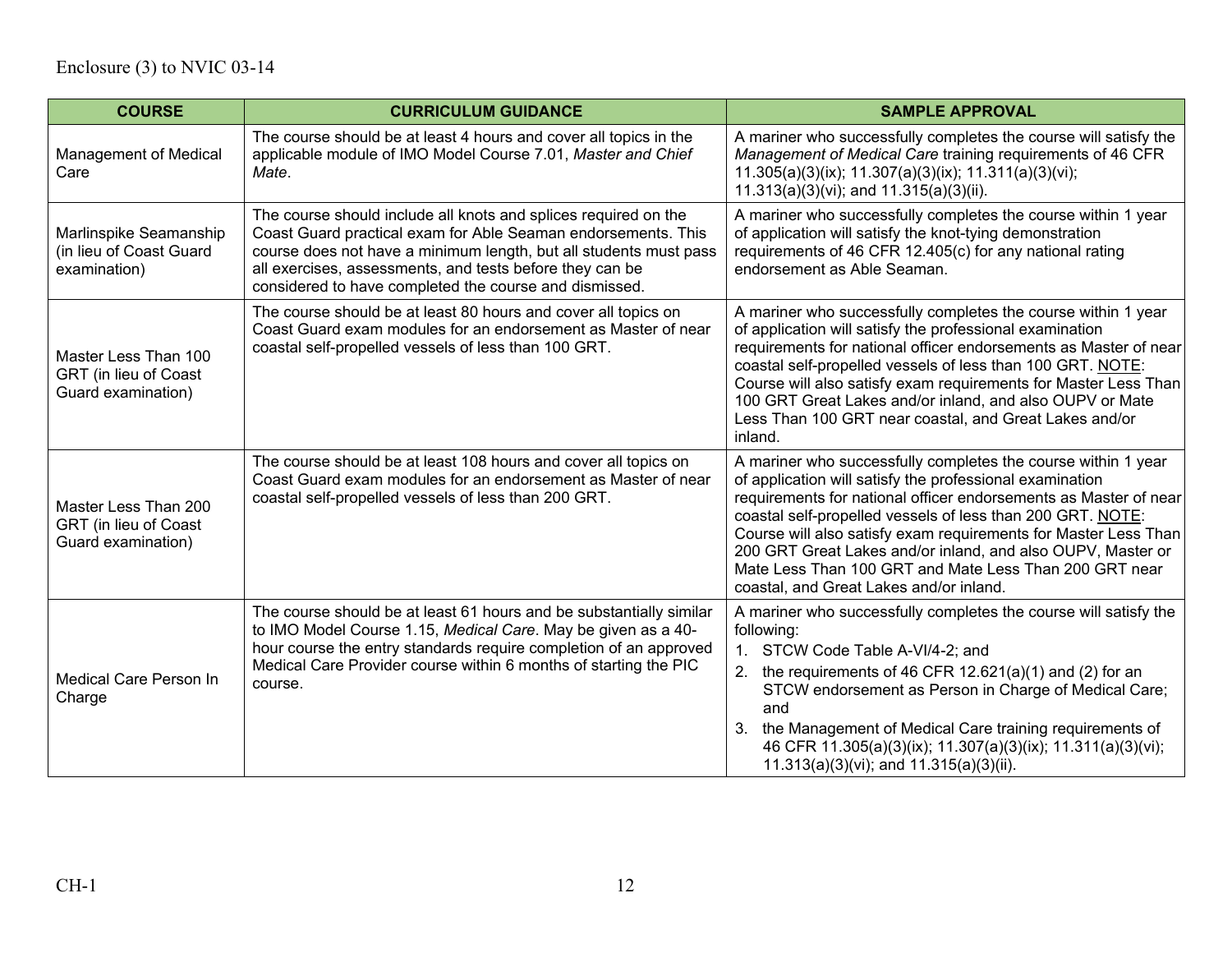| <b>COURSE</b>                                                                 | <b>CURRICULUM GUIDANCE</b>                                                                                                                                                                                                                                                                                                                                                                                                                                                                                                | <b>SAMPLE APPROVAL</b>                                                                                                                                                                                                                                                                                                                                                                                |
|-------------------------------------------------------------------------------|---------------------------------------------------------------------------------------------------------------------------------------------------------------------------------------------------------------------------------------------------------------------------------------------------------------------------------------------------------------------------------------------------------------------------------------------------------------------------------------------------------------------------|-------------------------------------------------------------------------------------------------------------------------------------------------------------------------------------------------------------------------------------------------------------------------------------------------------------------------------------------------------------------------------------------------------|
| <b>Medical Care Provider</b><br>(a.k.a. Medical First Aid)                    | The course should be at least 21 hours and be substantially similar<br>to IMO Model Course 1.14, Medical First Aid.                                                                                                                                                                                                                                                                                                                                                                                                       | A mariner who successfully completes the course will satisfy the<br>following:<br>1. STCW Code Table A-VI/4-1; and<br>2. the competency requirements of 46 CFR 12.619(a)(2); and<br>the Medical First-Aid Provider training requirements of<br>46 CFR 11.309(a)(4)(i); 46 CFR 11.317(a)(3)(i);<br>46 CFR 11.319(a)(4)(i); 46 CFR 11.329(a)(4)(i);<br>46 CFR 11.335(a)(3)(i); and 46 CFR 12.619(a)(1). |
| <b>Motor Plants</b>                                                           | The course should be at least 120 hours and cover all topics in<br>applicable module of IMO Model Course 7.04, Officer in Charge of<br>an Engineering Watch.                                                                                                                                                                                                                                                                                                                                                              | A mariner who successfully completes the course will satisfy the<br>Motor Plants training requirements of 46 CFR 11.329(a)(4)(ix) for<br>STCW endorsements as OICEW on vessels powered by main<br>propulsion machinery of 750 kW/1,000 HP propulsion power or<br>more.                                                                                                                                |
| <b>Officer Endorsement</b><br>Renewal (in lieu of Coast<br>Guard examination) | The course should be at least 7 hours cover all topics on applicable<br>renewal exercises and be of sufficient duration to provide refresher<br>training in all subjects on the exercise.                                                                                                                                                                                                                                                                                                                                 | A mariner who successfully completes the course will satisfy the<br>requirements of 46 CFR 10.227(e)(1)(iii) for renewal of a deck<br>officer endorsement valid for service on vessels less than 200<br>GRT.                                                                                                                                                                                          |
| <b>Onboard Computer</b><br>Networking and Security                            | The course should be at least 70 hours and cover all applicable<br>competencies and KUPs in STCW Code Table A-III/6.                                                                                                                                                                                                                                                                                                                                                                                                      | A mariner who successfully completes the course will satisfy the<br>Onboard Computer Networking and Security training<br>requirements of 46 CFR 11.335(a)(4)(i) for STCW endorsements<br>as electro-technical officer on vessels powered by main<br>propulsion machinery of 750 kW/1,000 HP or more.                                                                                                  |
| OUPV (in lieu of Coast<br>Guard examination)                                  | The course should be at least 54 hours and cover all topics on<br>Coast Guard exam modules for an endorsement as Operator of<br>Uninspected Passenger Vessels (OUPV) near coastal.                                                                                                                                                                                                                                                                                                                                        | A mariner who successfully completes the course within 1 year<br>of application will satisfy the professional examination<br>requirements for a national officer endorsement as OUPV near<br>coastal, inland, or Great Lakes and inland.                                                                                                                                                              |
| <b>OUPV Restricted (in lieu</b><br>of Coast Guard<br>examination)             | The course should cover all topics on applicable Coast Guard<br>examination for the endorsement. Course length should be<br>comparable to the time spent on similar subjects in non-restricted<br>OUPV courses. NOTE: Courses should be for an OUPV<br>endorsement with specific geographic and/or other limitations<br>authorized by the cognizant OCMI per CG-543 Policy Letter 10-04,<br><b>Restricted Endorsements for Merchant Mariner Credentials (MMC)</b><br>as Operator Of Uninspected Passenger Vessels (OUPV). | A mariner who successfully completes the course within 1 year<br>of application will satisfy the professional examination<br>requirements for a national officer endorsement as OUPV<br><describe restriction="">.</describe>                                                                                                                                                                         |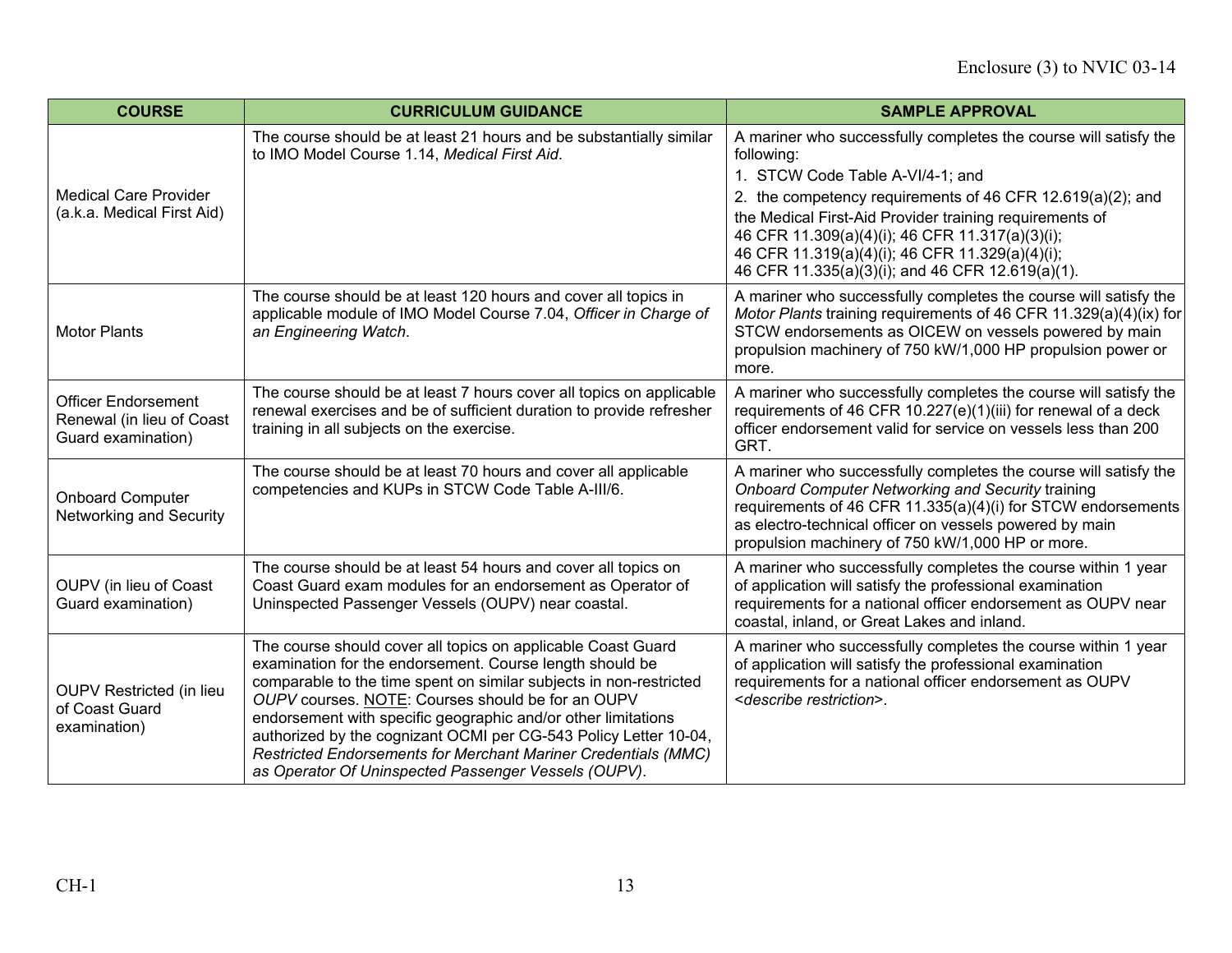| <b>COURSE</b>                                              | <b>CURRICULUM GUIDANCE</b>                                                                                                                                                                                                                                                                                                                                                                                                          | <b>SAMPLE APPROVAL</b>                                                                                                                                                                                                                                                                                                                                                                                         |
|------------------------------------------------------------|-------------------------------------------------------------------------------------------------------------------------------------------------------------------------------------------------------------------------------------------------------------------------------------------------------------------------------------------------------------------------------------------------------------------------------------|----------------------------------------------------------------------------------------------------------------------------------------------------------------------------------------------------------------------------------------------------------------------------------------------------------------------------------------------------------------------------------------------------------------|
| Personal Safety & Social<br>Responsibilities               | The course should be at least 4 hours and be substantially similar<br>to IMO Model Course 1.21, Personal Safety & Social<br>Responsibilities. Should include appropriate assessments of<br>competence for STCW Code Table A-VI/1-4.                                                                                                                                                                                                 | A mariner who successfully completes the course will satisfy the<br>Personal Safety and Social Responsibilities training and<br>competency requirements of STCW Code Section A-VI/1 and<br>46 CFR 11.302(a)(4) and 46 CFR 12.602(a)(4).                                                                                                                                                                        |
| Personal Safety & Social<br>Responsibilities<br>Refresher  | The course should be at least 2 hours and include refresher training<br>in all subjects in IMO Model Course 1.21, Personal Safety & Social<br>Responsibilities. Course should include appropriate assessments of<br>competence for STCW Code Table A-VI/1-4. When Basic Training<br>Refresher is given as separate courses for each BT element,<br>mariners must complete courses for all elements to show continued<br>competency. | A mariner who successfully completes the course will satisfy the<br>continued competency requirements for STCW Basic Training<br>for Personal Safety and Social Responsibilities in STCW Section<br>A-VI/1 and 46 CFR 11.302(e) and 46 CFR 12.602(e). Mariners<br>must also provide evidence of continued competency in the other<br>areas of Basic Training.                                                  |
| <b>Personal Survival</b><br>Techniques                     | The course should be at least 12 hours and be substantially similar<br>to IMO Model Course 1.21, Personal Survival Techniques. Course<br>should include appropriate assessments of competence for STCW<br>Code Table A-VI/1-1.                                                                                                                                                                                                      | A mariner who successfully completes the course will satisfy the<br>Personal Safety and Social Responsibilities training and<br>competency requirements of STCW Code Section A-VI/1 and<br>46 CFR 11.302(a)(1) and 46 CFR 12.602(a)(1).                                                                                                                                                                        |
| <b>Personal Survival</b><br><b>Techniques Revalidation</b> | The course should be at least 4 hours and include practical<br>exercises and assessments of competence for those areas<br>identified in 46 CFR 11.302(d)(1) and 46 CFR 12.602(d)(1).                                                                                                                                                                                                                                                | A mariner who successfully completes the course will satisfy the<br>continued competency requirements for Personal Survival<br>Techniques in STCW Section A-VI/1, 46 CFR 11.302(d)(1), and<br>46 CFR 12.602(d)(1), provided that they have at least 1 year of<br>sea service in the last 5 years.                                                                                                              |
| <b>Personal Survival</b><br><b>Techniques Refresher</b>    | The course should be at least 8 hours and include refresher training<br>in all subjects in IMO Model Course 1.21, Personal Survival<br>Techniques. Course should include appropriate assessments of<br>competence for STCW Code Table A-VI/1-1. When Basic Training<br>Refresher is given as separate courses for each BT element,<br>mariners must complete courses for all elements to show continued<br>competency.              | A mariner who successfully completes the course will satisfy the<br>continued competency requirements for STCW Basic Training<br>for Personal Survival Techniques in STCW Section A-VI/1, 46<br>CFR 11.302(e), and 46 CFR 12.602(e). Mariners must also<br>provide evidence of continued competency in the other areas of<br>Basic Training.                                                                   |
| Proficiency in Survival<br>Craft                           | The course should be at least 30 hours and be substantially similar<br>to IMO Model Course 1.23, Proficiency in Survival Craft and<br>Rescue Boats (Other Than Fast Rescue Boats). Course should<br>include assessments of competence for STCW Code Table A-VI/2-<br>1. Course should use a full-size gravity davit lifeboat.                                                                                                       | A mariner who successfully completes the course will be<br>considered to have met the competency standards of STCW<br>Code Table A-VI/2-1 for an STCW endorsement for Proficiency<br>in Survival Craft and Rescue Boats Other Than Fast Rescue<br>Boats (PSC) and will satisfy the examination and practical<br>demonstration requirements of 46 CFR 12.407(b)(3) for<br>endorsements for Lifeboatman and PSC. |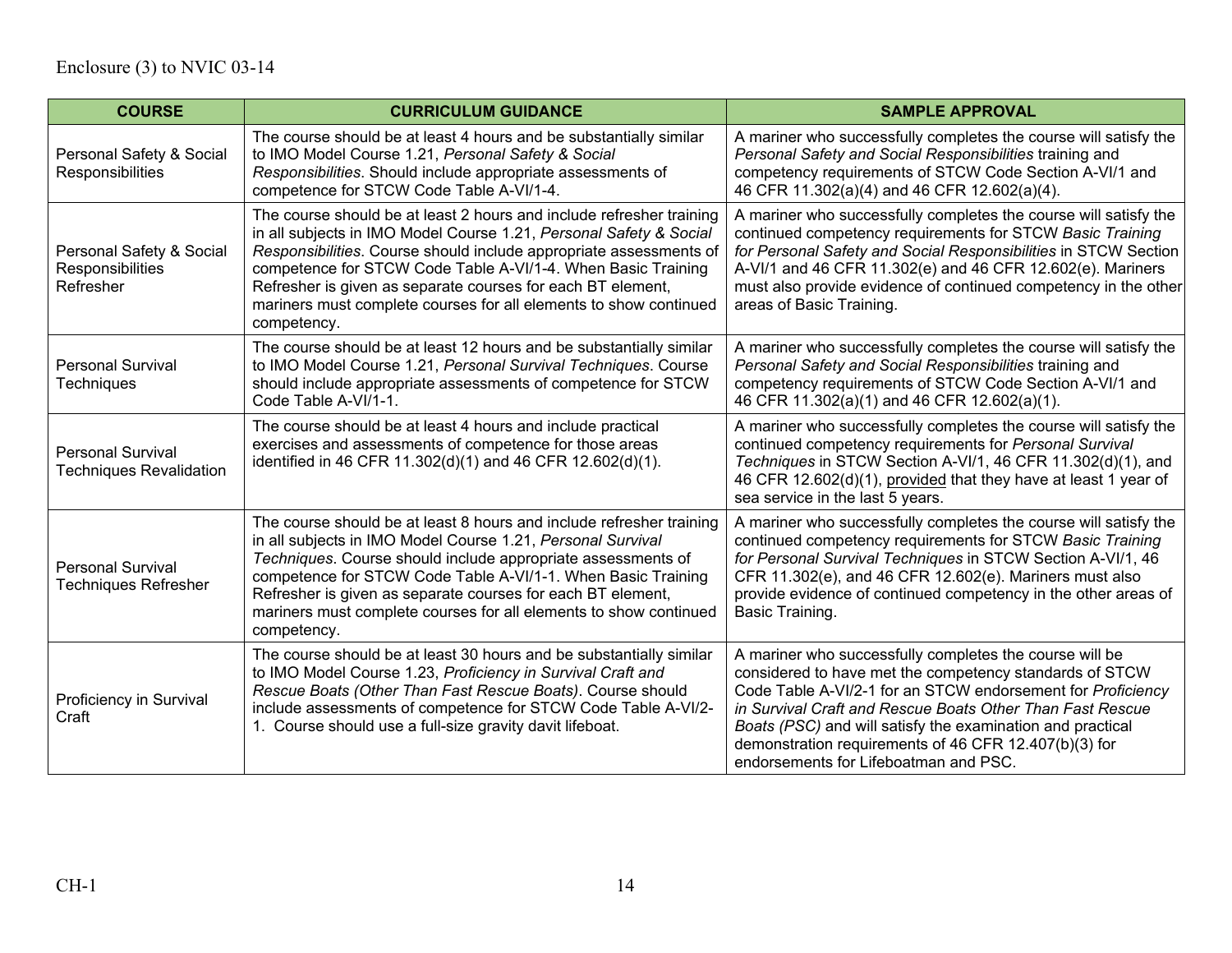| <b>COURSE</b>                                                                          | <b>CURRICULUM GUIDANCE</b>                                                                                                                                                                                                                                                                                                                                                                                                      | <b>SAMPLE APPROVAL</b>                                                                                                                                                                                                                                                                                                                                                                                                                                              |
|----------------------------------------------------------------------------------------|---------------------------------------------------------------------------------------------------------------------------------------------------------------------------------------------------------------------------------------------------------------------------------------------------------------------------------------------------------------------------------------------------------------------------------|---------------------------------------------------------------------------------------------------------------------------------------------------------------------------------------------------------------------------------------------------------------------------------------------------------------------------------------------------------------------------------------------------------------------------------------------------------------------|
| Proficiency in Survival<br>Craft (Limited)                                             | The course should be at least 21 hours and be substantially similar<br>to IMO Model Course 1.23, Proficiency in Survival Craft and<br>Rescue Boats (Other Than Fast Rescue Boats) except that lessons<br>that are only applicable to lifeboats may be omitted. The course<br>should include assessments of competence for STCW Code Table<br>A-VI/2-1 applicable to rescue boats other than lifeboats and fast<br>rescue boats. | A mariner who successfully completes the course will be<br>considered to have met the competency standards of STCW<br>Code Table A-VI/2-1 for an STCW endorsement for Proficiency<br>in Survival Craft and Rescue Boats Other Than Lifeboats and<br>Fast Rescue Boats - Limited (PSC - Limited) and will satisfy the<br>examination and practical demonstration requirements of 46<br>CFR 12.409(b)(3) for endorsements for Lifeboatman-Limited and<br>PSC-Limited. |
| QMED-<br>Fireman/Watertender (in<br>lieu of Coast Guard<br>examination)                | The course should be at least 120 hours and cover all topics on<br>Coast Guard examination.                                                                                                                                                                                                                                                                                                                                     | A mariner who successfully completes the course within 1 year<br>of application will satisfy the professional examination<br>requirements of 46 CFR 12.501(c)(5) for a national rating<br>endorsement as QMED-Fireman/Watertender.                                                                                                                                                                                                                                  |
| <b>QMED-Junior Engineer</b><br>(in lieu of Coast Guard<br>examination)                 | The course should be at least 350 hours and include all subjects as<br>defined in 12.505(c) and cover all topics on Coast Guard<br>examination.                                                                                                                                                                                                                                                                                 | A mariner who successfully completes the course within 1 year<br>of application will satisfy the professional examination<br>requirements of 46 CFR 12.501(c)(5) for a national rating<br>endorsement as QMED-Junior Engineer                                                                                                                                                                                                                                       |
| QMED-Oiler (in lieu of<br><b>Coast Guard</b><br>examination)                           | The course should be at least 120 hours and cover all topics on<br>Coast Guard examination.                                                                                                                                                                                                                                                                                                                                     | A mariner who successfully completes the course within 1 year<br>of application will satisfy the professional examination<br>requirements of 46 CFR 12.501(c)(5) for a national rating<br>endorsement as QMED-Oiler.                                                                                                                                                                                                                                                |
| QMED-<br>Fireman/Oiler/Watertender<br>(in lieu of Coast Guard<br>examination)          | The course should be at least 150 hours and cover all topics on<br>Coast Guard examination.                                                                                                                                                                                                                                                                                                                                     | A mariner who successfully completes the course within 1 year<br>of application will satisfy the professional examination<br>requirements of 46 CFR 12.501(c)(5) for national rating<br>endorsements as QMED-Oiler and Fireman/Watertender.                                                                                                                                                                                                                         |
| QMED-<br>Electrician/Refrigerating<br>Engineer (in lieu of Coast<br>Guard examination) | The course should be at least 240 hours, include all subjects as<br>defined in 12.505(c) and cover all topics on Coast Guard<br>examination.                                                                                                                                                                                                                                                                                    | A mariner who successfully completes the course within 1 year<br>of application will satisfy the professional examination<br>requirements of 46 CFR 12.501(c)(5) for a national rating<br>endorsement as QMED- Electrician/Refrigerating Engineer.                                                                                                                                                                                                                  |
| Radar Observer (Rivers)                                                                | The course should be at least 21 hours and follow curriculum<br>guidance in NVIC 9-94, Guidelines for Training and Certification in<br>the Use of Marine Radar.                                                                                                                                                                                                                                                                 | A mariner who successfully completes the course will satisfy the<br>training requirements of 46 CFR 11.480(d) for an endorsement<br>as Radar Observer (Rivers).                                                                                                                                                                                                                                                                                                     |
| Radar Observer (Inland)                                                                | The course should be at least 28 hours and follow curriculum<br>guidance in NVIC 9-94, Guidelines for Training and Certification in<br>the Use of Marine Radar.                                                                                                                                                                                                                                                                 | A mariner who successfully completes the course will satisfy the<br>training requirements of 46 CFR 11.480(d) for an endorsement<br>as Radar Observer (Inland).                                                                                                                                                                                                                                                                                                     |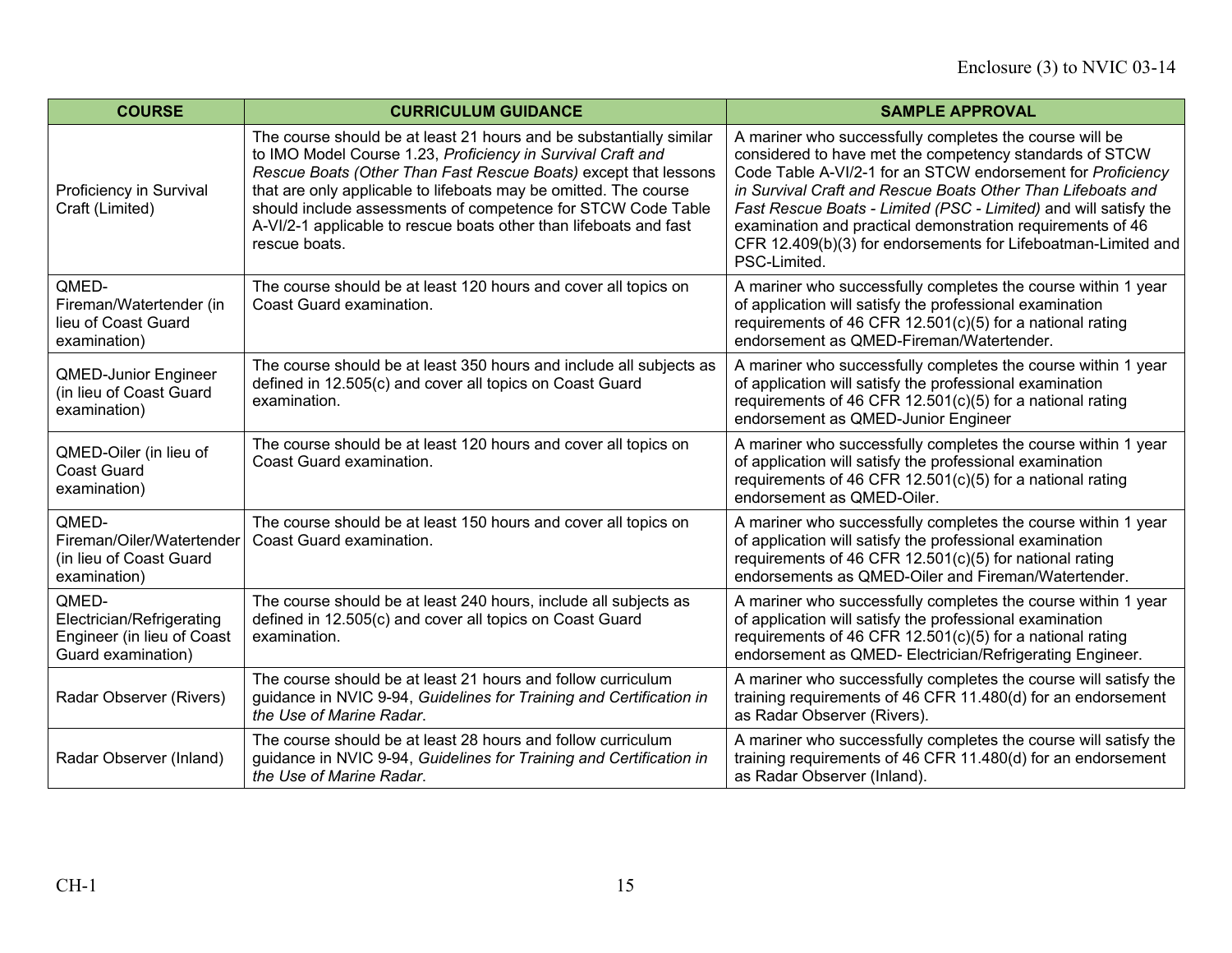| <b>COURSE</b>                                                | <b>CURRICULUM GUIDANCE</b>                                                                                                                                                                                                                                                                                                               | <b>SAMPLE APPROVAL</b>                                                                                                                                                                                                                                                                                                                                                                                        |
|--------------------------------------------------------------|------------------------------------------------------------------------------------------------------------------------------------------------------------------------------------------------------------------------------------------------------------------------------------------------------------------------------------------|---------------------------------------------------------------------------------------------------------------------------------------------------------------------------------------------------------------------------------------------------------------------------------------------------------------------------------------------------------------------------------------------------------------|
| Radar Observer<br>(Unlimited)                                | The course should be at least 35 hours and follow curriculum<br>guidance in NVIC 9-94, Guidelines for Training and Certification in<br>the Use of Marine Radar. The course should include applicable<br>assessments of competence for STCW endorsements as Officer in<br>Charge of a Navigational Watch (OICNW), Chief Mate, and Master. | A mariner who successfully completes the course will satisfy the<br>training requirements of 46 CFR 11.480(d) for an endorsement<br>as Radar Observer (Unlimited) and of 46 CFR 11.309(a)(4)(ii);<br>11.317(a)(3)(vi); 11.319(a)(4)(ii); and 11.321(a)(3)(vi) for STCW<br>endorsements.                                                                                                                       |
| Radar Observer<br>Recertification                            | The course should have the same practical assessments as the<br>original course for the applicable type of radar observer<br>endorsement. This course does not have a minimum length, but all<br>students must pass all exercises, assessments, and tests before<br>they can be considered to have completed the course.                 | A mariner who successfully completes the course will satisfy the<br>training requirements of 46 CFR 11.480(f) for maintaining the<br>validity of an endorsement as Radar Observer.                                                                                                                                                                                                                            |
| Radar Observer<br>Refresher                                  | The course should have refresher training and the same practical<br>assessment as the original course for the applicable type of radar<br>observer endorsement.                                                                                                                                                                          | A mariner who successfully completes the course will satisfy the<br>training requirements of 46 CFR 11.480(f) for maintaining the<br>validity of an endorsement as Radar Observer.                                                                                                                                                                                                                            |
| Radio Electronics                                            | The course should be at least 240 hours and cover all applicable<br>competencies and KUPs in STCW Code Table A-III/6.                                                                                                                                                                                                                    | A mariner who successfully completes the course will satisfy the<br>Radio Electronics training requirements of 46 CFR<br>11.335(a)(4)(ii) for STCW endorsements as electro-technical<br>officer on vessels powered by main propulsion machinery of<br>750 kW/1,000 HP or more.                                                                                                                                |
| Rules of the Road (in lieu<br>of Coast Guard<br>examination) | The course should be at least 16 hours and cover all topics on<br>Coast Guard examination module 054xx, International and Inland<br>Rules of the Road. Passing grade of examinations should be not<br>less than 90%.                                                                                                                     | A mariner who successfully completes the course within 1 year<br>of application will satisfy the professional examination<br>requirements for original issuance, increase in scope, or renewal<br>of any national officer endorsement up to Master 200 GRT,<br>Master or Mate of Fishing Vessels, and Apprentice Mate<br>(Steersman).                                                                         |
| Search & Rescue<br>(Operational Level)                       | The course should be at least 14 hours and cover all topics in<br>applicable module of IMO Model Course 7.03, Officer in Charge of<br>a Navigational Watch. Should include appropriate assessments<br>from the relevant portions of STCW Code Table A-II/1.                                                                              | A mariner who successfully completes the course will satisfy the<br>Search and Rescue training requirements of 46 CFR<br>11.309(a)(4)(iii) for an STCW endorsement as OICNW on<br>vessels of 500 GT or more.                                                                                                                                                                                                  |
| Search & Rescue<br>(Management Level)                        | The course should be at least 14 hours and cover all topics in<br>applicable module of IMO Model Course 7.01, Master and Chief<br>Mate. Should include appropriate assessments from the relevant<br>portions of STCW Code Table A-II/2.                                                                                                  | A mariner who successfully completes the course will satisfy the<br>Search and Rescue training requirements of 46 CFR<br>$11.305(a)(3)(v)$ and $11.307(a)(3)(v)$ for STCW endorsements as<br>Chief Mate or Master on vessels of 3,000 GT or more and 46<br>CFR 11.311(a)(3)(v) and 11.313(a)(3)(v) for STCW<br>endorsements as Chief Mate or Master on vessels of more than<br>500 GT and less than 3,000 GT. |
| <b>Security Awareness</b>                                    | The course should be at least 4 hours and be substantially similar<br>to IMO Model Course 3.27, Security Awareness Training for all<br>Seafarers.                                                                                                                                                                                        | A mariner who successfully completes the course will satisfy the<br>training requirements of 46 CFR 12.627(a)(1) and STCW Table<br>A-VI/6-1 for an STCW endorsement for Security Awareness.                                                                                                                                                                                                                   |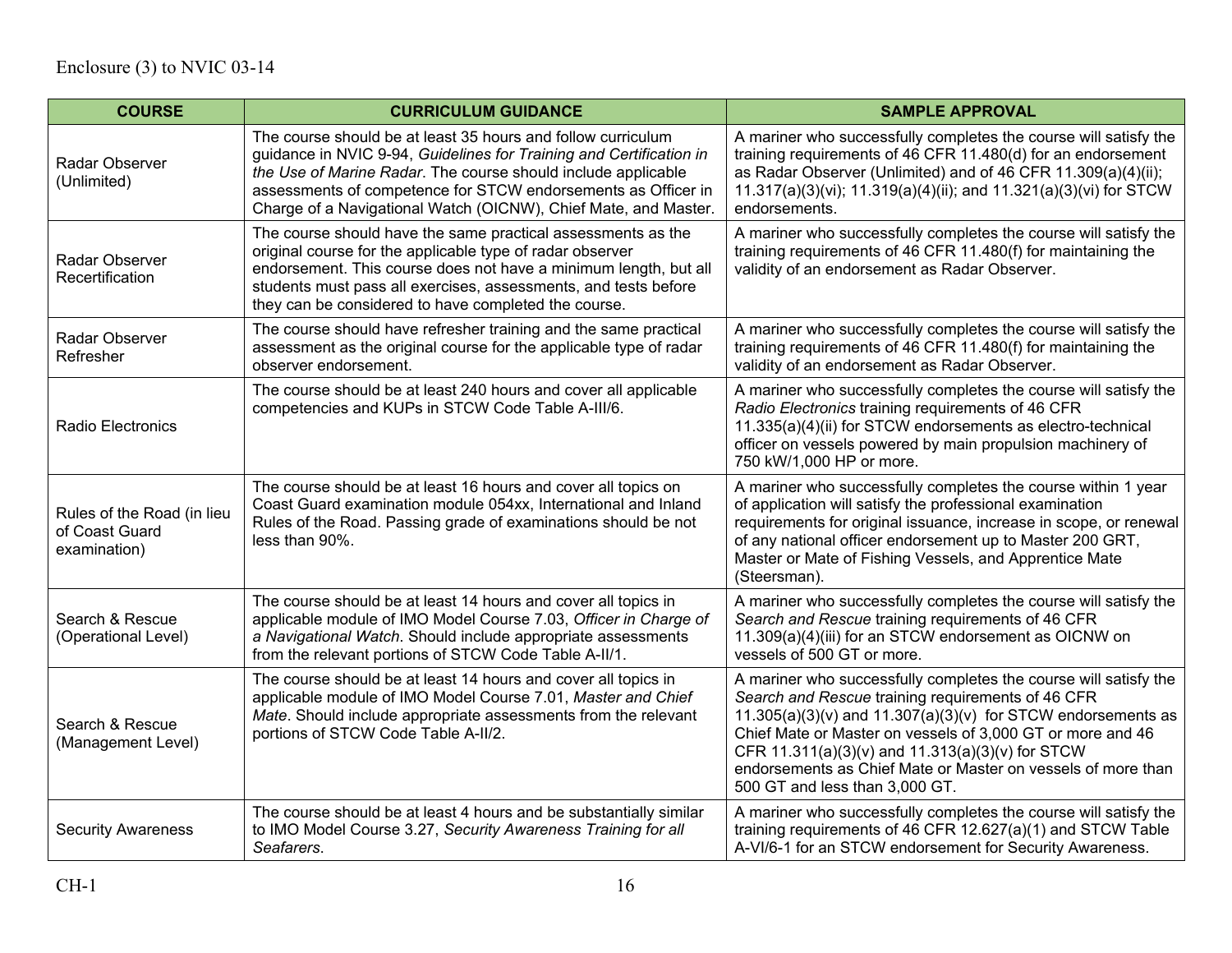| <b>COURSE</b>                                                    | <b>CURRICULUM GUIDANCE</b>                                                                                                                                                                                                                                                                                                              | <b>SAMPLE APPROVAL</b>                                                                                                                                                                                                                                                                                                                     |
|------------------------------------------------------------------|-----------------------------------------------------------------------------------------------------------------------------------------------------------------------------------------------------------------------------------------------------------------------------------------------------------------------------------------|--------------------------------------------------------------------------------------------------------------------------------------------------------------------------------------------------------------------------------------------------------------------------------------------------------------------------------------------|
| Ship Propulsion &<br><b>Auxiliary Machinery</b>                  | The course should be at least 120 hours and cover all applicable<br>competencies and KUPs in STCW Code Table A-III/6.                                                                                                                                                                                                                   | A mariner who successfully completes the course will satisfy the<br>Ship Propulsion and Auxiliary Machinery training requirements of<br>46 CFR 11.335(a)(4)(iv) for STCW endorsements as electro-<br>technical officer on vessels powered by main propulsion<br>machinery of 750 kW/1,000 HP or more.                                      |
| Simulator Instructor                                             | The course should be at least 35 hours and be substantially similar<br>to the IMO Model Course 6.10, Train the Simulator Trainer and<br>Assessor or the Simulator Instructor course developed by the<br>Maritime Academy Simulation Committee (MASC).                                                                                   | A mariner who successfully completes the course will satisfy the<br>simulator instructor training requirements of Section A-I/6,<br>Paragraph 4.3.1 of the STCW Code.                                                                                                                                                                      |
| Stability & Ship<br>Construction                                 | The course should be 40 hours and cover all topics in applicable<br>module of IMO Model Course 7.03, Officer in Charge of a<br>Navigational Watch.                                                                                                                                                                                      | A mariner who successfully completes the course will satisfy the<br>Stability & Ship Construction training requirements of 46 CFR<br>11.309(a)(4)(xii) for an STCW endorsement as OICNW on<br>vessels of 500 GT or more.                                                                                                                   |
| <b>Stability &amp; Ballast Control</b>                           | The course should be at least 35 hours and cover principles of<br>stability control applicable to MODUs.                                                                                                                                                                                                                                | A mariner who successfully completes the course will satisfy the<br>Stability training requirements of 46 CFR 11.470(b)(2)(i),<br>$(d)(2)(i)$ , $(f)(2)(i)$ , $(h)(2)(i)$ and $(j)(2)(i)$ ; 46 CFR 11.472(a)(2)(i);<br>and 46 CFR 11.474(a)(2)(i). [List of CFR requirements should be<br>revised as appropriate for the specific course.] |
| <b>Standard Marine</b><br><b>Communication Phrases</b><br>(SMCP) | The course should be at least 4 hours and cover all topics in IMO<br>Model Course 3.17, Maritime English (core section 2). NOTE:<br>Courses to meet this requirement may be either a single<br>comprehensive course for watchkeeping, COLREGS, and Standard<br>Marine Communication Phrases, or separate courses for each<br>component. | A mariner who successfully completes the course will satisfy the<br>SMCP training requirements of 46 CFR 11.309(a)(4)(ix) for<br>STCW endorsements as OICNW on vessels of 500 GT or more.                                                                                                                                                  |
| <b>Steam Endorsement</b>                                         | The course should be at least 180 hours and include theory,<br>construction, operation, troubleshooting, maintenance, and<br>emergency response for steam boilers and turbines.                                                                                                                                                         | A mariner who successfully completes the course will satisfy the<br>training requirements of 46 CFR 11.502(b)(4) to add an<br>endorsement for steam propulsion to a national engineer officer<br>endorsement valid for gas turbine and/or motor propulsion.                                                                                |
| <b>Steam Plants</b>                                              | The course should be at least 180 hours and cover all topics in<br>applicable module of IMO Model Course 7.04, Officer in Charge of<br>an Engineering Watch.                                                                                                                                                                            | A mariner who successfully completes the course will satisfy the<br>Steam Plants training requirements of 46 CFR 11.329(a)(4)(viii)<br>for STCW endorsements as OICEW on vessels powered by<br>main propulsion machinery of 750 kW/1,000 HP propulsion<br>power or more.                                                                   |
| <b>Tank Barge Fire Fighting</b>                                  | The course should be at least 16 hours and cover all subjects in<br>Table 3 to 46 CFR 13.121(e).                                                                                                                                                                                                                                        | A mariner who successfully completes the course will satisfy the<br>firefighting training requirements of 46 CFR 13.401(d) for any<br>endorsement as Tankerman-PIC (Barge).                                                                                                                                                                |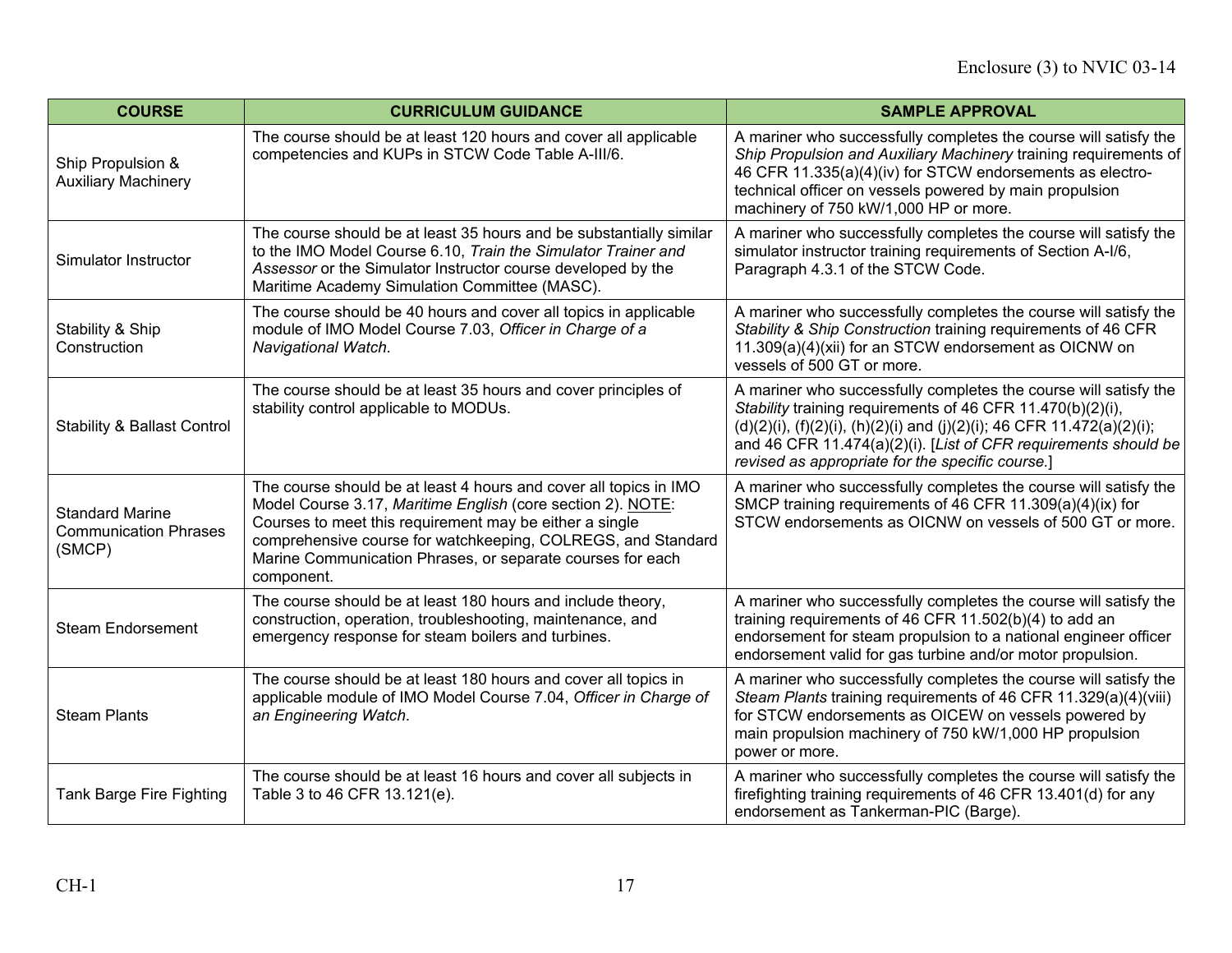| <b>COURSE</b>                                           | <b>CURRICULUM GUIDANCE</b>                                                                                                                       | <b>SAMPLE APPROVAL</b>                                                                                                                                                                                                                                                                                                                                                                                                                                                                                                                                                                                                                                                                                                                                                                                                                               |
|---------------------------------------------------------|--------------------------------------------------------------------------------------------------------------------------------------------------|------------------------------------------------------------------------------------------------------------------------------------------------------------------------------------------------------------------------------------------------------------------------------------------------------------------------------------------------------------------------------------------------------------------------------------------------------------------------------------------------------------------------------------------------------------------------------------------------------------------------------------------------------------------------------------------------------------------------------------------------------------------------------------------------------------------------------------------------------|
| <b>Tank Barge Dangerous</b><br>Liquids                  | The course should be at least 32 hours and cover all subjects in<br>Table 2 to 46 CFR 13.121(e).                                                 | A mariner who successfully completes the course will satisfy the<br>training requirements of 46 CFR $13.201(c)(4)$ for an<br>endorsement as Tankerman-PIC (Barge) DL.                                                                                                                                                                                                                                                                                                                                                                                                                                                                                                                                                                                                                                                                                |
| <b>Tank Barge Liquefied</b><br>Gases                    | The course should be at least 32 hours and cover all subjects in<br>Table 2 to 46 CFR 13.121(e).                                                 | A mariner who successfully completes the course will satisfy the<br>training requirements of 46 CFR 13.201(c)(4) for an<br>endorsement as Tankerman-PIC (Barge) LG.                                                                                                                                                                                                                                                                                                                                                                                                                                                                                                                                                                                                                                                                                  |
| <b>Tank Ship Dangerous</b><br>Liquids                   | The course should be at least 40 hours and cover all subjects in<br>Table 2 to 46 CFR 13.121(e) and STCW Code Tables A-V/1-1-2<br>and A-V/1-1-3. | A mariner who successfully completes the course will satisfy:<br>1. the training requirements of 46 CFR 13.201(c)(4) for an<br>endorsement as Tankerman-PIC DL and 13.201(c)(4) for an<br>endorsement as Tankerman-PIC (Barge) DL;<br>2. the requirements of 46 CFR $13.603(a)(2)$ , 46 CFR<br>13.603(b)(2), 46 CFR 13.603(c)(2) and STCW Code Table<br>A-V/1-1-2 for an STCW endorsement for Advanced Oil<br>Tanker Cargo Operations; and<br>3. the requirements of 46 CFR 13.605(a)(2), 46 CFR<br>13.605(b)(2), 46 CFR 13.605(c)(2) and STCW Code Table<br>A-V/1-1-3 for an STCW endorsement for Advanced<br><b>Chemical Tanker Cargo Operations.</b><br>NOTE: The course will also satisfy training requirements for<br>endorsements as Tankerman-Assistant DL, Tankerman-<br>Engineer DL, and Basic Oil and Chemical Tanker Cargo<br>Operations. |
| <b>Tank Ship Familiarization</b><br>(Dangerous Liquids) | The course should be at least 30 hours and cover all subjects in<br>Table 1 to 46 CFR 13.121(e) and STCW Code Table A-V/1-1-1.                   | A mariner who successfully completes the course will satisfy:<br>1. the training requirements of 46 CFR 13.401(e)(1) for an<br>endorsement as Tankerman-Assistant DL; and<br>2. the requirements of 46 CFR 13.609(a)(2) and STCW Code<br>Table A-V/1-1-1 for an endorsement for Basic Oil and<br><b>Chemical Tanker Cargo Operations.</b>                                                                                                                                                                                                                                                                                                                                                                                                                                                                                                            |
| <b>Tank Ship Familiarization</b><br>(Liquefied Gases)   | The course should be at least 30 hours and cover all subjects in<br>Table 1 to 46 CFR 13.121(e) and STCW Code Table A-V/1-2-1.                   | A mariner who successfully completes the course will satisfy:<br>1. the training requirements of 46 CFR 13.401(e)(1) for an<br>endorsement as Tankerman-Assistant LG; and<br>2. the requirements of 46 CFR 13.611(a)(2) and STCW Code<br>Table A-V/1-2-1 for an endorsement for Basic Liquefied Gas<br>Tanker Cargo Operations.                                                                                                                                                                                                                                                                                                                                                                                                                                                                                                                      |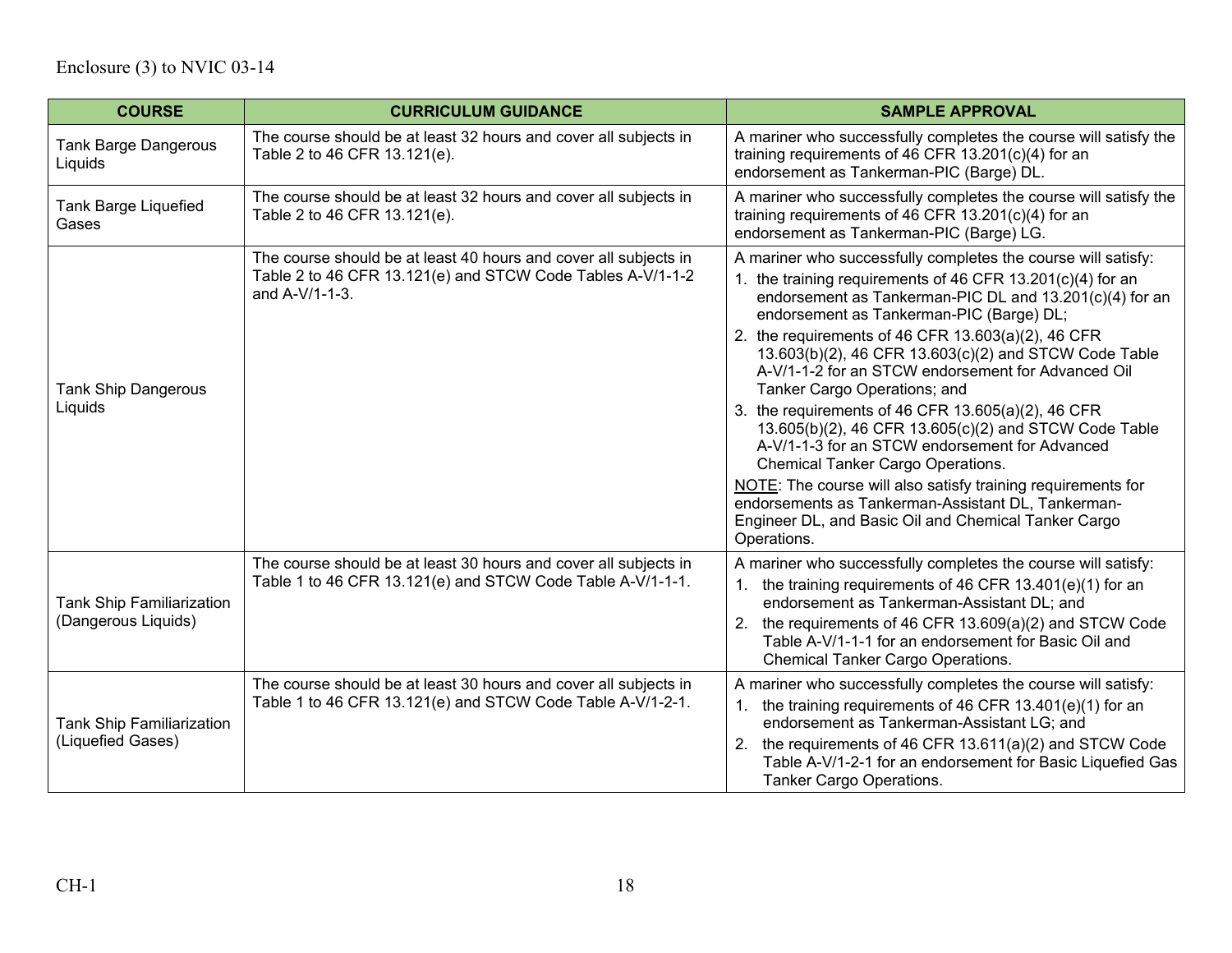| <b>COURSE</b>                                                               | <b>CURRICULUM GUIDANCE</b>                                                                                                                                                                                                                                                                                                                                                                                                                                                                                                                                                                                                                               | <b>SAMPLE APPROVAL</b>                                                                                                                                                                                                                                                                                                                                                                                                                         |
|-----------------------------------------------------------------------------|----------------------------------------------------------------------------------------------------------------------------------------------------------------------------------------------------------------------------------------------------------------------------------------------------------------------------------------------------------------------------------------------------------------------------------------------------------------------------------------------------------------------------------------------------------------------------------------------------------------------------------------------------------|------------------------------------------------------------------------------------------------------------------------------------------------------------------------------------------------------------------------------------------------------------------------------------------------------------------------------------------------------------------------------------------------------------------------------------------------|
| <b>Tank Ship Liquefied</b><br>Gases                                         | The course should be at least 40 hours and cover all subjects in<br>Table 2 to 46 CFR 13.121(e) and STCW Code Table A-V/1-2-2.                                                                                                                                                                                                                                                                                                                                                                                                                                                                                                                           | A mariner who successfully completes the course will satisfy:<br>the training requirements of 46 CFR 13.201(c)(4) for an<br>endorsement as Tankerman-PIC LG and 13.201(c)(4) for an<br>endorsement as Tankerman-PIC (Barge) LG; and<br>2. the requirements of 46 CFR 13.607(a)(2), 46 CFR<br>13.607(b)(2), 46 CFR 13.607(c)(2) and STCW Code Table<br>A-V/1-1-2 for an STCW endorsement for Advanced Liquefied<br>Gas Tanker Cargo Operations. |
|                                                                             |                                                                                                                                                                                                                                                                                                                                                                                                                                                                                                                                                                                                                                                          | NOTE: The course will also satisfy training requirements for<br>endorsements as Tankerman-Assistant LG, Tankerman-<br>Engineer LG, and Basic Liquefied Gas Tanker Cargo<br>Operations.                                                                                                                                                                                                                                                         |
| <b>Terrestrial Navigation</b><br>(Operational Level)                        | The course should be 80 hours and cover all topics in applicable<br>module of IMO Model Course 7.03, Officer in Charge of a<br>Navigational Watch. NOTE: Courses to meet this requirement may<br>be either a single comprehensive course for terrestrial navigation,<br>celestial navigation, and electronic navigation systems, or separate<br>courses for each component.                                                                                                                                                                                                                                                                              | A mariner who successfully completes the course will satisfy the<br>Terrestrial Navigation training requirements of 46 CFR<br>11.309(a)(4)(viii) for STCW endorsements as OICNW on vessels<br>of 500 GT or more.                                                                                                                                                                                                                               |
| <b>Vessel Personnel with</b><br><b>Designated Security</b><br><b>Duties</b> | The course should be at least 10.5 hours and be substantially<br>similar to IMO Model Course 3.26, Security Training for Seafarers<br>with Designated Security Duties.                                                                                                                                                                                                                                                                                                                                                                                                                                                                                   | A mariner who successfully completes the course will satisfy the<br>training requirements of 46 CFR 12.625(a)(1) and STCW Table<br>A-VI/6-2 for an STCW endorsement as Vessel Personnel with<br>Designated Security Duties.                                                                                                                                                                                                                    |
| <b>Vessel Security Officer</b>                                              | At this time, the Coast Guard is not approving Vessel Security<br>Officer courses. These courses must be submitted to a Coast<br>Guard approved Quality Standards Systems (QSS) Organization for<br>acceptance. To be accepted, courses should be at least 16 hours<br>and be substantially similar to IMO Model Course 3.19, Ship<br>Security Officer.                                                                                                                                                                                                                                                                                                  | A mariner who successfully completes the course will satisfy the<br>training requirements of 33 CFR 104.215(d)(iv) and STCW Code<br>Section A-VI/5 for an STCW endorsement as Vessel Security<br>Officer.                                                                                                                                                                                                                                      |
| <b>Visual Communications</b><br>(Flashing Light)                            | The course should include written or practical assessments of<br>students' ability to use the International Code of Signals and<br>practical assessments of ability to receive by Morse Light the<br>distress signal "SOS" and single-letter signals. Practical<br>assessment should be conducted at a transmission speed of at<br>least 4 words per minute. Students are permitted to use scrap<br>paper to record dots and dashes during transmission. This course<br>does not have a minimum length, but all students must pass all<br>exercises, assessments, and tests before they can be considered to<br>have completed the course and dismissed. | A mariner who successfully completes the course will satisfy the<br>Visual Signaling requirements of 11.309(a)(4)(vi) and 46 CFR<br>11.319(a)(4)(vi) and will be considered to have successfully<br>completed assessment number 8.2.A for an STCW endorsement<br>as Officer in Charge of a Navigational Watch on Vessels of 500<br>GT or more.                                                                                                 |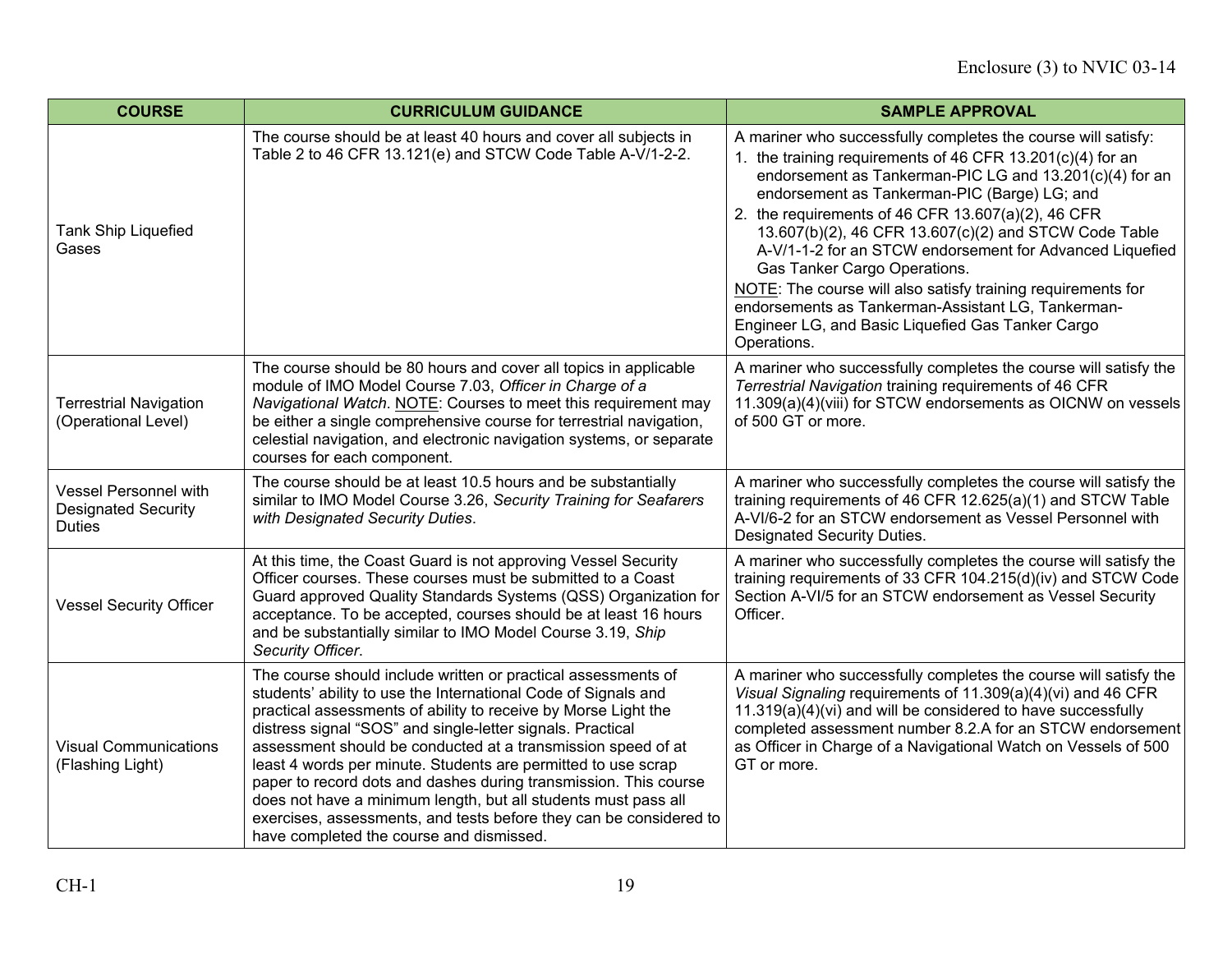| <b>COURSE</b>                       | <b>CURRICULUM GUIDANCE</b>                                                                                                                                                                                                                                                                                                                                                                                                                         | <b>SAMPLE APPROVAL</b>                                                                                                                                                                                                                                                                                 |
|-------------------------------------|----------------------------------------------------------------------------------------------------------------------------------------------------------------------------------------------------------------------------------------------------------------------------------------------------------------------------------------------------------------------------------------------------------------------------------------------------|--------------------------------------------------------------------------------------------------------------------------------------------------------------------------------------------------------------------------------------------------------------------------------------------------------|
| Watchkeeping<br>(Operational Level) | The course should be at least 35 hours and cover all topics in<br>applicable module of IMO Model Course 7.03, Officer in Charge of<br>a Navigational Watch. NOTE: Courses to meet this requirement<br>may be either a single comprehensive course for watchkeeping,<br>COLREGS, and Standard Marine Communication Phrases, or<br>separate courses for each component. The course may also be<br>combined with a Bridge Resource Management course. | A mariner who successfully completes the course will satisfy the<br>Watchkeeping training requirements of 46 CFR 11.309(a)(4)(ix)<br>for an STCW endorsement as OICNW on vessels of 500 GT or<br>more and 46 CFR 11.319(a)(4)(iii) for an STCW endorsement as<br>OICNW on vessels of less than 500 GT. |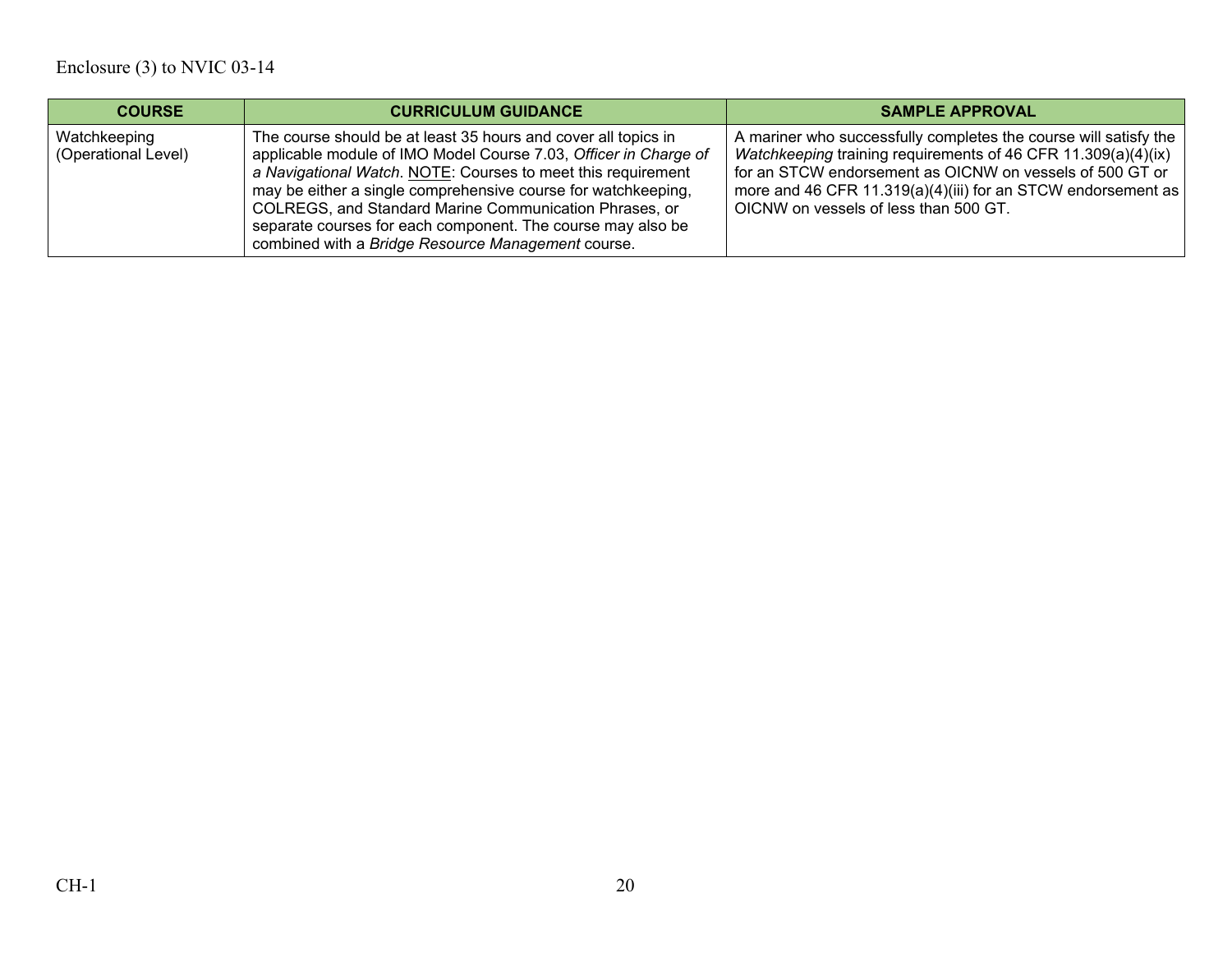# **GUIDELINES FOR COURSES USING SIMULATORS**

# 1. GENERAL.

- a. The purpose of this document is to provide guidance to organizations seeking Coast Guard approval of courses using simulators. The Coast Guard does not approve or certify simulators used for mariner training. Rather, the Coast Guard approves a comprehensive course curriculum, of which simulators may be a part. As part of its evaluation of a course, the Coast Guard will determine if the proposed use of simulators is appropriate for the course and if the simulators can support the learning objectives of the course.
- b. The intent of this document is not to impose restrictive standards or equipment specifications that are difficult to attain, but rather provide guiding principles that are general enough to allow free choice of readily available simulation tools. In the context of course approval, the Coast Guard determines whether or not the proposed simulator meets the performance standards used in the course to determine learning objective competency.
- c. The following topics are discussed:
	- 1) Simulator Acceptance Criteria:
		- i) Functional characteristics; and
		- ii) Performance standards.
	- 2) Course Content:
		- i) Competencies;
		- ii) Learning objectives;
		- iii) Presentations/demonstrations; and
		- iv) Practical exercises.
	- 3) Student Assessment:
		- i) Assessment criteria; and
		- ii) Final examinations.
	- 4) Instructor Qualifications:
		- i) Simulator instructor.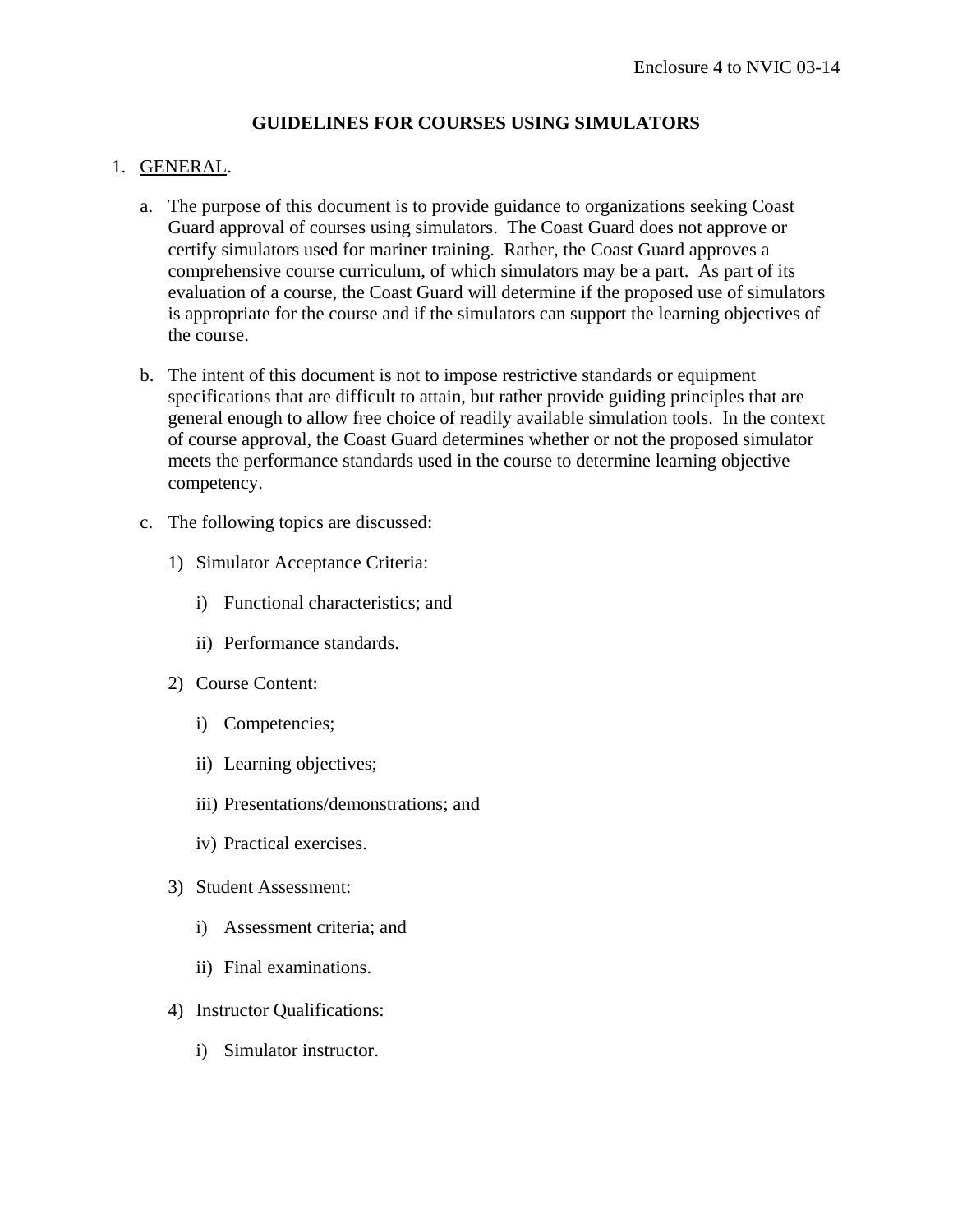# 2. DEFINITION OF TERMS.

- a. *Competency* a set of defined behaviors that provide a structured guide enabling the development and evaluation of trainees.
- b. *Learning Objective* the desired performance outcome, constrained by the condition, and qualified by the standard.
- c. *Performance Standard* the stated behaviors or results that are expected for performance to be considered satisfactory.
- d. *Simulator* a device that mimics the functional, and sometimes aesthetic, characteristics of the object of training, when it is not practical because of size or expense, to use the actual object.

# 3. DISCUSSION.

- a. Simulator Acceptance Criteria:
	- 1) The functional characteristics of any simulator used in training should imitate those of the shipboard equipment that is the subject of the training. STCW Section A-I/12 lists the performance standards for simulators used in training and assessment. These criteria will be applied in the evaluation of requests to approve training using simulators.
- b. Course Content:
	- 1) Course providers should list the proposed simulator in the *Course Framework* under *Facilities and Equipment*. The manufacturer's documentation should be included with the submission of the complete course curriculum package. If the Coast Guard is not familiar with a simulator, it may be necessary to conduct a site visit to evaluate the capabilities of the simulator.
	- 2) The course provider should explain in detail how the simulator will be used in meeting the learning objectives in terms of presentations, demonstrations, practical exercises, and assessments. Inclusion of pictures, screen shots, data sheets and any other practical representation of the simulator capability and use will assist the Coast Guard in making a final determination as to the simulators appropriateness for use.
- c. Student Assessment:
	- 1) Student assessments should effectively measure the student's competency in the stated learning objectives and provide feedback to the student and to the course provider to evaluate student progress. All students should be afforded the opportunity to adequately participate in, practice, and perform all of the required exercises.
	- 2) Debriefs of each simulator exercise should be conducted to review the outcomes in terms of learning objectives met, competencies learned, lessons learned, and areas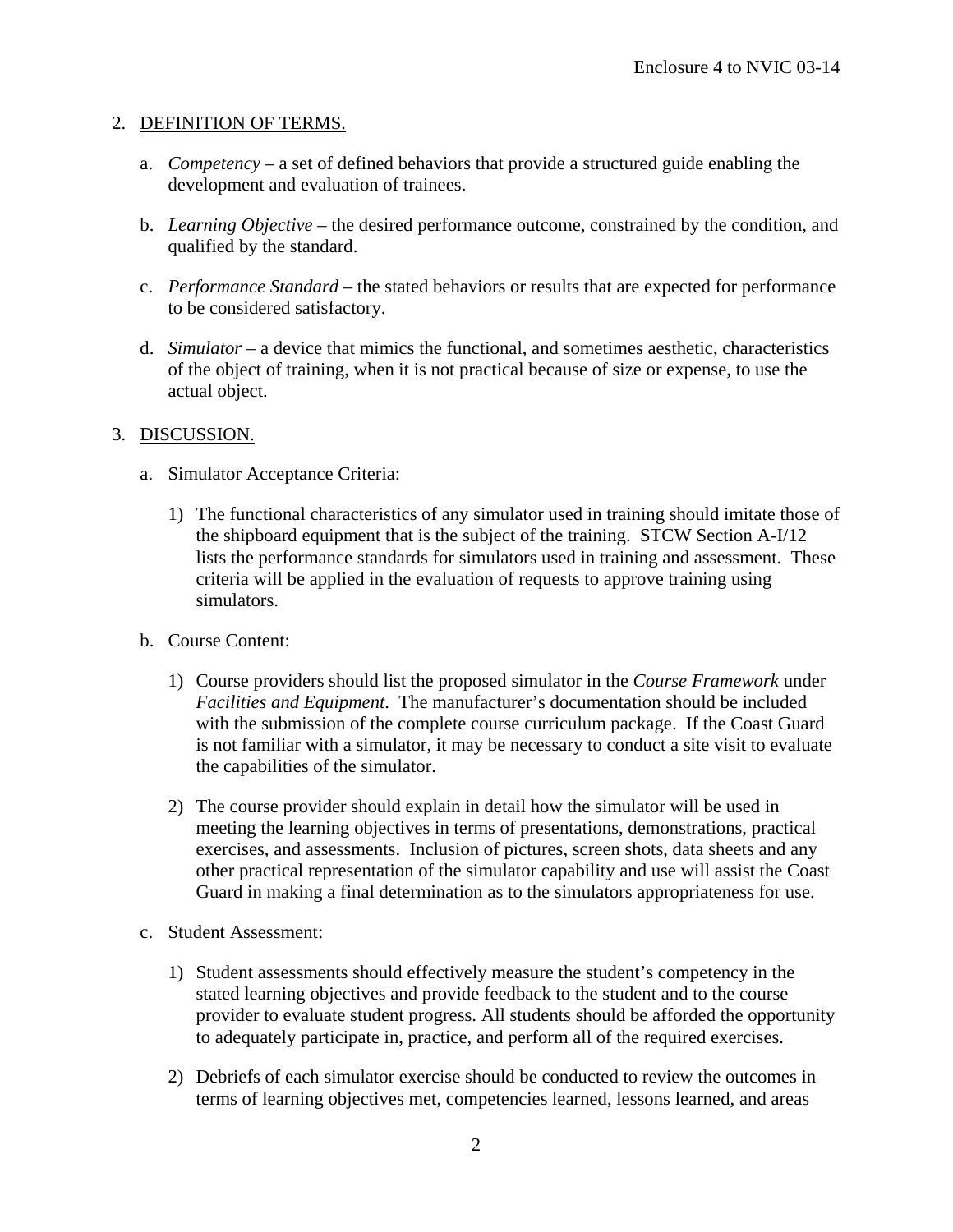needing improvement. These debriefs will serve to reinforce and solidify the learning experience.

- 3) Final practical assessments should correlate to the stated learning objectives of the course. The Examination and Assessment Policy should provide detailed descriptions of all practical or simulator examinations, tests, or exercises that describe the situation presented to the student; what the students must do to successfully complete each test; and how each student's performance will be evaluated and recorded. Provide a separate checklist to evaluate each practical examination and what is considered a passing score. The initial simulation setup for each assessment should be described in detail in the *Instructor Notes* (Part D-2) of the curriculum package described in 46 CFR 10.402(b) and Enclosure (1).
- d. Instructor Qualifications:
	- 1) Section A-I/6 of the STCW Code states that any person conducting training using a simulator should have received appropriate guidance in instructional techniques using a simulator and have gained practical experience on the particular type of simulator being used. This guidance should include development of and sequencing of simulated scenarios that have specific learning objectives. Accordingly, all proposed instructors for simulator-based training should provide documentary evidence of having received the appropriate guidance on the use of simulators. This could be in the form of a simulator "Train-the-Trainer" course, such as IMO Model Course No. 6.10, *Train the Simulator Trainer and Assessor*, or the simulator instructor course developed by the Maritime Academy Simulation Committee (MASC).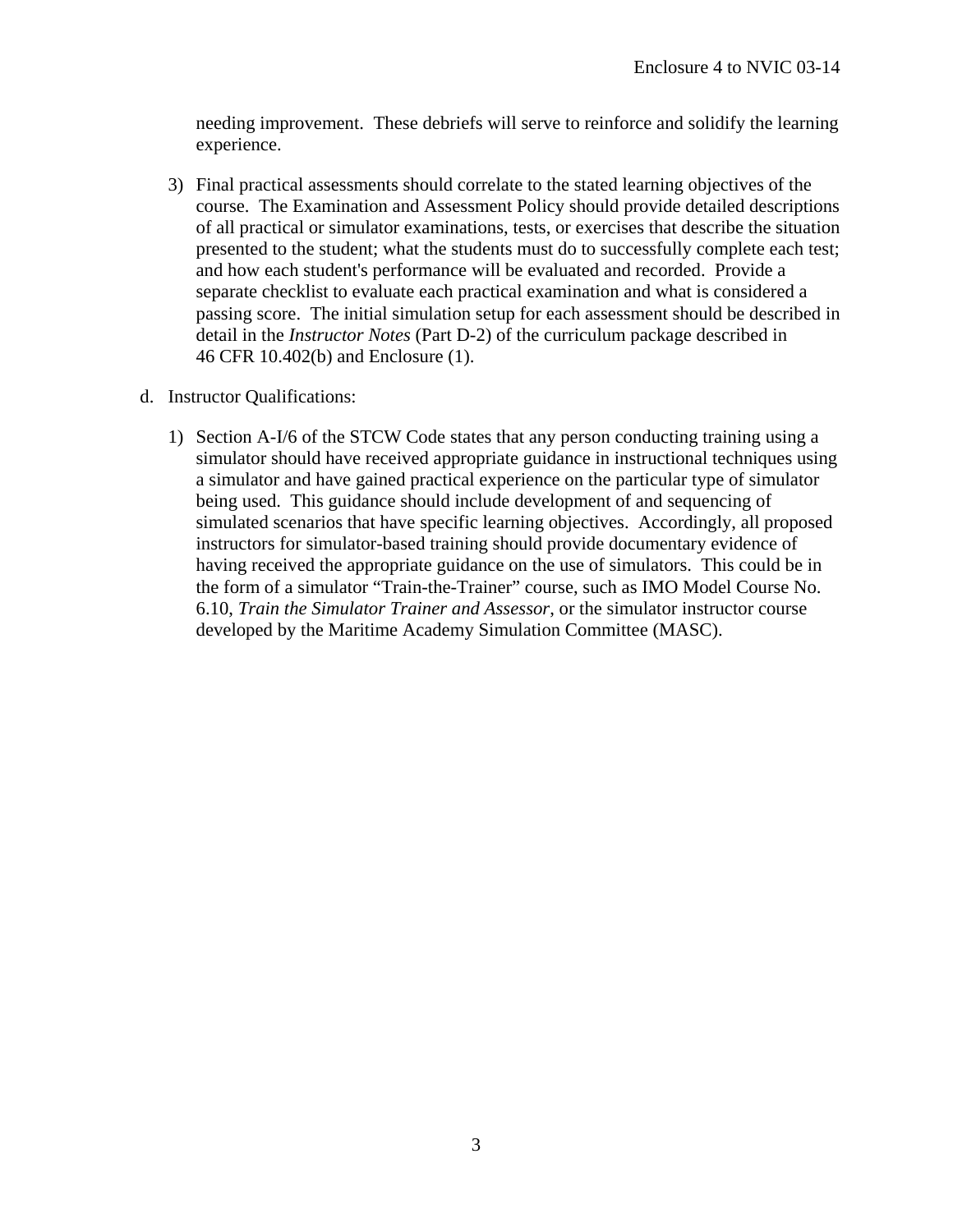# **GUIDELINES FOR DISTANCE AND E-LEARNING COURSES**

# 1. GENERAL.

The intent of this document is not to impose restrictive standards that are difficult to attain, but rather provide guiding principles that are general enough to allow free choice of readily available development tools and individual creativity. This philosophy will also serve to create a level playing field for all organizations, large or small, desiring entry into the highly competitive realm of distance-learning course providers and it will help to ensure development of best practices of this methodology for delivering training. The following topics are discussed:

# a. Administration:

- 1) Registration;
- 2) Student records;
- 3) Course evaluation; and
- 4) Student feedback.
- b. Course Navigation:
	- 1) Logging on;
	- 2) Functionality of controls (menus, buttons, icons, etc.); and
	- 3) Advancing through the course (sequential or random).
- c. Student Interactivity:
	- 1) Use of multimedia;
	- 2) Questions from the students (e-mail, on-line chat, phone);
	- 3) Discussion groups;
	- 4) Access to reference materials/tools; and
	- 5) Student progress.
- d. Course Content:
	- 1) Competencies;
	- 2) Learning objectives;
	- 3) Presentations; and
	- 4) Exercises.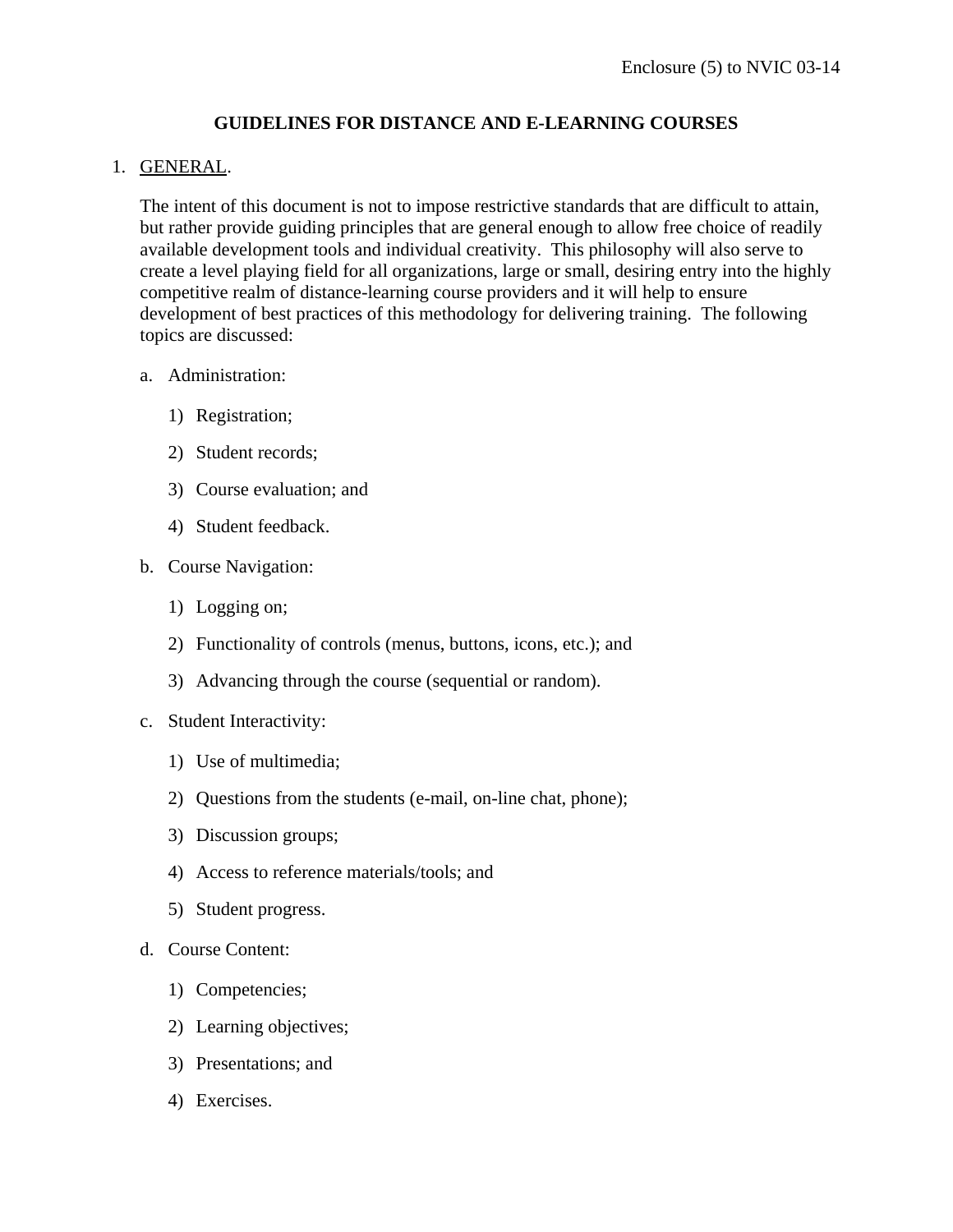- e. Student Assessment:
	- 1) Periodic feedback;
	- 2) Assessment criteria; and
	- 3) Final examination.
- f. Instructor Qualifications:
	- 1) On-line course;
	- 2) Live on-line interactive classroom course;
	- 3) Blended course; and
	- 4) Examination proctors.

### 2. DEFINITION OF TERMS.

- a. *Blended Learning* a combination of distance learning (on-line) and classroom learning.
- b. *Competency* a set of defined behaviors that provide a structured guide enabling the development and evaluation of trainees.
- c. *Distance Learning* learning that takes place outside of, but connected to, the institution of learning through electronic means, usually the internet (on-line).
- d. *e-Learning* another term used for distance learning.
- e. *Learning Objective* the desired performance outcome, constrained by the condition, and qualified by the standard.
- f. *Multimedia* a variety of sensory stimulations (e.g., audio, video, text, images).
- g. *Proctor* in the educational context, one who supervises the examination.
- h. *Third Party* an individual or party other than the two principals; in this context, an independent testing organization.

### 3. DISCUSSION.

- a. Administration:
	- 1) Administration consists of student registration, maintaining student records, course evaluation, and managing student feedback. Security and confidentiality of student identity and files is critical in each of these elements. The student registration process should be straight forward and easily accomplished by various computer literacy levels. Student registration data is the basis for establishing student records and feedback procedures.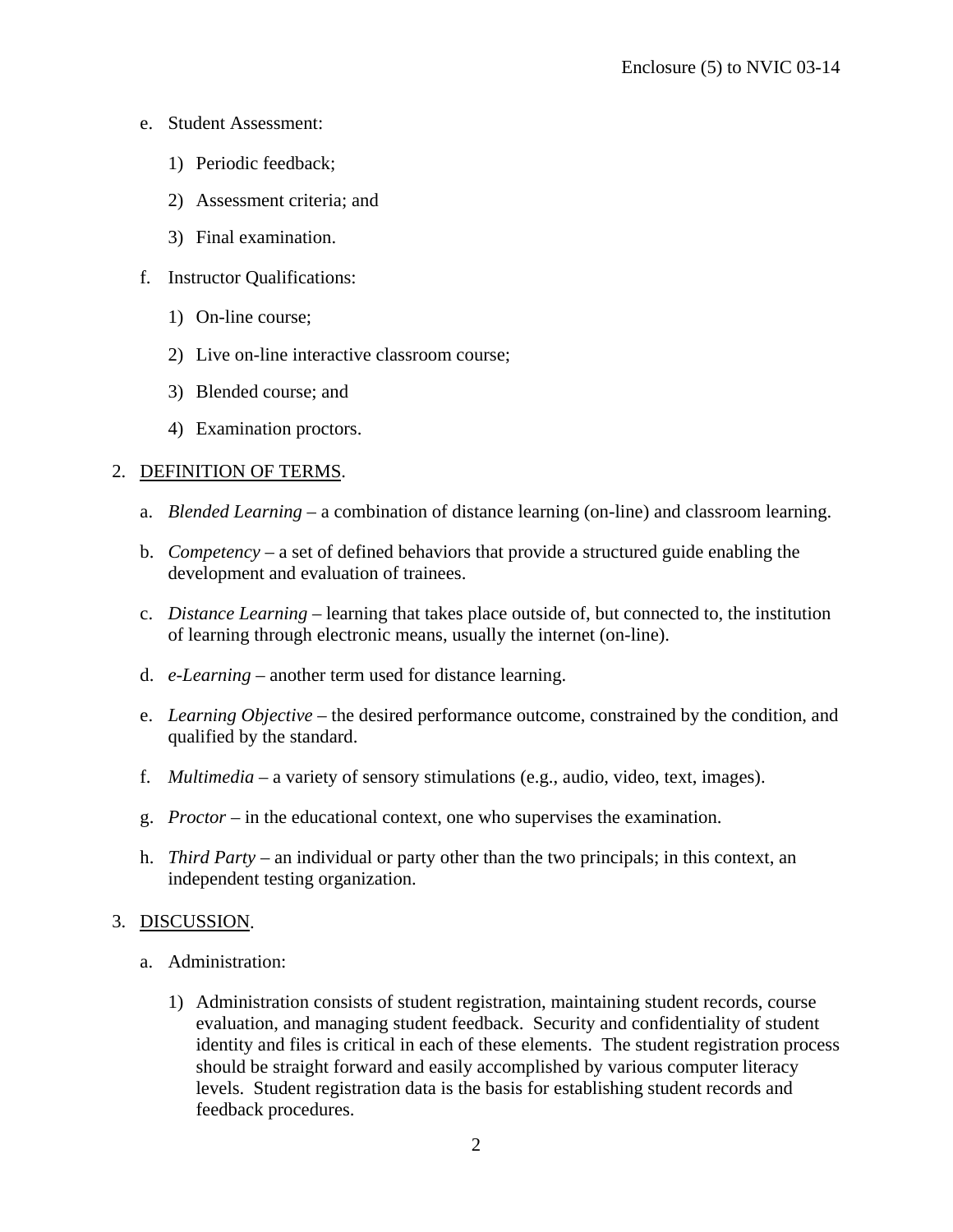- 2) The student should know before committing to the course what resources will be provided by the school and how they will be provided. These resources may include reference textbooks, charts, maps, navigational tools, additional information, resources, etc. Some of these may be accessed through the course delivery software on-line, some may be mailed to the student, or the student may be required to acquire them. Also, student computer requirements should be clearly communicated to ensure that the student is technically able to participate in the course. Examples of computer requirements include processor speed, memory capacity, internet connection speed, graphics, and monitor resolution. There may be others depending on the instructional techniques used in the course.
- 3) Distance and e-learning may not be the most optimal learning modality for every student. Research has shown that different people learn in different ways. Offering a sample distance-learning lesson to prospective students could improve student attrition rates and minimize frustration. This would allow the student to get a preview of what is expected prior to making the full commitment.
- 4) Records of students' attendance and final examination scores, including practical tests administered, must be kept on file for at least 5 years following their course completion date. [46 CFR 10.403(a)(6)] These records may be kept electronically but must be readily available upon request from the National Maritime Center (NMC).
- 5) In addition to the other terms and conditions of course approval for a classroom course, the school should provide the NMC with a non-expiring User ID and Password to allow access to the course and final proctored examinations at any time by course evaluators and auditors. Unless otherwise notified, the User ID and Password should be the same as those used to review and evaluate the course.
- 6) Internal feedback and evaluation may be accomplished pre or post final examination. Unbiased student survey responses are more likely to be obtained after all of the course instructional material has been completed, but prior to administration of the final examination. Electronic student survey forms or paper forms may be used.
- b. Course Navigation:
	- 1) The term "course navigation" pertains to how the student interacts with the course delivery application software to progress through the course. The course registration and log on procedure should be simple and straight forward. The means to accomplish course registration is the school's choice (i.e., mail, phone, or on-line). The school may provide the course log on ID and password for the students, or the course delivery application software may enable the students to establish it for themselves. Student personal data that is collected must be securely maintained.
	- 2) The functionality of course navigation controls should be explained in the front matter after a successful course log on. Intuitive symbology will enhance ease of navigation and thereby provide the student a measure of confidence from the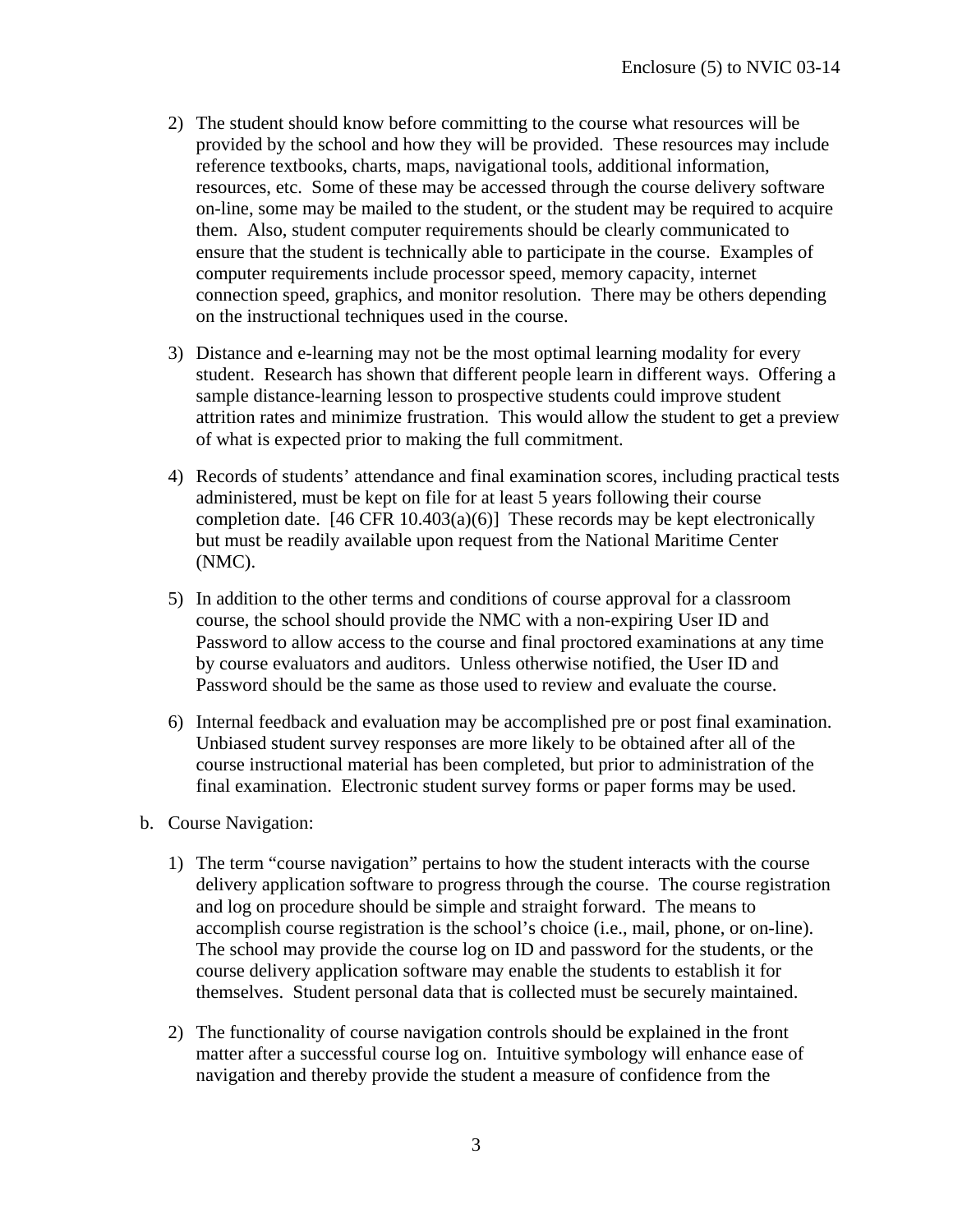beginning. Complex controls and indicators tend to stifle student progress through the course and may lead to increased attrition rates.

- 3) A sequential, orderly, and logical course progression, as in a classroom course, is preferred over random selection of topics.
- c. Student Interactivity:

The level of student interactivity is determined by the number of human senses required to be used by the student to actively participate in the course. Options may include something as simple as reading a specific topic in a reference document or listening to an audio clip of radio transmissions from the bridge. It could involve viewing live video of an instructor giving a presentation about safety drills or participating in an on-line chat forum to discuss a reading assignment.

d. Course Content:

An approved course should cover specific competencies, in full or in part. Learning objectives should be developed that support the required competencies. The learning objectives should be clear statements of all intended learning outcomes. The course presentation should provide sufficient detail to enable the student to master the learning objectives.

- e. Student Assessment:
	- 1) Student assessments should effectively measure the student's mastery of the stated objectives and provide feedback to the student and to the course provider to evaluate student progress.
	- 2) Student assessments should be conducted in the form of periodic feedback throughout the course. An example of periodic feedback is a quiz at the end of a topic or module with successful completion being required in order to advance to the next topic or module. An on-line course should be designed to provide immediate feedback to the student. This will enhance student mastery of the learning objectives.
	- 3) A live proctored final examination should be given that is comprehensive and measures the students' mastery of all of the course's learning objectives. The students' performance on the final examination(s) determines whether or not credit is awarded for successful completion of the course. The criteria for successful completion of the course should be clearly communicated to the students. Final examination sites as well as examination proctors should be documented in the *Course Framework* and be approved by the NMC. Consideration should be given to the requirements of the examination to ensure that the room can accommodate charts, maps, and any other reference material or equipment needed by the student.
	- 4) The live proctored final examinations may be administered by professional testing organizations. These third-party companies should be described in the course approval request and are approved in conjunction as part of the course curriculum.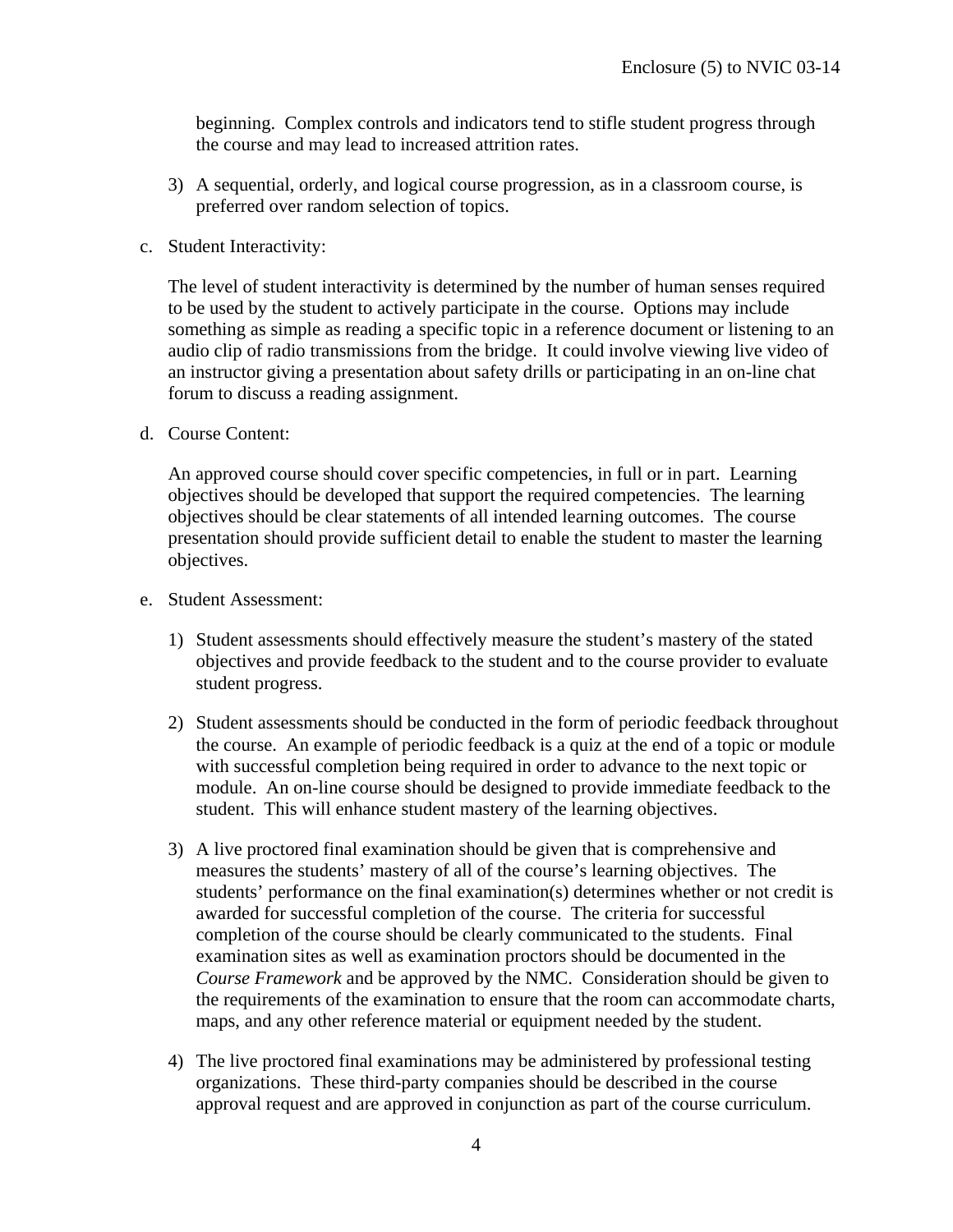When third parties and testing locations are identified and described in the course documentation, it is not necessary to request site approval prior to each testing schedule for these locations.

- 5) Student identity should be validated at the live proctored final examination sites.
- f. Instructor Qualifications:
	- 1) As specified in 46 CFR 10.402 and 10.407, a list of instructors with their qualifications must accompany a request for a course approval. Different instructor qualifications are needed depending on course delivery technique (e.g., on-line, live on-line interactive classroom, and blended) as discussed herein.
	- 2) Instructors for conventional on-line courses do not deliver instruction as is typical in a classroom course. Rather, distance and e-learning instructors answer questions from students who contact them by phone, e-mail, instant message, or other methods provided for in the course. Therefore, instructors should be subject matter experts, but may also need to be able to answer any questions that students ask about navigating the course delivery software, logging on, changing the password, registering for final live proctored examinations, etc.
	- 3) Instructor qualifications for a live on-line interactive classroom course are the most demanding of any of the delivery techniques. Not only should instructors possess traditional qualifications to teach the course, but they should also be capable of simultaneously operating the technology to deliver the course live to students who are at a distance. This includes the use of technology such as personal computers connecting to student audiences via the internet using web cams, microphones, speakers, smart boards, Skype, and other audio-video training and conferencing technologies. Many colleges and universities are now offering courses in on-line instructor qualifications and techniques.
	- 4) A blended course may be a combination of one of the two delivery techniques previously discussed and a period of traditional classroom instruction. The purpose of the traditional classroom instruction is for hands-on practical exercises and assessments that may be part of the course, but could not be effectively delivered online. The instructor conducting the classroom portion of a blended course should be qualified in the specific proficiency or competency to deliver the theoretical as well as the practical instruction. For example; if the practical instruction involves the use of a simulator, the instructor must possess the qualifications, in enclosure (4), of a simulator instructor as well
	- 5) Examination proctors may be used to administer the live proctored final written examinations for a distance learning course. The proctors may not provide any instruction and must be trained in examination administration and specific exam room administration requirements of the school.
	- 6) Instructors submitted by schools should meet the aforementioned qualifications specific to the course approval request.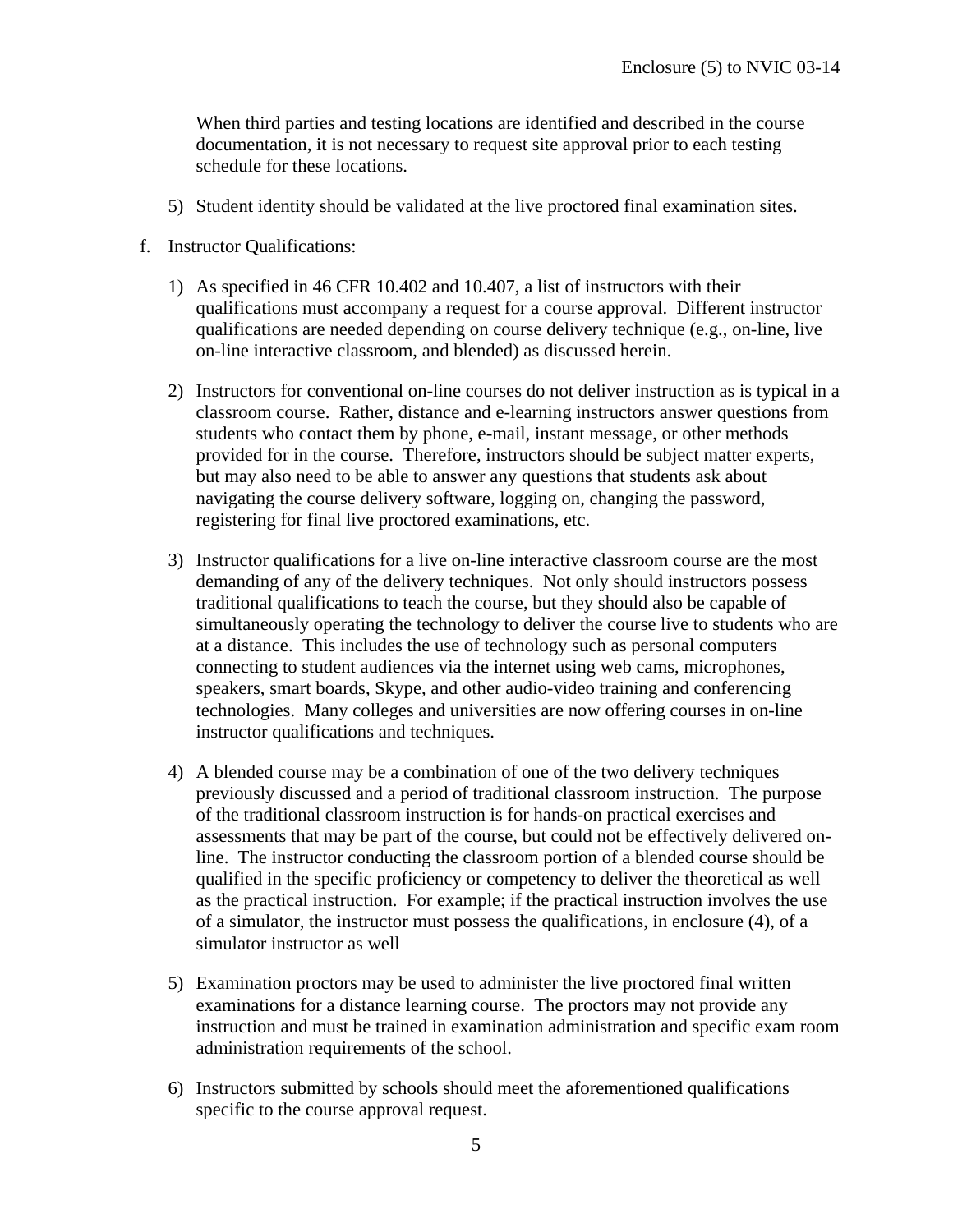# **Excerpts from the International Convention on Standards of Training, Certification and Watchkeeping for Seafarers, 1978, as amended**

and

# **Seafarers' Training, Certification and Watchkeeping Code, as amended**

**Notice**: These excerpts are provided for background information. By themselves, they do not constitute Coast Guard policy.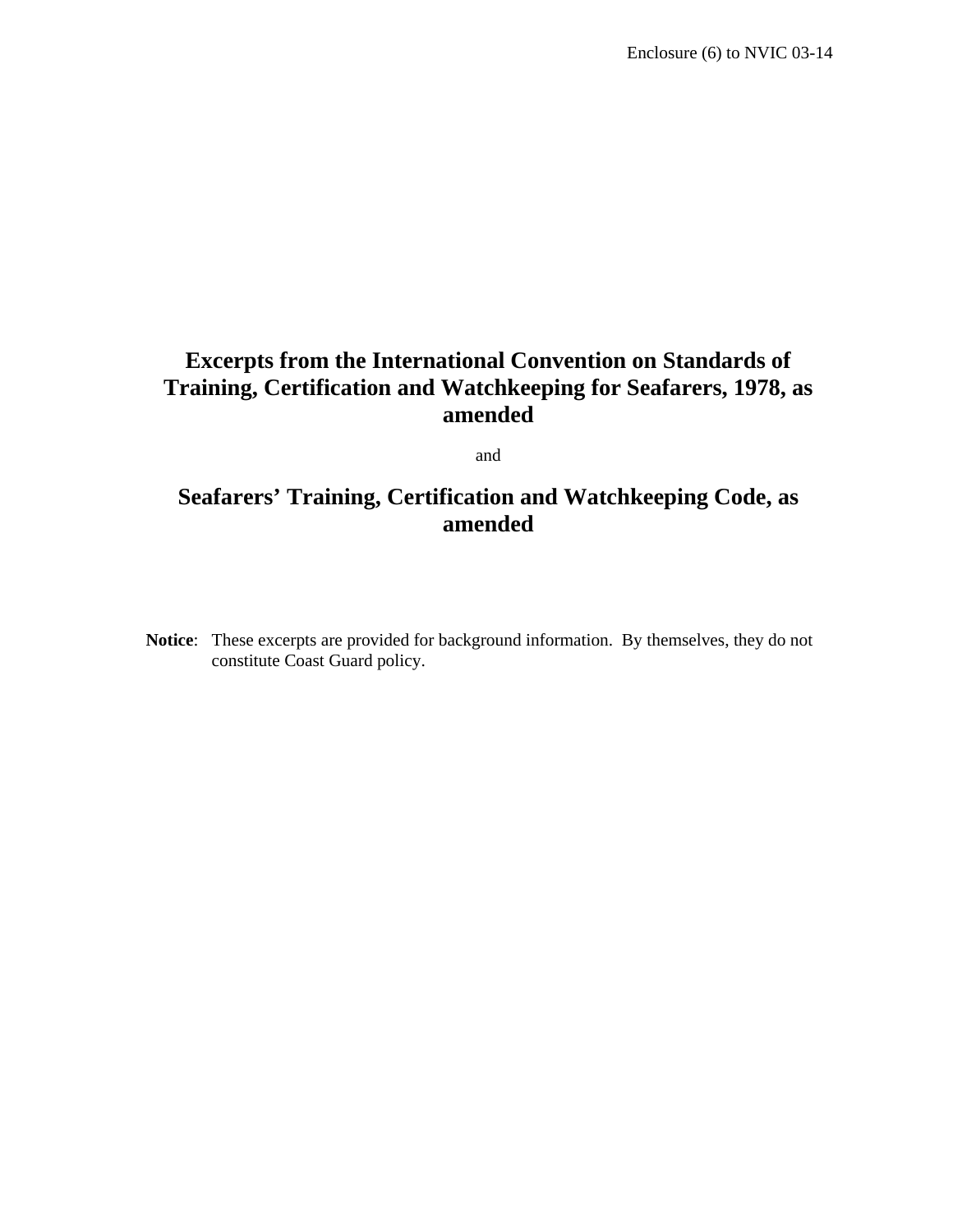# **The Manila Amendments to the annex to the International Convention on Standards of Training, Certification and Watchkeeping for Seafarers, 1978**

# **Chapter I**

General provisions

# **Regulation I/6**

*Training and assessment* 

Each party shall ensure that:

- **.1** the training and assessment of seafarers, as required under the Convention, are administered, supervised and monitored in accordance with the provisions of section A-I/6 of the STCW Code; and
- **.2** those responsible for the training and assessment of competence of seafarers, as required under the Convention, are appropriately qualified in accordance with the provisions of section A-I/6 of the STCW Code for the type and level of training and assessment involved.

### **Regulation I/12**

*Use of simulators* 

**1** The performance standards and other provisions set forth in section A-I/12 and such other requirements as are prescribed in part A of the STCW Code for any certificate concerned shall be complied with in respect of:

- **.1** all mandatory simulator-based training;
- **.2** any assessment of competency required by part A of the STCW Code which is carried out by means of a simulator; and
- **.3** any demonstration, by means of a simulator, of continued proficiency required by part A of the STCW Code.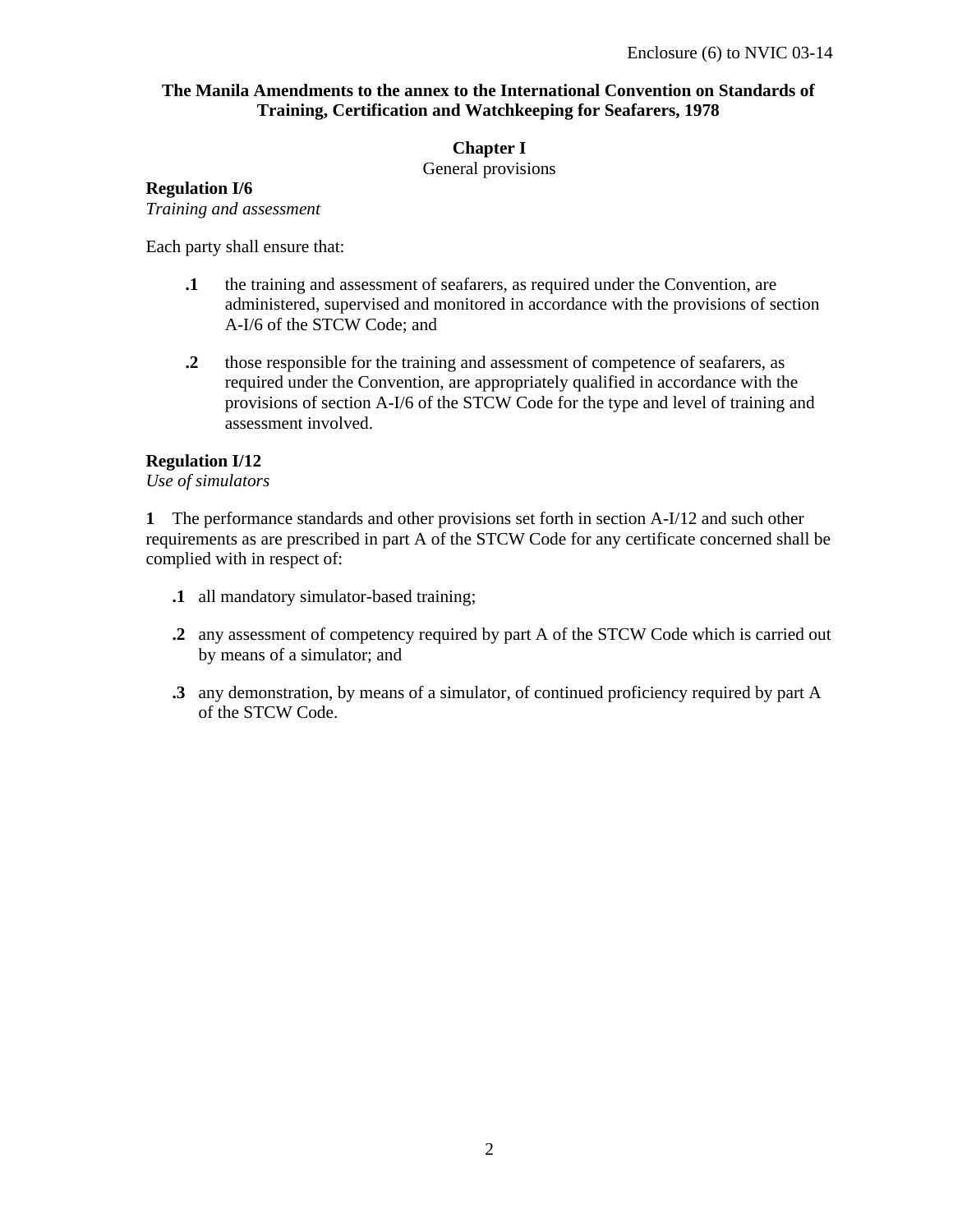# **The Manila Amendments to the Seafarers' Training, Certification and Watchkeeping (STCW) Code**

# **Chapter I**

Standards regarding general provisions

# **Section A-I/6**

*Training and assessment* 

**1** Each Party shall ensure that all training and assessment of seafarers for certification under the Convention is:

- **.1** structured in accordance with written programmes, including such methods and media of delivery, procedures, and course material as are necessary to achieve the prescribed standard of competence; and
- **.2** conducted, monitored, evaluated and supported by persons qualified in accordance with paragraphs 4, 5 and 6.

**2** Persons conducting in-service training or assessment on board ship shall only do so when such training or assessment will not adversely affect the normal operation of the ship and they can dedicate their time and attention to training or assessment.

# **Qualifications of instructors, supervisors and assessors**<sup>∗</sup>

**3** Each Party shall ensure that instructors, supervisors and assessors are appropriately qualified for the particular types and levels of training or assessment of competence of seafarers either on board or ashore, as required under the Convention, in accordance with the provisions of this section.

# **In-service training**

-

**4** Any person conducting in-service training of a seafarer, either on board or ashore, which is intended to be used in qualifying for certification under the Convention, shall:

- **.1** have an appreciation of the training programme and an understanding of the specific training objectives for the particular type of training being conducted;
- **.2** be qualified in the task for which training is being conducted; and
- **.3** if conducting training using a simulator:
	- **.3.1** have received appropriate guidance in instructional techniques involving the use of simulators; and
	- **.3.2** have gained practical operational experience on the particular type of simulator being used.

**5** Any person responsible for the supervision of in-service training of a seafarer intended to be used in qualifying for certification under the Convention shall have a full understanding of the training programme and the specific objectives for each type of training being conducted.

<sup>∗</sup> The relevant IMO Model Course(s) may be of assistance in the preparation of courses.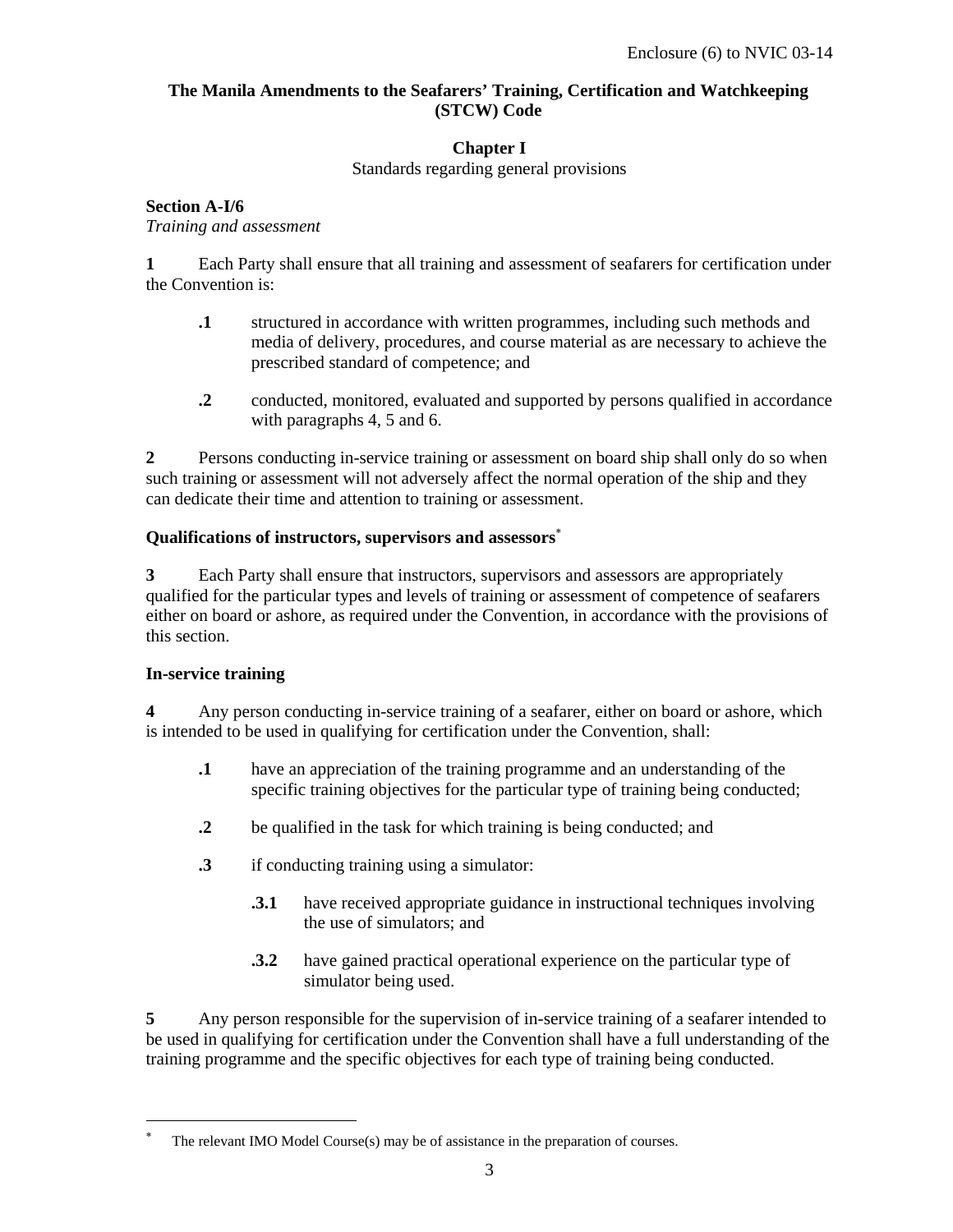#### **Assessment of competence**

**6** Any person conducting in-service assessment of competence of a seafarer, either on board or ashore, which is intended to be used in qualifying for certification under the Convention, shall:

- **.1** have an appropriate level of knowledge and understanding of the competence to be assessed;
- **.2** be qualified in the task for which the assessment is being made;
- **.3** have received appropriate guidance in assessment methods and practice;
- **.4** have gained practical assessment experience; and
- **.5** if conducting assessment involving the use of simulators, have gained practical assessment experience on the particular type of simulator under the supervision and to the satisfaction of an experienced assessor.

### **Training and assessment within an institution**

**7** Each Party which recognizes a course of training, a training institution, or a qualification granted by a training institution, as part of its requirements for the issue of a certificate required under the Convention, shall ensure that the qualifications and experience of instructors and assessors are covered in the application of the quality standard provisions of section A-I/8. Such qualification, experience and application of quality standards shall incorporate appropriate training in instructional techniques, and training and assessment methods and practice, and shall comply with all applicable requirements of paragraphs 4 to 6.

### **Section A-I/12**

*Standards governing the use of simulators* 

# **Part 1** − **Performance standards**

### **General performance standards for simulators used in training**

- **1** Each Party shall ensure that any simulator used for mandatory simulator-based training shall:
	- **.1** be suitable for the selected objectives and training tasks;
	- **.2** be capable of simulating the operating capabilities of shipboard equipment concerned, to a level of physical realism appropriate to training objectives, and include the capabilities, limitations and possible errors of such equipment;
	- **.3** have sufficient behavioural realism to allow a trainee to acquire the skills appropriate to the training objectives;
	- **.4** provide a controlled operating environment, capable of producing a variety of conditions, which may include emergency, hazardous or unusual situations relevant to the training objectives;
	- **.5** provide an interface through which a trainee can interact with the equipment, the simulated environment and, as appropriate, the instructor; and
	- **.6** permit an instructor to control, monitor and record exercises for the effective debriefing of trainees.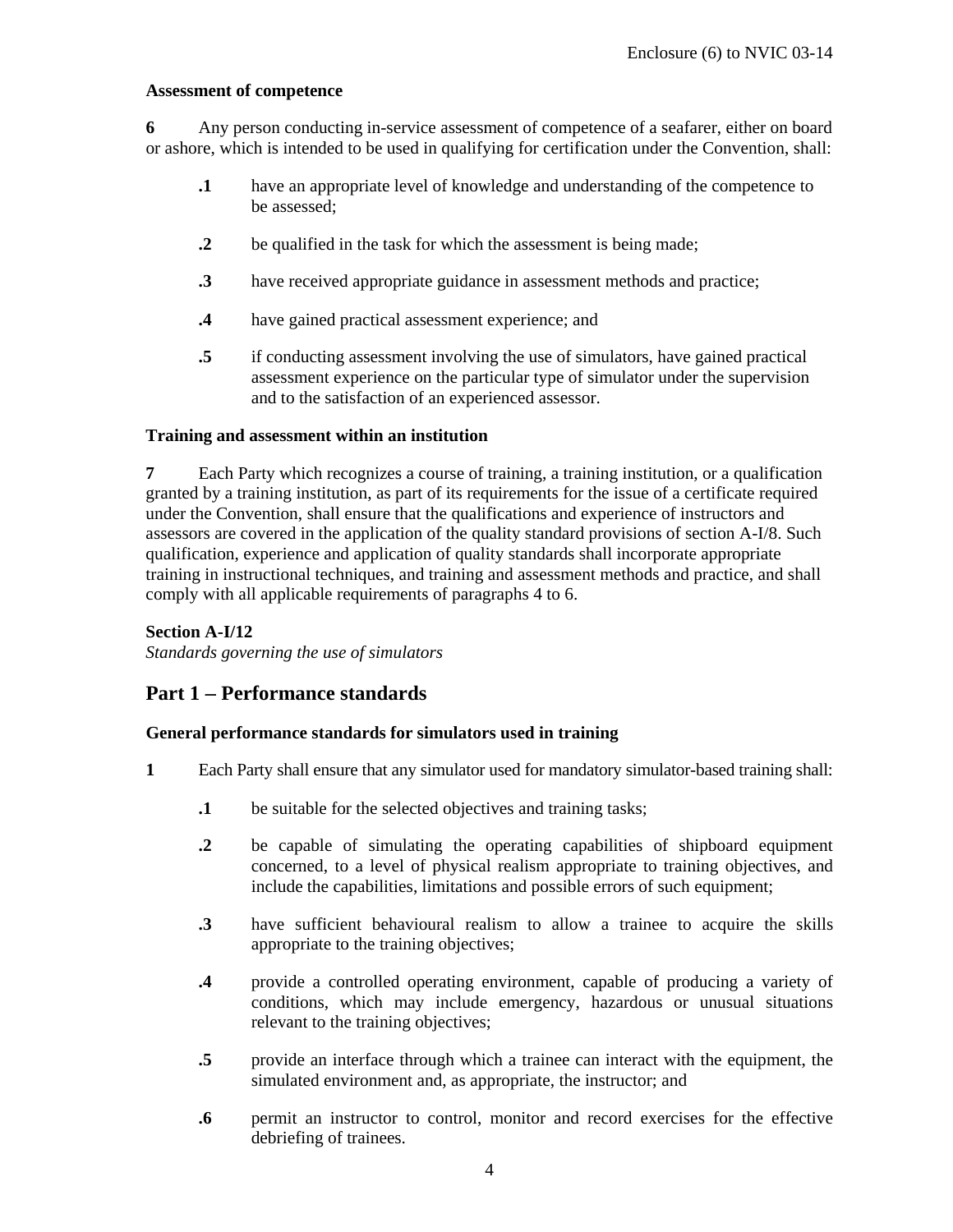# **General performance standards for simulators used in assessment of competence**

**2** Each Party shall ensure that any simulator used for the assessment of competence required under the Convention or for any demonstration of continued proficiency so required shall:

- **.1** be capable of satisfying the specified assessment objectives;
- **.2** be capable of simulating the operational capabilities of the shipboard equipment concerned to a level of physical realism appropriate to the assessment objectives, and include the capabilities, limitations and possible errors of such equipment;
- **.3** have sufficient behavioural realism to allow a candidate to exhibit the skills appropriate to the assessment objectives;
- **.4** provide an interface through which a candidate can interact with the equipment and simulated environment;
- **.5** provide a controlled operating environment, capable of producing a variety of conditions, which may include emergency, hazardous or unusual situations relevant to assessment objectives; and
- **.6** permit an assessor to control, monitor and record exercises for the effective assessment of the performance of candidates.

### **Additional performance standards**

**3** In addition to meeting the basic requirements set out in paragraphs 1 and 2, simulation equipment to which this section applies shall meet the performance standards given hereunder in accordance with their specific type.

### *Radar simulation*

-

**4** Radar simulation equipment shall be capable of simulating the operational capabilities of navigational radar equipment which meets all applicable performance standards adopted by the Organization<sup>\*</sup> and incorporate facilities to:

- **.1** operate in the stabilized relative-motion mode and sea- and ground-stabilized true-motion modes;
- **.2** model weather, tidal streams, current, shadow sectors, spurious echoes and other propagation effects, and generate coastlines, navigational buoys and search and rescue transponders; and
- **.3** create a real-time operating environment incorporating at least two own-ship stations with ability to change own ship's course and speed, and include parameters for at least 20 target ships and appropriate communication facilities.

### *Automatic Radar Plotting Aid (ARPA) simulation*

**5** ARPA simulation equipment shall be capable of simulating the operational capabilities of ARPAs which meet all applicable performance standards adopted by the Organization<sup>\*</sup>, and shall incorporate the facilities for:

<sup>\*</sup> See relevant/appropriate performance standards adopted by the Organization.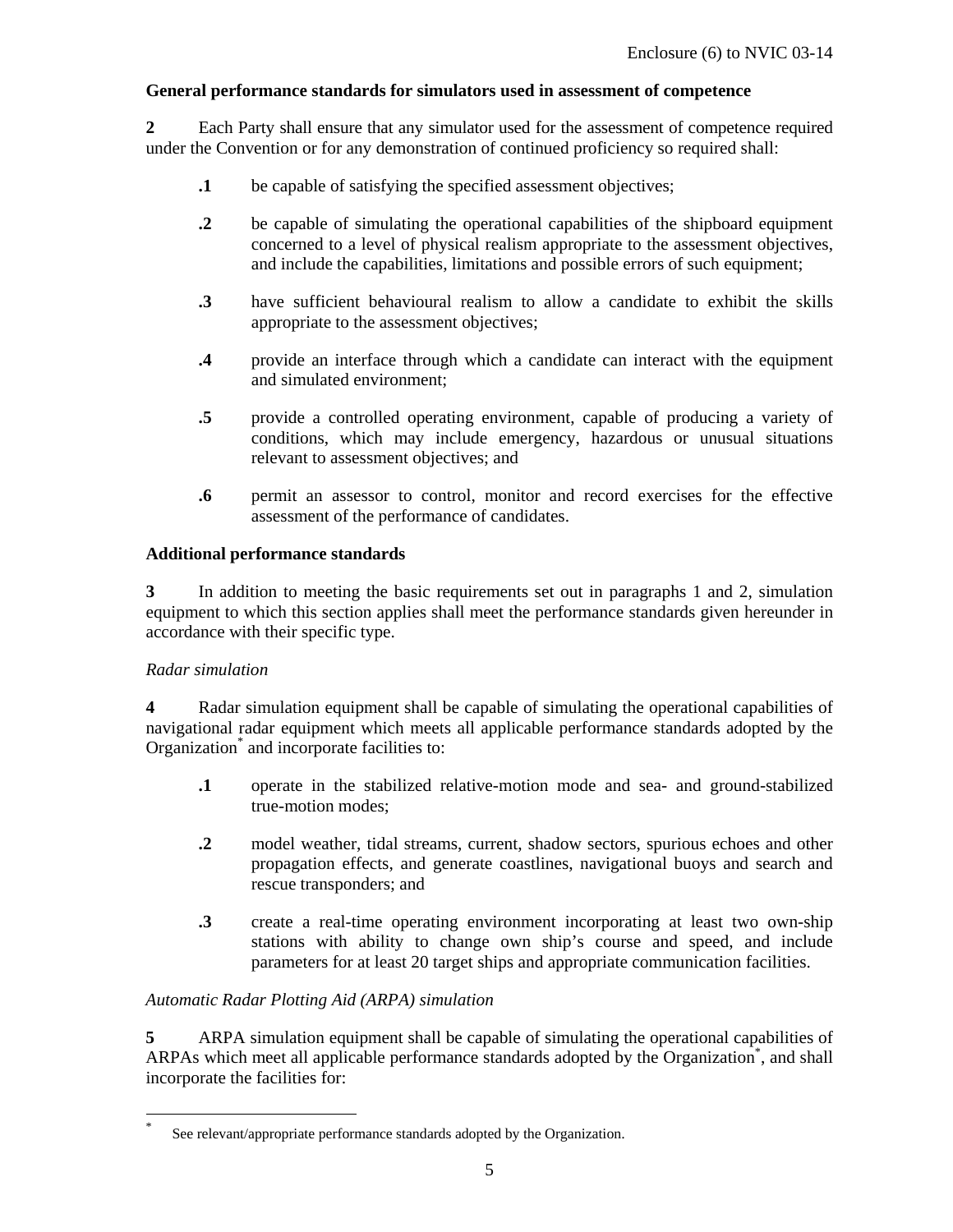- **.1** manual and automatic target acquisition;
- **.2** past track information;
- **.3** use of exclusion areas;
- **.4** vector/graphic time-scale and data display; and
- **.5** trial manoeuvres.

# **Part 2** − **Other provisions**

### **Simulator training objectives**

**6** Each Party shall ensure that the aims and objectives of simulator-based training are defined within an overall training programme and that specific training objectives and tasks are selected so as to relate as closely as possible to shipboard tasks and practices.

### **Training procedures**

**7** In conducting mandatory simulator-based training, instructors shall ensure that:

- **.1** trainees are adequately briefed beforehand on the exercise objectives and tasks and are given sufficient planning time before the exercise starts;
- **.2** trainees have adequate familiarization time on the simulator and with its equipment before any training or assessment exercise commences;
- **.3** guidance given and exercise stimuli are appropriate to the selected exercise objectives and tasks and to the level of trainee experience;
- **.4** exercises are effectively monitored, supported as appropriate by audio and visual observation of trainee activity and pre- and post-exercise evaluation reports;
- **.5** trainees are effectively debriefed to ensure that training objectives have been met and that operational skills demonstrated are of an acceptable standard;
- **.6** the use of peer assessment during debriefing is encouraged; and
- **.7** simulator exercises are designed and tested so as to ensure their suitability for the specified training objectives.

### **Assessment procedures**

**8** Where simulators are used to assess the ability of candidates to demonstrate levels of competency, assessors shall ensure that:

- **.1** performance criteria are identified clearly and explicitly and are valid and available to the candidates;
- **.2** assessment criteria are established clearly and are explicit to ensure reliability and uniformity of assessment and to optimize objective measurement and evaluation, so that subjective judgements are kept to the minimum;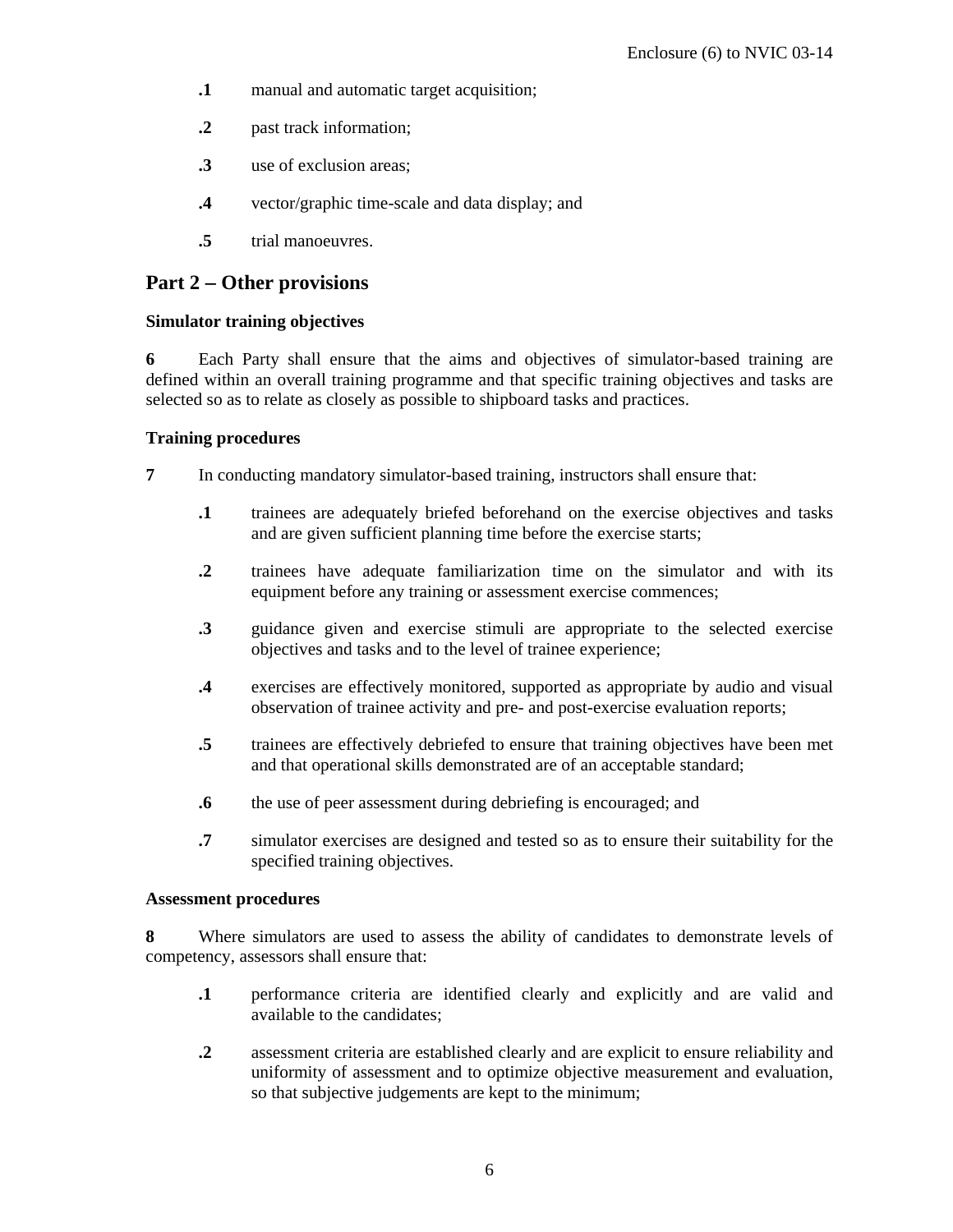- **.3** candidates are briefed clearly on the tasks and/or skills to be assessed and on the tasks and performance criteria by which their competency will be determined;
- **.4** assessment of performance takes into account normal operating procedures and any behavioural interaction with other candidates on the simulator or with simulator staff;
- **.5** scoring or grading methods to assess performance are used with caution until they have been validated; and
- **.6** the prime criterion is that a candidate demonstrates the ability to carry out a task safely and effectively to the satisfaction of the assessor.

### **Qualifications of instructors and assessors**\*

-

**9** Each Party shall ensure that instructors and assessors are appropriately qualified and experienced for the particular types and levels of training and corresponding assessment of competence as specified in regulation I/6 and section A-I/6.

<sup>\*</sup> The relevant IMO Model Course(s) and resolution MSC.64(67), *Recommendations on new and amended performance standards*, may be of assistance in the preparation of courses.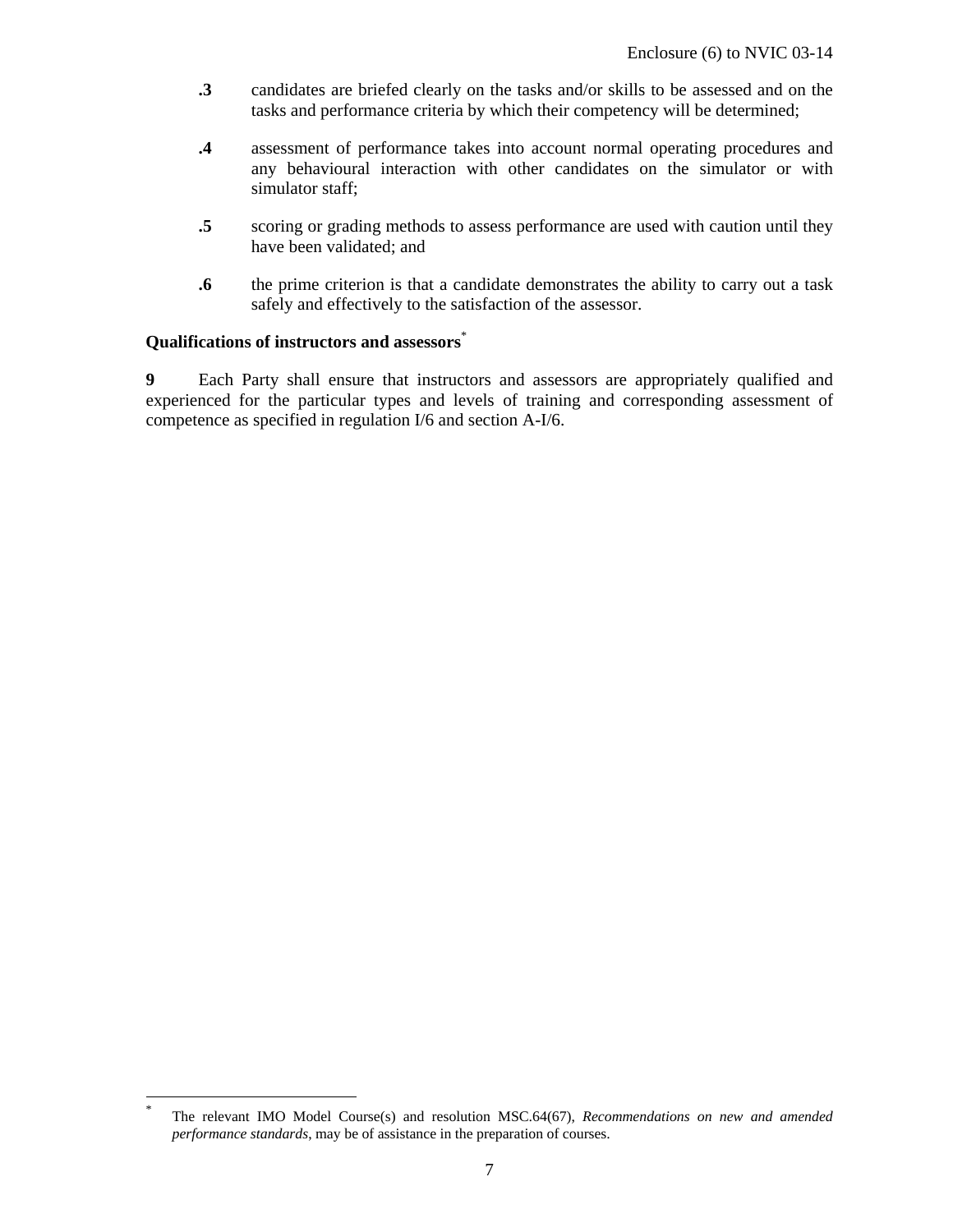### **GUIDANCE REGARDING PROVISIONS OF THE ANNEX TO THE STCW CONVENTION PART B**

# **Chapter I**

Guidance regarding general provisions

**Section B-I/6** *Guidance regarding training and assessment* 

#### **Qualifications of instructors and assessors**

**1** Each Party should ensure that instructors and assessors are appropriately qualified and experienced for the particular types and levels of training or assessment of competence of seafarers, as required under the Convention, in accordance with the guidelines in this section.

#### **In-service training and assessment**

**2** Any person, on board or ashore, conducting in-service training of a seafarer intended to be used in qualifying for certification under the Convention should have received appropriate guidance in instructional techniques\* .

**3** Any person responsible for the supervision of in-service training of a seafarer intended to be used in qualifying for certification under the Convention should have appropriate knowledge of instructional techniques and of training methods and practice.

**4** Any person, on board or ashore, conducting an in-service assessment of the competence of a seafarer intended to be used in qualifying for certification under the Convention should have:

- **1** received appropriate guidance in assessment methods and practice<sup>\*</sup>; and
- **.2** gained practical assessment experience under the supervision and to the satisfaction of an experienced assessor.

**5** Any person responsible for the supervision of the in-service assessment of competence of a seafarer intended to be used in qualifying for certification under the Convention should have a full understanding of the assessment system, assessment methods and practice<sup>\*</sup>.

### **Use of distance learning and e-learning**

-

**6** Parties may allow the training of seafarers by distance learning and e-learning in accordance with the standards of training and assessment set out in section A-I/6 and the guidance given below.

### **Guidance for training by distance learning and e-learning**

- **7** Each Party should ensure that any distance learning and e-learning programme:
	- **.1** is provided by an entity that is approved by the Party;
	- **.2** is suitable for the selected objectives and training tasks to meet the competence level for the subject covered;

<sup>\*</sup> The relevant IMO Model Course(s) may be of assistance in the preparation of courses.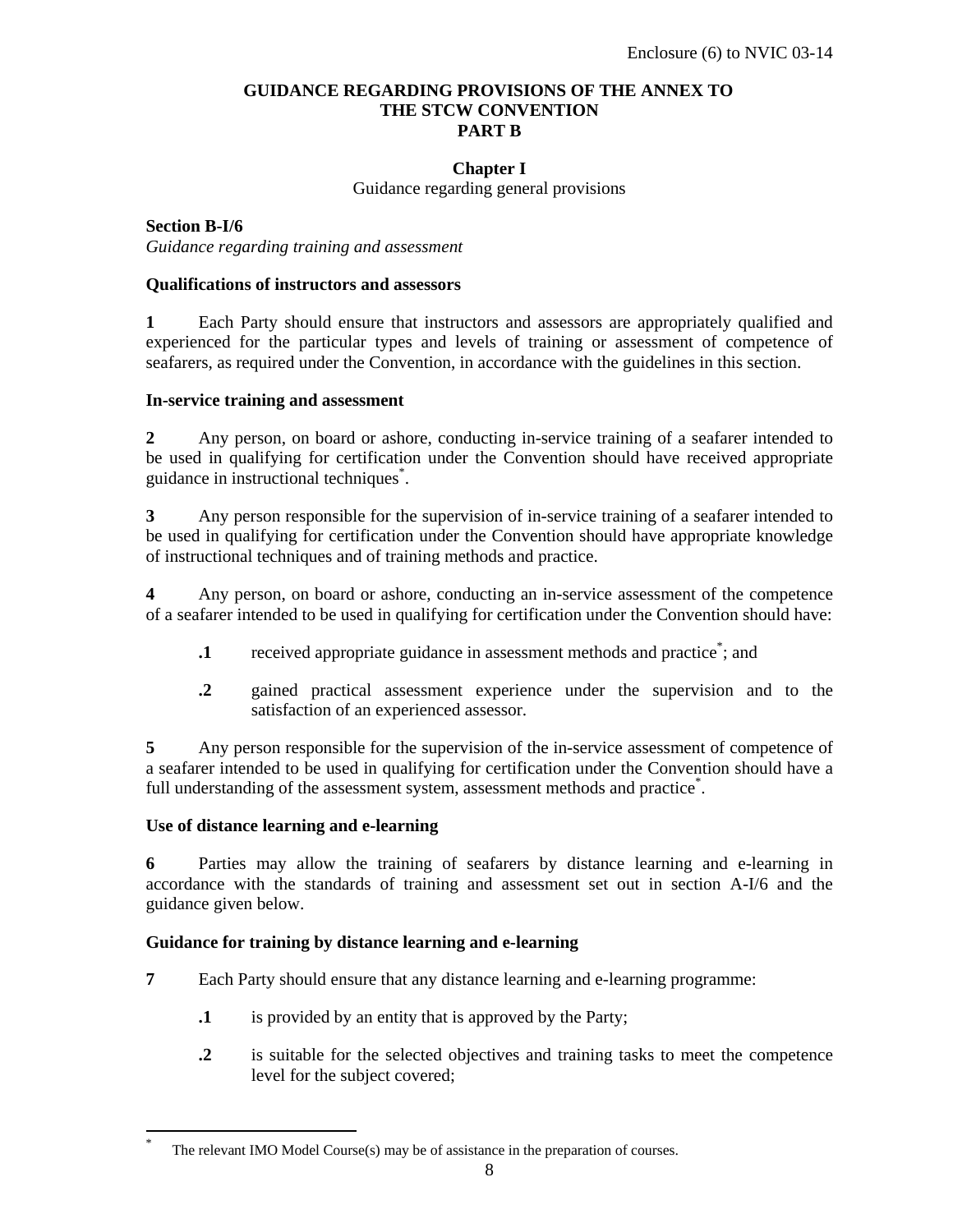- **.3** has clear and unambiguous instructions for the trainees to understand how the programme operates;
- **.4** provides learning outcomes that meet all the requirements to provide the underpinning knowledge and proficiency of the subject;
- **.5** is structured in a way that enables the trainee to systematically reflect on what has been learnt through both self assessment and tutor-marked assignments; and
- **.6** provides professional tutorial support through telephone, facsimile or e-mail communications.

**8** Companies should ensure that a safe learning environment is provided and that there has been sufficient time provided to enable the trainee to study.

**9** Where e-learning is provided, common information formats such as XML (Extensible Markup Language), which is a flexible way to share both the format and the data on the World Wide Web, intranets, and elsewhere, should be used.

**10** The e-learning system should be secured from tampering and attempts to hack into the system.

### **Guidance for assessing a trainee's progress and achievements by training by distance learning and e-learning**

**11** Each Party should ensure that approved assessment procedures are provided for any distance learning and e-learning programme, including:

- **.1** clear information to the trainees on the way that tests and examinations are conducted and how the results are communicated;
- **.2** have test questions that are comprehensive and will adequately assess a trainee's competence and are appropriate to the level being examined;
- **.3** procedures in place to ensure questions are kept up to date and;
- **.4** the conditions where the examinations can take place and the procedures for invigilation to be conducted;
- **.5** secure procedures for the examination system so that it will prevent cheating; and
- **.6** secure validation procedures to record results for the benefit of the Party.

### **Register of approved training providers, courses and programmes**

**12** Each Party should ensure that a register or registers of approved training providers, courses and programmes are maintained and made available to companies and other Parties on request.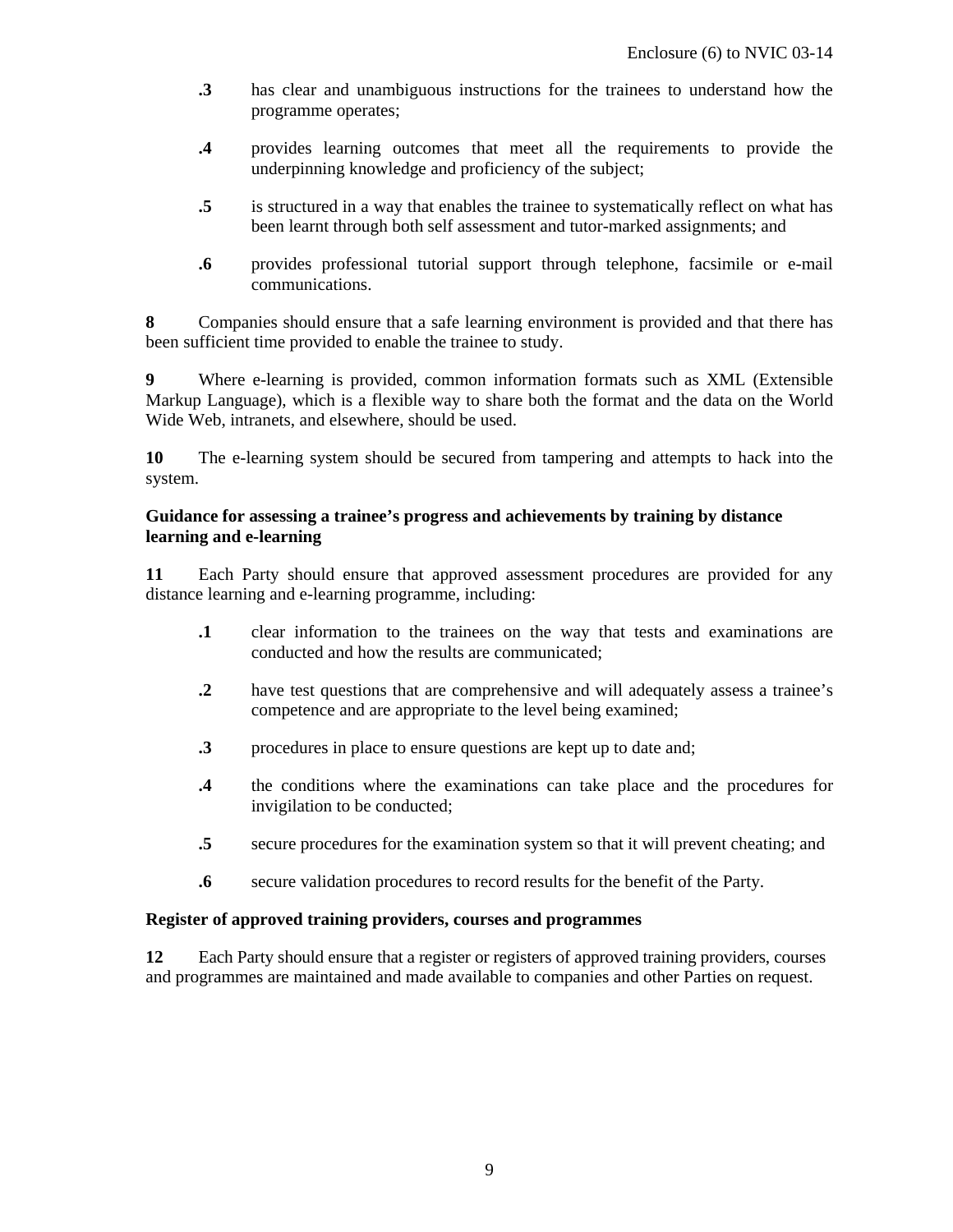# **Section B-I/12**

*Guidance regarding the use of simulators* 

1 When simulators are being used for training or assessment of competency, the following guidelines should be taken into consideration in conducting any such training or assessment.

# **Training and assessment in radar observation and plotting**\*

- **2** Training and assessment in radar observation and plotting should:
	- **.1** incorporate the use of radar simulation equipment; and
	- **.2** conform to standards not inferior to those given in paragraphs 3 to 17 below.

**3** Demonstrations of and practice in radar observation should be undertaken, where appropriate, on live marine radar equipment, including the use of simulators. Plotting exercises should preferably be undertaken in real time, in order to increase trainees' awareness of the hazards of the improper use of radar data and improve their plotting techniques to a standard of radar plotting commensurate with that necessary for the safe execution of collision-avoidance manoeuvring under actual seagoing conditions.

### *General*

-

#### **Factors affecting performance and accuracy**

**4** An elementary understanding should be attained of the principles of radar, together with a full practical knowledge of:

- **.1** range and bearing measurement, characteristics of the radar set which determine the quality of the radar display, radar antennae, polar diagrams, the effects of power radiated in directions outside the main beam, a non-technical description of the radar system, including variations in the features encountered in different types of radar set, performance monitors and equipment factors which affect maximum and minimum detection ranges and accuracy of information;
- **.2** the current marine radar performance specification adopted by the Organization\*\*;
- **.3** the effects of the siting of the radar antenna, shadow sectors and arcs of reduced sensitivity, false echoes, effects of antenna height on detection ranges and of siting radar units and storing spares near magnetic compasses, including magnetic safe distances; and
- **.4** radiation hazards and safety precautions to be taken in the vicinity of antennae and open waveguides.

### **Detection of misrepresentation of information, including false echoes and sea returns**

**5** A knowledge of the limitations to target detection is essential, to enable the observer to estimate the dangers of failure to detect targets. The following factors should be emphasized:

**.1** performance standard of the equipment;

<sup>\*</sup> The relevant IMO Model Course(s) may be of assistance in the preparation of courses.

<sup>\*\*</sup> See relevant/appropriate performance standards adopted by the Organization.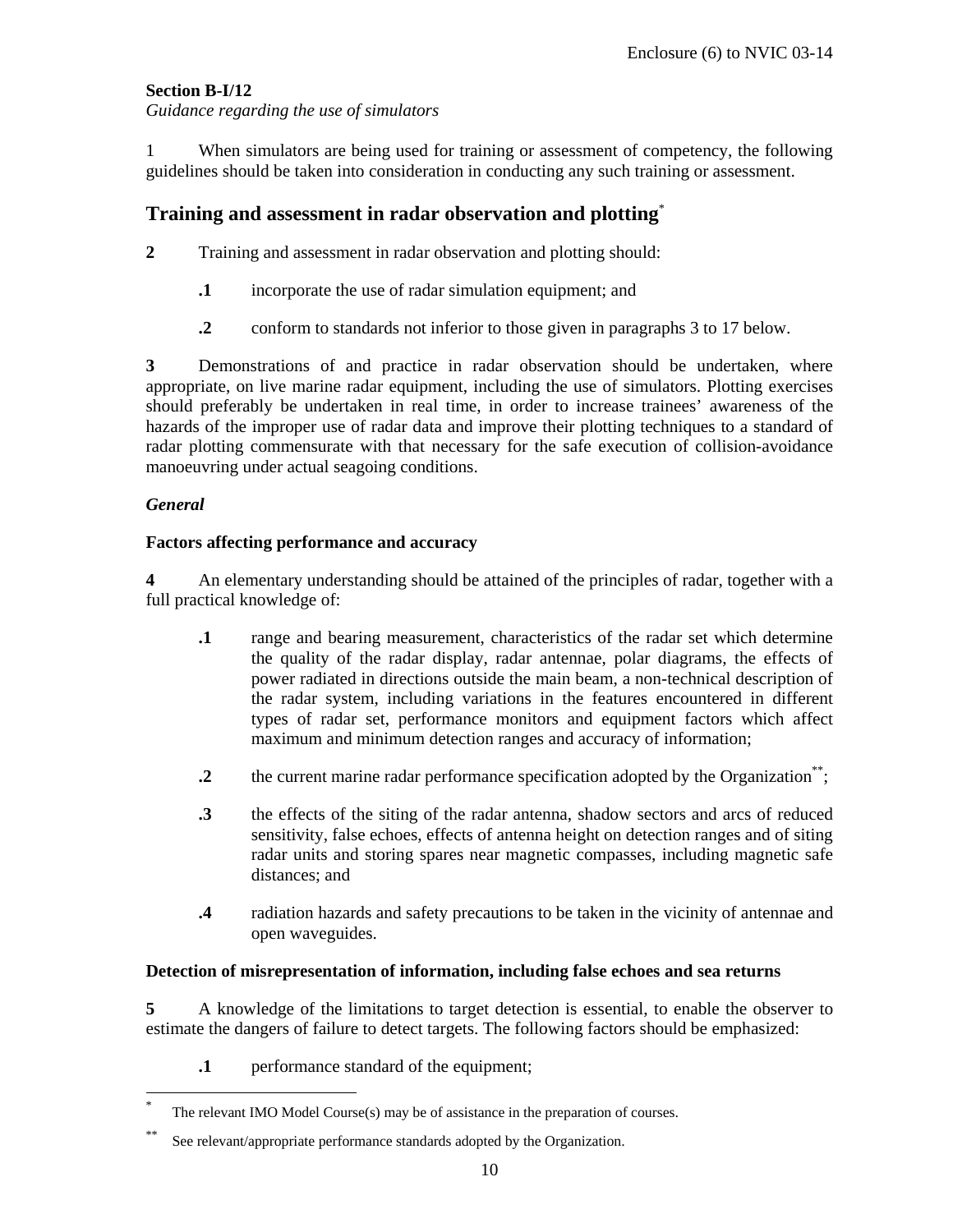- **.2** brilliance, gain and video processor control settings;
- **.3** radar horizon;
- **.4** size, shape, aspect and composition of targets;
- **.5** effects of the motion of the ship in a seaway;
- **.6** propagation conditions;
- **.7** meteorological conditions; sea clutter and rain clutter;
- **.8** anti-clutter control settings;
- **.9** shadow sectors; and
- **.10** radar-to-radar interference.

**6** A knowledge should be attained of factors which might lead to faulty interpretation, including false echoes, effects of nearby pylons and large structures, effects of power lines crossing rivers and estuaries, echoes from distant targets occurring on second or later traces.

**7** A knowledge should be attained of aids to interpretation, including corner reflectors and radar beacons; detection and recognition of land targets; the effects of topographical features; effects of pulse length and beam width; radar-conspicuous and -inconspicuous targets; factors which affect the echo strength from targets.

# *Practice*

# **Setting up and maintaining displays**

- **8** A knowledge should be attained of:
	- **.1** the various types of radar display mode; unstabilized ship's-head-up relative motion; ship's-head-up, course-up and north-up stabilized relative motion and true motion;
	- **.2** the effects of errors on the accuracy of information displayed; effects of transmitting compass errors on stabilized and true-motion displays; effects of transmitting log errors on a true-motion display; and the effects of inaccurate manual speed settings on a true-motion display;
	- **.3** methods of detecting inaccurate speed settings on true-motion controls; the effects of receiver noise limiting the ability to display weak echo returns, and the effects of saturation by receiver noise, etc.; the adjustment of operational controls; criteria which indicate optimum points of adjustment; the importance of proper adjustment sequence, and the effects of maladjusted controls; the detection of maladjustments and corrections of:
		- **.3.1** controls affecting detection ranges; and
		- **.3.2** controls affecting accuracy;
	- **.4** the dangers of using radar equipment with maladjusted controls; and
	- **.5** the need for frequent regular checking of performance, and the relationship of the performance indicator to the range performance of the radar set.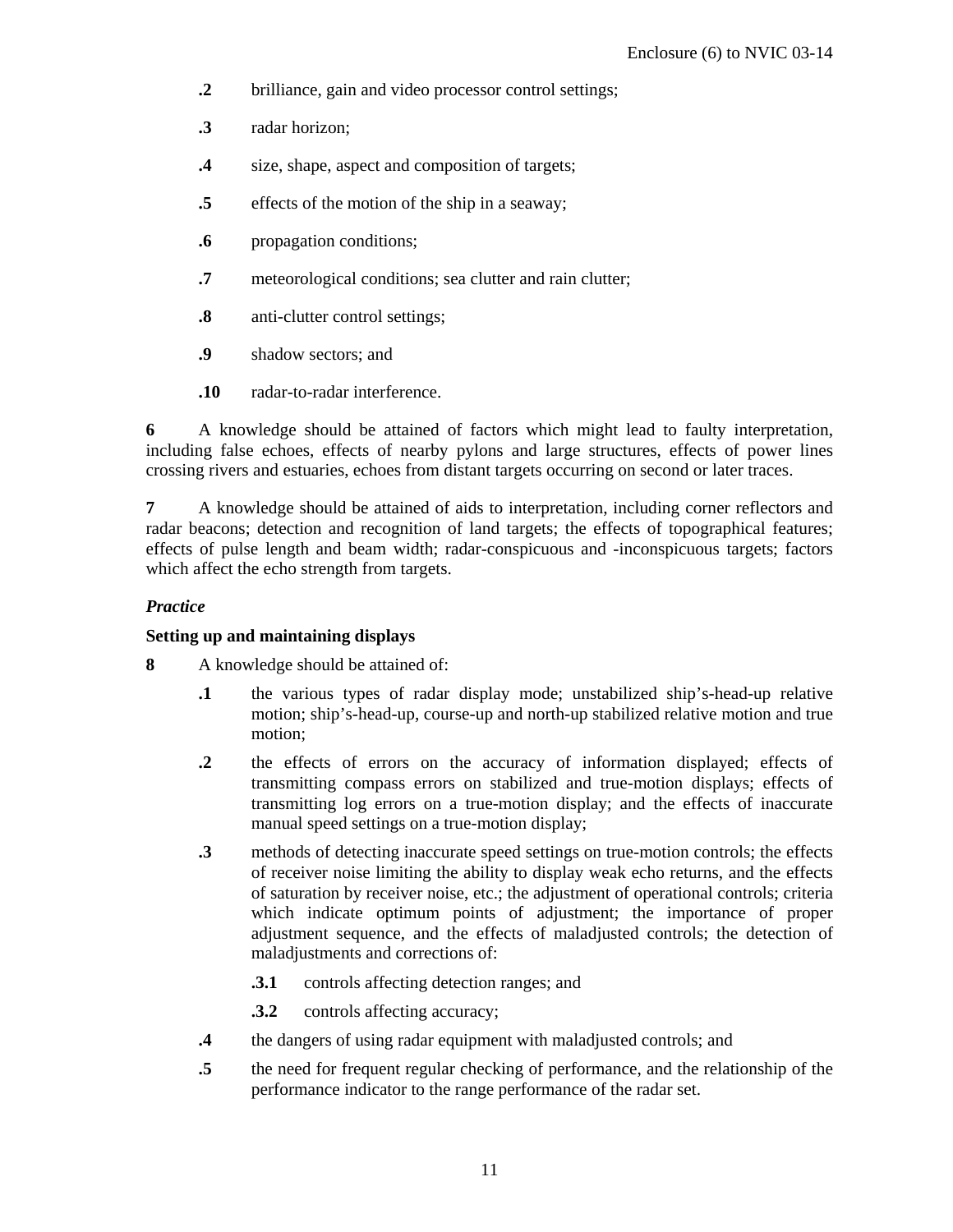### **Range and bearing**

- **9** A knowledge should be attained of:
	- **.1** the methods of measuring ranges; fixed range markers and variable range markers;
	- **.2** the accuracy of each method and the relative accuracy of the different methods;
	- **.3** how range data are displayed; ranges at stated intervals, digital counter and graduated scale;
	- **.4** the methods of measuring bearings; rotatable cursor on transparent disc covering the display, electronic bearing cursor and other methods;
	- **.5** bearing accuracy and inaccuracies caused by parallax, heading marker displacement, centre maladjustment;
	- **.6** how bearing data are displayed; graduated scale and digital counter; and
	- **.7** the need for regular checking of the accuracy of ranges and bearings, methods of checking for inaccuracies and correcting or allowing for inaccuracies.

### *Plotting techniques and relative-motion concepts*

10 Practice should be provided in manual plotting techniques, including the use of reflection plotters, with the objective of establishing a thorough understanding of the interrelated motion between own ship and other ships, including the effects of manoeuvring to avoid collision. At the preliminary stages of this training, simple plotting exercises should be designed to establish a sound appreciation of plotting geometry and relative-motion concepts. The degree of complexity of exercises should increase throughout the training course until the trainee has mastered all aspects of the subject. Competence can best be enhanced by exposing the trainee to real-time exercises performed on a simulator or using other effective means.

### **Identification of critical echoes**

- **11** A thorough understanding should be attained of:
	- **.1** position fixing by radar from land targets and sea marks;
	- **2** the accuracy of position fixing by ranges and by bearings;
	- **.3** the importance of cross-checking the accuracy of radar against other navigational aids; and
	- **.4** the value of recording ranges and bearings at frequent, regular intervals when using radar as an aid to collision avoidance.

### **Course and speed of other ships**

- **12** A thorough understanding should be attained of:
	- **.1** the different methods by which course and speed of other ships can be obtained from recorded ranges and bearings, including:
		- **1.1** the unstabilized relative plot;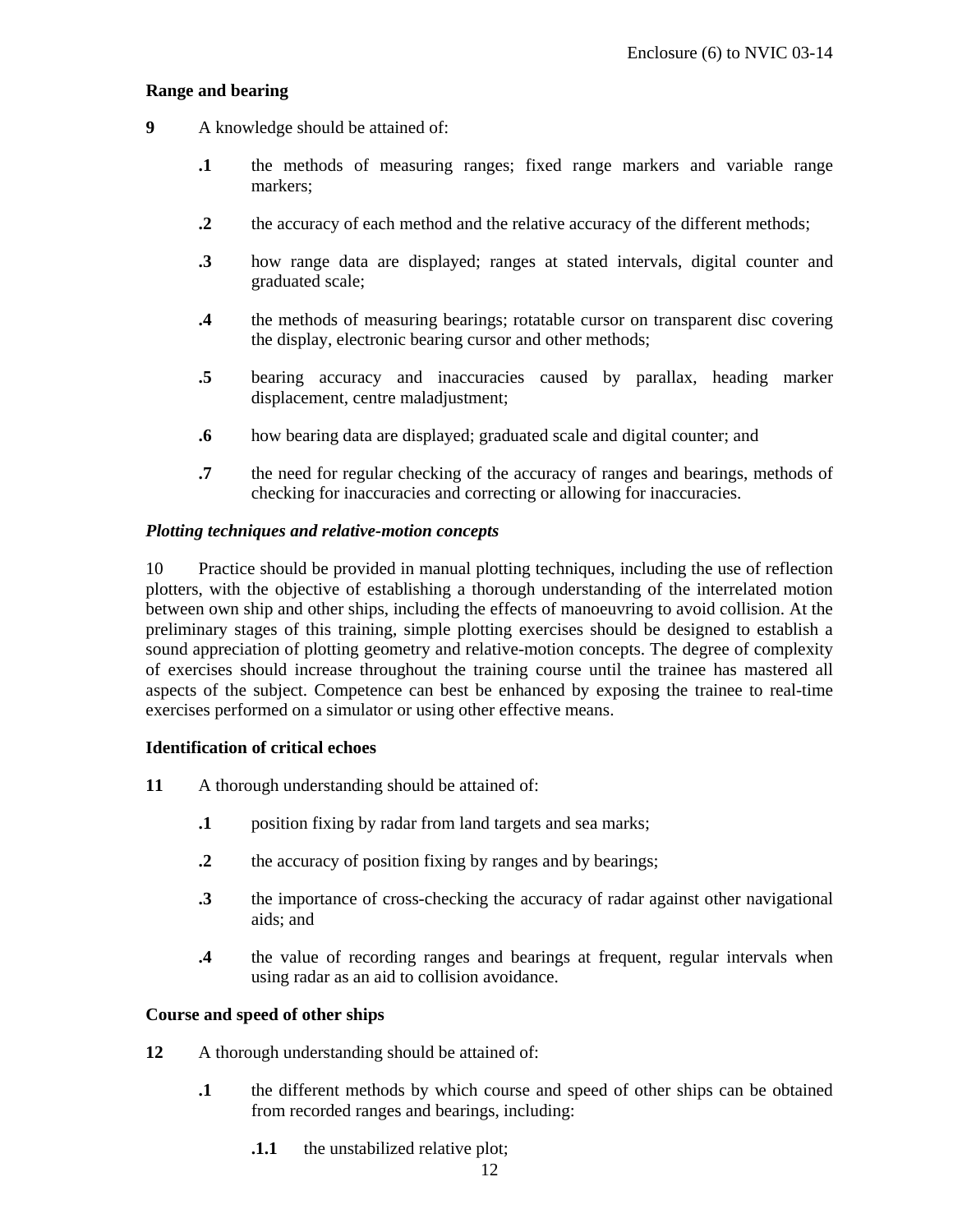- **.1.2** the stabilized relative plot; and
- .1.3 the true plot; and
- **.2** the relationship between visual and radar observations, including detail and the accuracy of estimates of course and speed of other ships, and the detection of changes in movements of other ships.

## **Time and distance of closest approach of crossing, meeting or overtaking ships**

- **13** A thorough understanding should be attained of:
	- **.1** the use of recorded data to obtain:
		- **1.1** measurement of closest approach distance and bearing;
		- **1.2** time to closest approach; and
	- **.2** the importance of frequent, regular observations.

# **Detecting course and speed changes of other ships**

- **14** A thorough understanding should be attained of:
	- **.1** the effects of changes of course and/or speed by other ships on their tracks across the display;
	- **.2** the delay between change of course or speed and detection of that change; and
	- **.3** the hazards of small changes as compared with substantial changes of course or speed in relation to rate and accuracy of detection.

### **Effects of changes in own ship's course or speed or both**

**15** A thorough understanding of the effects on a relative-motion display of own ship's movements, and the effects of other ships' movements and the advantages of compass stabilization of a relative display.

- **16** In respect of true-motion displays, a thorough understanding should be attained of:
	- **.1** the effects of inaccuracies of:
		- **.1.1** speed and course settings; and
		- **.1.2** compass stabilization data driving a stabilized relative-motion display;
	- **.2** the effects of changes in course or speed or both by own ship on tracks of other ships on the display; and
	- **.3** the relationship of speed to frequency of observations.

# *Application of the International Regulations for Preventing Collisions at Sea, 1972, as amended*

**17** A thorough understanding should be attained of the relationship of the International Regulations for Preventing Collisions at Sea, 1972, as amended to the use of radar, including: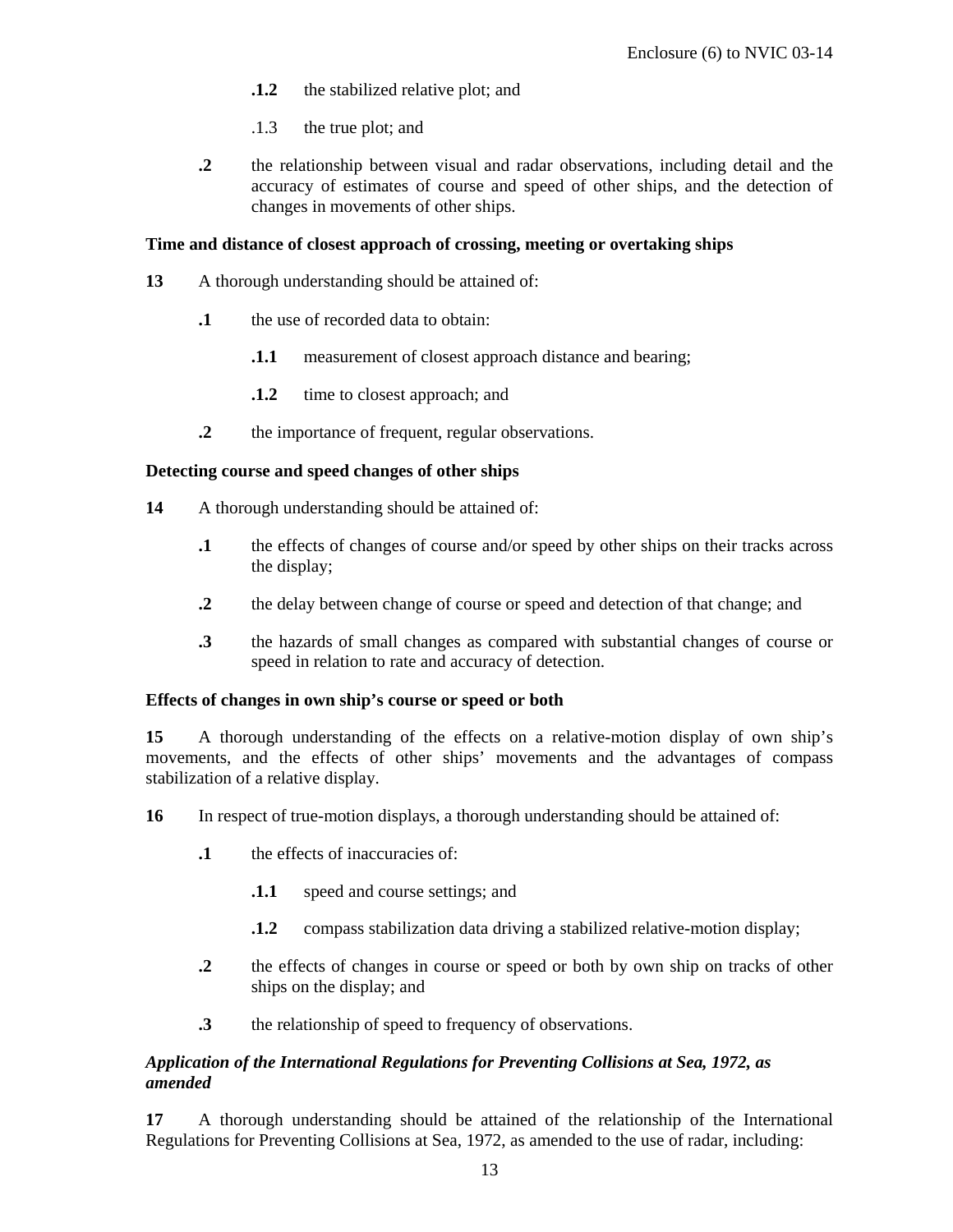- **.1** action to avoid collision, dangers of assumptions made on inadequate information and the hazards of small alterations of course or speed;
- **.2** the advantages of safe speed when using radar to avoid collision;
- **.3** the relationship of speed to closest approach distance and time and to the manoeuvring characteristics of various types of ships;
- **.4** the importance of radar observation reports and radar reporting procedures being well defined;
- **.5** the use of radar in clear weather, to obtain an appreciation of its capabilities and limitations, compare radar and visual observations and obtain an assessment of the relative accuracy of information;
- **.6** the need for early use of radar in clear weather at night and when there are indications that visibility may deteriorate;
- **.7** comparison of features displayed by radar with charted features; and
- **.8** comparison of the effects of differences between range scales.

# **Training and assessment in the operational use of Automatic Radar Plotting Aids (ARPA)**

**18** Training and assessment in the operational use of automatic radar plotting aids (ARPA) should:

- **.1** require prior completion of the training in radar observation and plotting or combine that training with the training given in paragraphs 19 to 35 below;
- **.2** incorporate the use of ARPA simulation equipment; and
- **.3** conform to standards not inferior to those given in paragraphs 19 to 35 below.

**19** Where ARPA training is provided as part of the general training under the 1978 STCW Convention, masters, chief mates and officers in charge of a navigational watch should understand the factors involved in decision-making based on the information supplied by ARPA in association with other navigational data inputs, having a similar appreciation of the operational aspects and of system errors of modern electronic navigational systems, including ECDIS. This training should be progressive in nature, commensurate with the responsibilities of the individual and the certificates issued by Parties under the 1978 STCW Convention.

# *Theory and demonstration*

-

### **Possible risks of over-reliance on ARPA**

- **20** Appreciation that ARPA is only a navigational aid and:
	- **.1** that its limitations, including those of its sensors, make over-reliance on ARPA dangerous, in particular for keeping a look-out; and

The relevant IMO Model Course(s) and resolution MSC.64(67), as amended, may be of assistance in the preparation of courses.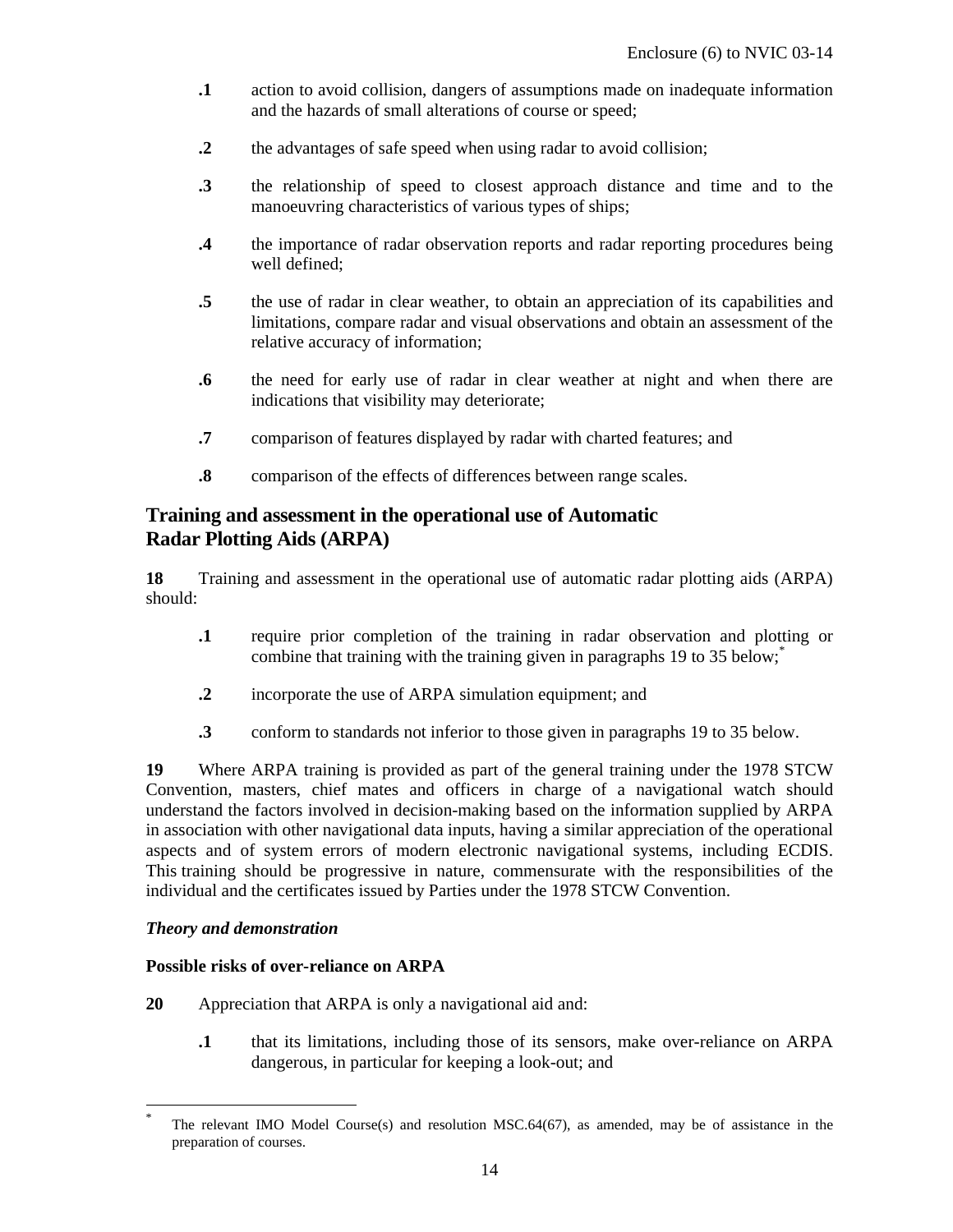**.2** the need to observe at all times the Principles to be observed in keeping a navigational watch and the Guidance on keeping a navigational watch.

## **Principal types of ARPA systems and their display characteristics**

**21** Knowledge of the principal types of ARPA systems in use; their various display characteristics and an understanding of when to use ground- or sea-stabilized modes and north-up, course-up or head-up presentations.

# **IMO performance standards for ARPA**

**22** An appreciation of the IMO performance standards for ARPA, in particular the standards relating to accuracy.

# **Factors affecting system performance and accuracy**

**23** Knowledge of ARPA sensor input performance parameters − radar, compass and speed inputs and the effects of sensor malfunction on the accuracy of ARPA data.

- **24** Knowledge of:
	- **.1** the effects of the limitations of radar range and bearing discrimination and accuracy and the limitations of compass and speed input accuracies on the accuracy of ARPA data; and
	- **.2** factors which influence vector accuracy.

# **Tracking capabilities and limitations**

- **25** Knowledge of:
	- **.1** the criteria for the selection of targets by automatic acquisition;
	- **.2** the factors leading to the correct choice of targets for manual acquisition;
	- **.3** the effects on tracking of "lost" targets and target fading; and
	- **.4** the circumstances causing "target swap" and its effects on displayed data.

### **Processing delays**

-

**26** Knowledge of the delays inherent in the display of processed ARPA information, particularly on acquisition and re-acquisition or when a tracked target manoeuvres.

### **Operational warnings, their benefits and limitations**

**27** Appreciation of the uses, benefits and limitations of ARPA operational warnings and their correct setting, where applicable, to avoid spurious interference.

<sup>\*</sup> See relevant/appropriate performance standards adopted by the Organization.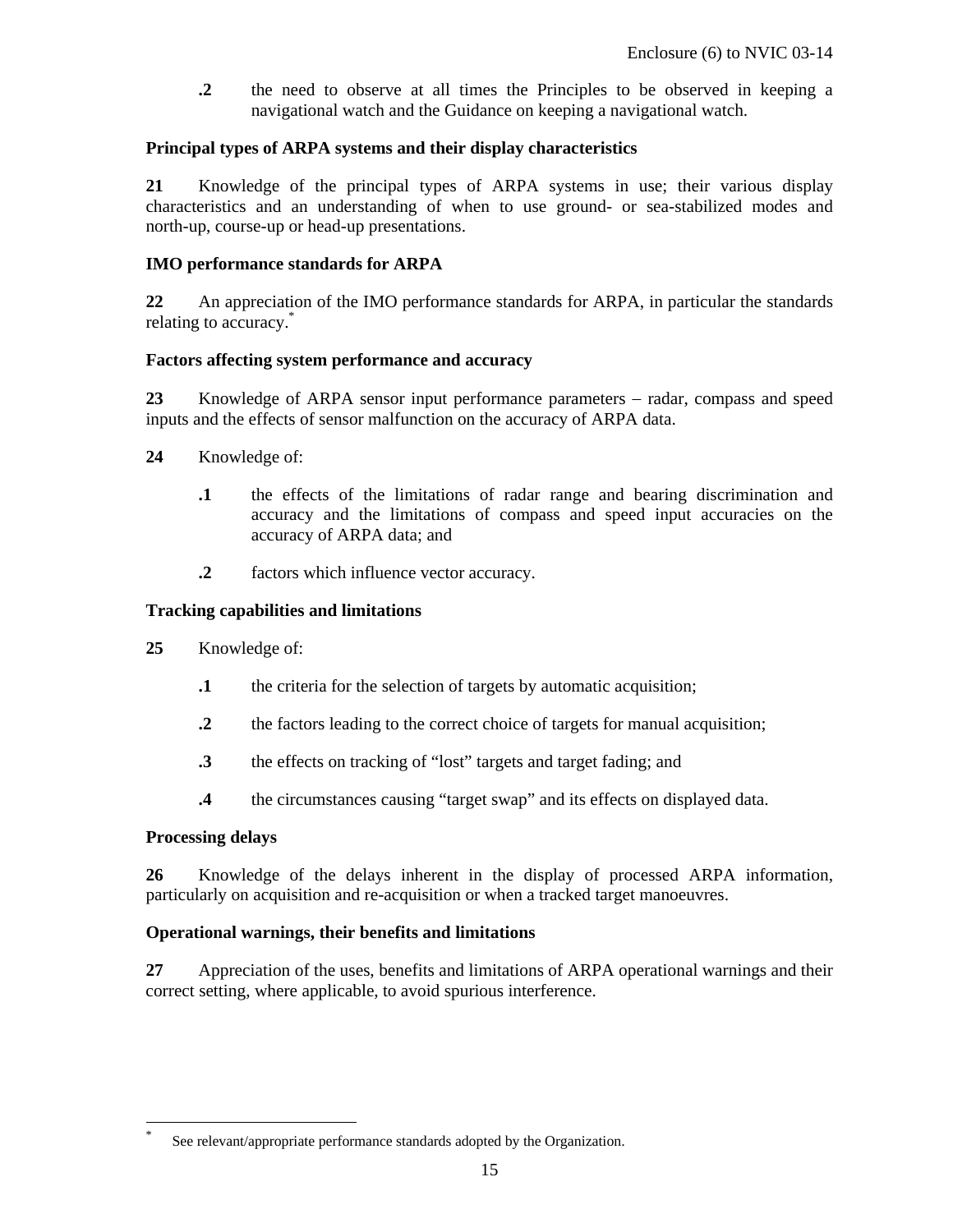### **System operational tests**

**28** Knowledge of:

- **.1** methods of testing for malfunctions of ARPA systems, including functional self-testing; and
- **2** precautions to be taken after a malfunction occurs.

### **Manual and automatic acquisition of targets and their respective limitations**

**29** Knowledge of the limits imposed on both types of acquisition in multi-target scenarios, and the effects on acquisition of target fading and target swap.

# **True and relative vectors and typical graphic representation of target information and danger areas**

**30** Thorough knowledge of true and relative vectors; derivation of targets' true courses and speeds, including:

- **.1** threat assessment, derivation of predicted closest point of approach and predicted time to closest point of approach from forward extrapolation of vectors, the use of graphic representation of danger areas;
- **.2** the effects of alterations of course and/or speed of own ship and/or targets on predicted closest point of approach and predicted time to closest point of approach and danger areas;
- **.3** the effects of incorrect vectors and danger areas; and
- **.4** the benefit of switching between true and relative vectors.

### **Information on past positions of targets being tracked**

**31** Knowledge of the derivation of past positions of targets being tracked, recognition of historic data as a means of indicating recent manoeuvring of targets and as a method of checking the validity of the ARPA's tracking.

### *Practice*

### **Setting up and maintaining displays**

**32** Ability to demonstrate:

- **.1** the correct starting procedure to obtain the optimum display of ARPA information;
- **.2** the selection of display presentation; stabilized relative-motion displays and true-motion displays;
- **.3** the correct adjustment of all variable radar display controls for optimum display of data;
- **.4** the selection, as appropriate, of required speed input to ARPA;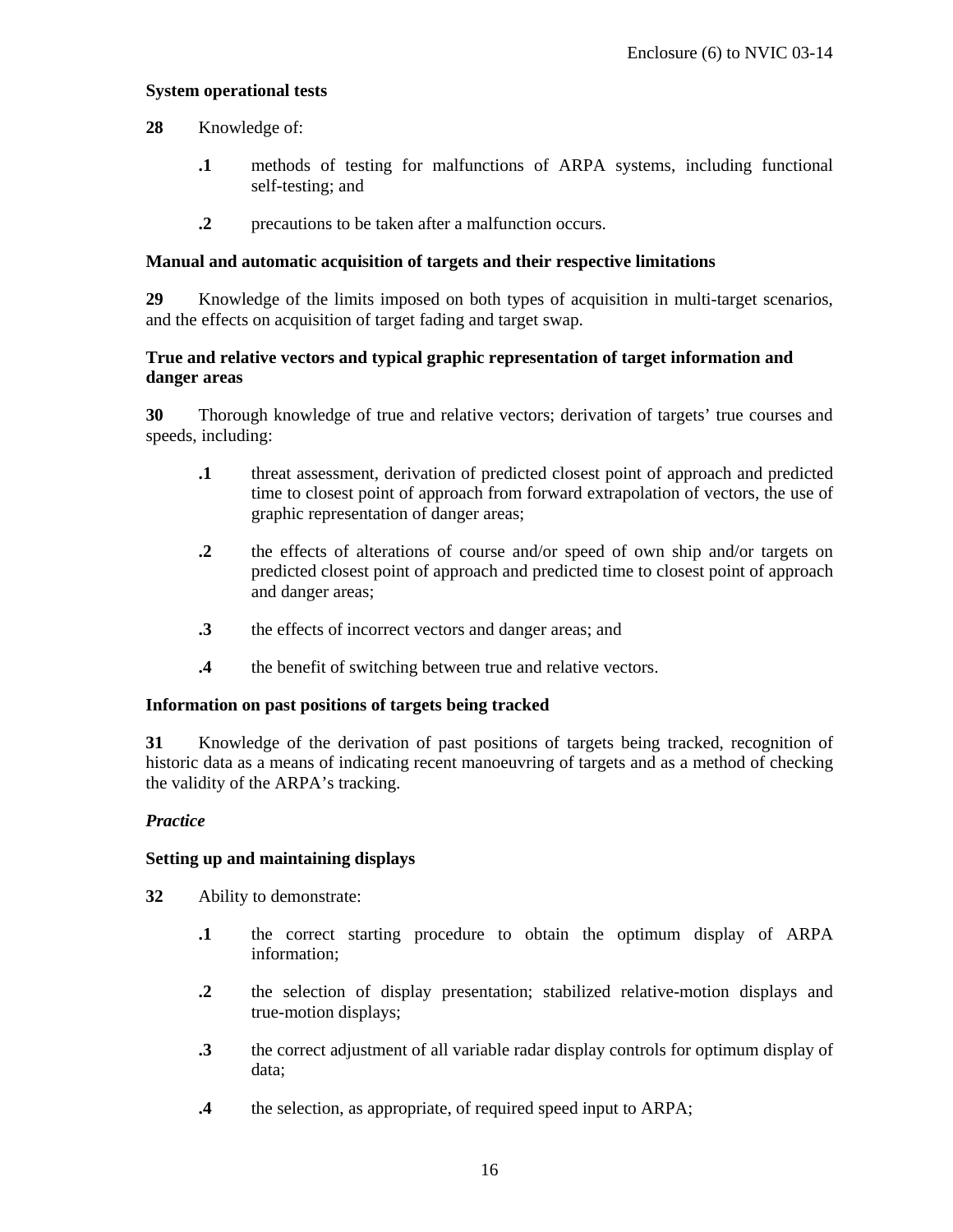- **.5** the selection of ARPA plotting controls, manual/automatic acquisition, vector/graphic display of data;
- **.6** the selection of the timescale of vectors/graphics;
- **.7** the use of exclusion areas when automatic acquisition is employed by ARPA; and
- **.8** performance checks of radar, compass, speed input sensors and ARPA.

#### **System operational tests**

**33** Ability to perform system checks and determine data accuracy of ARPA, including the trial manoeuvre facility, by checking against basic radar plot.

### **Obtaining information from the ARPA display**

**34** Demonstrate the ability to obtain information in both relative- and true-motion modes of display, including:

- **.1** the identification of critical echoes;
- **.2** the speed and direction of target's relative movement;
- **.3** the time to, and predicted range at, target's closest point of approach;
- **.4** the courses and speeds of targets;
- **.5** detecting course and speed changes of targets and the limitations of such information;
- **.6** the effect of changes in own ship's course or speed or both; and
- **.7** the operation of the trial manoeuvre facility.

# **Application of the International Regulations for Preventing Collisions at Sea, 1972, as amended**

**35** Analysis of potential collision situations from displayed information, determination and execution of action to avoid close-quarters situations in accordance with the International Regulations for Preventing Collisions at Sea, 1972, as amended, in force.

### **Training and assessment in the operational use of Electronic Chart Display and Information Systems (ECDIS)**

### *Introduction*

**36** When simulators are being used for training or assessment in the operational use of Electronic Chart Display and Information Systems (ECDIS), the following interim guidance should be taken into consideration in any such training or assessment.

- **37** Training and assessment in the operational use of the ECDIS should:
	- **.1** incorporate the use of ECDIS simulation equipment; and
	- **.2** conform to standards not inferior to those given in paragraphs 38 to 65 below.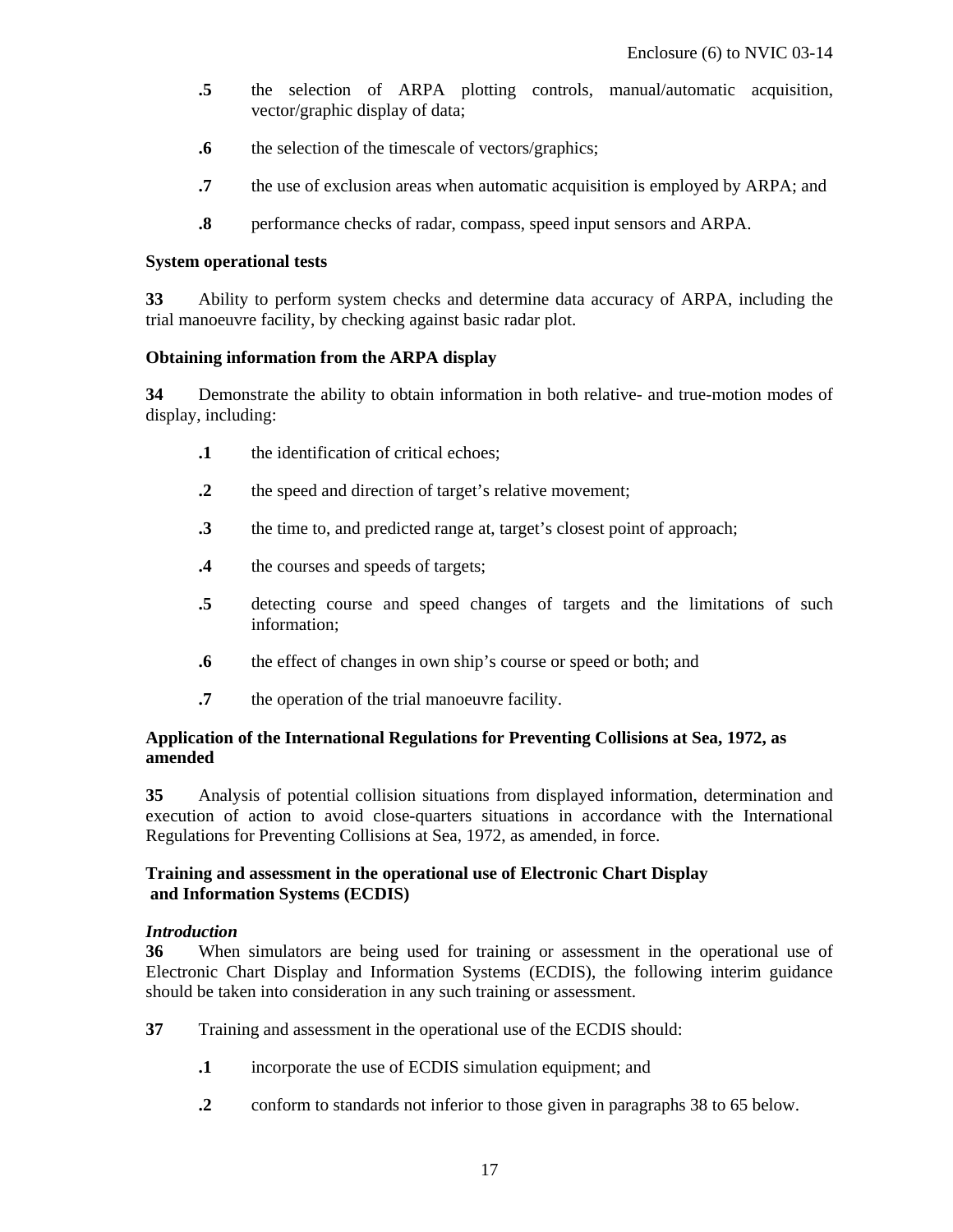**38** ECDIS simulation equipment should, in addition to meeting all applicable performance standards set out in section A-I/12 of the STCW Code, as amended, be capable of simulating navigational equipment and bridge operational controls which meet all applicable performance standards adopted by the Organization, incorporate facilities to generate soundings and:

- **.1** create a real-time operating environment, including navigation control and communications instruments and equipment appropriate to the navigation and watchkeeping tasks to be carried out and the manoeuvring skills to be assessed; and
- **.2** realistically simulate "own ship" characteristics in open-water conditions, as well as the effects of weather, tidal stream and currents.

**39** Demonstrations of, and practice in, ECDIS use should be undertaken, where appropriate, through the use of simulators. Training exercises should preferably be undertaken in real time, in order to increase trainees' awareness of the hazards of the improper use of ECDIS. Accelerated timescale may be used only for demonstrations.

# *General*

### **Goals of an ECDIS training programme**

- **40** The ECDIS trainee should be able to:
	- **.1** operate the ECDIS equipment, use the navigational functions of ECDIS, select and assess all relevant information and take proper action in the case of a malfunction;
	- **.2** state the potential errors of displayed data and the usual errors of interpretation; and
	- **.3** explain why ECDIS should not be relied upon as the sole reliable aid to navigation.

### **Theory and demonstration**

**41** As the safe use of ECDIS requires knowledge and understanding of the basic principles governing ECDIS data and their presentation rules as well as potential errors in displayed data and ECDIS-related limitations and potential dangers**,** a number of lectures covering the theoretical explanation should be provided. As far as possible, such lessons should be presented within a familiar context and make use of practical examples. They should be reinforced during simulator exercises.

**42** For safe operation of ECDIS equipment and ECDIS-related information (use of the navigational functions of ECDIS, selection and assessment of all relevant information, becoming familiar with ECDIS man–machine interfacing), practical exercises and training on the ECDIS simulators should constitute the main content of the course.

**43** For the definition of training objectives, a structure of activities should be defined. A detailed specification of learning objectives should be developed for each topic of this structure.

### **Simulator exercises**

**44** Exercises should be carried out on individual ECDIS simulators, or full-mission navigation simulators including ECDIS, to enable trainees to acquire the necessary practical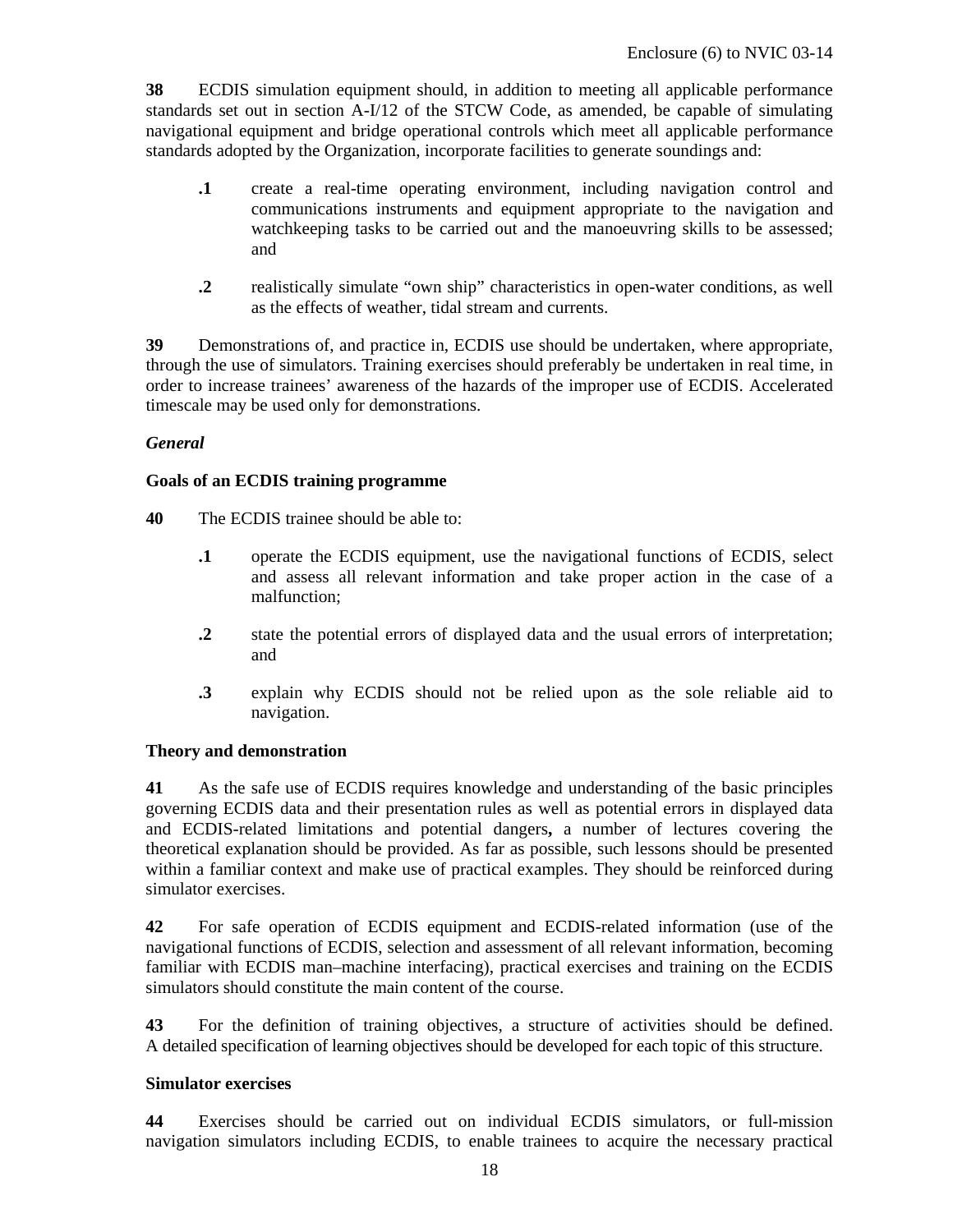skills. For real-time navigation exercises, navigation simulators are recommended to cover the complex navigation situation. The exercises should provide training in the use of the various scales, navigational modes, and display modes which are available, so that the trainees will be able to adapt the use of the equipment to the particular situation concerned.

**45** The choice of exercises and scenarios is governed by the simulator facilities available. If one or more ECDIS workstations and a full-mission simulator are available, the workstations may primarily be used for basic exercises in the use of ECDIS facilities and for passage-planning exercises, whereas full-mission simulators may primarily be used for exercises related to passage-monitoring functions in real time, as realistic as possible in connection with the total workload of a navigational watch. The degree of complexity of exercises should increase throughout the training programme until the trainee has mastered all aspects of the learning subject.

**46** Exercises should produce the greatest impression of realism. To achieve this, the scenarios should be located in a fictitious sea area. Situations, functions and actions for different learning objectives which occur in different sea areas can be integrated into one exercise and experienced in real time.

**47** The main objective of simulator exercises is to ensure that trainees understand their responsibilities in the operational use of ECDIS in all safety-relevant aspects and are thoroughly familiar with the system and equipment used.

# **Principal types of ECDIS systems and their display characteristics**

**48** The trainee should gain knowledge of the principal types of ECDIS in use; their various display characteristics, data structure and an understanding of:

- **.1** differences between vector and raster charts;
- **.2** differences between ECDIS and ECS;
- **.3** differences between ECDIS and RCDS<sup>\*</sup>;
- **.4** characteristics of ECDIS and their different solutions; and
- **.5** characteristics of systems for special purposes (unusual situations/emergencies).

# **Risks of over-reliance on ECDIS**

-

- **49** The training in ECDIS operational use should address:
	- **.1** the limitations of ECDIS as a navigational tool;
	- **.2** potential risk of improper functioning of the system;
	- **.3** system limitations, including those of its sensors;
	- **.4** hydrographic data inaccuracy; limitations of vector and raster electronic charts (ECDIS *vs* RCDS and ENC *vs* RNC); and
	- **.5** potential risk of human errors.

<sup>\*</sup> SN/Circ.207/Rev.1 – Differences between RCDS and ECDIS.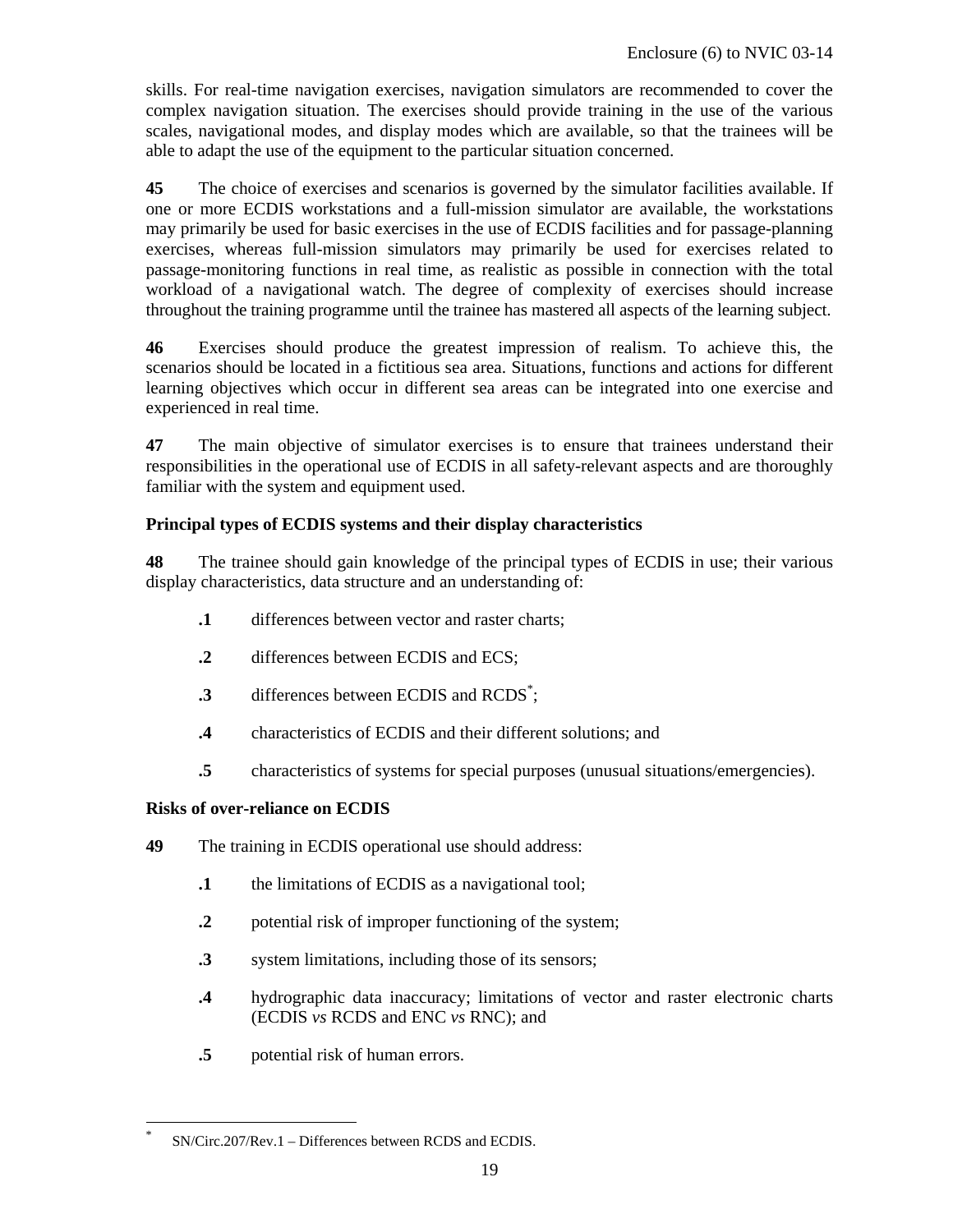Emphasis should be placed on the need to keep a proper look-out and to perform periodical checking, especially of the ship's position, by ECDIS-independent methods.

# **Detection of misrepresentation of information**

**50** Knowledge of the limitations of the equipment and detection of misrepresentation of information is essential for the safe use of ECDIS. The following factors should be emphasized during training:

- **.1** performance standards of the equipment;
- **.2** radar data representation on an electronic chart, elimination of discrepancy between the radar image and the electronic chart;
- **.3** possible projection discrepancies between an electronic and paper charts;
- **.4** possible scale discrepancies (overscaling and underscaling) in displaying an electronic chart and its original scale;
- **.5** effects of using different reference systems for positioning;
- **.6** effects of using different horizontal and vertical datums;
- **.7** effects of the motion of the ship in a seaway;
- **.8** ECDIS limitations in raster chart display mode;
- **.9** potential errors in the display of:
	- **.9.1** the own ship's position;
	- **.9.2** radar data and ARPA and AIS information;
	- **.9.3** different geodetic coordinate systems; and
- **.10** verification of the results of manual or automatic data correction:
	- **.10.1** comparison of chart data and radar picture; and
	- **.10.2** checking the own ship's position by using the other independent position-fixing systems.

**51** False interpretation of the data and proper action taken to avoid errors of interpretation should be explained. The implications of the following should be emphasized:

- **.1** ignoring overscaling of the display;
- **.2** uncritical acceptance of the own ship's position;
- **.3** confusion of display mode;
- **.4** confusion of chart scale;
- **.5** confusion of reference systems;
- **.6** different modes of presentation;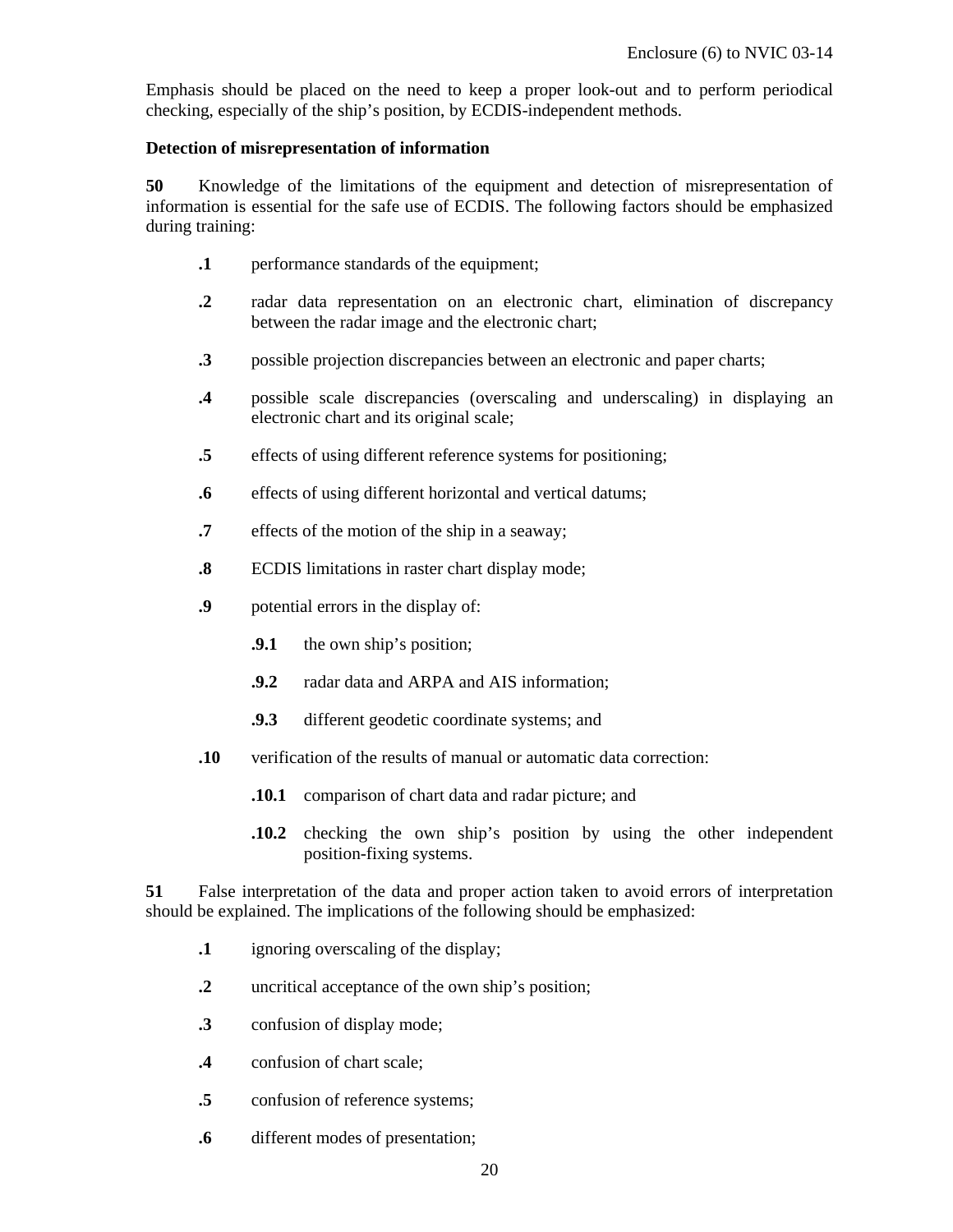- **.7** different modes of vector stabilization;
- **.8** differences between true north and gyro north (radar);
- **.9** using the same data reference system;
- **.10** using the appropriate chart scale;
- **.11** using the best-suited sensor to the given situation and circumstances;
- **.12** entering the correct values of safety data:
	- **.12.1** the own ship's safety contour,
	- **.12.2** safety depth (safe water), and
	- **.12.3** events; and
- **.13** proper use of all available data.

**52** Appreciation that RCDS is only a navigational aid and that, when operating in the RCDS mode, the ECDIS equipment should be used together with an appropriate portfolio of up-to-date paper charts:

- **.1** appreciation of the differences in operation of RCDS mode as described in SN.1/Circ.207/Rev.1 "Differences between RCDS and ECDIS"; and
- **.2** ECDIS, in any mode, should be used in training with an appropriate portfolio of up-to-date charts.

### **Factors affecting system performance and accuracy**

**53** An elementary understanding should be attained of the principles of ECDIS, together with a full practical knowledge of:

- **.1** starting and setting up ECDIS; connecting data sensors: satellite and radio navigation system receivers, radar, gyro-compass, log, echo-sounder; accuracy and limitations of these sensors, including effects of measurement errors and ship's position accuracy, manoeuvring on the accuracy of course indicator's performance, compass error on the accuracy of course indication, shallow water on the accuracy of log performance, log correction on the accuracy of speed calculation, disturbance (sea state) on the accuracy of an echo-sounder performance; and
- **.2** the current performance standards for electronic chart display and information systems adopted by the Organization<sup>\*</sup>.

-

See relevant/appropriate performance standards adopted by the Organization.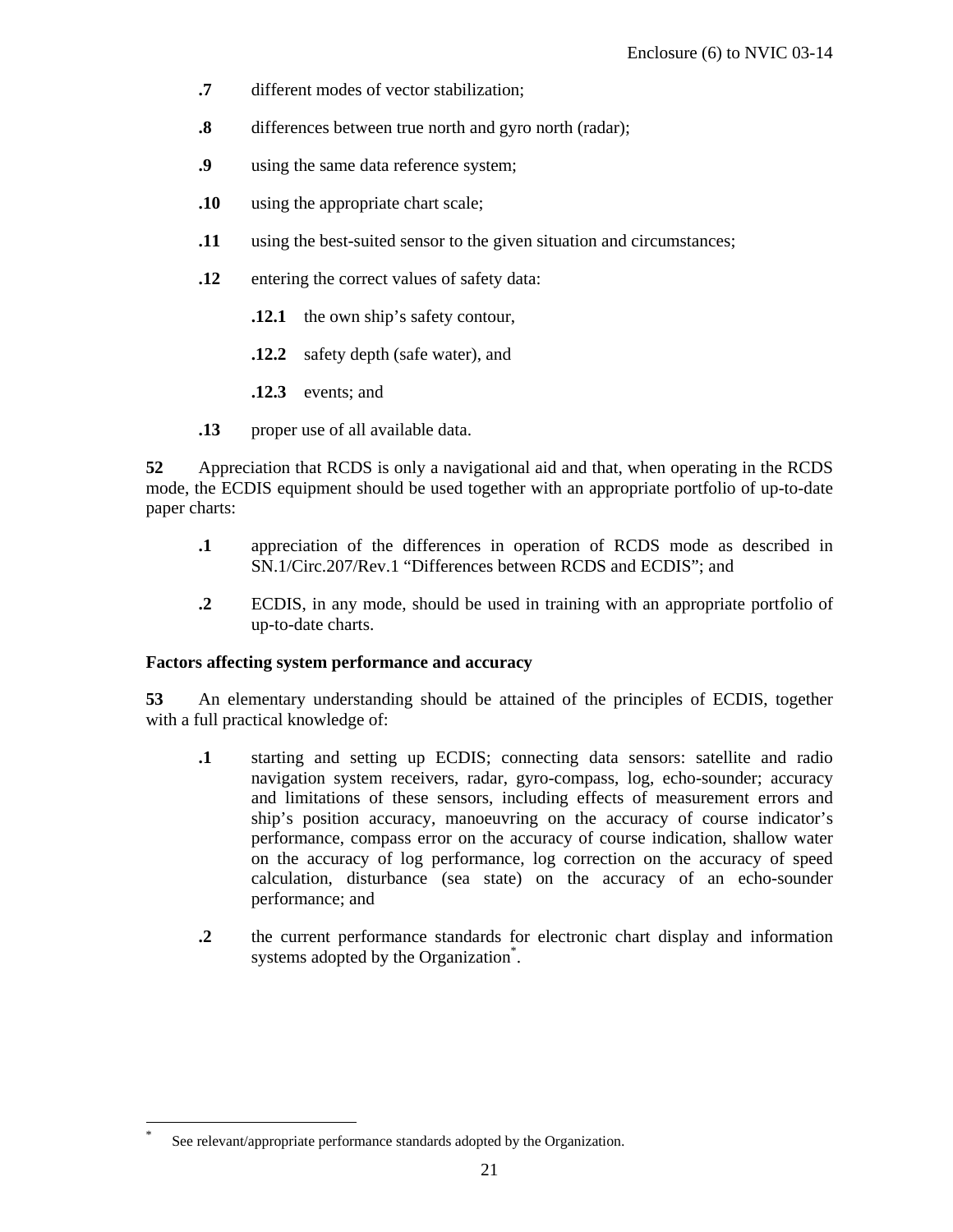# *Practice*

## **Setting up and maintaining display**

- **54** Knowledge and skills should be attained in:
	- **.1** the correct starting procedure to obtain the optimum display of ECDIS information;
	- **.2** the selection of display presentation (standard display, display base, all other information displayed individually on demand);
	- **.3** the correct adjustment of all variable radar/ARPA display controls for optimum display of data;
	- **.4** the selection of convenient configuration;
	- **.5** the selection, as appropriate, of required speed input to ECDIS;
	- **.6** the selection of the timescale of vectors; and
	- **.7** performance checks of position, radar/ARPA, compass, speed input sensors and ECDIS.

### **Operational use of electronic charts**

- **55** Knowledge and skills should be attained in:
	- **.1** the main characteristics of the display of ECDIS data and selecting proper information for navigational tasks;
	- **.2** the automatic functions required for monitoring ship's safety, such as display of position, heading/gyro course, speed, safety values and time;
	- **.3** the manual functions (by the cursor, electronic bearing line, range rings);
	- **.4** selecting and modification of electronic chart content;
	- **.5** scaling (including underscaling and overscaling);
	- **.6** zooming;
	- **.7** setting of the own ship's safety data;
	- **.8** using a daytime or night-time display mode;
	- **.9** reading all chart symbols and abbreviations;
	- **.10** using different kinds of cursors and electronic bars for obtaining navigational data;
	- **.11** viewing an area in different directions and returning to the ship's position;
	- **.12** finding the necessary area, using geographical coordinates;
	- **.13** displaying indispensable data layers appropriate to a navigational situation;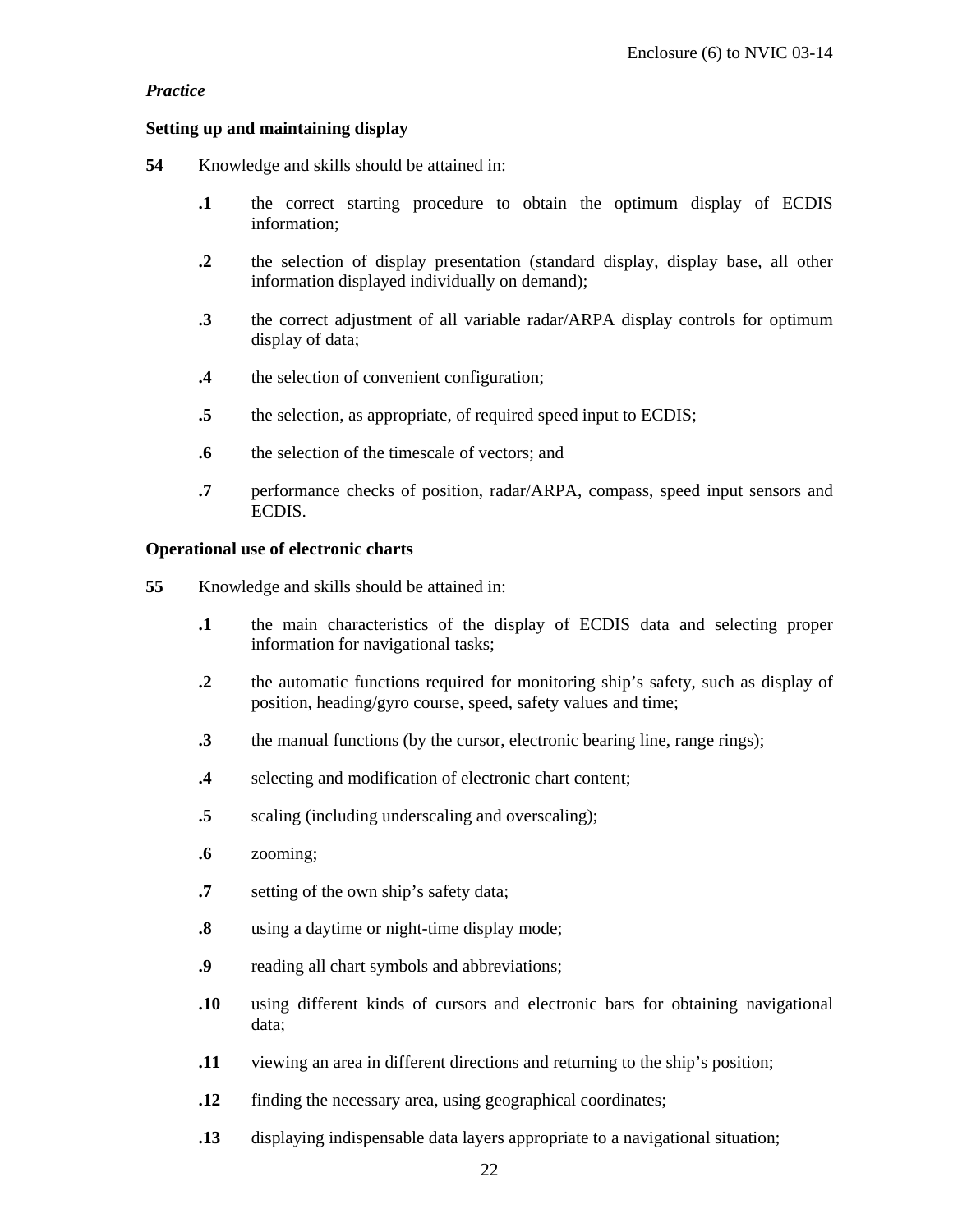- **.14** selecting appropriate and unambiguous data (position, course, speed, etc.);
- **.15** entering the mariner's notes;
- **.16** using north-up orientation presentation and other kinds of orientation; and
- **.17** using true- and relative-motion modes.

### **Route planning**

- **56** Knowledge and skills should be attained in:
	- **.1** loading the ship's characteristics into ECDIS;
	- **.2** selection of a sea area for route planning:
		- **2.1** reviewing required waters for the sea passage, and
		- **.2.2** changing over of chart scale;
	- **.3** verifying that proper and updated charts are available;
	- **.4** route planning on a display by means of ECDIS, using the graphic editor, taking into consideration rhumb line and great-circle sailing:
		- **.4.1** using the ECDIS database for obtaining navigational, hydrometeorological and other data;
		- **.4.2** taking into consideration turning radius and wheel-over points/lines when they are expressed on chart scale;
		- **.4.3** marking dangerous depths and areas and exhibiting guarding depth contours;
		- **.4.4** marking waypoints with the crossing depth contours and critical cross-track deviations, as well as by adding, replacing and erasing of waypoints;
		- **.4.5** taking into consideration safe speed;
		- **.4.6** checking pre-planned route for navigational safety; and
		- **.4.7** generating alarms and warnings;
	- **.5** route planning with calculation in the table format, including:
		- **.5.1** waypoints selection;
		- **.5.2** recalling the waypoints list;
		- **.5.3** planning notes;
		- **.5.4** adjustment of a planned route;
		- **.5.5** checking a pre-planned route for navigational safety;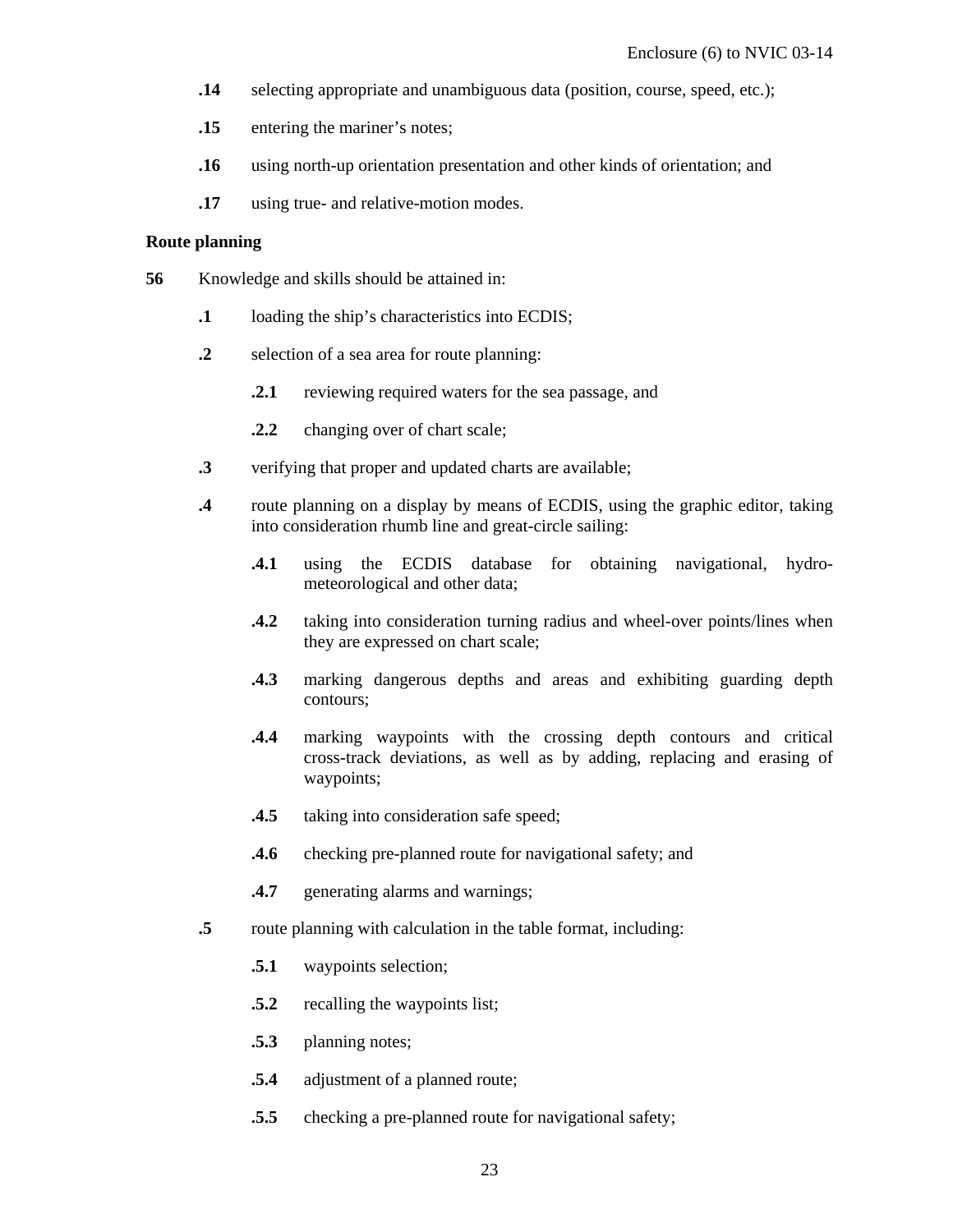- **.5.6** alternative route planning;
- **.5.7** saving planned routes, loading and unloading or deleting routes;
- **.5.8** making a graphic copy of the monitor screen and printing a route;
- **.5.9** editing and modification of the planned route;
- **.5.10** setting of safety values according to the size and manoeuvring parameters of the vessel;
- **.5.11** back-route planning; and
- **.5.12** connecting several routes.

#### **Route monitoring**

- 57 Knowledge and skills should be attained in:
	- **.1** using independent data to control ship's position or using alternative systems within ECDIS;
	- **.2** using the look-ahead function:
		- **.2.1** changing charts and their scales;
		- **.2.2** reviewing navigational charts;
		- **.2.3** vector time selecting;
		- **2.4** predicting the ship's position for some time interval;
		- **.2.5** changing the pre-planned route (route modification);
		- **.2.6** entering independent data for the calculation of wind drift and current allowance;
		- **2.7** reacting properly to the alarm;
		- **2.8** entering corrections for discrepancies of the geodetic datum;
		- **.2.9** displaying time markers on a ship's route;
		- **.2.10** entering ship's position manually; and
		- **2.11** measuring coordinates, course, bearings and distances on a chart.

#### **Alarm handling**

**58** Knowledge and ability to interpret and react properly to all kinds of systems, such as navigational sensors, indicators, data and charts alarms and indicator warnings, including, switching the sound and visual alarm signalling system, should be attained in case of:

- **.1** absence of the next chart in the ECDIS database;
- **.2** crossing a safety contour;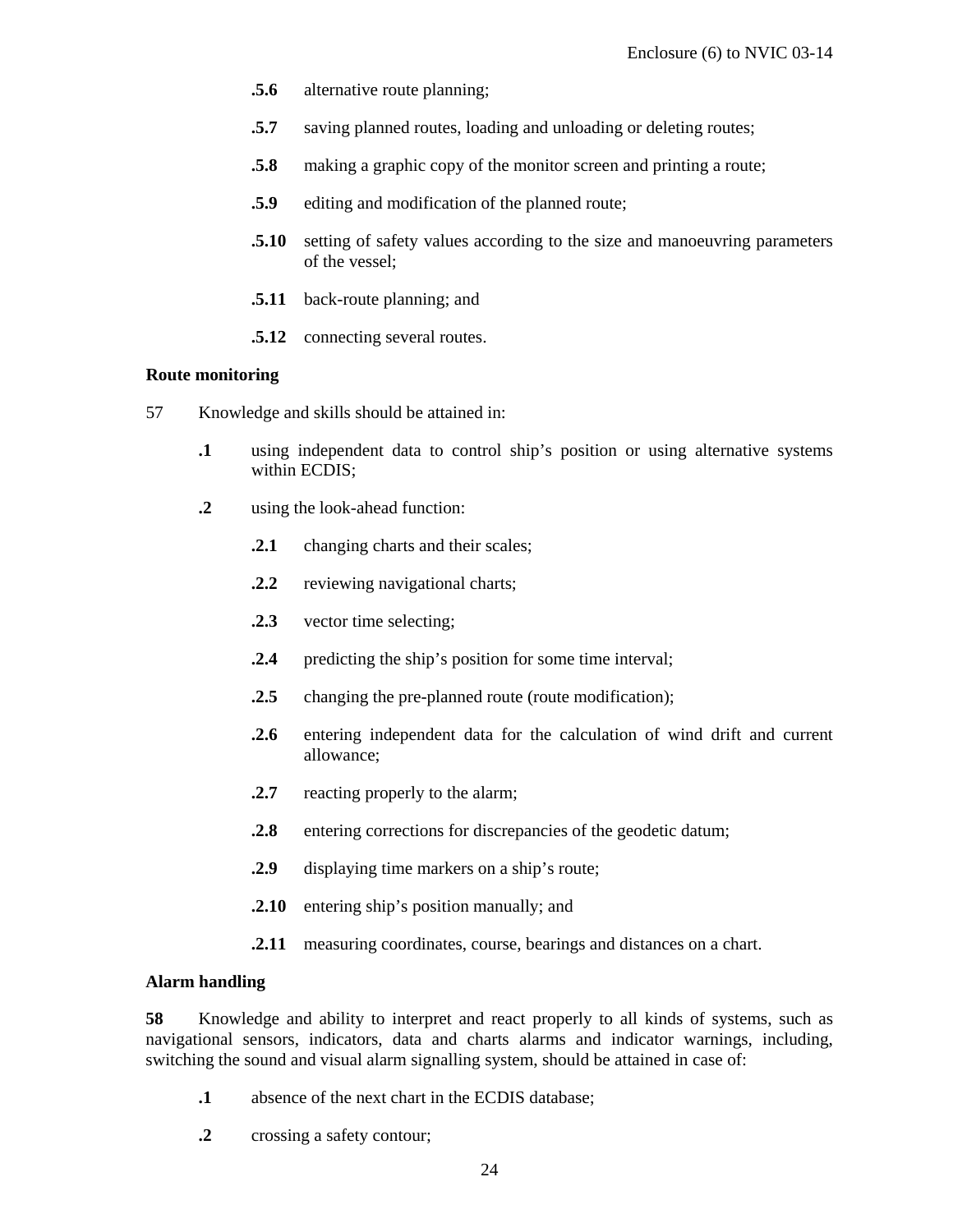- **.3** exceeding cross-track limits;
- **.4** deviation from planned route;
- **.5** approaching a waypoint;
- **.6** approaching a critical point;
- **.7** discrepancy between calculated and actual time of arrival to a waypoint;
- **.8** information on under-scaling or over-scaling;
- **.9** approaching an isolated navigational danger or danger area;
- **.10** crossing a specified area;
- **.11** selecting a different geodetic datum;
- **.12** approaching other ships;
- **.13** watch termination;
- **.14** switching timer;
- **.15** system test failure;
- **.16** malfunctioning of the positioning system used in ECDIS;
- **.17** failure of dead-reckoning; and
- **.18** inability to fix vessel's position using the navigational system.

### **Manual correction of a ship's position and motion parameters**

- **59** Knowledge and skills should be attained in manually correcting:
	- **.1** the ship's position in dead-reckoning mode, when the satellite and radio navigation system receiver is switched off;
	- **.2** the ship's position, when automatically obtained coordinates are inaccurate; and
	- **.3** course and speed values.

### **Records in the ship's log**

- **60** Knowledge and skills should be attained in:
	- **.1** automatic voyage recording;
	- **.2** reconstruction of past track, taking into account:
		- **.2.1** recording media;
		- **.2.2** recording intervals;
		- **.2.3** verification of database in use;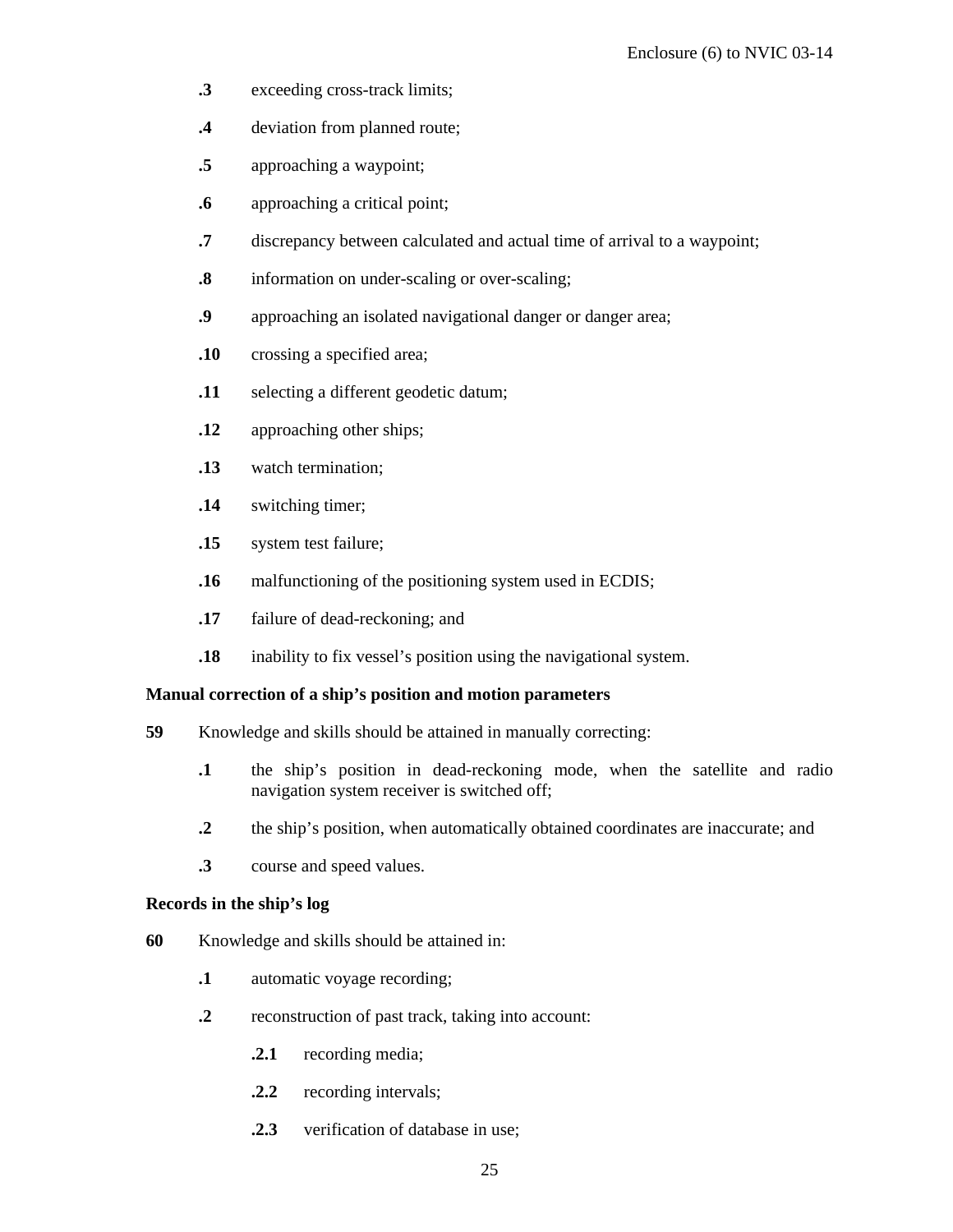- **.3** viewing records in the electronic ship's log;
- **.4** instant recording in the electronic ship's log;
- **.5** changing ship's time;
- **.6** entering the additional data;
- **.7** printing the content of the electronic ship's log;
- **.8** setting up the automatic record time intervals;
- **.9** composition of voyage data and reporting; and
- **.10** interface with a voyage data recorder (VDR).

### **Chart updating**

- **61** Knowledge and skills should be attained in:
	- **.1** performing manual updating of electronic charts. Special attention should be paid to reference-ellipsoid conformity and to conformity of the measurement units used on a chart and in the correction text;
	- **.2** performing semi-automatic updating of electronic charts, using the data obtained on electronic media in the electronic chart format; and
	- **.3** performing automatic updating of electronic charts, using update files obtained via electronic data communication lines.

In the scenarios where non-updated data are employed to create a critical situation, trainees should be required to perform *ad hoc* updating of the chart.

### **Operational use of ECDIS where radar/ARPA is connected**

- **62** Knowledge and skills should be attained in:
	- **.1** connecting ARPA to ECDIS;
	- **.2** indicating target's speed vectors;
	- **.3** indicating target's tracks;
	- **.4** archiving target's tracks;
	- **.5** viewing the table of the targets;
	- **.6** checking alignment of radar overlay with charted geographic features;
	- **.7** simulating one or more manoeuvres;
	- **.8** corrections to own ship's position, using a reference point captured by ARPA; and
	- **.9** corrections using the ARPA's cursor and electronic bar.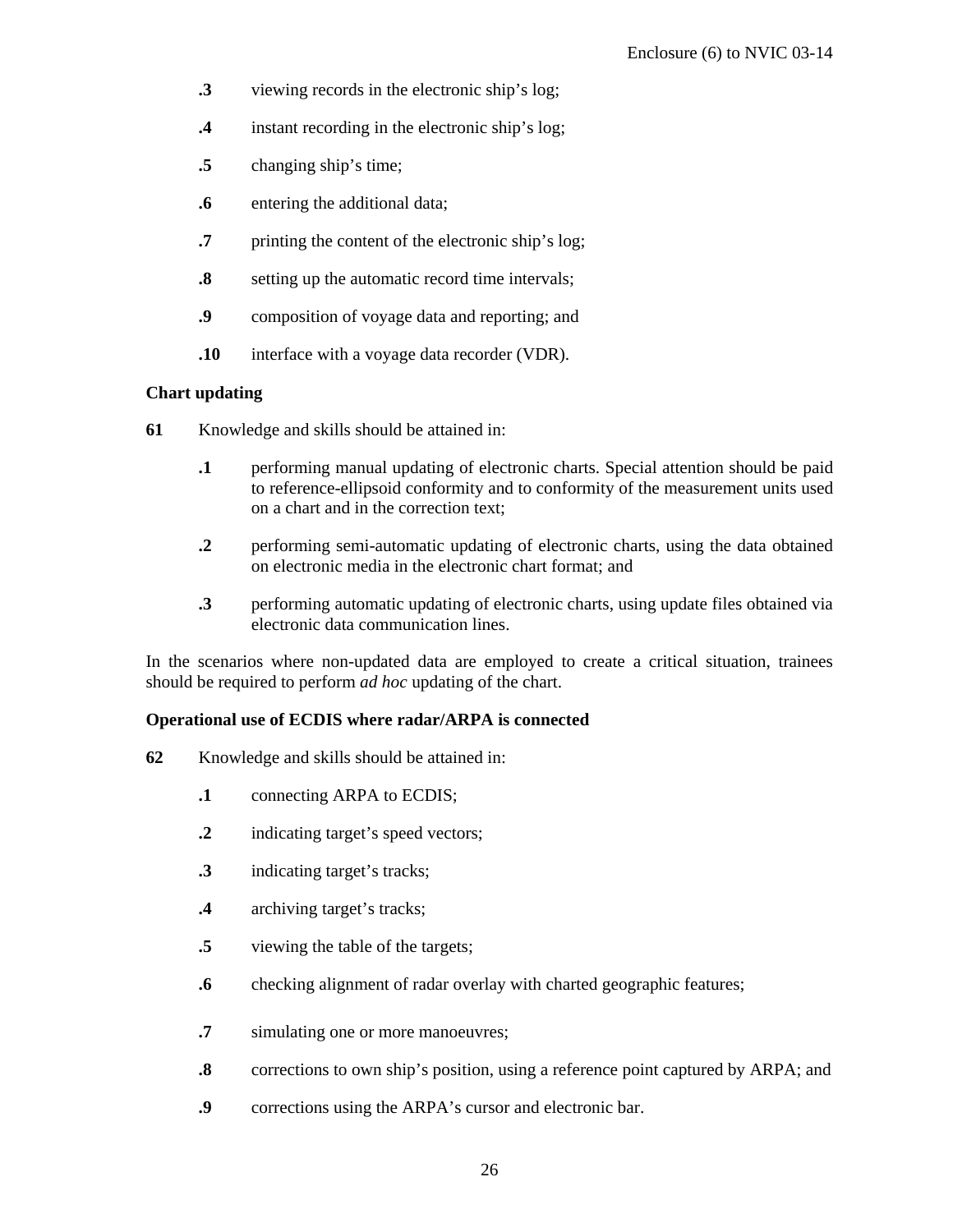See also section B-I/12, Guidance regarding the use of simulators (pertaining to radar and ARPA), especially paragraphs 17 to 19 and 36 to 38.

# **Operational use of ECDIS where AIS is connected**

- **63** Knowledge and skills should be attained in:
	- **.1** interface with AIS;
	- **.2** interpretation of AIS data;
	- **.3** indicating target's speed vectors;
	- **.4** indicating target's tracks; and
	- **.5** archiving target's tracks.

# **Operational warnings, their benefits and limitations**

**64** Trainees should gain an appreciation of the uses, benefits and limitations of ECDIS operational warnings and their correct setting, where applicable, to avoid spurious interference.

### **System operational tests**

**65** Knowledge and skills should be attained in:

- **.1** methods of testing for malfunctions of ECDIS, including functional self-testing;
- **2** precautions to be taken after a malfunction occurs; and
- **.3** adequate back-up arrangements (take over and navigate using the back-up system).

### **Debriefing exercise**

**66** The instructor should analyze the results of all exercises completed by all trainees and print them out. The time spent on the debriefing should occupy between 10% and 15% of the total time used for simulator exercises.

# **Recommended performance standards for non-mandatory types of simulation**

**67** Performance standards for non-mandatory simulation equipment used for training and/or assessment of competence or demonstration of skills are set out hereunder. Such forms of simulation include, but are not limited to, the following types:

- **.1** navigation and watchkeeping;
- **.2** ship handling and manoeuvring;
- **.3** cargo handling and stowage;
- **.4** reporting and radiocommunications; and
- **.5** main and auxiliary machinery operation.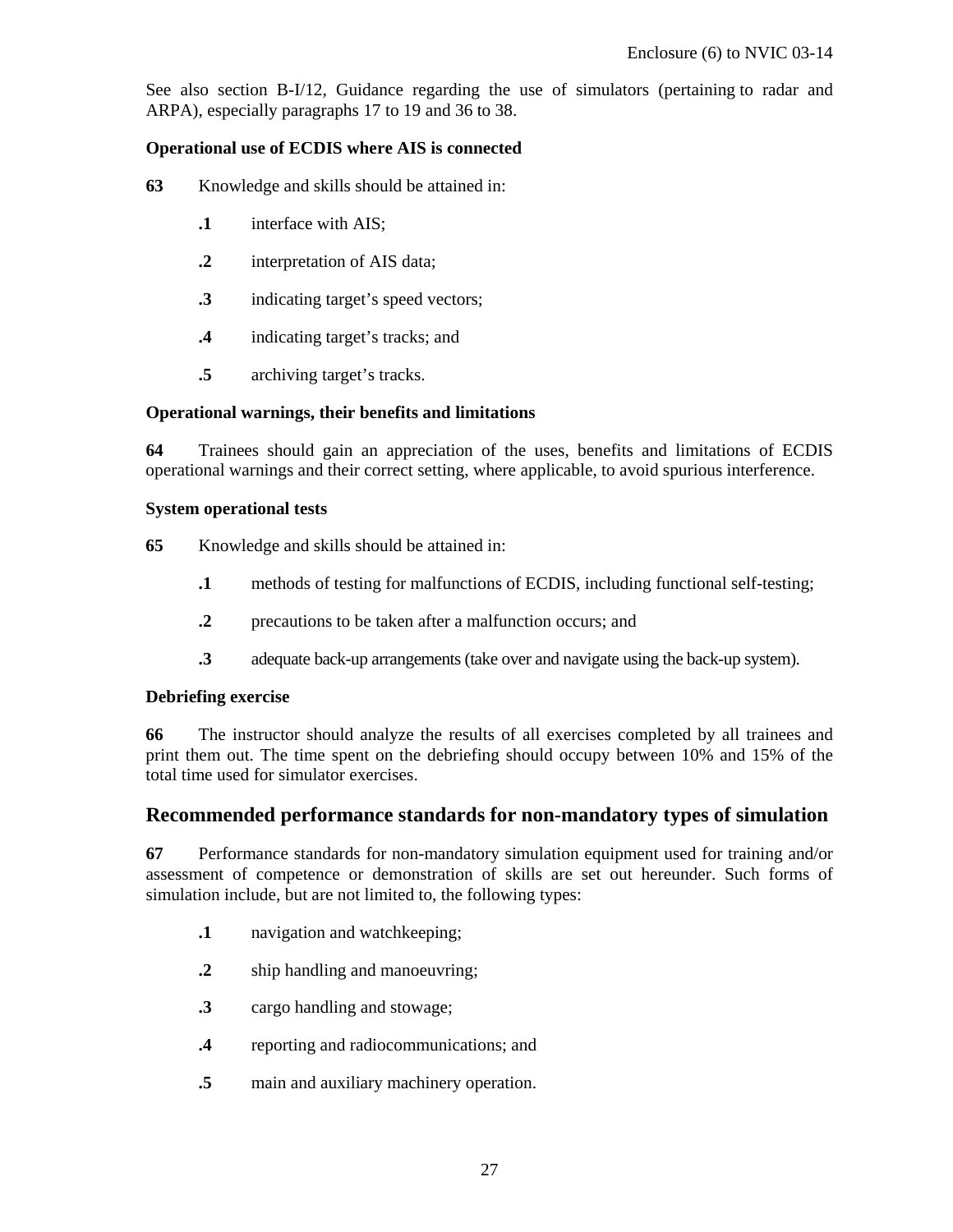# *Navigation and watchkeeping simulation*

**68** Navigation and watchkeeping simulation equipment should, in addition to meeting all applicable performance standards set out in section A-I/12, be capable of simulating navigational equipment and bridge operational controls which meet all applicable performance standards adopted by the Organization,<sup>\*</sup> incorporate facilities to generate soundings and:

- **.1** create a real-time operating environment, including navigation control and communications instruments and equipment appropriate to the navigation and watchkeeping tasks to be carried out and the manoeuvring skills to be assessed;
- **.2** provide a realistic visual scenario by day or by night, including variable visibility, or by night only as seen from the bridge, with a minimum horizontal field of view available to the trainee in viewing sectors appropriate to the navigation and watchkeeping tasks and objectives;
- **.3** realistically simulate "own ship" dynamics in open-water conditions, including the effects of weather, tidal stream, currents and interaction with other ships; and
- **.4** realistically simulate VTS communication procedures between ship and shore.

### *Ship handling and manoeuvring simulation*

**69** In addition to meeting the performance standards set out in paragraph 37, ship handling simulation equipment should:

- **.1** provide a realistic visual scenario as seen from the bridge, by day and by night, with variable visibility throughout a minimum horizontal field of view available to the trainee in viewing sectors appropriate to the ship handling and manoeuvring training tasks and objectives;\*\* and
- **.2** realistically simulate "own ship" dynamics in restricted waterways, including shallow-water and bank effects.

**70** Where manned scale models are used to provide ship handling and manoeuvring simulation, in addition to the performance standards set out in paragraphs 68.3 and 69.2, such equipment should:

- **.1** incorporate scaling factors which present accurately the dimensions, areas, volume and displacement, speed, time and rate of turn of a real ship; and
- **.2** incorporate controls for the rudder and engines, to the correct timescale.

# *Cargo handling and stowage simulation*

-

**71** Cargo handling simulation equipment should be capable of simulating cargo handling and control equipment which meets all applicable performance standards adopted by the Organization<sup>\*\*\*</sup> and incorporate facilities to:

<sup>\*</sup> See relevant/appropriate performance standards adopted by the Organization.

<sup>\*\*</sup> The relevant IMO Model Course(s) may be of assistance in the preparation of courses.

No standards have as yet been adopted by the Organization.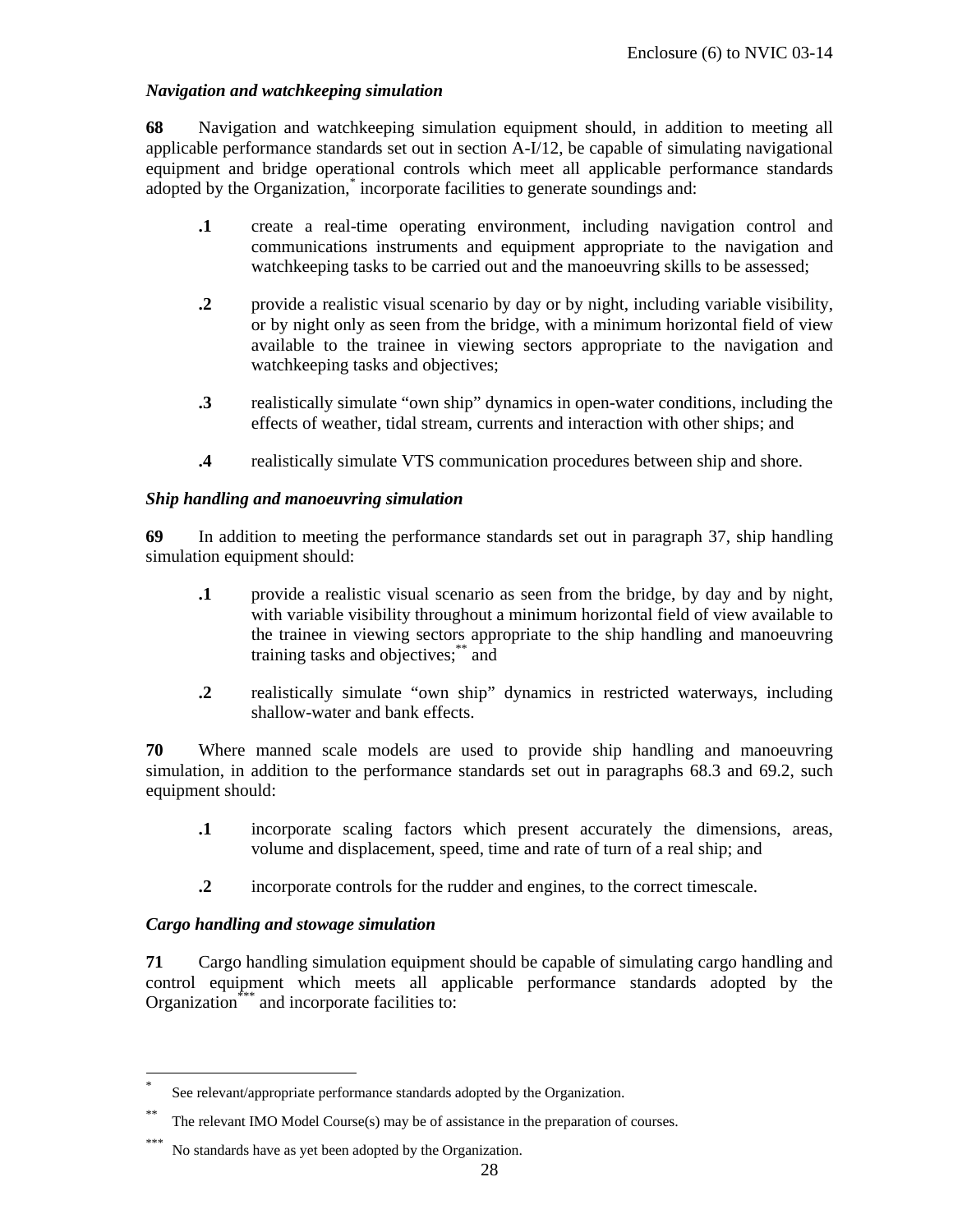- **.1** create an effective operational environment, including a cargo-control station with such instrumentation as may be appropriate to the particular type of cargo system modelled;
- **.2** model loading and unloading functions and stability and stress data appropriate to the cargo-handling tasks to be carried out and the skills to be assessed; and
- **.3** simulate loading, unloading, ballasting and deballasting operations and appropriate associated calculations for stability, trim, list, longitudinal strength, torsional stress and damage stability\* .

## *GMDSS communication simulation*

**72** GMDSS communication simulation equipment should be capable of simulating GMDSS communication equipment which meets all applicable performance standards adopted by the Organization<sup>\*\*</sup> and incorporate facilities to:

- **.1** simulate the operation of VHF, VHF-DSC, NAVTEX, EPIRB and watch receiver equipment as required for the Restricted Operator's Certificate (ROC);
- **.2** simulate the operation of INMARSAT-A, -B and -C ship earth stations, MF/HF NBDP, MF/HF-DSC, VHF, VHF-DSC, NAVTEX, EPIRB and watch receiver equipment as required for the General Operator's Certificate (GOC);
- **.3** provide voice communication with background noise;
- **.4** provide a printed text communication facility; and
- **.5** create a real-time operating environment, consisting of an integrated system, incorporating at least one instructor/assessor station and at least two GMDSS ship or shore stations.

# *Main and auxiliary machinery operation simulation*

**73** Engine-room simulation equipment should be capable of simulating a main and auxiliary machinery system and incorporate facilities to:

- **.1** create a real-time environment for seagoing and harbour operations, with communication devices and simulation of appropriate main and auxiliary propulsion machinery equipment and control panels;
- **.2** simulate relevant sub-systems that should include, but not be restricted to, boiler, steering gear, electrical power general and distribution systems, including emergency power supplies, and fuel, cooling water, refrigeration, bilge and ballast systems;
- **.3** monitor and evaluate engine performance and remote sensing systems;
- **.4** simulate machinery malfunctions;

-

**.5** allow for the variable external conditions to be changed so as to influence the simulated operations: weather, ship's draught, seawater and air temperatures;

<sup>\*</sup> The relevant IMO Model Course(s) may be of assistance in the preparation of courses.<br>See relevant/appropriate performance standards adopted by the Organization.